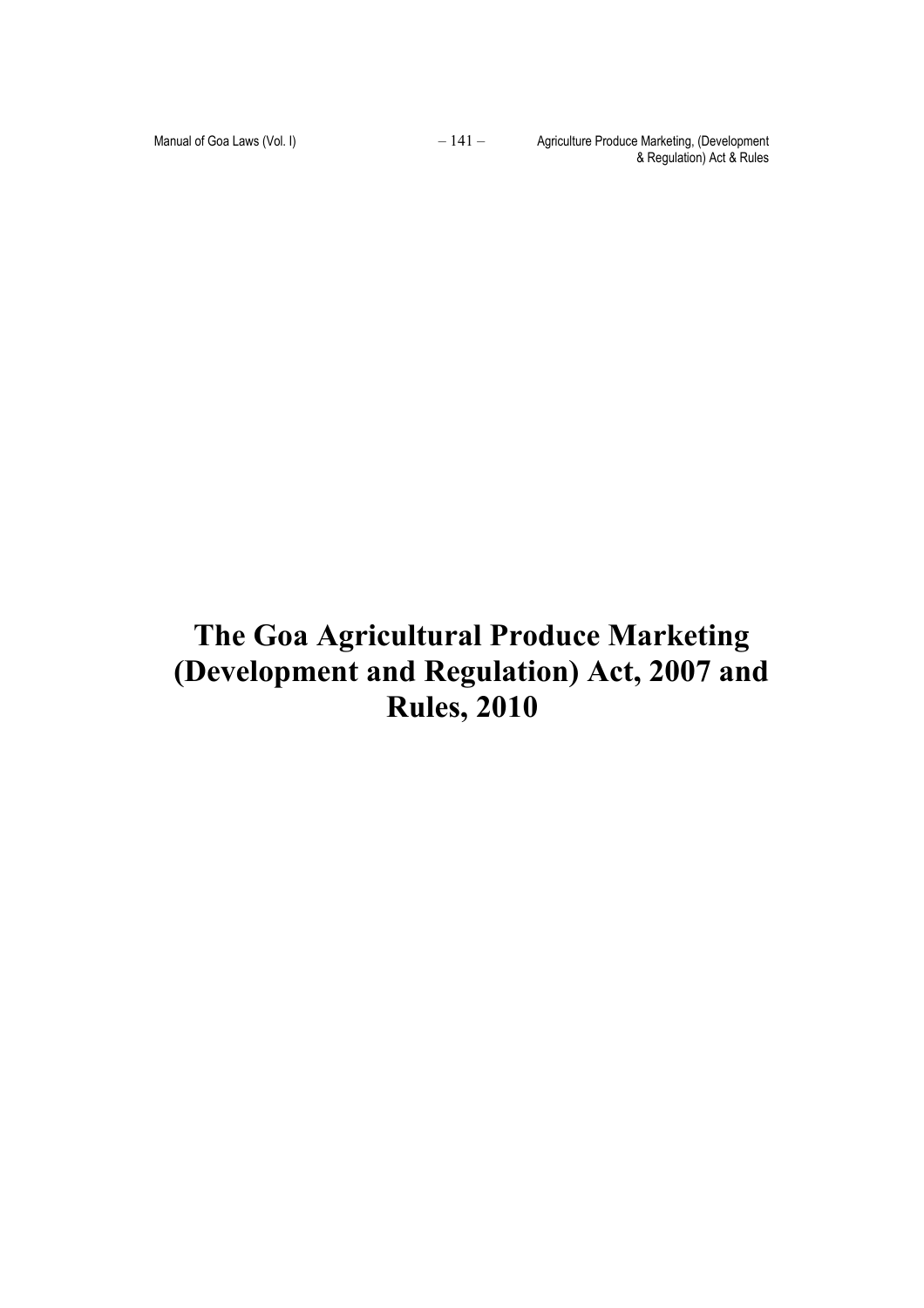Manual of Goa Laws (Vol. I)  $-142 -$  Agriculture Produce Marketing, (Development & Regulation) Act & Rules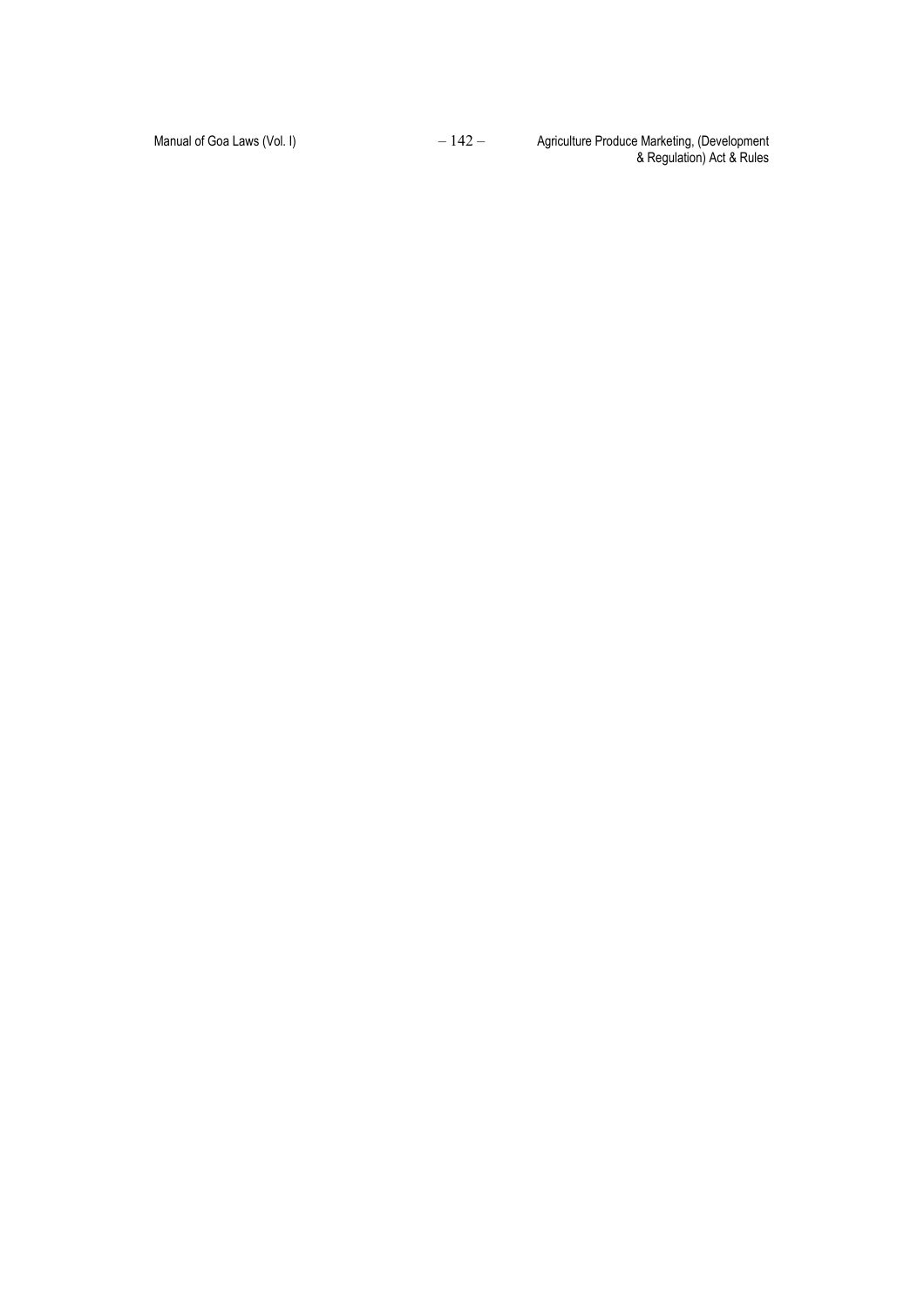# **The Goa Agricultural Produce Marketing (Development and Regulation) Act, 2007**

**The Goa Agricultural Produce Marketing (Development and Regulation) Act, 2007 (Goa Act 11 of 2007) [1-8-2007]** published in Official Gazette, Series I No. 18 dated 6-8-2007 and come into force w.e.f. 26-8-2010.

**The Goa Agricultural Produce Marketing Development and Regulation Rules 2010)** published in Official Gazette, Series I No. 22 dated 26-8-2010 and came into force w.e.f. 9-9-2010

| 1                | Short title, extent and commencement               |
|------------------|----------------------------------------------------|
| $\overline{c}$   | <b>Definitions</b>                                 |
| $\overline{3}$   | Notification of intention of developing            |
|                  | and regulating marketing of agricultural           |
|                  | produce in specified area                          |
| $\boldsymbol{4}$ | <b>Declaration of market areas and</b>             |
|                  | development and regulation of marketing            |
|                  | of specified agricultural produce therein          |
| 5                | Management of market yards, sub-                   |
|                  | market vards, Farmers/Consumer/                    |
|                  | <b>Market and Private Market</b>                   |
| 6                | Notification of intention to alter limits of       |
|                  | or to amalgamate or to split a market<br>area      |
| 7                | Procedure subsequent to notification               |
|                  | under section 6                                    |
| 8                | <b>Effect of alteration of limits</b>              |
| 9                | <b>Power of Government to issue</b>                |
|                  | consequential order                                |
| 10               | <b>Establishment of the Marketing Board</b>        |
| 11               | <b>Incorporation of the Marketing Board</b>        |
| 12               | <b>Constitution of the Marketing Board</b>         |
| 13               | <b>Election and term of office of members</b>      |
| 14               | Preparation of list of voters and state-           |
|                  | ment of expenditure                                |
| 15               | Commencement of term of office of                  |
|                  | members                                            |
| 16               | <b>Appointment of Administrator or</b>             |
|                  | <b>Committee of Administrators after</b>           |
|                  | expiry of the normal or extended term of           |
|                  | office of members                                  |
| 17               | <b>Resignation of members and nominations</b>      |
|                  | in certain circumstances                           |
| 18               | <b>Removal of members for misconduct</b>           |
| 19               | <b>Casual vacancies</b>                            |
| 20               | <b>Election of Chairman and Vice-</b>              |
|                  | Chairman                                           |
| 21               | Term of office of Chairman and                     |
|                  | Vice-Chairman                                      |
| 22               | <b>Chairman and Vice-Chairman to hold</b>          |
|                  | office until their successors enter upon<br>office |
|                  |                                                    |

# **Arrangement of Sections**

| 23 | <b>Honorarium to Chairman and</b><br>Vice-Chairman           |
|----|--------------------------------------------------------------|
| 24 | Procedure for election of Chairman and                       |
|    | Vice-Chairman                                                |
| 25 | <b>Resignation of Chairman and</b><br>Vice-Chairman          |
|    |                                                              |
| 26 | Motion of no-confidence against<br>Chairman or Vice-Chairman |
| 27 | <b>Consequences of absence of Chairman,</b>                  |
|    | Vice-Chairman or member without leave                        |
| 28 | Vacancies in office of Chairman and                          |
|    | Vice-Chairman to be filled up                                |
| 29 | Refusal to hand over charge to new                           |
|    | Chairman or Vice-Chairman                                    |
| 30 | <b>Meetings, etc. of Marketing Board</b>                     |
| 31 | Members to act during vacancy and acts                       |
|    | of Marketing Board, etc., not to be                          |
|    | invalidated by informalities                                 |
| 32 | <b>Powers and duties of Marketing Board</b>                  |
| 33 | Appointment of sub-committees and                            |
|    | delegation of power                                          |
| 34 | Power to levy market fees (single point levy)                |
| 35 | Power to borrow                                              |
| 36 | Power to order production of accounts,                       |
|    | entry, inspection and seizure                                |
| 37 | Power to stop vehicles and inspect store                     |
| 38 | Power to write off loss, shortage of fee,                    |
|    | etc., which is irrecoverable                                 |
| 39 | <b>Execution of contracts</b>                                |
| 40 | Certain disputes regarding weights and                       |
|    | measures to be decided by the Secretary                      |
|    | of the Marketing Board                                       |
| 41 | Power to grant exemption from payment                        |
|    | of market fees                                               |
| 42 | Power of the Marketing Board to employ                       |
|    | staff                                                        |
| 43 | Preparation and sanction of budget                           |
| 44 | <b>Marketing Board fund</b>                                  |
| 45 | <b>Application of Marketing Board fund</b>                   |
| 46 | <b>Procedure and Form of Contract</b>                        |
|    | <b>Farming Agreement</b>                                     |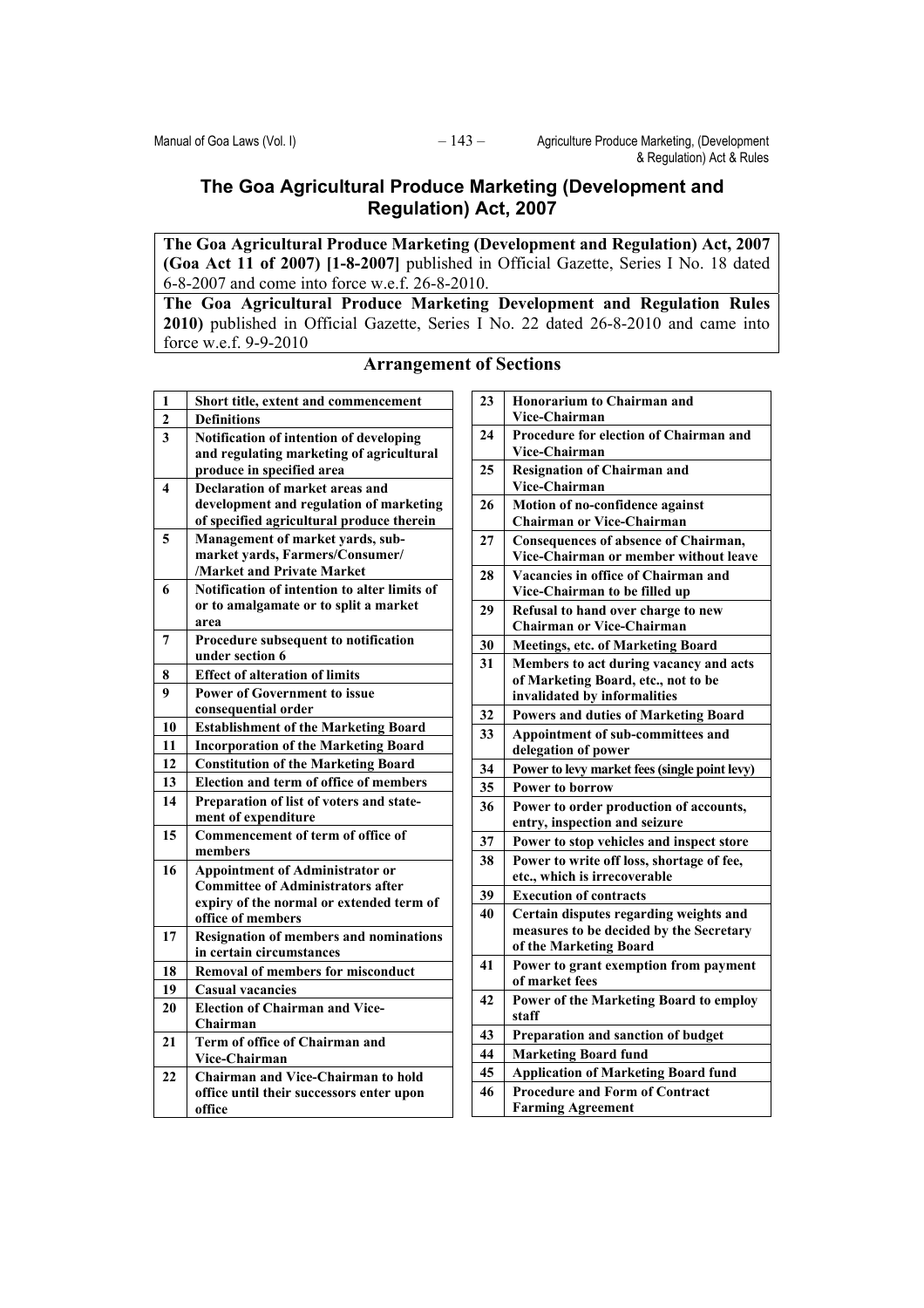Manual of Goa Laws (Vol. I) – 144 – Agriculture Produce Marketing, (Development & Regulation) Act & Rules

| 47 | <b>Regulation of marketing of agricultural</b>                                                                                          |
|----|-----------------------------------------------------------------------------------------------------------------------------------------|
|    | produce                                                                                                                                 |
| 48 | Sale of agricultural produce in markets                                                                                                 |
| 49 | Terms and procedure of buying and selling                                                                                               |
| 50 | Permission for transportation of<br>agricultural produce                                                                                |
| 51 | <b>Registration of functionaries</b>                                                                                                    |
| 52 | Establishment of private yard, and direct<br>purchase of agricultural produce from<br>agriculturist (direct purchasing from<br>producer |
| 53 | <b>Establishment of consumer/farmer</b><br>market (Direct sale by the producer)                                                         |
| 54 | Grant/renewal of license of private<br>yard/consumer/farmer market and<br>weighman                                                      |
| 55 | Power to cancel or suspend<br>license/registration                                                                                      |
| 56 | <b>Appeal</b>                                                                                                                           |
| 57 | <b>Redressal of dispute between Farmer</b><br>market or Consumer market and<br><b>Marketing Board</b>                                   |
| 58 | Prohibition of trade allowances other<br>than those specified under this Act                                                            |
| 59 | Submission of annual account by<br>licensee/registered functionaries and<br>assessment of market fee.                                   |
| 60 | Assessment of market fees payable to<br><b>Marketing Board by the</b><br>licensed/registered functionaries                              |
| 61 | Penalty for contravention of Act, rules<br>and bye-laws                                                                                 |
| 62 | <b>Recovery of market dues</b>                                                                                                          |
| 63 | <b>Cognizance of offences</b>                                                                                                           |
| 64 | Inspection of markets and inquiry into<br>the affairs of the Marketing Board                                                            |

| 65 | Powers to remove a member of the<br><b>Marketing Board</b>                                                                 |
|----|----------------------------------------------------------------------------------------------------------------------------|
| 66 | <b>Supersession of the Marketing Board</b>                                                                                 |
| 67 | <b>Consequence of supersession of</b><br><b>Marketing Board</b>                                                            |
| 68 | <b>Power of State Marketing Officer to</b><br>direct Marketing Board for amending<br>bye-laws                              |
| 69 | Power of the State Marketing Officer to<br>prohibit execution of resolution passed or<br>order made by the Marketing Board |
| 70 | Power to call for proceedings of<br><b>Marketing Board and the State</b><br><b>Marketing Officer</b>                       |
| 71 | Liability of Chairman, Vice-Chairman,<br>members and employees for loss, waste or<br>misappropriation, etc.                |
| 72 | Power of the Government to amend<br>Schedule                                                                               |
| 73 | Power of Government to give directions                                                                                     |
| 74 | <b>Recovery of sums due to the Marketing</b><br><b>Board</b>                                                               |
| 75 | Chairman, Vice-Chairman, members,<br>officers and servants of the Marketing<br>Board to be public servants                 |
| 76 | <b>Delegation of powers</b>                                                                                                |
| 77 | Bar to civil suit and protection to persons<br>acting in good faith                                                        |
| 78 | Bar to suit in absence of notice                                                                                           |
| 79 | Duty of local authority to give<br>information and assistance                                                              |
| 80 | Act's not to be invalidated by informality,<br>vacancy, etc.                                                               |
| 81 | Power to make rules                                                                                                        |
| 82 | Power to make bye-laws                                                                                                     |
| 83 | <b>Repeal and Savings</b>                                                                                                  |
| 84 | Power to remove difficulty                                                                                                 |

# **GOVERNMENT OF GOA Department of Law & Judiciary Legal Affairs Division**

# **––– Notification**

# 7-12-2007-LA

The Goa Agricultural Produce Marketing (Development and Regulation) Act, 2007 (Goa Act 11 of 2007), which has been passed by the Legislative Assembly of Goa on 8-3-2007 and assented to by the Governor of Goa on 1-8-2007, is hereby published for general information of the public.

*Sharad G. Marathe,* Joint Secretary (Law). Porvorim, 6th August, 2007.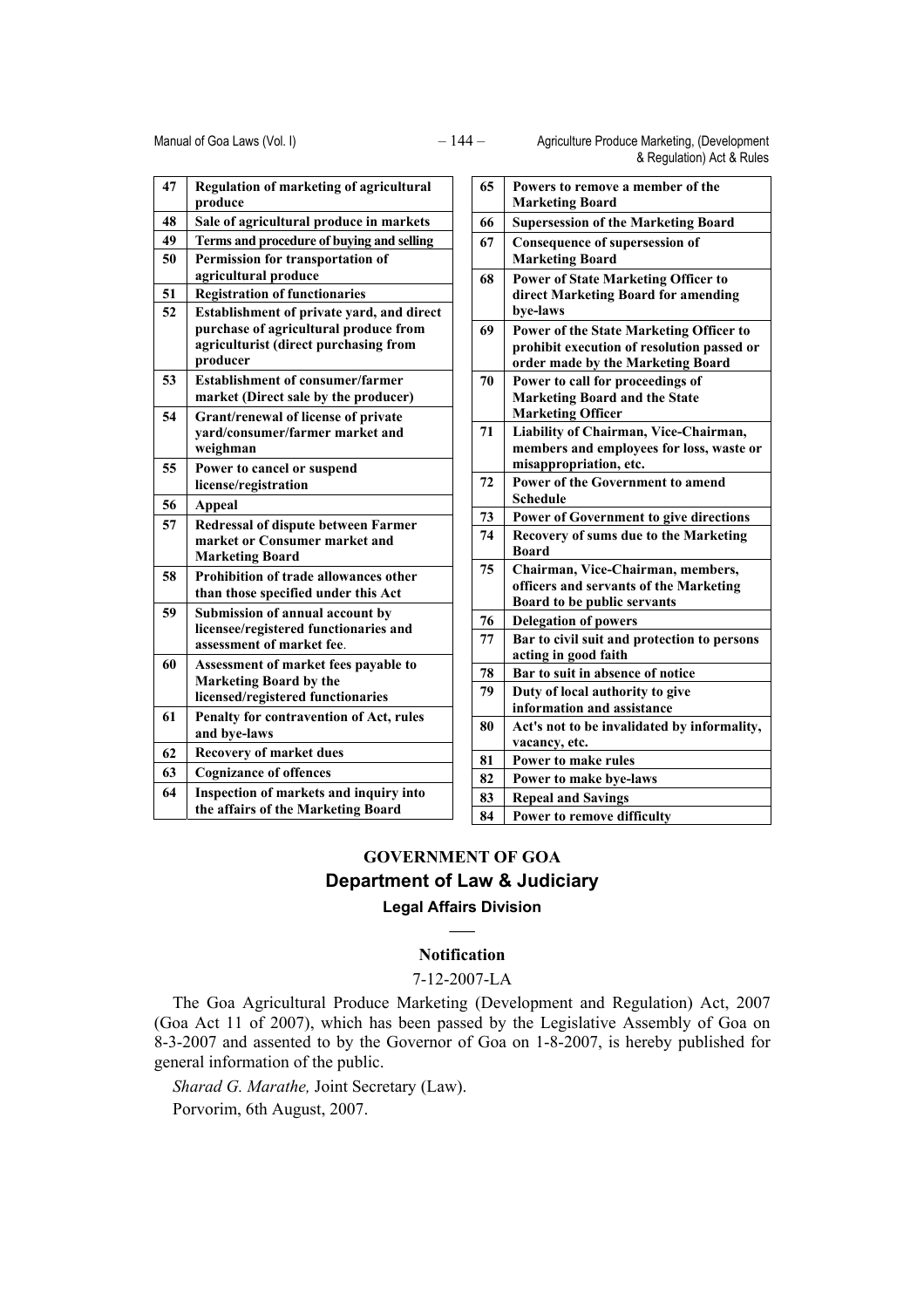# **The Agricultural Produce Marketing (Development and Regulation) Act, 2007**

# (Goa Act 11 of 2007) [1-8-2007]

AN

# ACT

*To provide for improved regulation in marketing of agricultural produce, development of efficient marketing system, promotion of agriprocessing and agricultural export and the establishment and proper administration of markets for agricultural produce in the State of Goa and to put in place an effective infrastructure for marketing of agricultural produce and lay down procedure and system thereto.* 

BE it enacted by the Legislative Assembly of Goa in the Fifty-eighth Year of the Republic of India as follows :—

# CHAPTER I

#### **Preliminary**

**1. Short title, extent and commencement.**—(1) This Act may be called the Goa Agricultural Produce Marketing (Development and Regulation) Act, 2007.

(2) It shall extend to the whole of the State of Goa.

(3) It shall come into force on such date as the Government may, by notification in the Official Gazette, appoint.

**2. Definitions.**— In this Act, unless the context otherwise requires.—

(a) "agricultural produce" means all produce (whether processed or unprocessed) of agriculture, horticulture, apiculture, sericulture, livestock and products of livestock, forest produce, etc., as are specified in the Schedule or declared by the Government by Notification from time to time and also includes mixture of two or more than two of such products;

(b) "agriculturist" means a person who ordinarily by his own labour or by the labour of any member of his family or by the labour of his tenants or servants or hired labour or otherwise, is engaged in the production or growth of any notified agricultural produce, and includes—

 (a) a member of a co-operative society registered in the State of Goa which is dealing with agricultural produce; or

(b) a person who has sold agricultural produce to the co-operative society, of the value not less than Rs. 5000/- or of such amount as may be determined by the State Marketing Officer from time to time in the preceding financial year; but does not include a trader, trading agent, broker, processor or commission agent;

(c) "bill" means a bill issued by the traders as prescribed;

(d) "business" means the purchase, sale, processing, value addition, storage, transportation or other connected activity of agricultural produce;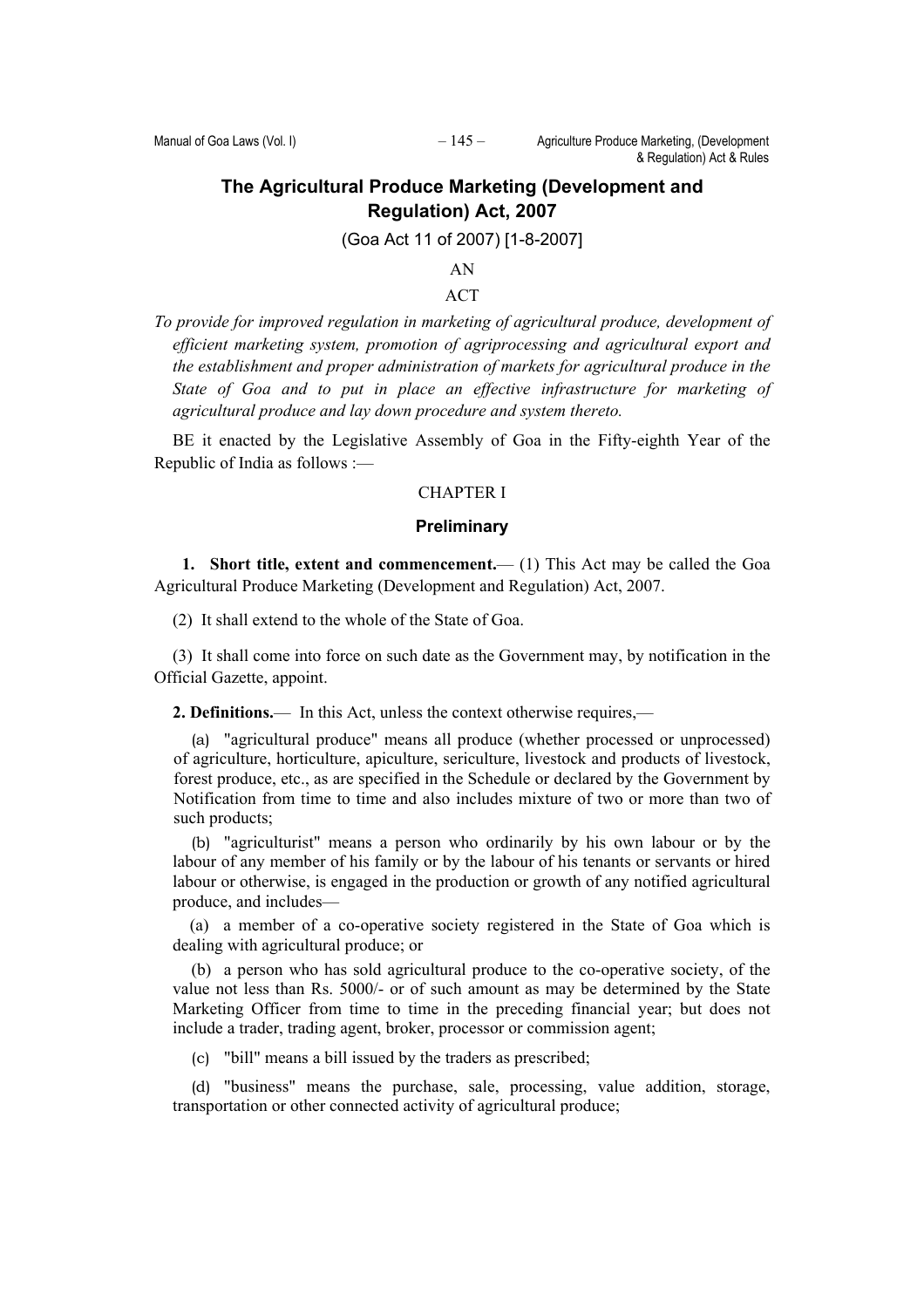(e) "buyer" means a person or a firm or a company or a co-operative society or a Government agency or a public undertaking or a public agency or a corporation or a commission agent, who himself or on behalf of any other person or agent, buys or agrees to buy agricultural produce in the market area as notified under this Act;

(f) "bye-laws" means the bye-laws made by the Goa Agricultural Marketing Board under this Act;

(g) "Collector" means the Collector of the district or any officer empowered to discharge the duties of the Collector under the provisions of this Act;

(h) "commission agent" means a person who on behalf of his principal trader and in consideration of a commission on the amount involved in such transaction, buys agricultural produce and keeps it in his custody and delivers it to the principal trader in due course or receives and takes in his custody agricultural produce sent for sale within the market area or from outside the market area, sells the same in the market area and collects payment thereof from the buyer and remits the sale proceeds to his principal trader;

(i) "contract farming" means farming by a person called "Contract Farming Producer" under a written agreement with another person called "Contract Farming Sponsor" to the effect that his agricultural produce shall be purchased as specified in the contract farming agreement;

(j) "contract farming agreement" means the agreement made for contract farming between Contract Farming Producer and Contract Farming Sponsor;

(k) "contract farming producer" means an individual agriculturist or association of agriculturists, by whatever name called;

(1) "contract farming sponsor" means a person entering into contract with the contract farming producer in terms of section 46 of this Act;

(m) "District Council" means a Zilla Panchayat established under the Goa Panchayat Raj Act, 1994 (Goa Act 14 of 1994);

(n) "export" means dispatch of agricultural produce outside India;

(o) "exporter" means such person or a firm who exports agricultural produce;

(p) "e-trading" means trading in which billing, booking, contracting, negotiating, information exchange, record keeping and other connected activities are done electronically on computer network or internet;

(q) "Government" means the Government of Goa;

(r) "hamal" means a labourer or coolie engaged for Dara-making, loading, unloading, filling, stitching, emptying or carrying any agricultural produce in the notified market area;

(s) "Import" means bringing agricultural produce in India from other country;

(t) "Importer" means a person or firm who imports agricultural produce;

(u) "Licence" means a licence granted under this Act;

 (v) "Licensee" means a person or association or firm or company or public sector undertaking or society holding a licence issued under this Act;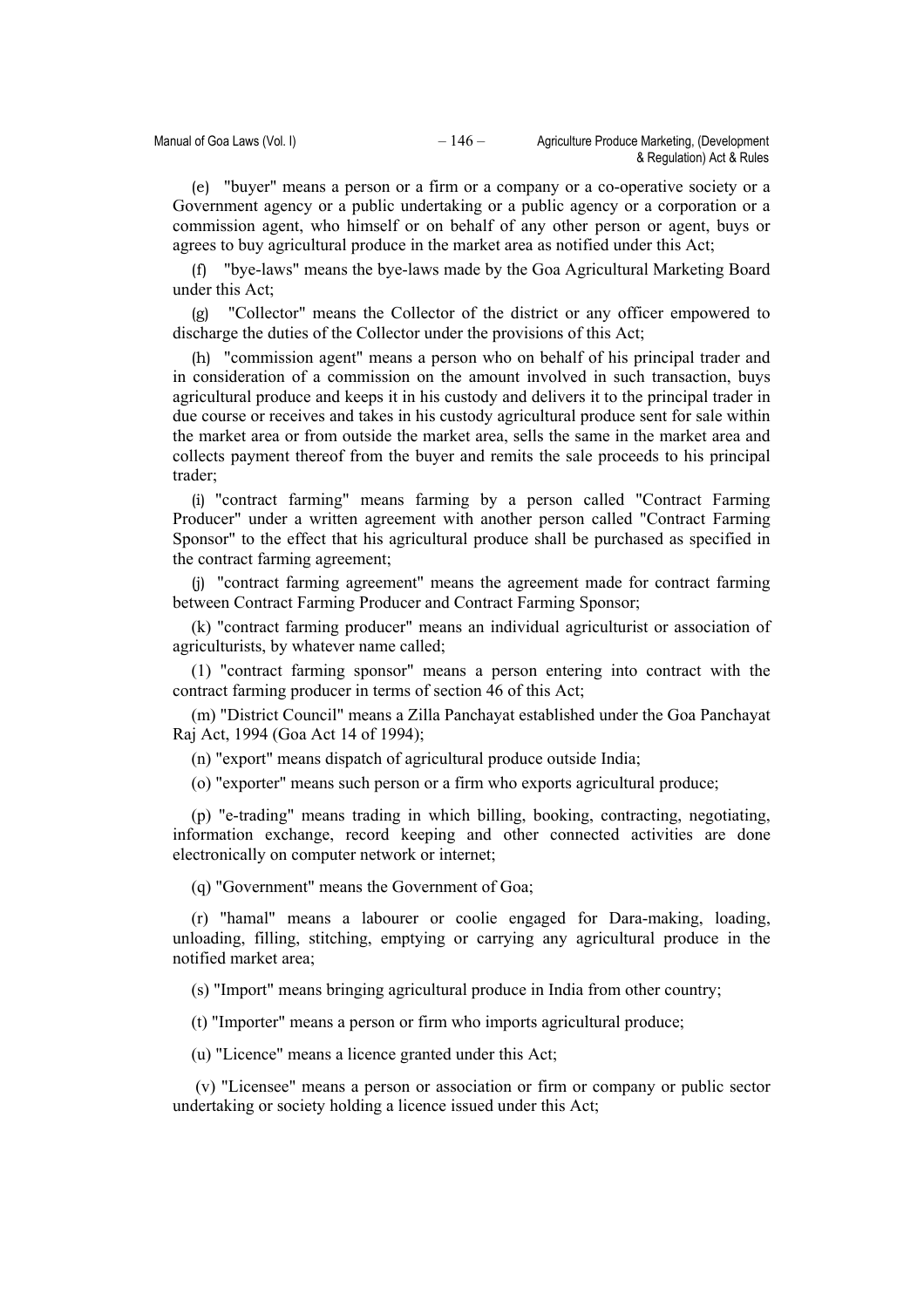(w) "local authority" means and includes a Village Panchayat or Zilla Panchayat or Municipal Council or Municipal Corporation, as the case may be;

(x) "Market" means a market area declared under section 4 of this Act and includes market yard and sub-yards;

(y) "market area" means area notified as market area under section 4 of this Act;

(z) "market charges" includes charges on account of or in respect of commission, brokerage, weighing, measuring, hamali (loading, unloading and carrying), cleaning, drying, stitching, stacking, hiring, stamping, bagging, storing, warehousing, grading, surveying, transporting and processing;

(za) "market functionary" means a trader, a commission agent, buyer, hamal, processor, stockist and such other person as may be declared under the rules or byelaws to be a market functionary;

(zb) "market yard" means a specified place and includes any enclosure, building or locality declared as such in any market area by the Government;

(zc) "marketing" means all activities involved in the flow of agricultural produce commencing from the stage of harvest till it reaches to the ultimate consumers, viz. grading, processing, storage, transport, channels of distribution and all other activities involved in the process;

(zd) "Marketing Board or Board" means the Goa Agricultural Marketing Board established under section 10 of this Act;

(ze) "notified agricultural produce" means any agricultural produce notified under section 4 of this Act;

(zf) "Other Backward Classes" means the other backward classes of citizens as specified by the Government from time to time;

(zg) "prescribed" means prescribed by rules made under this Act;

(zh) "private market yard" means such place other than the market yard or sub-market yard in the market area where infrastructure has been developed and managed by a person for marketing of notified agricultural produce by holding a licence for this purpose under this Act;

(zi) "processing" means any one or more of a series of treatments relating to powdering, crushing, decorticating, dehusking, parboiling, polishing, ginning, pressing, curing or any other manual, mechanical, chemical or physical mode of treatment to which agricultural produce or its product is subjected to;

(zj) "processor" means a person who undertakes processing of any notified agricultural produce on his own accord or on payment of a charge;

(zk) "registration" means registration done under this Act;

(zl) "retail sale" means a sale of notified agricultural produce not exceeding such quantity as the Marketing Board may, by bye-laws, determine for retail sale in respect thereof;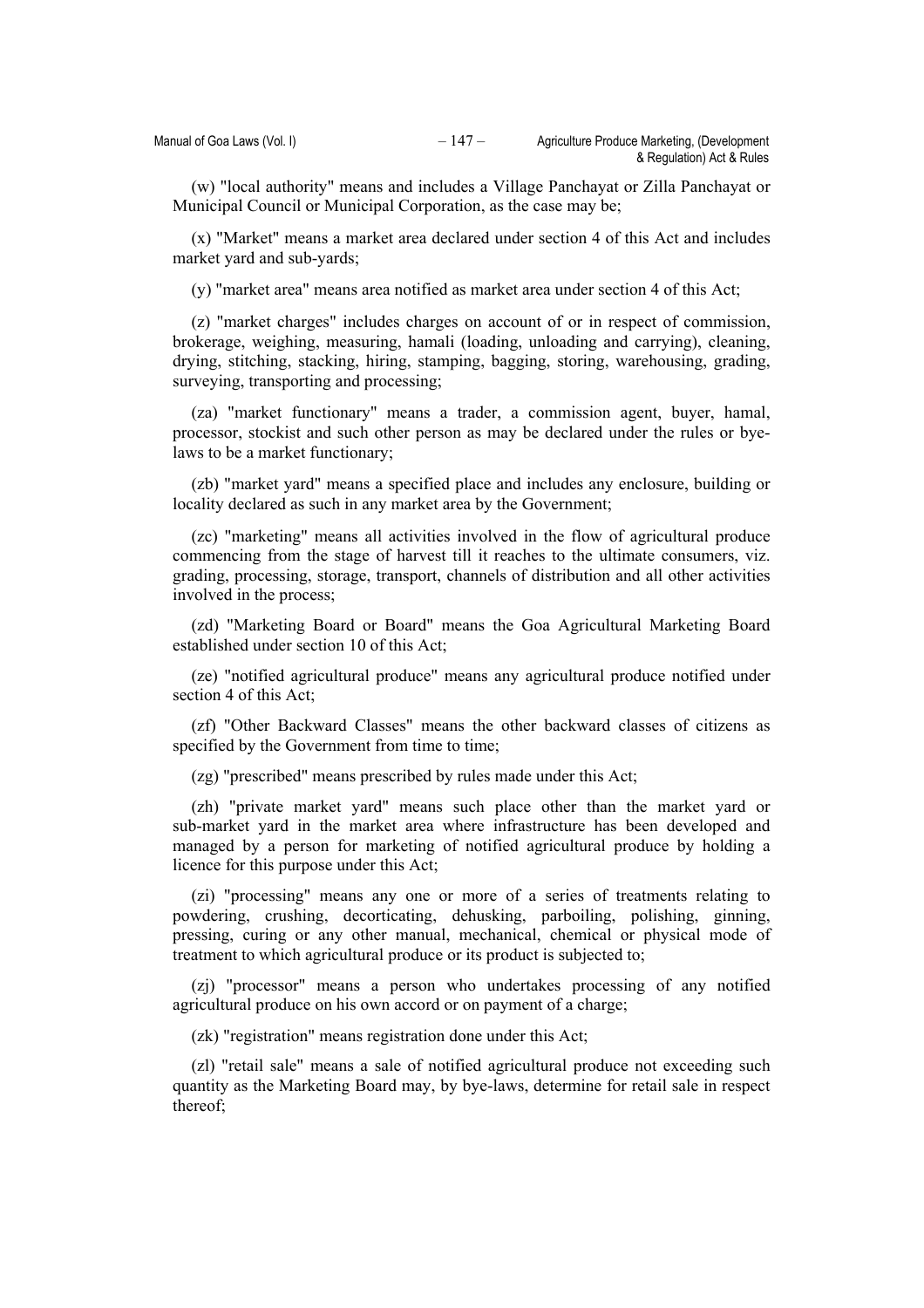(zm) "rules" means rules made under this Act by the Government;

(zn) "Schedule" means the Schedule to this Act;

(zo) "schedule castes/schedule tribes" shall carry the same meaning as assigned to them under clause (*24*) and (*25*) respectively of Article 366 of the Constitution of India;

(zp) "Secretary" means the Secretary of the Marketing Board and includes a Joint, Deputy or Assistant Secretary of the Marketing Board;

(zq) "seller" means a person who sells or agrees to sell any agricultural produce;

 (zr) "State Marketing Officer" means a person appointed as the State Marketing Officer for the State of Goa;

(zs) "Sub-market yard" means a specified place other than market yard and includes any enclosure, building or locality, declared as such in any market area by the Government or the State Marketing Officer, by notification;

(zt) "trader" means a person who in his normal course of business buys or sells any agricultural produce and includes a person engaged in processing of agricultural produce but does not include an agriculturist;

(zu) "transportation" means taking agricultural produce by pushcart, bullock cart, truck or other vehicle, in the course of business, for marketing, from one place to another;

(zv) "transporter" means a person who transports agricultural produce;

(zw) "Value addition" means processing, grading, packing or other activities due to which value is added to the agricultural produce;

(zx) "Year" means the financial year or such year as may be notified by the Government from time to time.

# CHAPTER II

#### **Establishment of Markets**

**3. Notification of intention of developing and regulating marketing of agricultural produce in specified area.—** (*1*) Upon a representation made by any person or local authority or by the growers of any agricultural produce within the area for which a market is proposed to be established or otherwise, the Government or the person appointed by the Government as the State Marketing Officer, may, by notification in the Official Gazette and in such other manner as may be prescribed, declare its or his intention of developing and regulating the marketing of such agricultural produce in such area as may be specified in the notification.

 (*2*) A notification under sub-section (*1*) shall state that any objection or suggestion which may be received by the Government or the State Marketing Officer within a period which shall be not less than thirty days from the date of publication of such notification in the Official Gazette, shall be considered by the Government or the State Marketing **Officer**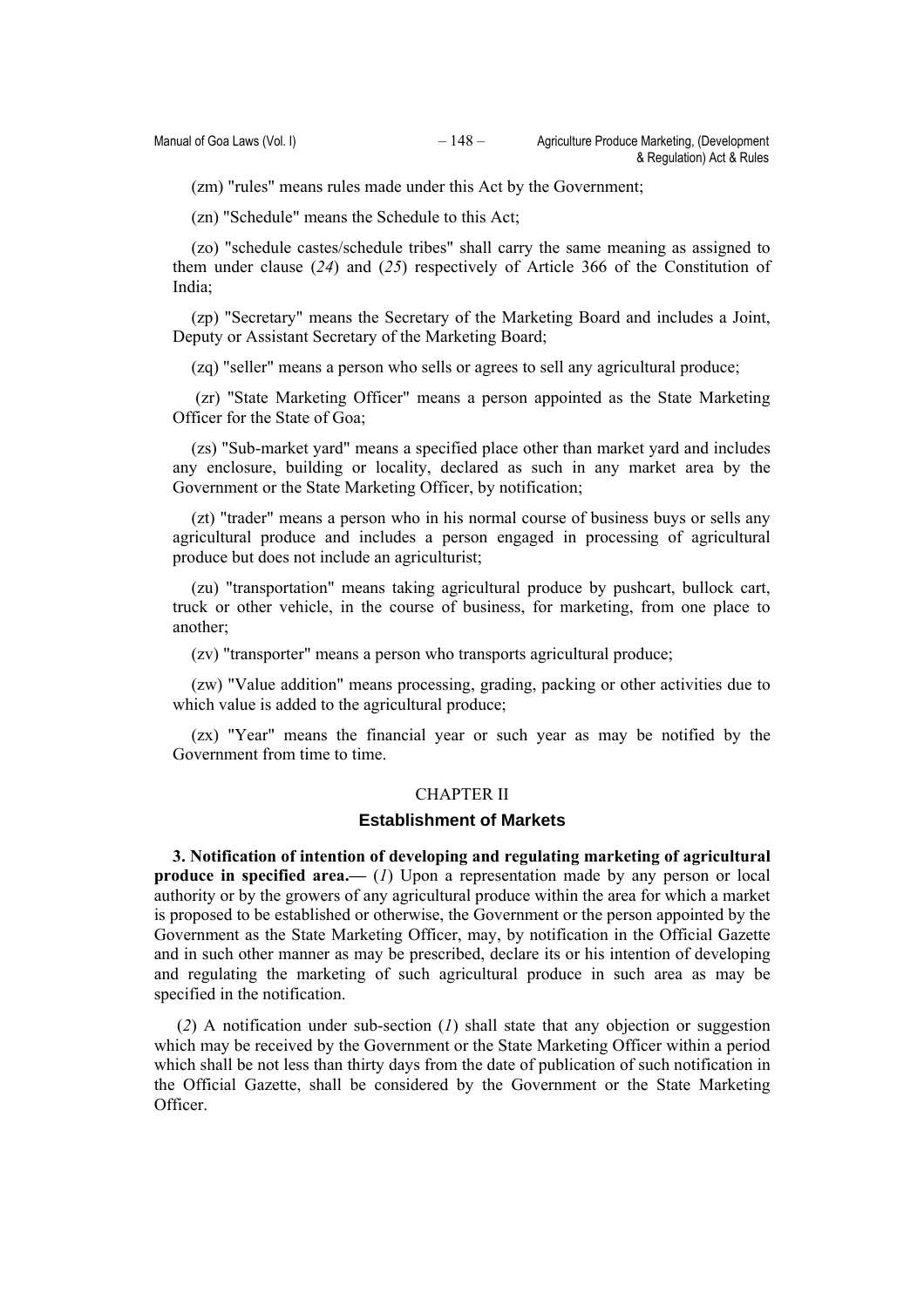**4. Declaration of market areas and development and regulation of marketing of specified agricultural produce therein.**— After expiry of the period specified in the notification issued under section 3 and after considering such objections and suggestions as may be received before the expiry of such period and after making such inquiry as may be necessary, the Government or the State Marketing Officer may, by notification, declare the area specified in the notification issued under section 3 or any portion thereof to be a market area for the purposes of this Act and that marketing of all or any kind of agricultural produce specified in the notification issued under section 3 shall be developed and regulated under this Act in such market area.

**5. Management of market yards, sub-market yards, Farmers/Consumer/Market and Private Market.**—(1) In every market area, there may be:-

(i) market yard managed by the Marketing Board;

(ii) one or more than one sub-market yards managed by the Marketing Board;

(iii) one or more than one private market yards/private markets managed by a person other than the Marketing Board;

(iv) one or more than one farmer's/consumer's markets managed by a person other than the Marketing Board.

(2) The Government shall, as soon as may be, after the issue of notification under section 4, by notification, declare any specified place including any structure, enclosure, open place, or locality in the market area to be a market yard or sub-market yard, as the case may be.

**6. Notification of intention to alter limits of or to amalgamate or to split a market area.**— (1) The Government may, by notification, declare it's intention,—

(i) to alter the limits of a market area by including within it any other area in the vicinity thereof or by excluding therefrom any area comprised therein; or

(ii) to amalgamate two or more market areas and constitute one market area thereof.

(2) Every notification issued under sub-section (*1*) of this section shall define the limits of the area which is intended to be included in or excluded from a market area, or of the market areas intended to be amalgamated into one market area, or of the area of each of the markets intended to be constituted after splitting up an existing market area, as the case may be, and shall also specify the period which shall not be less than six weeks within which objections, if any, shall be received by the Government.

**7. Procedure subsequent to notification under section 6.**— (*1*) Any inhabitant of the market area or of the areas covered by the notification issued under sub-section (*1*) of section 6 may, if he objects to anything contained therein, submit his objections in writing to the Government within the period specified for this purpose in the said notification.

(2) When the period specified in the notification issued under sub-section (*1*) of section 6 has expired and the Government has considered and passed orders on such objections as may have been submitted to it within such period, the Government may, by notification, include the area or any part thereof in the market area or exclude it therefrom or amalgamate market areas thereof.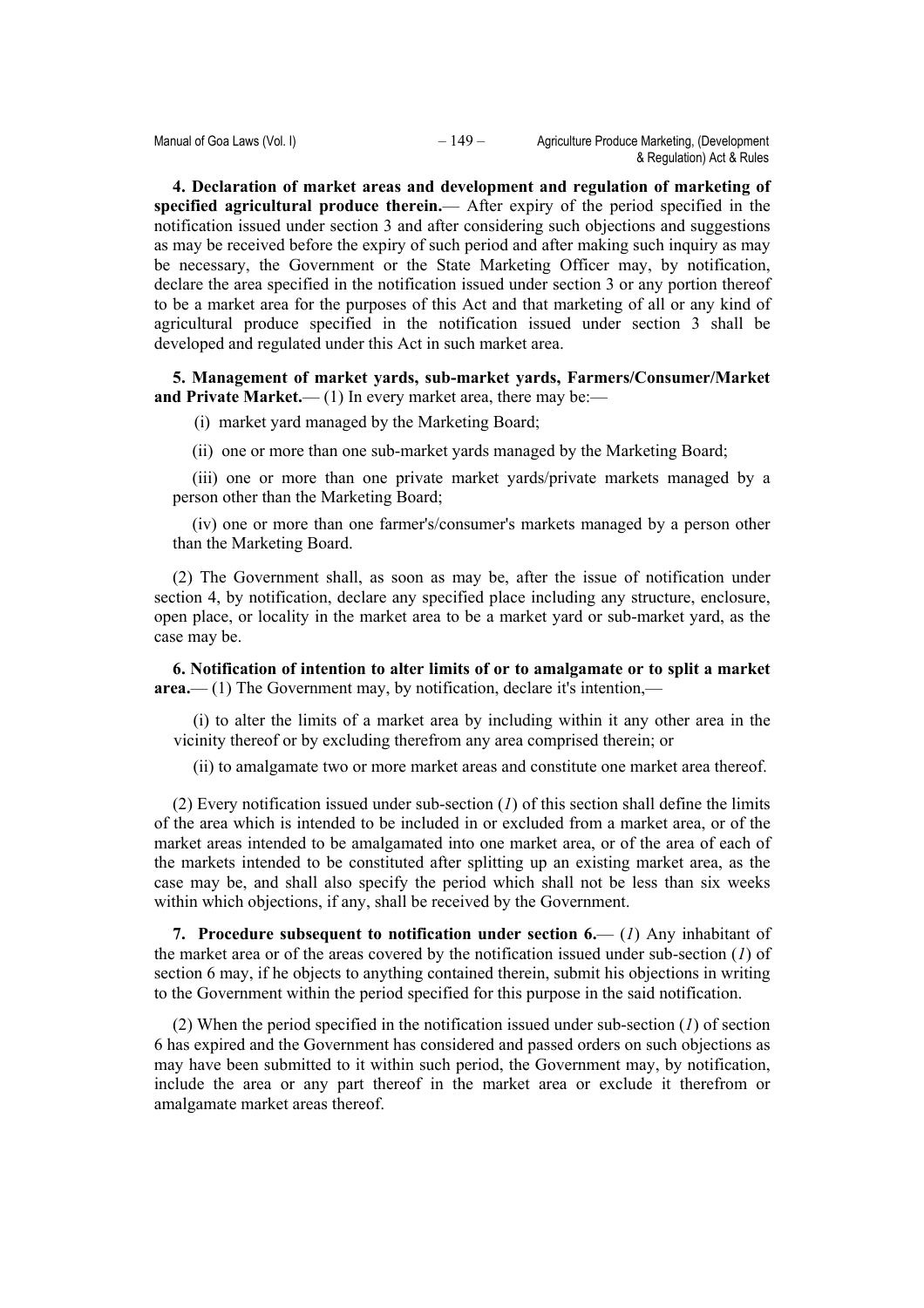| Manual of Goa Laws (Vol. I) |  |  |  |  |
|-----------------------------|--|--|--|--|
|-----------------------------|--|--|--|--|

**8. Effect of alteration of limits.**— Where a notification under section 7 has been issued, the Government shall, after consulting the Marketing Board, frame a scheme to determine what portion of the assets and other properties vested in one market shall vest in the other market and in what manner the liabilities of the market shall be apportioned between the two markets and such scheme shall come into force on the date of it's publication in the Official Gazette.

**9. Power of Government to issue consequential order.**— (*a*) Where a notification is issued under sub-section (*1*) of section 6 excluding area from any market area and such excluded area is not declared to be a separate market area; or

(*b*) Where a notification is issued under sub-section (1) of section 6 including any area within a market area, the Government may pass such consequential orders as it may deem fit in respect thereof and the sub-committee constituted for such market area before the date of such exclusion or inclusion, shall, notwithstanding anything contained in this Act, continue to be sub-committee for the said excluded or included area until the declaration of such areas as market area under this Act.

#### CHAPTER III

#### **Constitution of Marketing Board**

**10. Establishment of the Marketing Board.**— The Government shall establish a Marketing Board called as the Goa Agricultural Marketing Board for the State of Goa consisting of a Chairman, a Vice-Chairman and other members. The Marketing Board shall have such powers and discharge all such functions as are vested in it by or under this Act.

**11. Incorporation of the Marketing Board.—** The Marketing Board shall be a body corporate by the name of "the Goa Agricultural Marketing Board", and shall have perpetual succession and a common seal and it may sue or be sued in its corporate name and shall be competent to contract, acquire and hold property, both movable and immovable and to do all other things necessary for the purposes for which it is established.

**12. Constitution of the Marketing Board.**— (*1*) Subject to the provisions of sub-section (*2*), the Marketing Board shall consist of the following nineteen members, namely:—

(a) Eleven agriculturist members to represent agriculturists from each taluka of the State of Goa to be elected by the agriculturists only from the respective talukas;

(b) two female agriculturists members, one each from the North Goa District and the South Goa District, to be elected by the agriculturists only in the manner prescribed;

(c) one trader holding 'A' class licence to be elected from amongst traders of all classes;

(d) one Chairman of a co-operative society registered in the State of Goa, having a valid licence from the Marketing Board, doing the business of notified agricultural produce in the market area, to be elected from amongst the Chairmen of co-operative societies;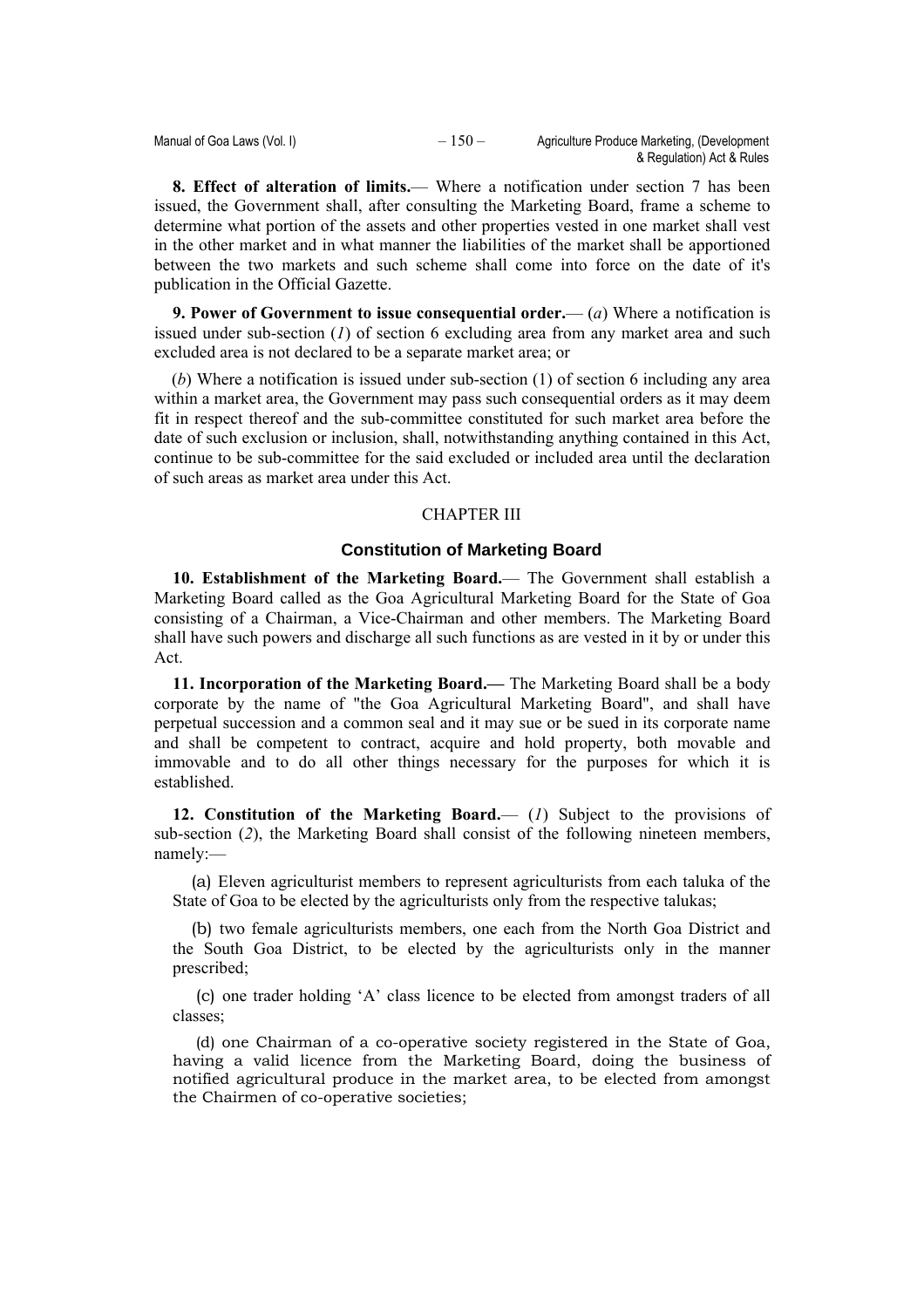(e) two members to be nominated by the Government, one being from the office of the Registrar of Co-operative Societies, Government of Goa, and the other being from the Department of Agriculture, Government of Goa, to function during the term of the Marketing Board;

(f) President of the Goa Cashew Manufacturers Association;

(g) the Secretary of the Marketing Board, to function during the term of the Marketing Board.

(*2*) Notwithstanding anything contained in sub-section (*1*) or any other provisions of this Act, when the Marketing Board is constituted for the first time, all the members, the Chairman and the Vice-Chairman thereof shall be nominated by the Government:

Provided that the Chairman and the Vice-Chairman shall be nominated from amongst the agriculturists from the State of Goa.

**13. Election and term of office of members.—** (*1*) The members shall be elected in the prescribed manner. Such rules may also provide for the determination of constituencies, the preparation and maintenance of the list of voters, persons qualified to be elected, disqualifications for being chosen as, and for being a member, the right to vote, the payment of deposit and it's forfeiture, the determination of election disputes and all matters incidental and ancillary thereto, including provisions regarding election expenses.

(*2*) Except as otherwise provided in this Act, the members of the Marketing Board (not being a Marketing Board constituted for the first time) shall hold office for a period of five years and the members of the Marketing Board constituted for the first time shall hold office for a period of two years:

Provided that, where the general elections of the members of Marketing Board could not be held before expiry of the term of office of its members as aforesaid, the Government may, by order published in the Official Gazette, extend from time to time, the term of office of the members of the Marketing Board, so however that, the period for which the term of office is so extended shall not exceed the period of one year in the aggregate:

Provided further that person who is a member of the Marketing Board by virtue of he being Chairman of a Co-operative Society, shall hold office so long as he continues to be such Chairman and in case of a member who is a representative of traders shall hold office so long as he continues to hold 'A' class licence.

(*3*) The names of all the members of the Marketing Board shall be published by the Government in the Official Gazette and upon such publication, the Marketing Board shall be deemed to be duly constituted.

**14. Preparation of list of voters and statement of expenditure.**— (*1*) The superintendence, direction and control of the preparation of the list of voters for the purpose of conducting election to the Marketing Board shall vest with the Marketing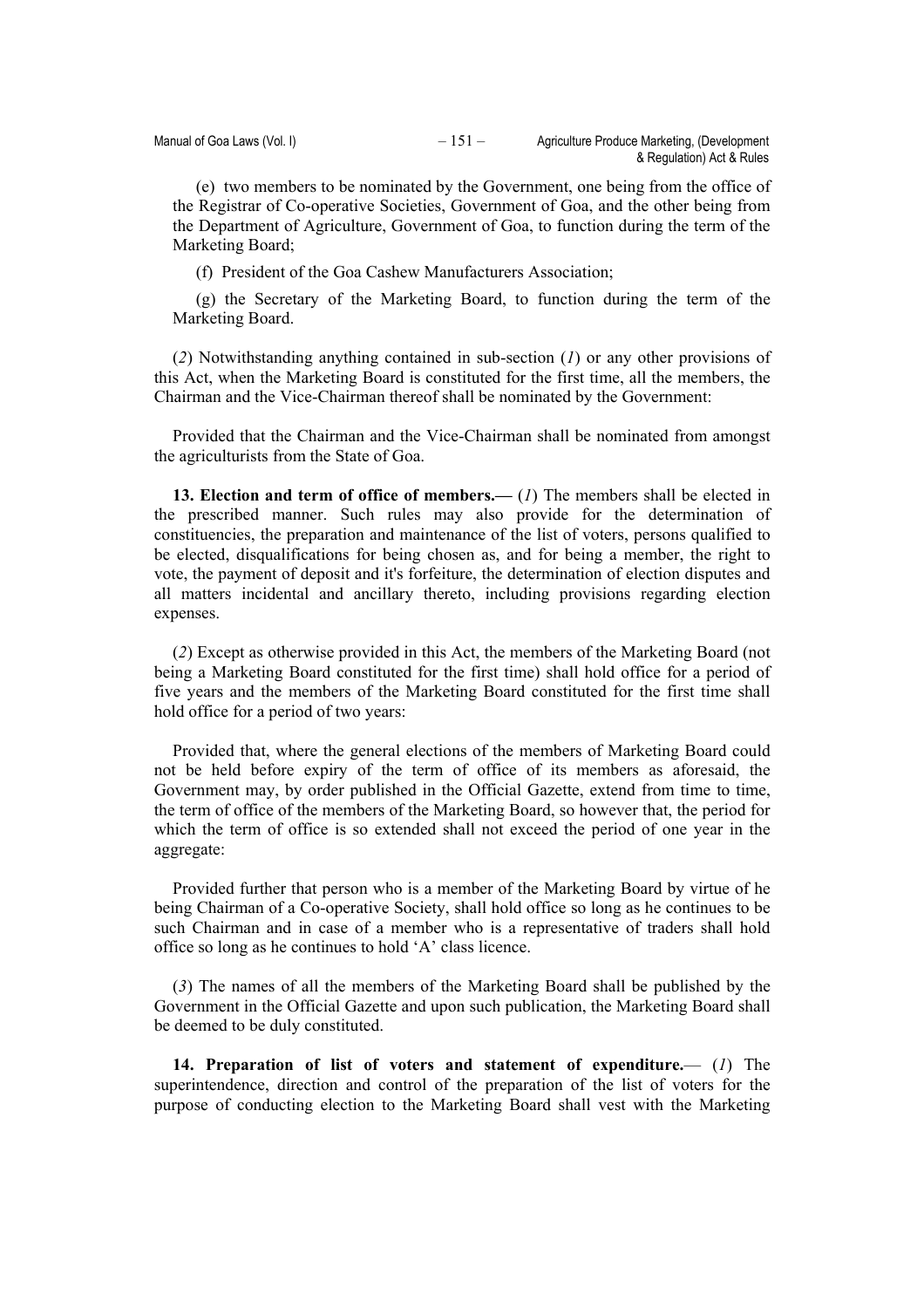Board and for the purpose of preparing the list of voters and conduct of election, the Marketing Board shall constitute necessary election fund.

 (*2*) Whenever the list of voters is to be prepared or revised for the purpose of conducting election to the Marketing Board, the Registrar of Co-operative Societies shall, in writing, inform the Marketing Board about the same and require the Marketing Board to submit the list of voters of different constituencies and also require to deposit with him such amount before such date as may be specified by him for meeting expenses of elections.

(*3*) The Registrar of Co-operative Societies shall, after the declaration of the result of the election, draw up a statement of the expenditure incurred in conducting the election and shall within a period of three months from such result forward the same to the Marketing Board for information. The balance amount remaining unspent, if any, shall be refunded to the Marketing Board alongwith the dead stock purchased for the purpose. If the expenditure incurred exceeds the amount of deposit, the Registrar of Co-operative Societies shall call upon the Marketing Board to pay the excess amount as specified by him within one month from the date of receipt of the direction from him and the Marketing Board shall comply with such direction.

**15. Commencement of term of office of members.**— (*1*) The term of office of members of the Marketing Board shall commence on the date of the first meeting of the Marketing Board at which business is transacted.

(*2*) The first meeting of a Marketing Board shall be held on such date as may be fixed by the State Marketing Officer or any officer authorised by him in that behalf, being a date which is within thirty days from the date on which the names of members are published in the Official Gazette. If the first meeting is, for any reason, not held within thirty days as aforesaid, the State Marketing Officer shall report the fact to the Government and state therein the reasons for the failure to hold the meeting and shall, thereafter, act according to the directions of the Government issued in that behalf.

(*3*) The term of office of outgoing members shall expire on the date immediately preceding the date of such first meeting.

**16. Appointment of Administrator or Committee of Administrators after expiry of the normal or extended term of office of members.—** (*1*) Notwithstanding anything contained in sub-section (*3*) of section 15 or any other provisions of this Act, where the term of office of two years, five years or the extended term of office, if any, of members of the Marketing Board has expired, the Government or any officer not below the rank of Assistant Registrar authorized by it, shall, by a written order,—

(a) direct that all members of the Marketing Board shall, as from the date specified in the Order, cease to hold and vacate their offices as members or otherwise; and

(b) appoint a person or the Committee comprising of not more than three members, from time to time, as the Administrator or the Committee of Administrators, as the case may be, to manage the affairs of the Marketing Board, for the period specified in the order upto the date of the first meeting of the reconstituted Board after the election is held (hereinafter in this section referred to as the "said period") and election shall be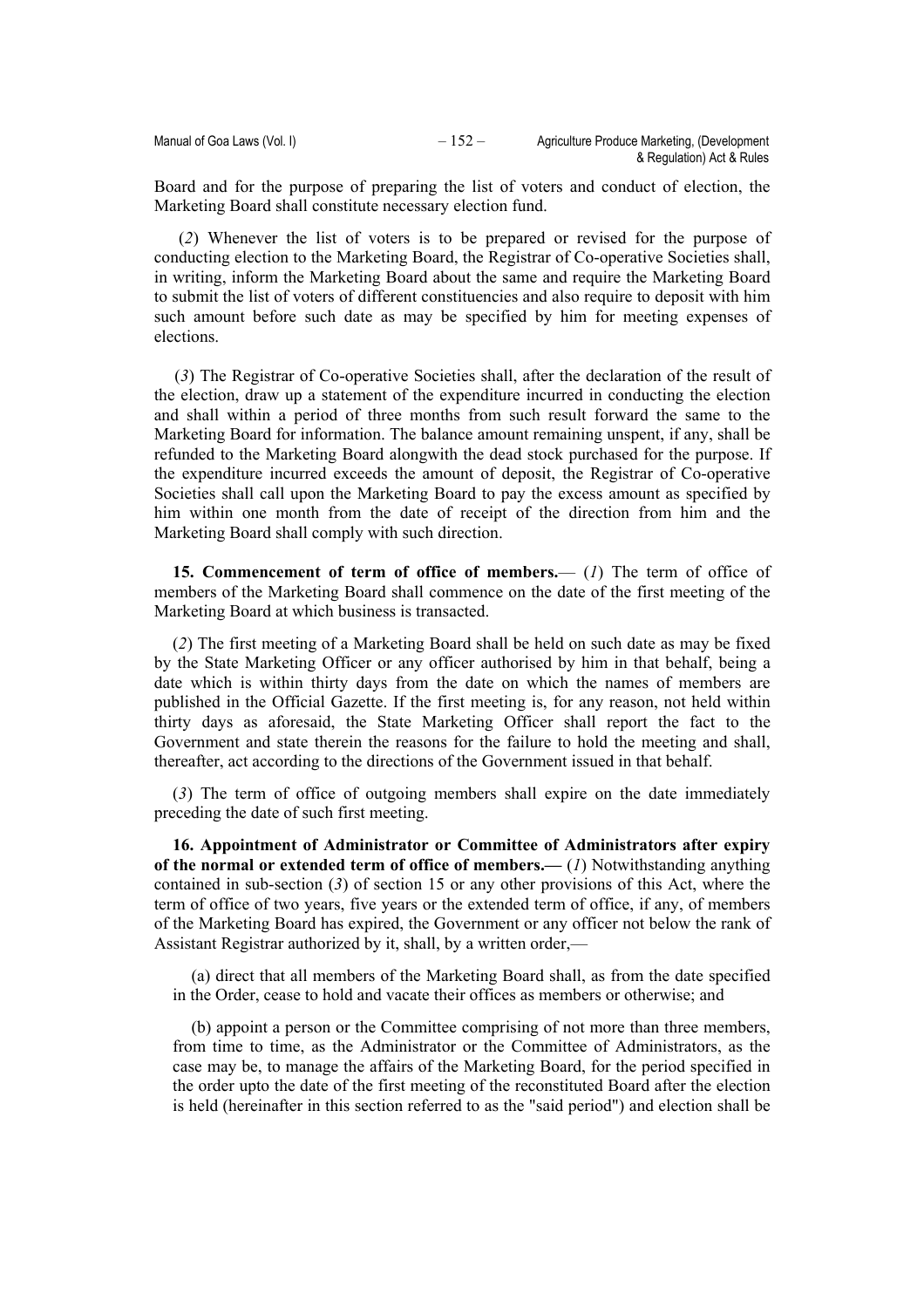held within a period of six months from the date, the Administrator or the Committee of the Administrators, as the case may be, assumes office:

Provided that this period of six months may be extended, from time to time, by the Government, in exceptional circumstances, to a period not exceeding one year in the aggregate, by notification published in the Official Gazette, for reasons which shall be stated in such notification.

(2) During the said period, all the powers and duties of the Board and it's various authorities under this Act and the rules and bye-laws made thereunder or any other law for the time being in force shall be exercised and performed by the Administrator or the committee of the Administrators, as the case may be.

(3) The Administrator or the Committee of Administrators, as the case may be, may delegate any of his or its powers and duties to any officer, for the time being serving under him or it or under the Marketing Board.

(4) The Administrator or the members of the Committee of Administrators, as the case may be, shall receive such remuneration from the Fund of the Marketing Board as the Government may, from time to time, by general or special order, determine.

**17. Resignation of members and nominations in certain circumstances**.— (*1*) Any member of the Marketing Board may resign his office by writing under his hand addressed to the Chairman and the Chairman may resign his office by writing under his hand addressed to the State Marketing Officer and such resignation shall take effect from the date it is accepted by the Chairman or the State Marketing Officer, as the case may be.

(*2*) If, at any time, it appears to the Government that the Marketing Board by reason of the resignation of all or a majority of the members thereof, is unable to discharge the functions conferred or imposed upon it by or under this Act, the Government may, by order published in the Official Gazette, nominate persons to fill the vacancies of the members who have resigned:

Provided that the persons so nominated shall hold office only for the remainder of the term of the members in whose place they are nominated or until the vacancies are duly filled in by election, whichever is earlier.

**18. Removal of members for misconduct.**— The Government, on the recommendation of the Marketing Board, supported by not less than two third of its members having voting right at a meeting, may remove any member of the Marketing Board who has been found guilty of neglect or misconduct in the discharge of his duties or of any disgraceful conduct or has become incapable of performing his duties as a member or is adjudged as insolvent:

Provided that, no such member shall be removed from his office unless he has been given reasonable opportunity of being heard by the Government.

 **19. Casual vacancies.**— Subject to the provisions of sub-section (*2*) of section 13, in the event of any vacancy occurring on account of death, resignation or removal of a member or otherwise, the Chairman shall forthwith communicate the occurrence of such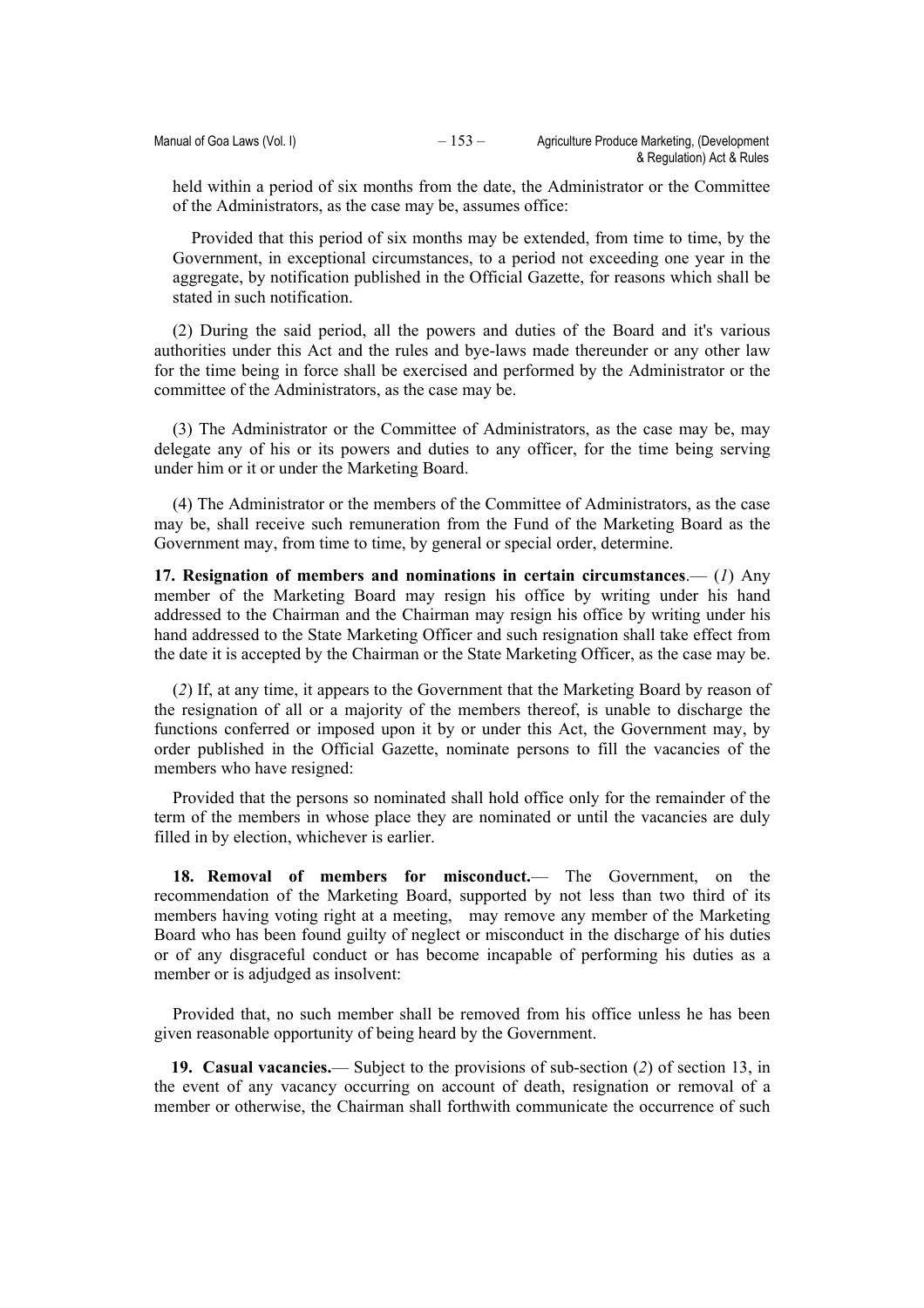vacancy to the State Marketing Officer and the vacancy shall be filled in as soon as convenient as may be, by the election or by appointment or by nomination of a person thereto, who shall hold office so long only as the member in whose place he is elected or appointed or nominated would have held it, if the vacancy had not occurred:

Provided that, if the vacancy occurs within six months preceding the date on which the term of office of the member expires, the vacancy shall, unless the Government directs otherwise, not be filled.

 **20. Election of Chairman and Vice-Chairman.**–– The meeting of the Marketing Board shall be presided over by the Chairman and in the absence of the Chairman, by the Vice-Chairman. The Chairman and the Vice-Chairman shall be elected by the members of the Marketing Board, excluding the Secretary of the Marketing Board and the Government nominees. Only the members as mentioned in clauses (*a*), (*b*) and (*d*) of subsection (*1*) of section 12 shall be eligible to contest the elections for the post of the Chairman or the Vice-Chairman.

**21. Term of office of Chairman and Vice-Chairman.**— The Chairman and the Vice-Chairman shall hold office for such period as may be prescribed.

**22. Chairman and Vice-Chairman to hold office until their successors enter upon office.**— The Chairman and the Vice-Chairman shall, notwithstanding the expiration of their term of office, continue to hold their office, until their successors enter upon their office or the Administrator or the Committee of Administrators, as the case may be, is appointed under section 16 and assumes office.

**23. Honorarium to Chairman and Vice-Chairman.**— The Chairman and the Vice-Chairman shall be paid such honorarium as the State Marketing Officer may specify, having regard to the finances of the Marketing Board, so however that, the total amount of such honorarium to be paid shall not exceed the limit as may be prescribed.

**24. Procedure for election of Chairman and Vice-Chairman.**— (*1*) On the constitution of the Marketing Board after a general election or otherwise, a meeting shall be called for the election of the Chairman and Vice-Chairman on the date fixed by the State Marketing Officer under sub-section (*2*) of section 15.

(*2*) Such meeting shall be presided over by the State Marketing Officer or any person authorised by him in that behalf. The State Marketing Officer or such authorised person shall, when presiding over the meeting, have the same powers as that of the powers exercised by the Chairman while presiding over a meeting of the Marketing Board, but shall not have the right to vote.

(*3*) If, in the election of a Chairman or Vice-Chairman, there is an equality of votes, the result of the election shall be decided by lots to be drawn in the presence of the presiding officer in such manner as he may determine.

(*4*) In the event of a dispute arising as to the validity of the election of a Chairman or Vice-Chairman, the State Marketing Officer, if he is the presiding officer, shall decide the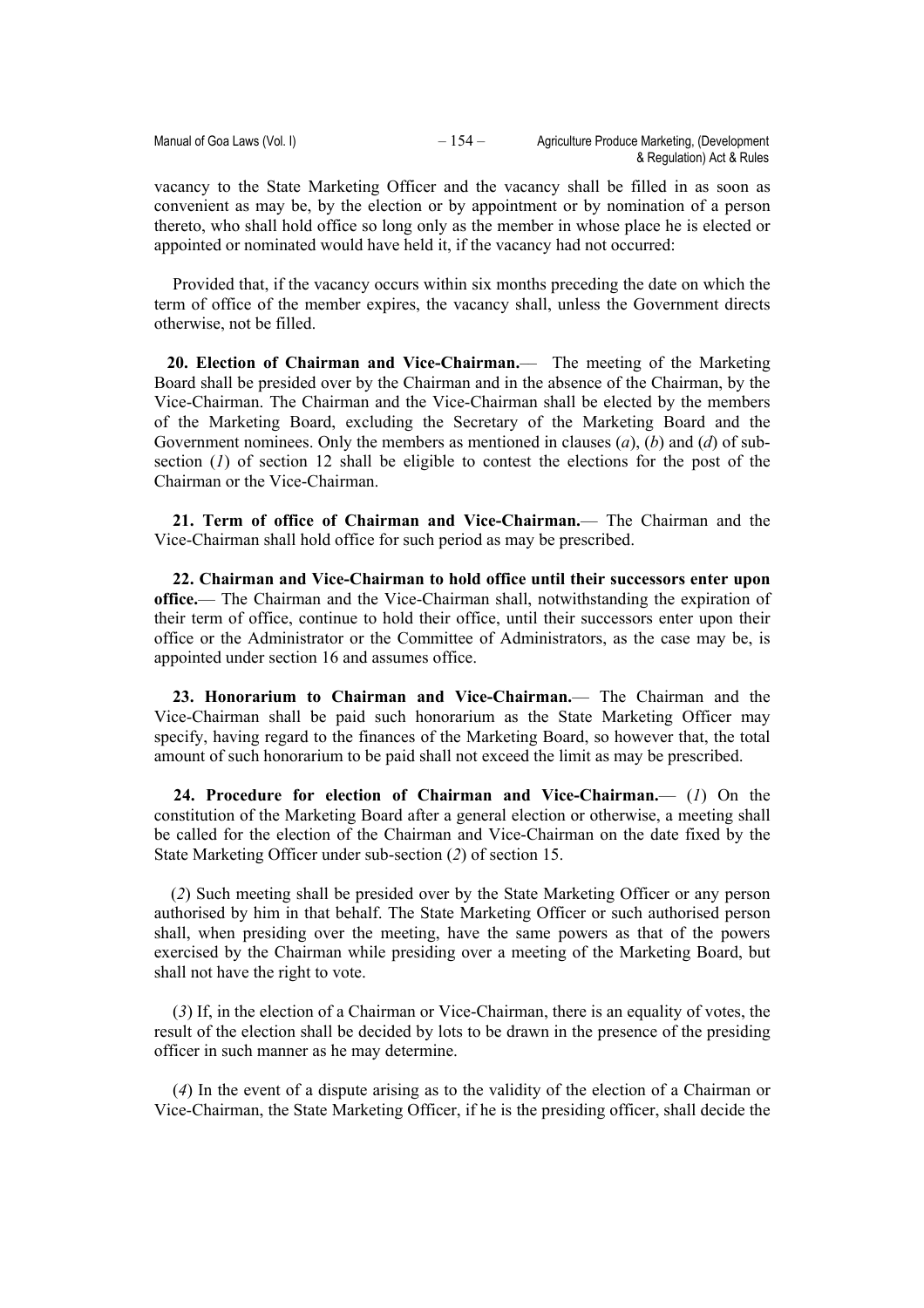dispute himself and in any other case the officer/person authorised to act as a presiding officer by the State Marketing Officer shall refer the dispute to the State Marketing Officer for his decision. The decision of the State Marketing Officer, subject to an appeal to the Government, shall be final and no suit or other proceeding shall lie in any Court in respect of any such decision.

**25. Resignation of Chairman and Vice-Chairman.**— (*1*) The Chairman may resign from his office by writing under his hand addressed to the State Marketing Officer and such resignation shall take effect from the date it is accepted by the State Marketing Officer.

(*2*) The Vice-Chairman may resign from his office by writing under his hand addressed to the Chairman and such resignation shall take effect from the date it is accepted by the Chairman.

**26. Motion of no-confidence against Chairman or Vice-Chairman.**— (*1*) A Chairman or Vice-Chairman shall forthwith cease to be a Chairman or a Vice-Chairman, as the case may be, if the Marketing Board at a special meeting by a resolution passed by a majority of not less than two third of its total number of members (excluding the members who have no right to vote), so decides.

(*2*) The requisition for such special meeting shall be signed by not less than half of the total number of members (excluding the members who have no right to vote) and shall be sent to the State Marketing Officer.

(*3*) The State Marketing Officer shall, within fifteen days from the date of receipt of the requisition under sub-section (*2*), convene a special meeting of the Marketing Board:

Provided that, when the State Marketing Officer convenes such special meeting of the Board, he shall give advance written notice thereof to the Chairman or to the Vice-Chairman, as the case may be.

 (*4*) A special meeting to consider a resolution under sub-section (*1*) shall be presided over, by the State Marketing Officer or such person/officer authorized by him in this behalf, but the State Marketing Officer or such person/officer shall have no right to vote at such meeting.

(5) The member of Marketing Board who have no right to vote may take part in the discussion.

(6) If the motion of no confidence is not carried or if the meeting could not be held for want of quorum, no such requisition for considering fresh such motion of no confidence in the same Chairman or Vice-Chairman shall be made before the expiry of six months from the date of such meeting.

**27. Consequences of absence of Chairman, Vice-Chairman or member without leave.**— Subject to the rules made by the Government in this behalf, a Chairman, a Vice-Chairman or a member, as the case may be, who absents himself from three consecutive meetings of the Marketing Board without leave of the Marketing Board, shall cease to be a Chairman, a Vice-Chairman or a member, as the case may be.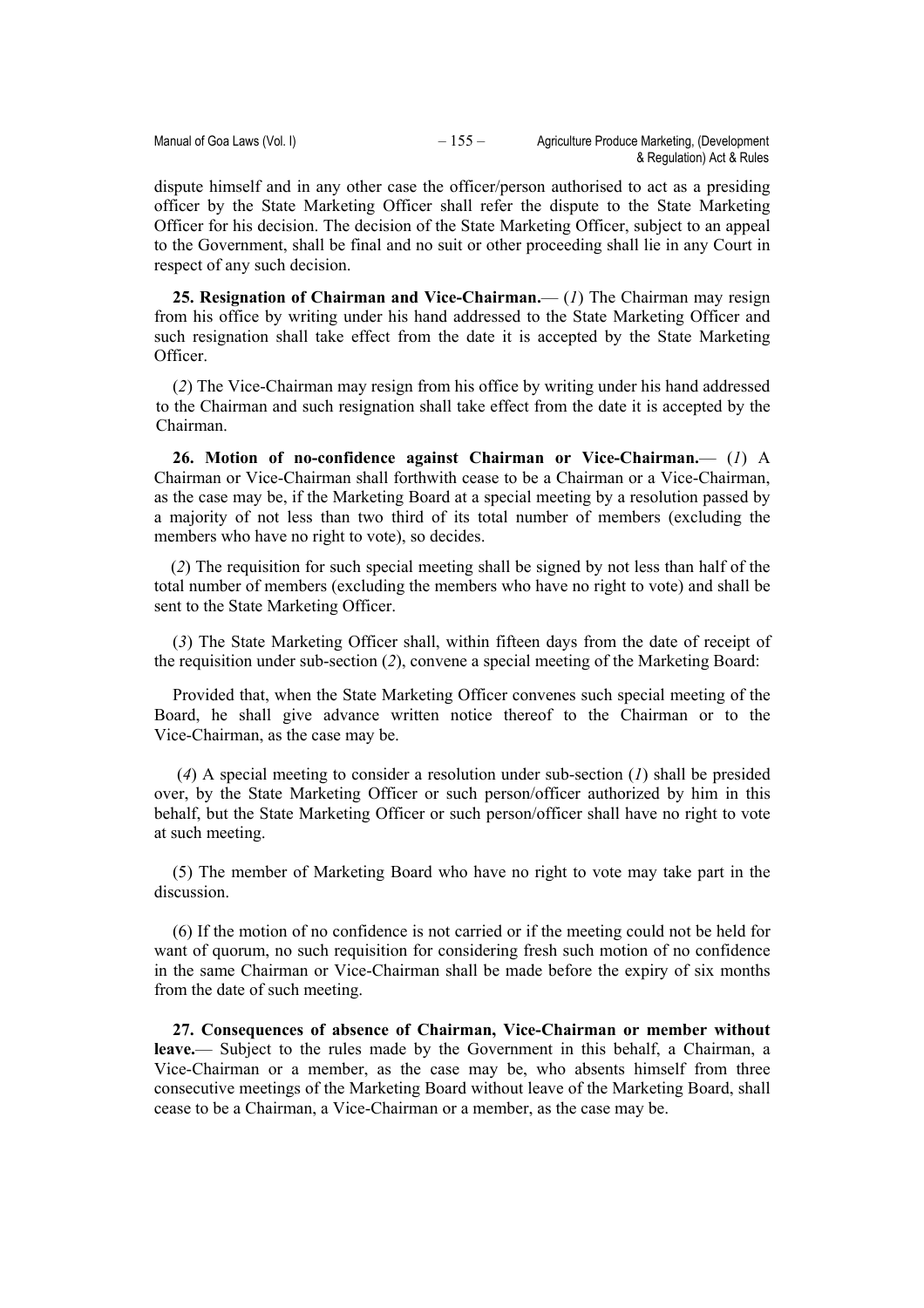**28. Vacancies in office of Chairman and Vice-Chairman to be filled up.**— (*1*) In the event of a vacancy in the office of the Chairman or Vice-Chairman by reason of death, resignation, removal or otherwise, the vacancy shall, subject to the provisions of this Act, be filled, as soon as may be, by election or by nomination of the Chairman or Vice-Chairman, as the case may be.

(2) Every Chairman or Vice-Chairman elected or nominated under this section to fill a casual vacancy shall. hold office for such period as the Chairman or Vice-Chairman in whose place he is elected or nominated, as the case may be, would have held it if such vacancy had not occurred.

**29. Refusal to hand over charge to new Chairman or Vice-Chairman.**— (*1*.) On the election or nomination of a new Chairman or Vice-Chairman, the out-going Chairman or Vice-Chairman in whose place the new Chairman or Vice-Chairman has been elected or nominated shall forthwith hand over charge of his office to such new Chairman or Vice-Chairman, as the case may be.

(*2*) If the outgoing Chairman or Vice-Chairman fails or refuses to hand over the charge of his office as required under sub-section (*1*), the State Marketing Officer or any Officer empowered by the State Marketing Officer in this behalf, may, by order in writing, direct the Chairman or the Vice-Chairman, as the case may be, to forthwith hand over the charge of his office and all records, funds, papers and property of the Marketing Board in his possession, if any, to the new Chairman or Vice-Chairman.

(*3*) If the outgoing Chairman or Vice-Chairman to whom a direction has been issued under sub-section (*2*) does not comply with such direction, the State Marketing Officer or any person authorized by him in this behalf may apply to the Sub-divisional Magistrate within whose jurisdiction the Marketing Board is functioning for seizing and taking possession of records, papers, funds and property of the Marketing Board in the possession of such Chairman or Vice-Chairman.

(4) On receipt of an application under sub-section (*3*), the Sub-divisional Magistrate may authorize any police officer, not below the rank of a Police Sub-Inspector, to enter and search any place where the records, funds, papers and property of the Marketing Board are kept or likely to be kept and to seize them and hand over possession thereof to the new Chairman or Vice-Chairman, as the case may be, who then shall be deemed to have assumed charge.

**30. Meetings, etc. of Marketing Board.**— The meetings, quorum and procedure to be followed at meetings of the Marketing Board shall be regulated in accordance with the bye-laws made for that purpose by the Marketing Board.

**31. Members to act during vacancy and acts of Marketing Board, etc., not to be invalidated by informalities.—** (*1*) During any vacancy of member in the Marketing Board, the continuing members may act as if no vacancy has occurred.

(2) A Marketing Board shall have power to act notwithstanding any vacancy in the office of member thereof or any defect in the constitution thereof or in any act or proceedings thereof and all such acts shall be valid notwithstanding that it is subsequently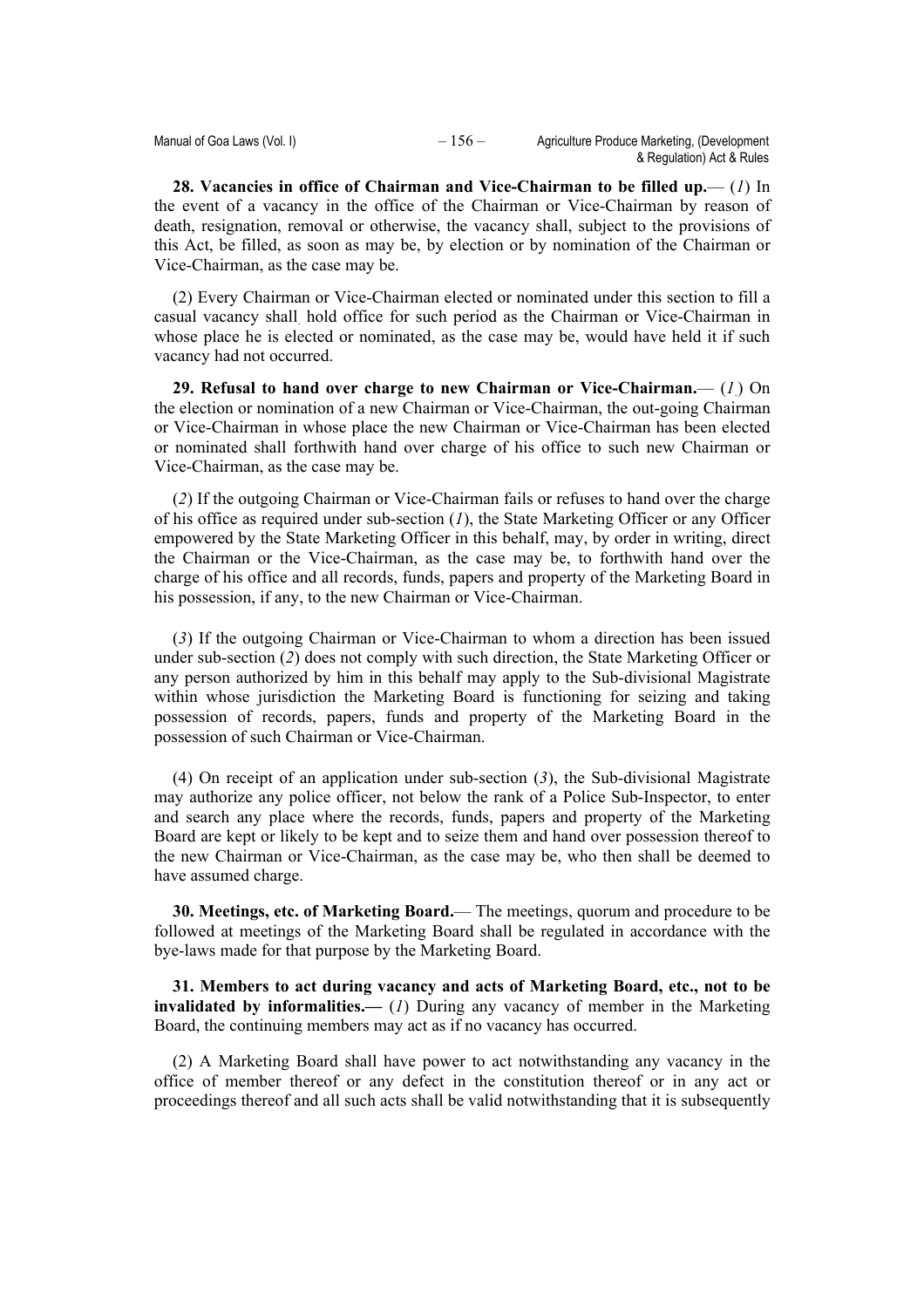discovered that some person who was not entitled to do so, presided over the meeting of Marketing Board or voted at such meeting or otherwise took part in the proceedings of the Marketing Board.

#### CHAPTER IV

# **Powers and duties of Marketing Board**

**32. Powers and duties of Marketing Board.**— (*1*) It shall be the duty of the Marketing Board to implement the provisions of this Act, the rules and bye-laws made thereunder in the market area, to provide facilities for marketing of agricultural produce in the market area as directed by the State Marketing Officer or the Government, as the case may be, and do such other acts as may be required in relation to the superintendence, direction and control of markets or for regulating marketing of agricultural produce in any place in the market area and for purposes connected with the matters aforesaid and for that purpose may exercise such powers, perform such duties and discharge such functions as may be provided by or under this Act.

(*2*) Without prejudice to the generality of the foregoing provisions, the Marketing Board may,—

(a) regulate the entry of persons and of vehicular traffic into the market;

(b) supervise the behaviour of the persons who enter the market for transacting business;

(c) grant, renew, refuse, suspend or cancel licences;

(d) maintain and manage the market, including admissions to and conditions for use of market within the market area;

(e) provide for necessary facilities required for the marketing of agricultural produce within the market in the market area;

(f) regulate and supervise the auctions of notified agricultural produce in accordance with the provisions and procedure laid down under the rules made under this Act or the Bye-laws of the Marketing Board;

(g) regulate the making, carrying out and enforcement or cancellation of agreements of sales, weighment, delivery, payment and all other matters relating to marketing of notified agricultural produce in the prescribed manner;

(h) take all possible steps to prevent adulteration and to promote and organize grading and standardization of agricultural produce;

(i) take measures for the prevention of purchase and sale below the minimum support prices as fixed by the Government from time to time;

(j) collect, maintain, disseminate and supply information in respect of production, sales, storage, processing, prices and movement of notified agricultural produce including information relating to crops, statistics and marketing intelligence as may be required by the State Marketing Officer;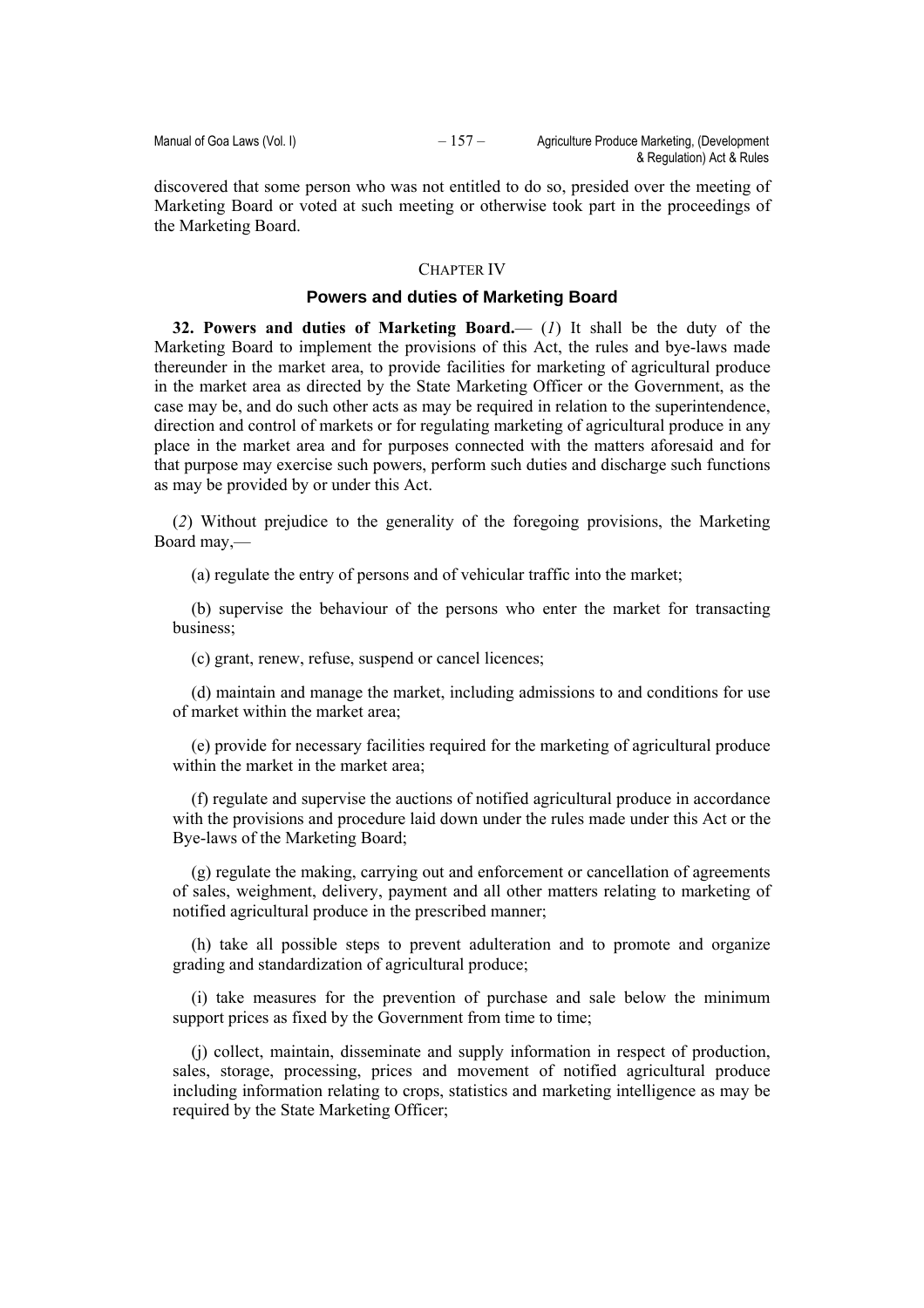(k) arrange to obtain fitness (health) certificate from veterinary doctor in respect of animals, cattle, birds, etc., which are bought or sold in the market area;

(l) carry out the publicity about the benefits of regulation, system of transaction facilities provided in the market area through such media as, in the opinion of the Marketing Board, may be effective or necessary;

(m) provide for settlement of disputes arising out of any kind of transactions connected with the marketing of agricultural produce and all matters incidental and ancillary thereto;

(n) subject to the provisions of section 11, acquire, hold or dispose off any movable or immovable property for the purpose of efficiently carrying out it's duties;

(o) institute or defend any suit, prosecution, action, proceedings, application or arbitration and compromise such suit or action;

(p) make arrangement for holding of elections of the Marketing Board in the prescribed manner;

(q) levy, take, recover and receive charges, fees, rates and other sums or money to which the Marketing Board is entitled;

(r) subject to approval of the State Marketing Officer, obtain loans, subsidies, subventions from the State and Central Government or any financing agency for providing warehousing and marketing facilities in the market;

(s) subject to approval of the State Marketing Officer, prepare budgets, supplementary budgets, make re-appropriation in the budget and incur expenditure accordingly;

(t) keep a set of standard weights and measures in the markets against which weighment and measurement may be checked;

(u) inspect and verify the scales, weights and measures which are in use in the market area and also the books of accounts and other documents maintained by the licensee in such manner as may be prescribed;

(v) administer the Marketing Board Fund referred to in section 44 of this Act and maintain the account thereof and get the same audited in the prescribed manner;

(w) prosecute persons for violating the provisions of this Act, the rules and byelaws framed thereunder;

(x) provide storage and warehousing facilities in the market area;

(y) with the prior sanction of the Government or the State Marketing Officer, undertake any other activity conducive to the promotion or regulation of marketing of agricultural produce;

(z) perform such other duties as may be prescribed;

**33. Appointment of sub-committees and delegation of power.**— The Marketing Board may appoint one or more sub-committees consisting of one or more of it's members and may delegate to such sub-committee, such of its powers or duties as it may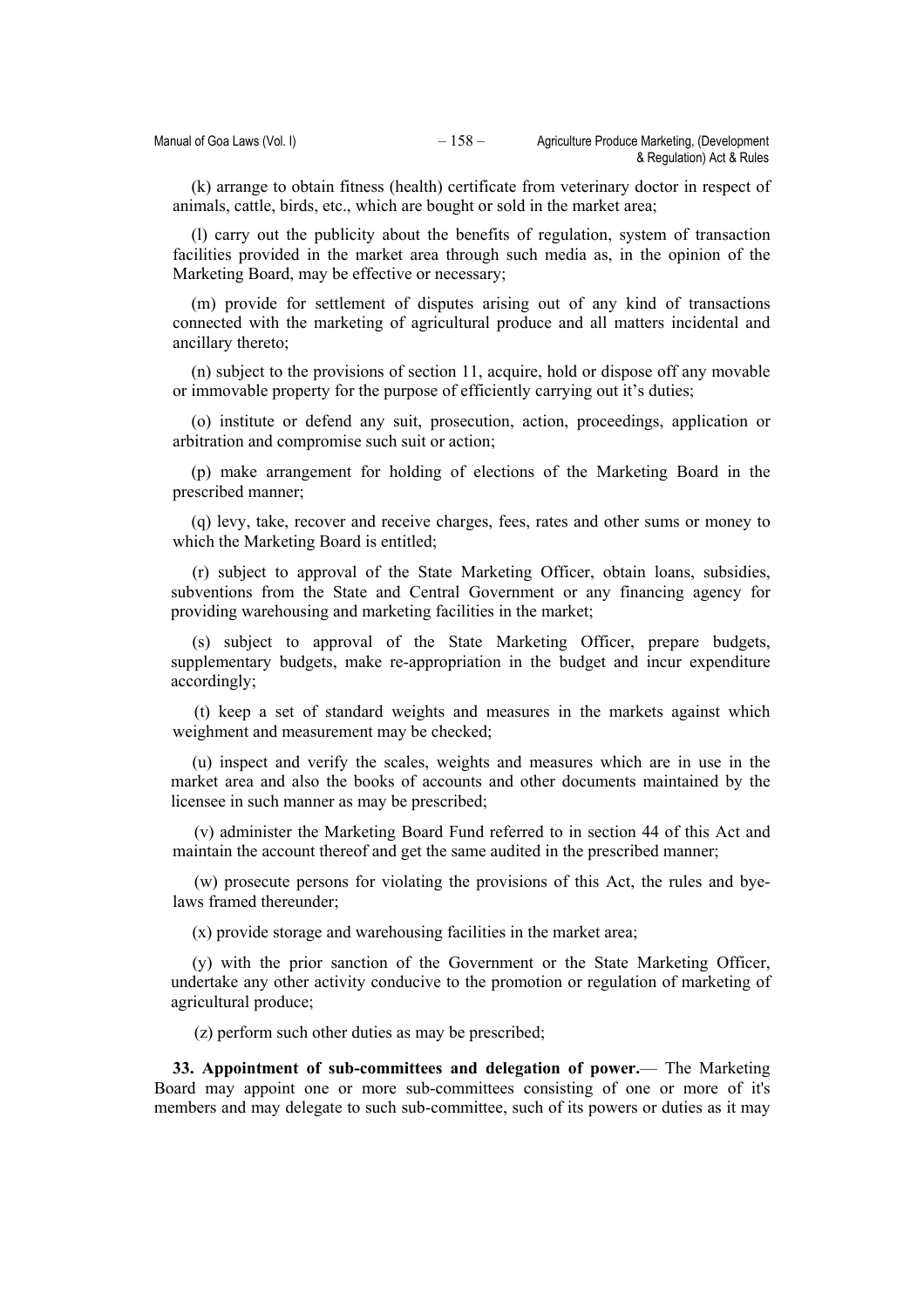think fit. The sub-committee so appointed shall function under the superintendence, guidance, direction and control of the Marketing Board.

**34. Power to levy market fees (single point levy).**— (*1*) The Marketing Board shall levy market fee,—

(i) on the sale or purchase of notified agricultural produce, whether brought from a place within the State or from a place outside the State, into the market area; and

(ii) on the notified agricultural produce, whether brought from a place within the State or from a place outside the State, into the market area for processing; at such rates as may be fixed by the Government from time to time subject to a minimum rate of one rupee and maximum of two rupees for every one hundred rupees of price of agricultural produce, in the manner prescribed.

(*2*) The market fees specified in sub-section (*1*) shall not be levied.—

(i) for the second time in other market area of the State, where such market fee has already been paid on a particular agricultural produce in any market area of the State and the information to that effect has been furnished by the concerned person in the manner prescribed.

(ii) more than once in any market area, in case the agricultural produce is being resold in the process of commercial transaction between traders or two consumers, provided that, the information to that effect has been furnished by the concerned person in the manner prescribed.

(*3*) On the agricultural produce brought in the market area for commercial transaction or for processing or for export, the market fee shall be deposited by the buyer or processor or exporter, as the case may be, in the office of the Marketing Board, within 14 days from the date of entry of such agricultural produce in the market area or before it's sale or resale or processing or dispatch outside the market area, as the case may be:

Provided that in case if any notified agricultural produce is found to have been processed, sold, resold or dispatched outside the market area without payment of market fee payable on such produce, the Marketing Board shall impose penalty on the concerned person which shall be five times of the market fees payable.

(*4*) The market fee shall be payable by the buyer of the notified agricultural produce and shall not be deducted from the price payable to the seller:

Provided that where the buyer of the notified agricultural produce cannot be identified, all the fees shall be payable by the person who has sold or brought the agricultural produce for sale in the market area:

Provided further that in case of commercial transactions between traders in the market area, the market fee shall be collected and paid by the seller.

(*5*) The market functionaries, as may be specified by the Marketing Board in the bye-laws, shall maintain account relating to sale, purchase, processing or addition in value of agricultural produce in the prescribed forms and submit to the Marketing Board periodical returns in that respect in the manner prescribed.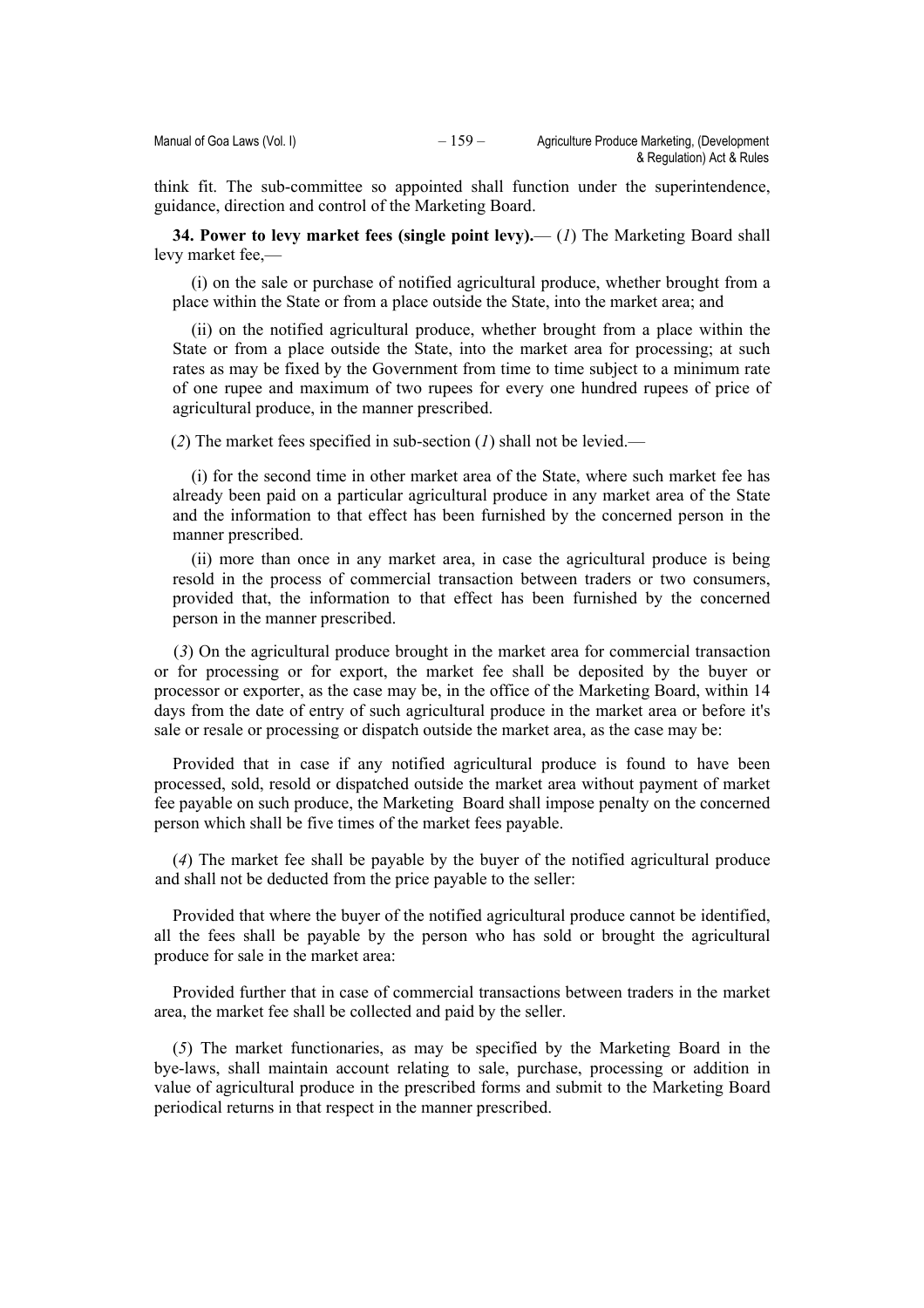| Manual of Goa Laws (Vol. I) | $-160-$ | Agriculture Produce Marketing, (Development |
|-----------------------------|---------|---------------------------------------------|
|                             |         | & Regulation) Act & Rules                   |

(*6*) The Marketing Board may levy and collect entrance fee on vehicles, which enter the market yard/sub-market yard, at such rate as may be specified in the bye-laws.

**35. Power to borrow.**— (*1*) The Marketing Board may, with previous sanction of the State Marketing Officer, raise money required for carrying out the purpose for which it is established, on the security of any property vested in it and of any fees leviable and recoverable by it under this Act.

(2) The Marketing Board may, for the purpose of meeting the expenditure on lands, buildings and equipment required for establishing the market, obtain a loan from the Government on such terms and conditions as the Government may determine.

**36. Power to order production of accounts, entry, inspection and seizure.**— (*1*) The Secretary of the Marketing Board or any officer empowered by the Marketing Board in this behalf, may, for the purposes of this Act, require any person carrying on business in any kind of notified agricultural produce to produce before him the accounts and other documents, and to furnish any information relating to stocks of such agricultural produce or purchase, sale, processing, value addition and delivery of such agricultural produce by such person and also to furnish any other information relating to payment of market fees by such person.

(*2*) All accounts and registers maintained by any person in the ordinary course of business of any notified agricultural produce and documents relating to stocks of such agricultural produce or purchase, sale, processing, value addition of such agricultural produce in his possession and offices, establishment, godowns, vessels or vehicles of such person shall be kept open for inspection at all reasonable times by the Secretary of the Marketing Board or any officer empowered by the Marketing Board or the Government.

(*3*) If any such authorized officer has reason to suspect that any person is attempting to evade the payment of any market fee due and payable by him under section 34 or that any person has purchased, sold, processed or added value to any notified agricultural produce in contravention of any of the provisions of this Act or the rules or the bye-laws framed thereunder, in the market areas, he may, by order in writing to such person, seize such accounts, registers or documents of such person, as may be necessary and shall grant a receipt for the same and shall retain the same so long as it may be necessary for the examination thereof or for prosecution.

(*4*) For the purposes of sub-section (*2*) or sub-section (*3*), such authorised officer may enter or search any place of business, warehouse, office, establishment, godown, vessel or vehicle where such officer has reason to believe that such person keeps or for the time being has kept accounts, registers or documents of his business or stock of notified agricultural produce relating to his business.

(*5*) The provisions of sub-sections (*4*) to (*8*) of section 100 of the Code of Criminal Procedure, 1973 (2 of 1974) shall, so far as may be, apply to search under sub-section (*4*).

(*6*) Where, any books of accounts or other documents seized under sub-section (*3*) contains entries recorded therein making a reference as to the quantity, quotations, rates, receipts or payment of money or sale or purchase of goods, such books of accounts or other documents shall be admitted in evidence and such entries shall be considered as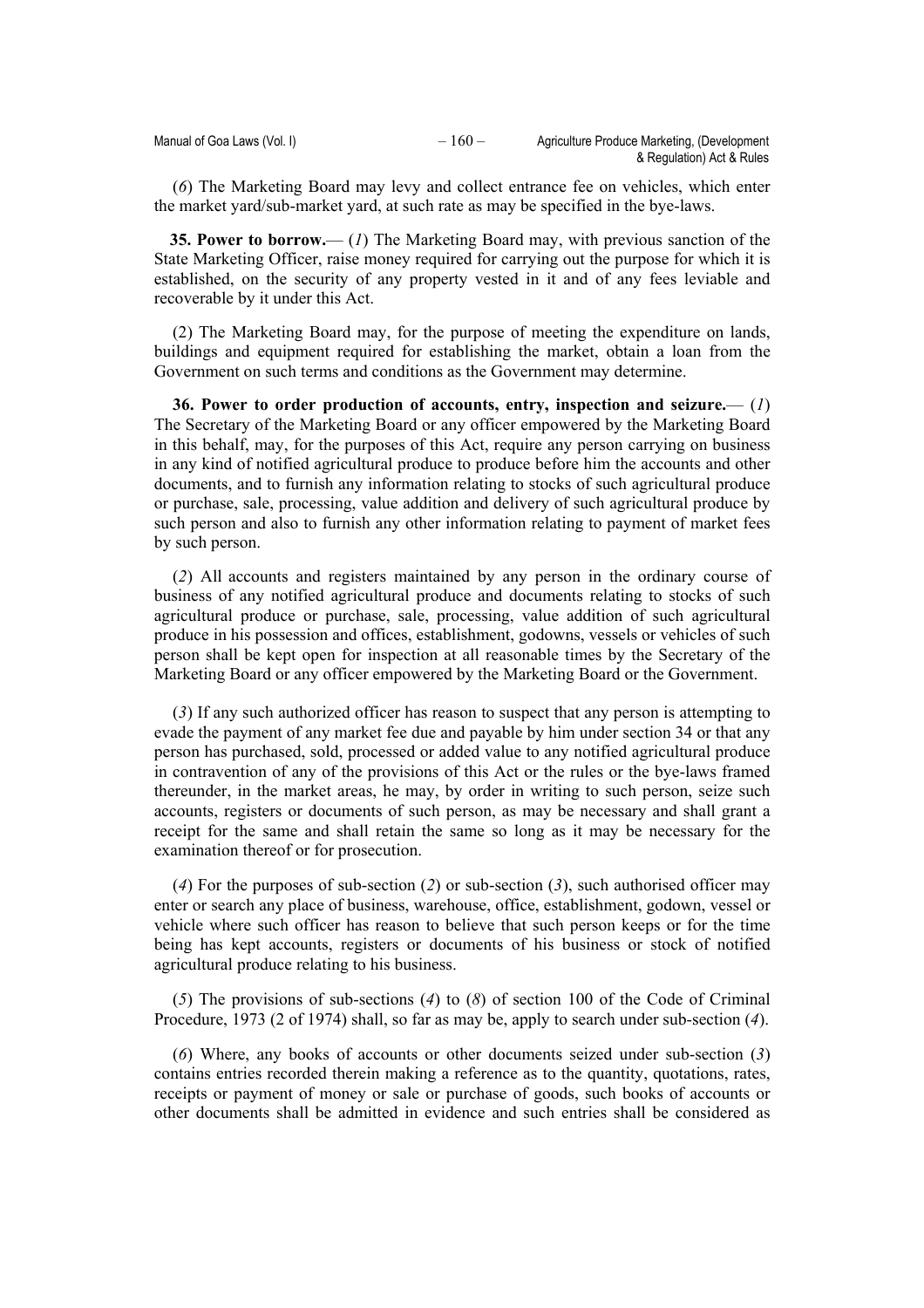prima-facie evidence of matters, transactions and accounts purported to have been recorded therein.

**37.** Power to stop vehicles and inspect store.— (*1*) At any time when so required by any officer empowered by the Marketing Board in this behalf in the market area concerned, the driver or any other person incharge of the vehicle, vessel or other conveyance shall stop the vehicle, vessel or other conveyance, as the case may be and keep it stationery, as long as may reasonably be necessary and allow such officer to examine the contents of the vehicle, vessel or other conveyance and inspect the records relating to notified agricultural produce carried by him and disclose his name and address and the name and address of the owner of the vehicle, vessel or other conveyance and the name and address of the owner of the notified agricultural produce carried by such vehicle, vessel or other conveyance.

(2) The officer empowered under sub-section (*1*) shall have power to seize any notified agricultural produce brought into or taken out of or proposed to be taken out of the market area by any vehicle, vessel or other conveyance, if such officer has reason to believe that any market fee or other amount due and payable under this Act or value payable to the seller in respect of such produce has not been paid.

(*3*) If any officer empowered under sub-section (*1*) has reason to suspect that any person is attempting to evade the payment of any market fee due and payable by him under section 34 or that any person has purchased or stored any notified agricultural produce in contravention of any of the provisions of this Act or the rules or the bye-laws framed thereunder in the market area, he may enter or search any place of business, warehouse, office, establishment or godown where, he has reason to believe that such person keeps or has for the time being kept stock of notified agricultural produce and he may first seize such agricultural produce and such seized agricultural produce may be confiscated in favour of the Marketing Board in the manner as prescribed for this purpose:

Provided that a reasonable opportunity of being heard shall be given to the person concerned before confiscation of the agricultural produce.

(*3*) The provisions of sections 100, 457, 458 and 459 of the Code of Criminal Procedure, 1973 (2 of 1974) shall apply to entry, search and seizure under sub-sections (*1*), (*2*) and (*3*), as they apply in relation to the entry, search and seizure of property by the Police Officer and such seizure shall forthwith be reported by the officer aforesaid to a Magistrate having jurisdiction over the area.

**38. Power to write off loss, shortage of fee, etc., which is irrecoverable.—** The Marketing Board may write off any fee or other amount whatsoever due to it or wherever any loss to the Marketing Board in money or store or other property occurs through any fraud or negligence of any person or for any other cause and in the opinion of the Marketing Board, the fee, amount, money, store or property is found to be irrecoverable or should be remitted, the Marketing Board may order to write off or remit such fee, amount, money, store or property as loss or irrecoverable, as the case may be: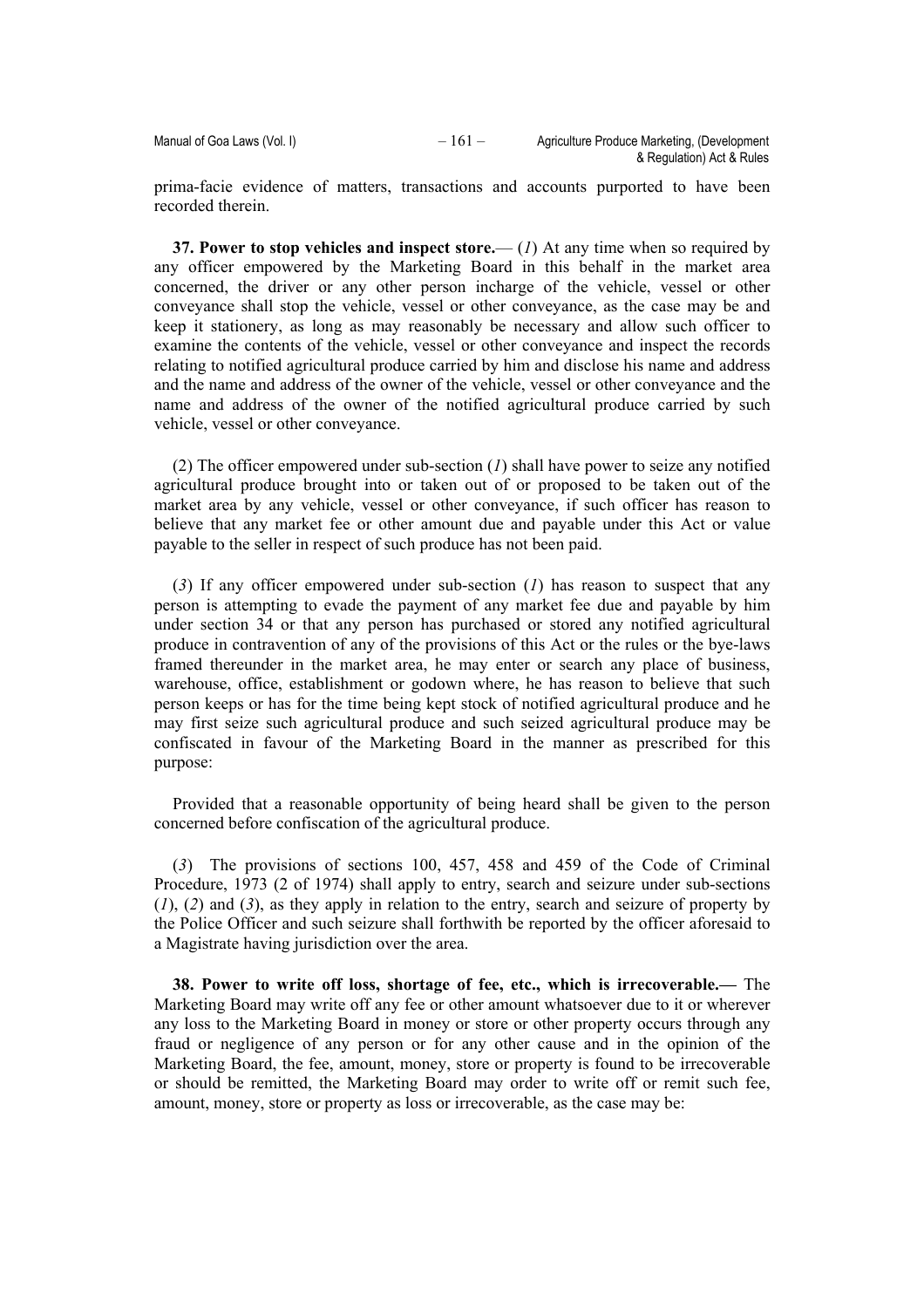| Manual of Goa Laws (Vol. I) |  |  |
|-----------------------------|--|--|
|-----------------------------|--|--|

Provided that where the amount due or the value of the store or other property exceeds five hundred rupees, the Marketing Board shall, before making any order to write off or remit as aforesaid, obtain the sanction of the State Marketing Officer.

**39. Execution of contracts.**— (*1*) Every contract entered into by the Marketing Board shall be in writing and signed on behalf of the Marketing Board by its Chairman and the Secretary or in the absence of the Chairman, by the Vice-Chairman and Secretary.

(*2*) No contract other than a contract executed as provided in sub-section (*1*) shall be binding on the Marketing Board.

**40. Certain disputes regarding weights and measures to be decided by the Secretary of the Marketing Board.—** (*1*) The disputes relating to the method of verifying, re-verifying, adjusting or stamping any weights or measures or weighing or measuring instrument in any market area, such dispute may, at the request of the party interested, be referred to the Secretary of the Marketing Board and the decision of the Secretary of the Marketing Board shall, subject to the provisions of sub-section (*2*), be final.

(2) An appeal shall lie, within the prescribed time limit, from the decision under sub-section  $(I)$  to the Government or such officer as the Government may appoint in this behalf. The decision of the Government or such officer, shall be final.

**41. Power to grant exemption from payment of market fees.**— (*1*) The Government may, by notification in the Official Gazette and subject to such conditions and restrictions, if any, as may be specified therein, exempt in whole or in part, any agricultural produce brought for sale or bought or sold in the market area, specified in such notification, from the payment of market fee for such period as may be specified therein.

(*2*) Any notification issued under sub-section (*1*) may be rescinded by the Government before the expiry of the period for which it would have remained in force and on rescission, such notification shall cease to be in force.

# CHAPTER V

#### **Staff of Marketing Board**

**42. Power of the Marketing Board to employ staff.**— (*1*) The Marketing Board may employ a Secretary and such other officers and servants as may be necessary for the management of the market and for the collection, maintenance, dissemination and supply of information relating to crops, statistics and market intelligence and for carrying out it's duties under this Act and shall pay such officers and servants such salaries and allowances, pension or gratuity as the Marketing Board thinks fit and shall contribute to any Provident Fund and Pension Fund which may be established for the benefit of such employees:

Provided that all posts other than that of a Secretary, save as such general or special directions issued by the State Marketing Officer in this behalf, shall be created with the prior approval of the State Marketing Officer.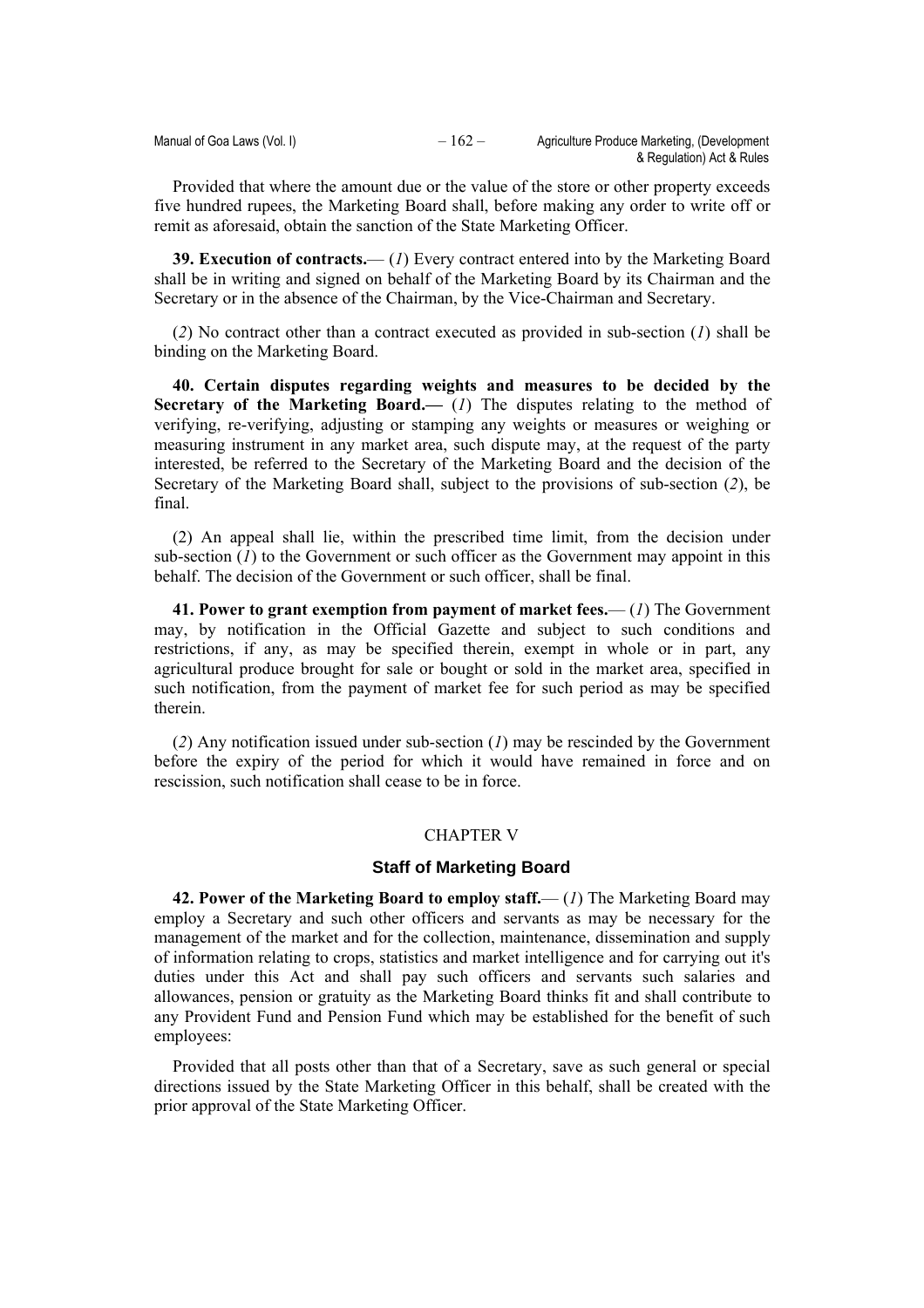Manual of Goa Laws (Vol. I)  $-163 -$  Agriculture Produce Marketing, (Development & Regulation) Act & Rules

(*2*) The Secretary of the Marketing Board shall be the Chief Executive Officer and the custodian of the records and properties of the Marketing Board who shall exercise such powers as are conferred and perform such duties as are imposed upon him by or under this Act.

(*3*) The powers conferred by this section on the Secretary of the Marketing Board shall be exercised subject to any rules which may be made in that behalf by the Government.

# CHAPTER VI

# **Budget and Fund of the Marketing Board**

**43. Preparation and sanction of budget.**— (*1*) The Marketing Board shall prepare and pass the budget of it's income and expenditure for the ensuing year in the prescribed form and shall submit it to the State Marketing Officer for sanction before the prescribed date every year. The State Marketing Officer shall sanction the budget with or without modification within two months from the date of receipt thereof. If the budget is not returned by the State Marketing Officer within two months, it shall be presumed to have been sanctioned by the State Marketing Officer.

(*2*) The Marketing Board may sanction or cause to undertake execution of construction works out of it's fund other than the permanent funds referred to in sub-section (*5*) of this section on the basis of the plan and designs approved by the Marketing Board:

Provided that no expenditure except payment of pension shall be made out of the pension fund.

(*3*) No expenditure shall be incurred by the Marketing Board on any item if there is no provision to that effect in the budget sanctioned thereof unless it can be met by re-appropriation from saving under any other head. The sanction for the re-appropriation may be obtained from the State Marketing Officer, provided that, in case of re-appropriation from minor head under one major head, sanction for re-appropriation will not be required.

(*4*) The Marketing Board may, at any time during the year for which any budget has been sanctioned, cause a revised or supplementary budget to be passed and obtain sanction in the same manner as if it is an original budget.

(*5*) The Marketing Board shall make provision in it's budget for crediting the amount into the permanent fund at the rate of twenty percent of it's gross receipts comprising of license fee and market fees and into the pension fund as specified from time to time by the State Marketing Officer. No expenditure from the permanent fund shall be incurred except with the prior approval or as per the direction given by the State Marketing Officer. No expenditure from this fund or from amount as provided under sub-section (*2*) of section 44 shall be proposed in the budget referred to in sub-section (*1*).

(*6*) The State Marketing Officer, while according sanction for construction work, may, at his discretion, direct that the execution of the works shall be entrusted to the Public Works Department of the Government or any other agency authorized by the Government for this purpose or to the contractor/s from the approved panel of contractors.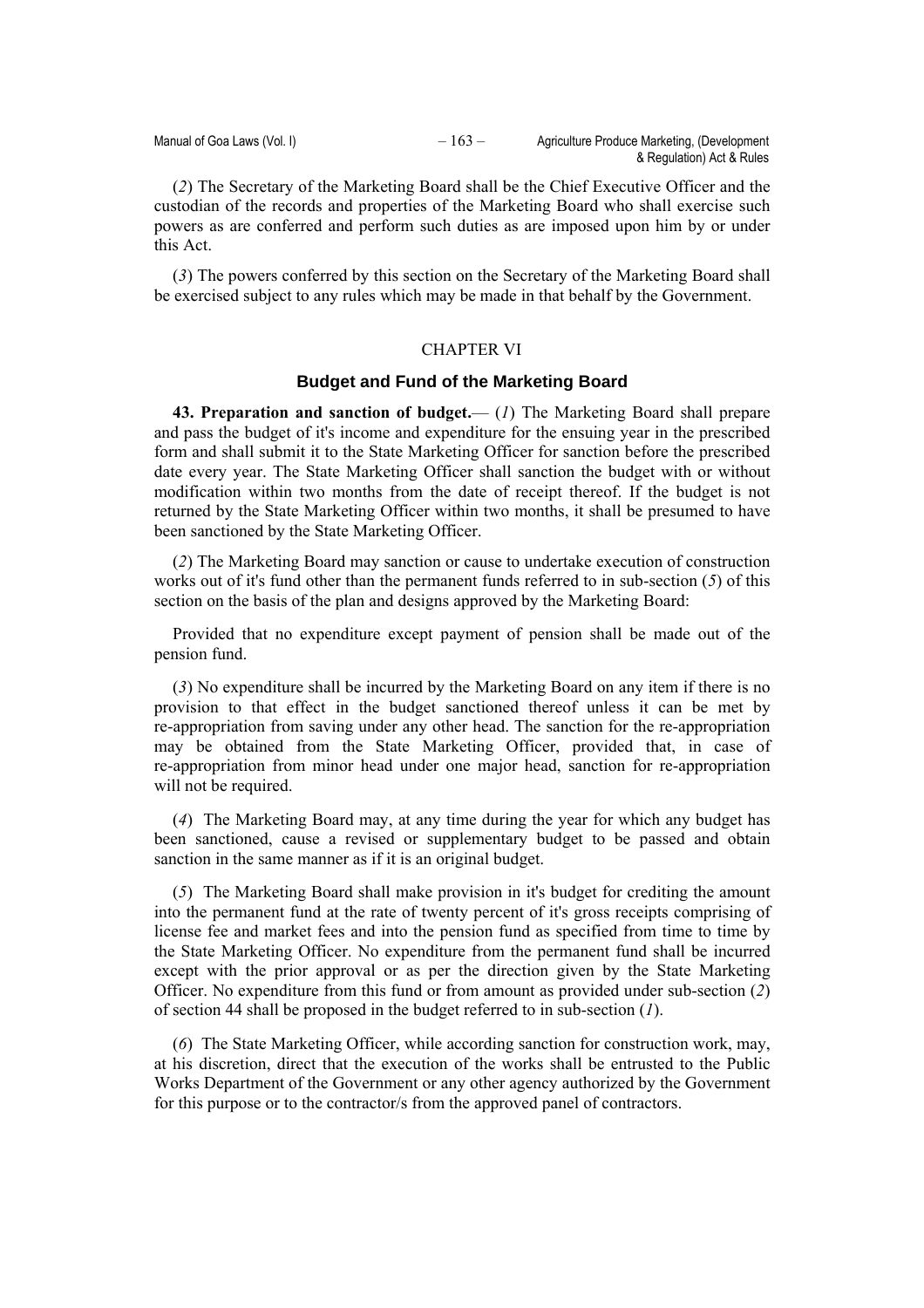**44. Marketing Board fund.**— (*1*) Save as provided in sub-section (*2*), all moneys received by the Marketing Board shall be paid into a fund to be called 'the Marketing Board fund' and all expenditure incurred by the Marketing Board under or for the purposes of this Act shall be defrayed out of the said fund. Any surplus remaining with the Marketing Board after meeting such expenditure shall be invested in such manner as may be prescribed.

 Any money received by the Marketing Board by way of arbitration fee or as a security for costs in arbitration proceedings relating to the disputes or any money received by the Board by way of security deposit, contribution to Provident Fund or for payment in respect of any notified agricultural produce or charges payable to weighman, hamal and other functionaries and such other money received by the Marketing Board as may be provided in the rules or bye-laws shall not form part of the Marketing Board fund and shall be kept in such manner as may be prescribed.

(*2*) Save as otherwise provided in this Act, the amount to the credit of the Marketing Board fund as also other money received by the Marketing Board shall be kept in a scheduled co-operative bank or in a Nationalized Bank or in Post Office Saving Bank or in any other mode with the approval of the State Marketing Officer.

**45. Application of Marketing Board fund.** — (*1*) Subject to the provisions of section 44, the Marketing Board, in order to discharge functions and duties entrusted to it under this Act, may use the Marketing Board fund. Without prejudice to the generality of this provision, the Marketing Board fund may be used for the following purposes, namely:—

- (i) the acquisition of a site or sites for the market;
- (ii) the establishment, maintenance and improvement of the market yard;

 (iii) the construction and repairs of building necessary for the purpose of the market yard and for convenience or safety of the persons using the market yard;

(iv) the maintenance of standard weights and measures;

 (v) the meeting of establishment charges including payment and contribution towards provident fund, pension and gratuity of the officers and servants employed by the Marketing Board;

(vi) loans and advances to the employees of the Marketing Board;

 (vii) the payment of interest on the loans that may be raised for the purpose of the market and for provision of sinking fund in respect of such loans;

 (viii) the collection and dissemination of information relating to crop statistics and marketing of agricultural produce;

 (ix) meeting the expenses incurred in auditing the accounts of the Marketing Board;

 (x) payment of honorarium to the Chairman, Vice-Chairman, travelling allowances to the Chairman, Vice-Chairman and other members of the Marketing Board and sitting fees payable to members for attending the meetings;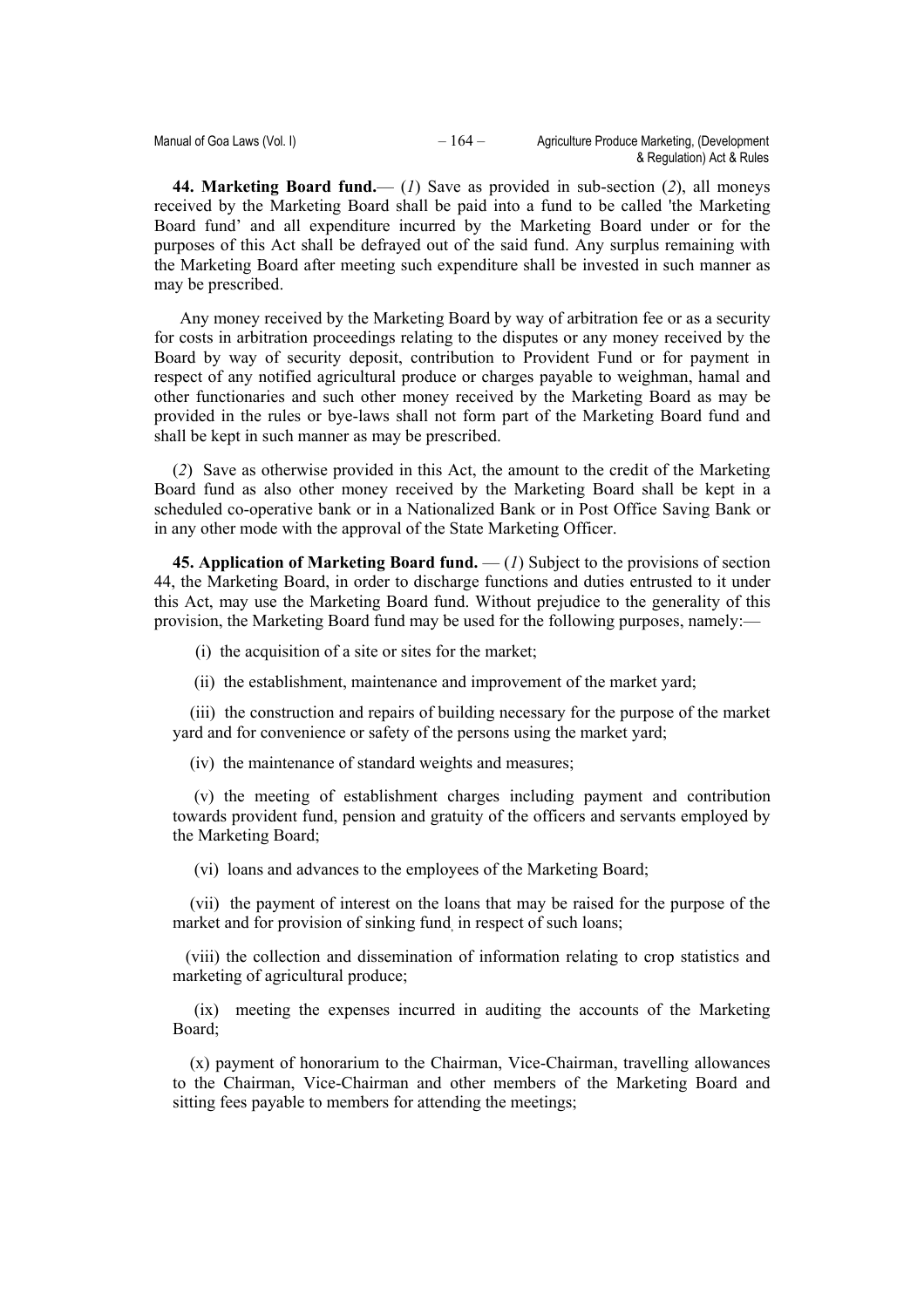(xi) contribution to the National Council of State Agricultural Marketing Boards as prescribed;

 (xii) contribution to any scheme for development of agricultural marketing including transport;

 (xiii) to provide facilities like grading, standardization, quality certification services and communication to agriculturists in the market area;

(xiv) to provide for development of agricultural produce in the market area;

(xv) payment of expenses on elections under this Act;

 (xvi) incurring of all expenses on research training in marketing of agricultural produce;

 (xvii) prevention, in conjunction with other agencies, viz. State, Central and others, of distress sale of agricultural produce;

 (xviii) fostering co-operative marketing and assisting co-operative marketing societies in the procurement and organization of profitable disposal of produce, particularly the produce belonging to small and marginal farmers;

 (xix) to create and promote, on it's own or through public or private partnership, infrastructure of post-harvest handling of agricultural produce, cold storages, pre-cooling facilities, pack houses and all such infrastructure which is required to develop modern market system;

(xx) any other purpose connected with the marketing of agricultural produce under this Act which is in the public interest, subject however, that the expenditure thereon is made with the prior sanction of the State Marketing Officer.

#### CHAPTER VII

#### **Contract Farming**

**46. Procedure and Form of Contract Farming Agreement.**— The Contract Farming Agreements shall be governed in the manner laid down hereinafter.—

(*1*) Contract Farming Sponsor shall register himself with the Marketing Board or with the officer authorised by the Marketing Board in that behalf in such manner as may be prescribed.

(*2*) The Contract Farming Sponsor shall get the Contract Farming Agreement recorded with the officer authorised by the Marketing Board, in this behalf.

(*3*) The Contract Farming Agreement shall be in such form and contain such particulars, terms and conditions as may be prescribed.

(*4*) Notwithstanding anything contained in the Contract Farming Agreement, no title, rights, ownership or possession, shall be transferred, alienated or vest in the contract farming sponsor, his successor or his agent as a consequence arising out of such Contract Farming Agreement.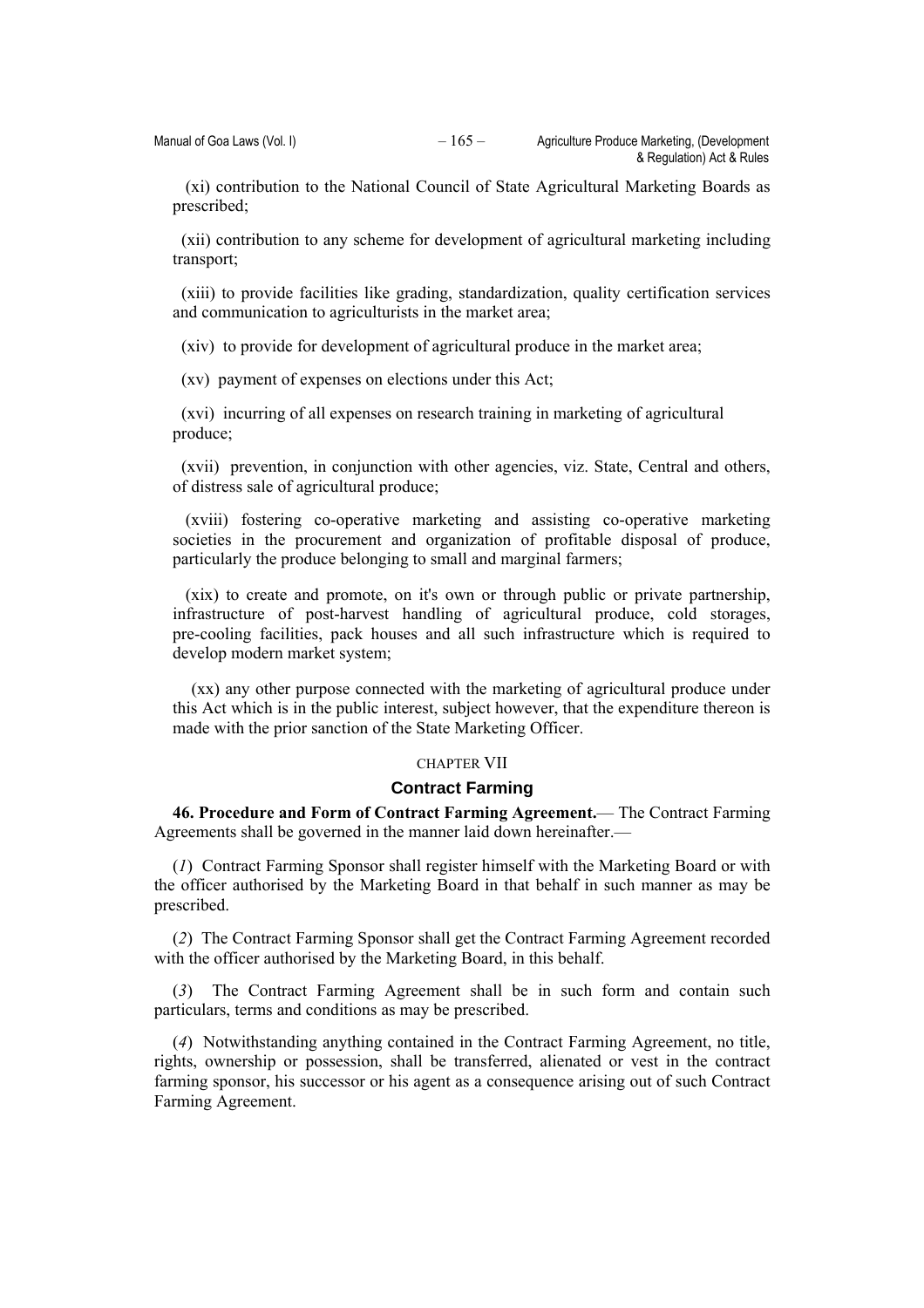(*5*) Any dispute arising out of the Contract Farming Agreement shall be referred to an authority prescribed in that behalf for settlement. The prescribed authority shall resolve the dispute in a summary manner within 30 days from the date of receipt of such reference after giving the parties a reasonable opportunity of being heard.

(*6*) Any party aggrieved by the decision of the prescribed authority may prefer an appeal to the prescribed Appellate Authority within thirty days from the date of decision and such Appellant Authority shall dispose of the appeal within thirty days from the date of such appeal after giving the parties a reasonable opportunity of being heard and the decision of the Appellate Authority shall be final and binding upon the parties thereto.

(*7*) The decision of the authority under sub-section (*5*) and the decision in the appeal under sub-section (*6*) shall have force of a decree of the civil court and shall be enforceable as such and the decretal amount shall be recovered as arrears of land revenue from the party thereto.

(*8*) Any dispute relating to or arising out of Contract Farming Agreement shall not be called in question in any Court of Law.

(*9*) The agricultural produce covered under the Contract Farming Agreement may be sold to the Contract Farming Sponsor outside the market area which shall be free from levy of market fees.

# CHAPTER VIII

# **Regulation of Trading**

**47. Regulation of marketing of agricultural produce.**— (*1*) No person shall, except in accordance with the provisions of this Act and the rules and bye-laws made thereunder,—

(i) use any place in the market area for the marketing of notified agricultural produce; or

(ii) operate in the market area as a market functionary.

(2) Nothing in sub-section (*1*) shall apply to:—

(i) the sale of agricultural produce which is made by the producer himself to any person for his domestic consumption upto the quantity of one quintal;

(ii) notified agricultural produce which is brought for sale by head load, provided that the Government may by notification, withdraw this exemption specifying the reasons therein in respect of such market area as is specified in the notification;

(iii) the purchase or sale of notified agricultural produce which is made by a petty trader;

(iv) purchase of notified agricultural produce which is made by an authorized fair price shop dealer from the Food Corporation of India, the State Commodities Trading Corporation or any other agency or institution authorized by the Government for distribution of essential commodities through the public distribution system;

(v) the transfer of agricultural produce to a co-operative society for the purpose of securing an advance therefrom.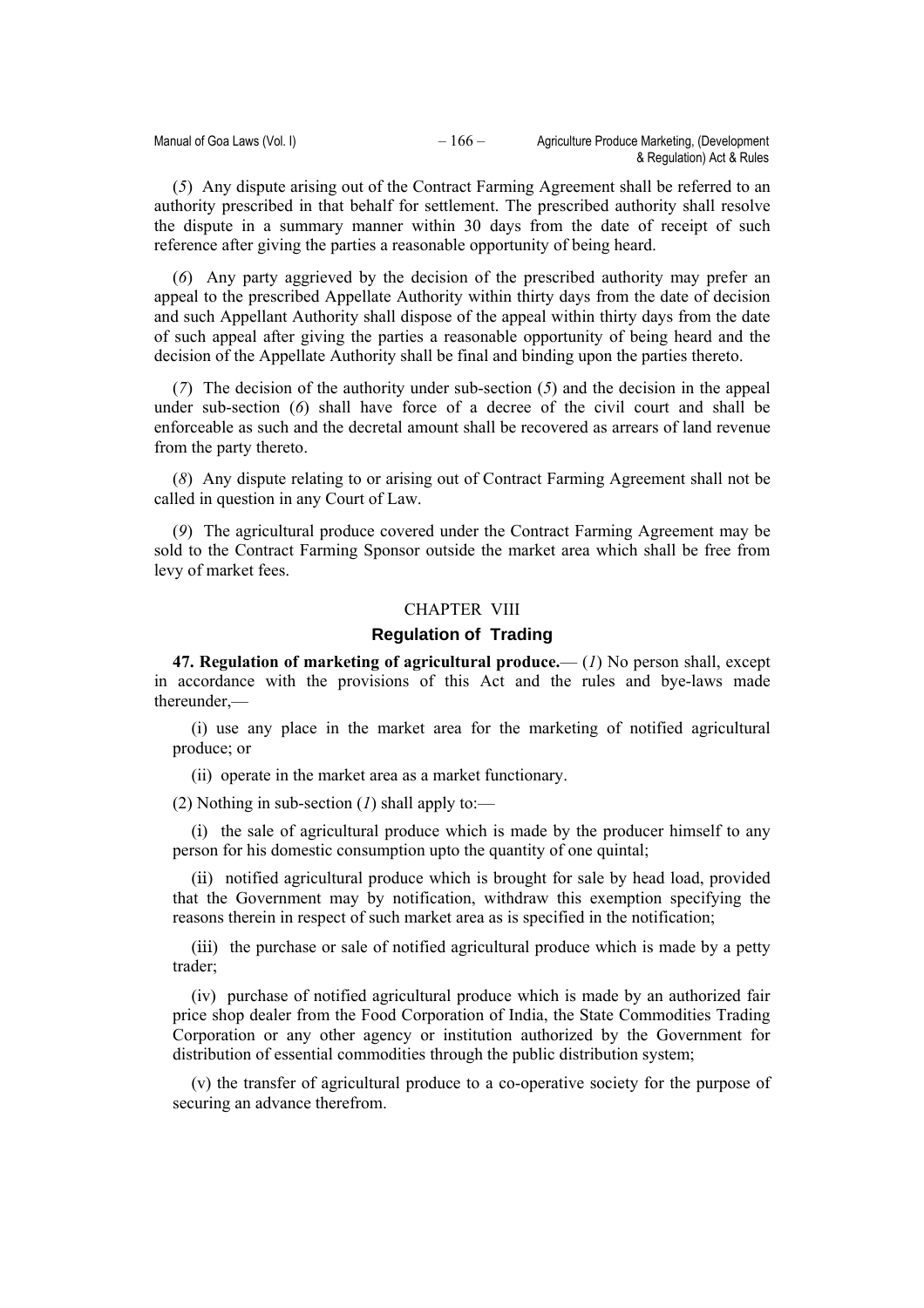**48. Sale of agricultural produce in markets.**— (*1*) Entire notified agricultural produce shall be ordinarily sold in the market yards/sub-market yards or in the private yards of the licence holder, subject to the provisions of sub-section (*2*):

Provided that the notified agricultural produce may be sold at other places also to a licence holder under section 52 of this Act:

Provided further that it shall not be necessary to bring agricultural produce covered under Contract Farming to the market yard/sub-market yard/private yard and it may be directly sold to contract farming sponsor from farmers' fields.

(*2*) The notified agricultural produce brought by the licensed/registered trader from a place outside the market area or within the market area in the course of commercial transaction may be bought or sold anywhere in the market area.

(*3*) The price of the notified agricultural produce, brought for sale into the market yard, shall be settled by a tender bid or open auction or any other transparent system and no deduction shall be made from the agreed price on any account whatsoever by the seller:

Provided that the price of notified agricultural produce in the private yard shall be settled in the manner prescribed.

(*4*) Weighment or measurement or counting of the agricultural produce so purchased shall be done by such a person and such system as is provided in the bye-laws or at any other place specified for the purpose by the Marketing Board.

**49. Terms and procedure of buying and selling.**— *(1)* Except in the commercial transaction between two traders, any other person who buys notified agricultural produce in the market area, shall execute an agreement in triplicate, in such form, as may be prescribed, in favour of the seller and one copy of such agreement shall be kept by the buyer, second copy shall be supplied to the seller and the third copy shall be kept in the records of the Marketing Board.

(*2*) (*a*) The price of the notified agricultural produce brought in the market yard/sub-market yard/private yard shall be paid on the same day to the seller in market yard/sub-market yard/ /private yard, as the case may be, and that the payment for notified agricultural produce purchased from such yard, shall be made to the seller, if he is not a trader, on the same day there itself;

(*b*) In case the purchaser does not make payment as provided under clause (a), he shall be liable to penalty at the rate of one percent per day on the total price of the agricultural produce payable to the seller, for five days from the date on which such amount is payable;

(*c*) In case the purchaser does not make payment to the seller as provided under clause (b) above, within five days, his license and registration shall be deemed to have been cancelled on the sixth day of such purchase and he shall not be registered or granted any license or permitted to operate under this Act for a period of one year from the date of such cancellation.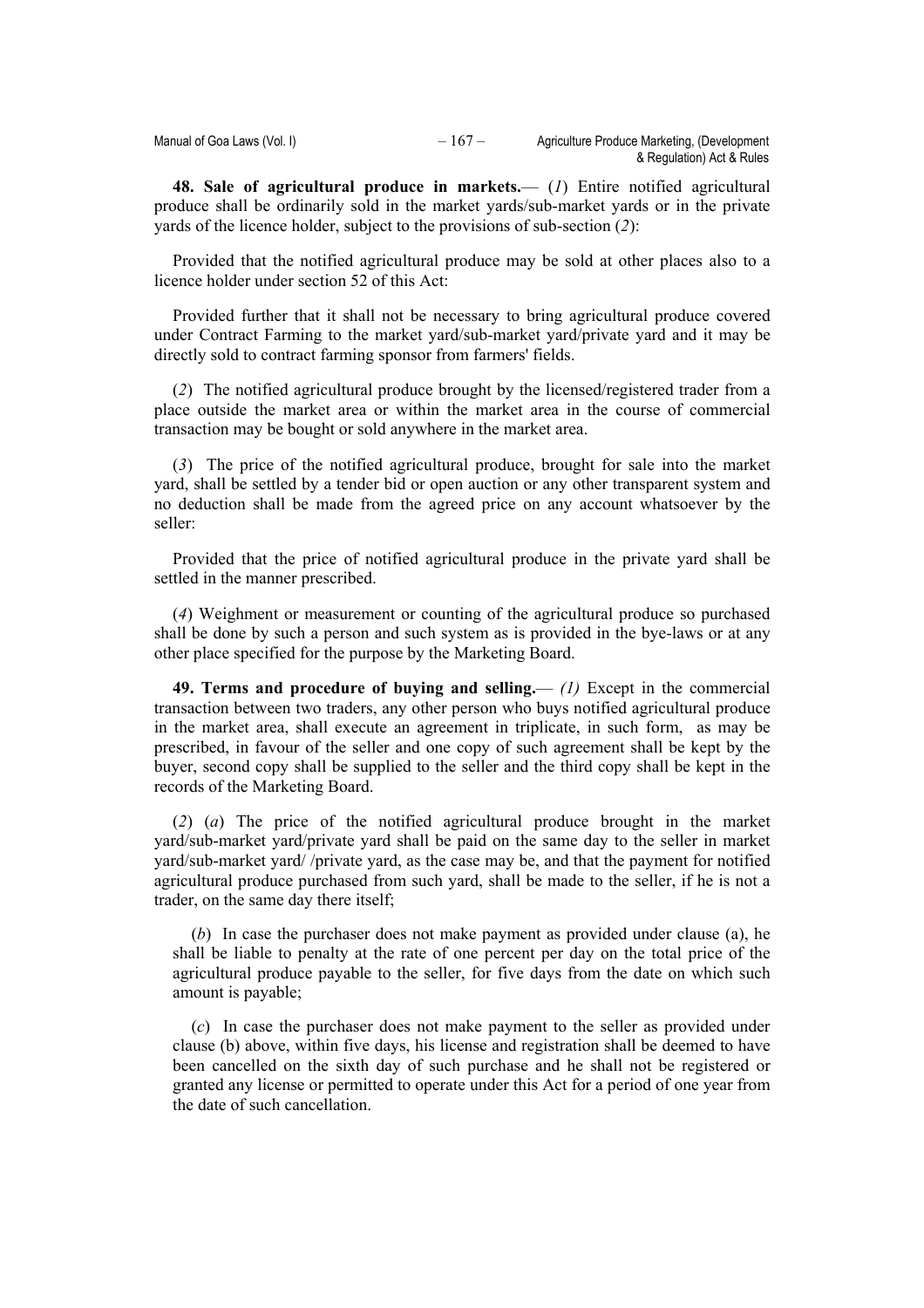(*3*) No wholesale transaction of notified agricultural produce shall be entered directly by licensed/registered trader with producer of such agricultural produce in the market yard/sub-market yard/private yard or at such place except in accordance with the provisions contained in the bye-laws:

Provided that agricultural produce, produced under contract farming, may be directly bought by contract farming sponsor anywhere.

(*4*) The commission agent shall recover his commission only from his principal trader at such rate as may be specified in the bye-laws including all expenses as may be incurred by him in storage of the agricultural produce and for other services rendered by him.

(*5*) Every commission agent shall be liable,—

(*a*) to keep the goods of his principal in safe custody without any charge other than the commission payable to him; and

(*b*) to pay the price of the goods to the principal as soon as the goods are sold by him irrespective of the fact that whether he has received or has not received the price from the buyer of such goods.

**50. Permission for transportation of agricultural produce.**— (*1*) No agricultural produce shall be removed out of the market area or brought in the market area from outside the State of Goa or outside India except in the manner and in accordance with the permit issued in such form as may be specified by the Secretary of the Marketing Board:

Provided that the bill issued by the seller shall be retained till the time of transportation of processed product of agricultural produce out of the market area:

Provided further that the producer of agricultural produce himself may take the agricultural produce from one place to another without a permit.

(2) Under commercial transactions, any agricultural produce may be transported in the market area in the manner as specified by the Secretary of the Marketing Board.

**51. Registration of functionaries.**— (*1*) Any person who desires to operate in the market area as trader, commission agent, weighman, hamal, surveyor, warehouseman, contract farming buyer, owner or occupier of processing factory or as any other market functionary, in respect of any notified agricultural produce, shall apply to the Marketing Board for his registration or renewal of such registration, in such manner and within such period as may be prescribed:

Provided that any person may buy agricultural produce in the market yard/sub-market yard on day-to-day basis without getting himself registered:

Provided further that any person who desires to carry on trade or transact, in any notified agricultural produce in more than one market area, shall get himself registered, for that respective function, with the prescribed authority.

(*2*) Every application for registration or renewal of registration shall be accompanied with such fee as the Government may prescribe.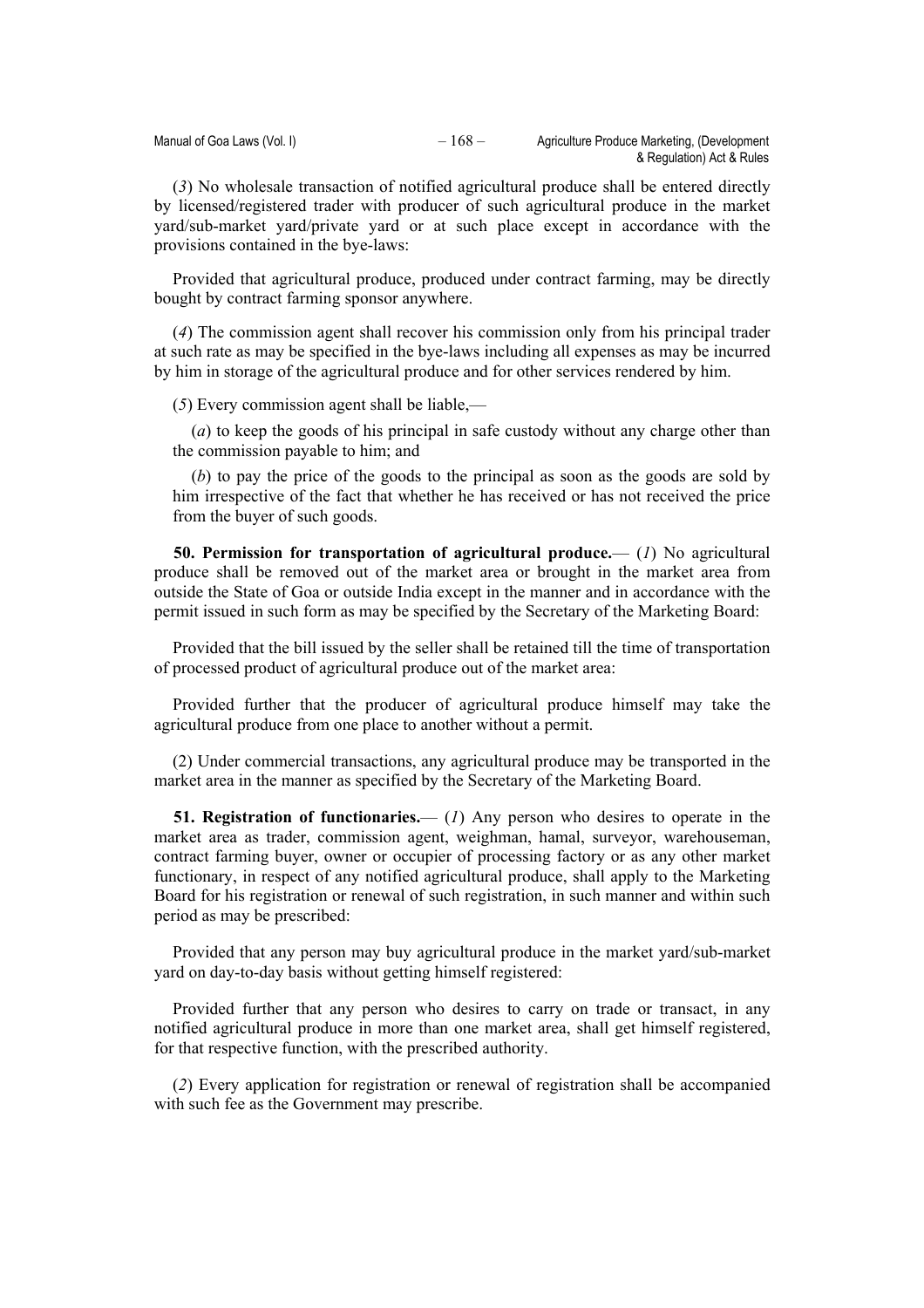(*3*) The Marketing Board may, on receipt of an application for registration or renewal of registration, together with the fees prescribed therefor, grant a certificate of registration or renewal, as the case may be, for such period as may be prescribed.

(*4*) The Marketing Board may refuse to register or refuse to renew the registration on any of the following grounds:—

(i) the applicant is a minor or the application is not bonafide;

(ii) the applicant has been declared defaulter under any Act or rules on bye-laws made thereunder;

(iii) the applicant has been found guilty under this Act.

(*5*) (i) The application received under sub-section (*1*) shall be disposed off by the Marketing Board within four weeks from the date of it's receipt, but if the Marketing Board fails to dispose off any application within such four weeks time then the applicant shall remind, in writing the Marketing Board, in respect of his application; and the applicant shall also inform about the same, in writing, to the authority specified by the Secretary of the Marketing Board in this regard.

(*ii*) On expiry of the period of two weeks from the date of receipt of the reminder by the Marketing Board and receipt of information by such authority, if the application is not disposed off, it shall be deemed that the registration or it's renewal, as the case may be, has been granted.

(*iii*) The authority, on the basis of information received by it and after expiry of period of two weeks specified above, shall confirm that the application for registration/renewal was submitted to the Marketing Board and due action has not been taken by the Marketing Board for disposal of the same and then it shall issue a certificate as per clause (*ii*) of sub-section (*5*) regarding grant of deemed registration or its deemed renewal within two weeks time.

(*6*) The registration granted or renewed under this section shall be subject to the provisions of this Act, and the rules and bye-laws made thereunder.

(*7*) No commission agent shall act in any transaction between the agriculturist, seller, trader or purchaser or on their behalf, nor shall he deduct any amount towards commission from the sale proceeds payable to the agriculturist, seller, trader or purchaser.

**52. Establishment of private yard, and direct purchase of agricultural produce from agriculturist (direct purchasing from producer).**— The State Marketing Officer may grant a license to purchase agricultural produce, by establishing private yard, directly from the agriculturist, in one or more market areas for,—

*(a)* the purpose of processing the notified agricultural produce;

*(b)* trade of notified agricultural produce of particular specification;

*(c)* export of notified agricultural produce;

*(d)* grading, packing and any other activity so as to add value to agricultural produce.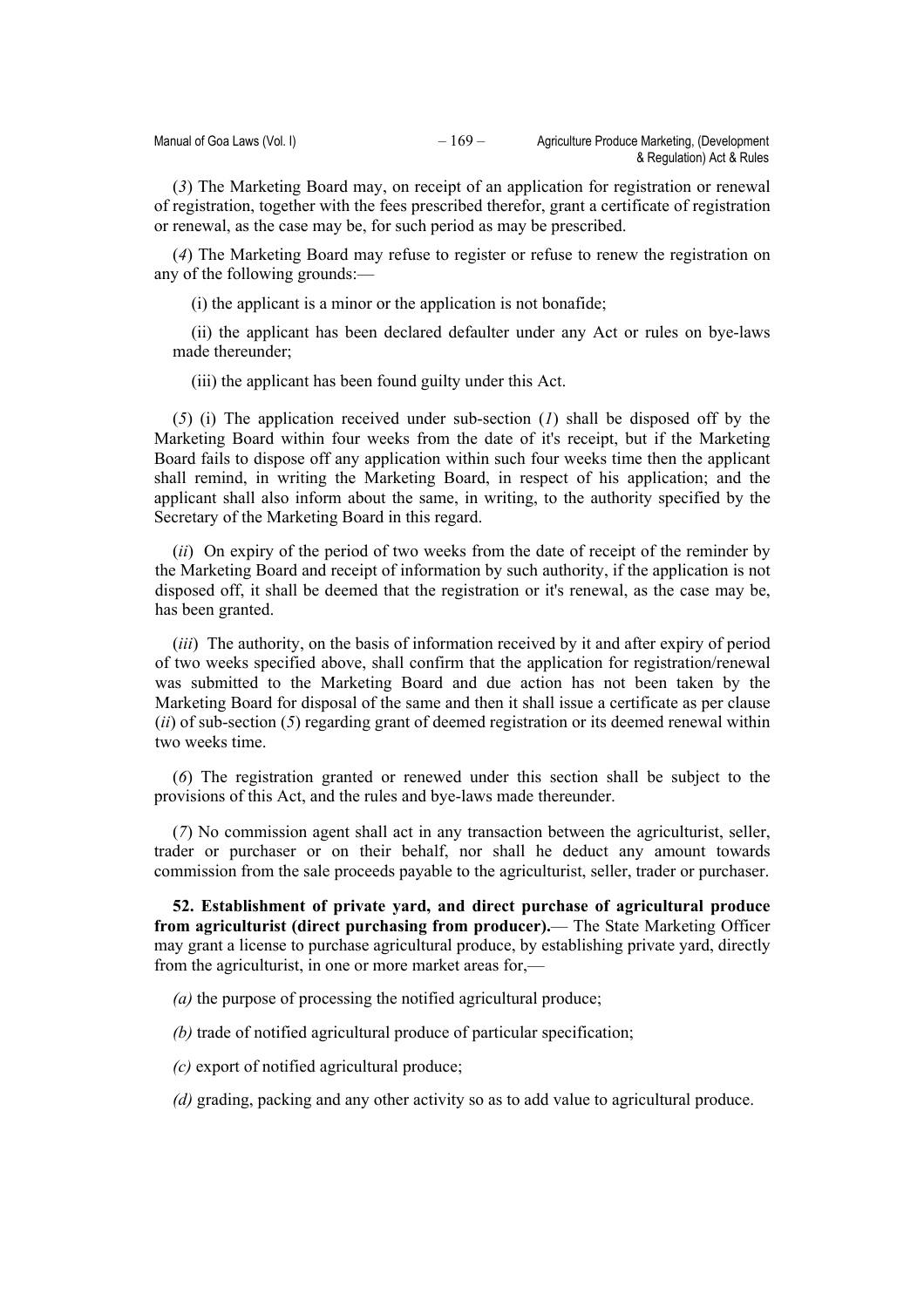**53. Establishment of consumer/farmer market (Direct sale by the producer).**— (*1*) Consumer/Farmer market may be established by developing infrastructure as prescribed, by any person in any market area and that the producer of agricultural produce himself may sell his produce as prescribed directly to the consumer at such place:

Provided that the consumer shall not purchase the agricultural produce more than the prescribed quantum in the consumer market.

(*2*) Market service charge shall be collected on sale of the agricultural produce by the seller and shall be remitted to the proprietor of the consumer market.

(*3*) Save as otherwise provided in this Act, no market fee shall be leviable on the transaction undertaken in the consumer/farmer market.

(*4*) License for establishment of consumer/farmer market shall be granted by the Government.

**54. Grant/renewal of license of private yard/consumer/farmer market and weighman.**— (*1*) Any person who, under section 52 desires to purchase notified agricultural produce directly from the agriculturist or wishes to establish a private yard or under section 53 desires to establish a consumer/farmer market in one or more than one market area, shall apply to the State Marketing Officer for grant of licence or renewal of such license, as the case may be, in the manner and for the period, as may be prescribed.

(*2*) Alongwith every such application for license or renewal of license, fees as prescribed, shall be deposited.

(*3*) The State Marketing Officer may, on receipt of an application for grant of license or renewal of license together with the prescribed fees therefor, grant a license or renew it, as the case may be, for such period as may be prescribed.

(*4*) Application received under sub-section (*1*) for grant of license or renewal of such license may be rejected with reasons in writing. Such application may be rejected on any of the following grounds:—

(i) the Marketing Board's dues are outstanding against the applicant;

(ii) the applicant is minor or the application is not bonafide;

(iii) the applicant has been declared defaulter under any Act or rules and bye-laws made thereunder;

(iv) the applicant has been declared guilty in any criminal case and convicted by imprisonment;

(v) any other ground, as may be prescribed.

 (5) The license granted or renewed under this section shall be subject to the provisions of this Act, rules or bye-laws made thereunder.

**55. Power to cancel or suspend license/registration**.— (*1*) Subject to the provisions of sub-section (*4*), the State Marketing Officer or the Marketing Board who has issued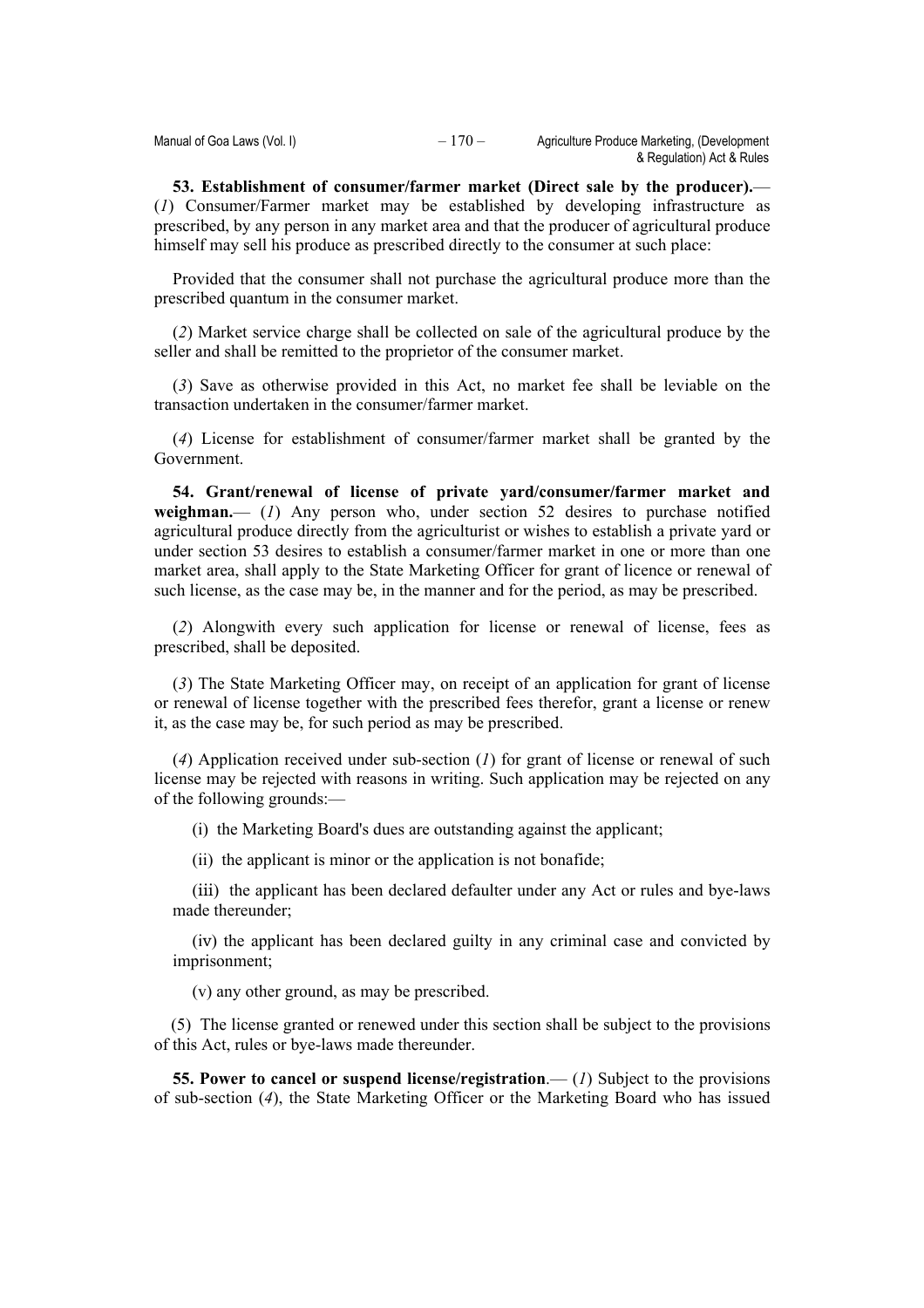license or registration, as the case may be, may, for reasons to be communicated to the license holder/registration holder in writing, suspend or cancel, license/registration, if, —

(a) the license or registration has been obtained through willful misrepresentation or fraud; or

(b) the holder of the license or registration or any of his servants or any one acting on his behalf with his express or implied permission, commits breach of any of the terms or conditions of license/registration; or

(c) the holder of the license/registration in combination with other license/registration holder commits any act or abstains from carrying on his normal business in the market area with the intention of wilfully obstructing, suspending or stopping the marketing of notified agricultural produce in the market yard/sub-market yard as a consequence of which the marketing of any notified agricultural produce has been obstructed, suspended or stopped; or

(d) the holder of the license/registration has been adjudged as an insolvent; or

(e) the holder of the license/registration incurs any disqualification, as may be prescribed; or

(f) the holder of license/registration is convicted of any offence under this Act.

(2) Subject to the provisions of sub-section (*4*), the Chairman or Secretary of the Marketing Board may, for reasons to be communicated in writing to the registration holder, by order, suspend registration for a period not exceeding one month on any reasons for which the Marketing Board may suspend a registration under sub-section (*1*):

Provided that such order shall cease to have effect on expiry of a period of ten days, from the date on which it is made, unless confirmed by the Marketing Board before expiry of such ten days.

(3) Notwithstanding anything contained in sub-section (*1*) but subject to the provisions of sub-section (*4*), the State Marketing Officer may, for reasons to be communicated in writing to the registration holder, by order, suspend or cancel the registration granted or renewed by the Marketing Board:

Provided that no order under this sub-section shall be made without giving notice to the Marketing Board.

(4) No license or registration shall be suspended or cancelled under this section without giving a reasonable opportunity to it's holder to show cause against such suspension or cancellation.

**56. Appeal.**— (*1*) Any person aggrieved by an order, passed under sections 51, 54 or 55, as the case may be, prefer an appeal in such manner, as may be prescribed,—

(a) to the State Marketing Officer, where such order is passed by the Chairman/Secretary of the Marketing Board, within seven days of receipt of the order;

(b) to the State Marketing Officer, where such order is passed by the Marketing Board, within thirty days of receipt of the order; and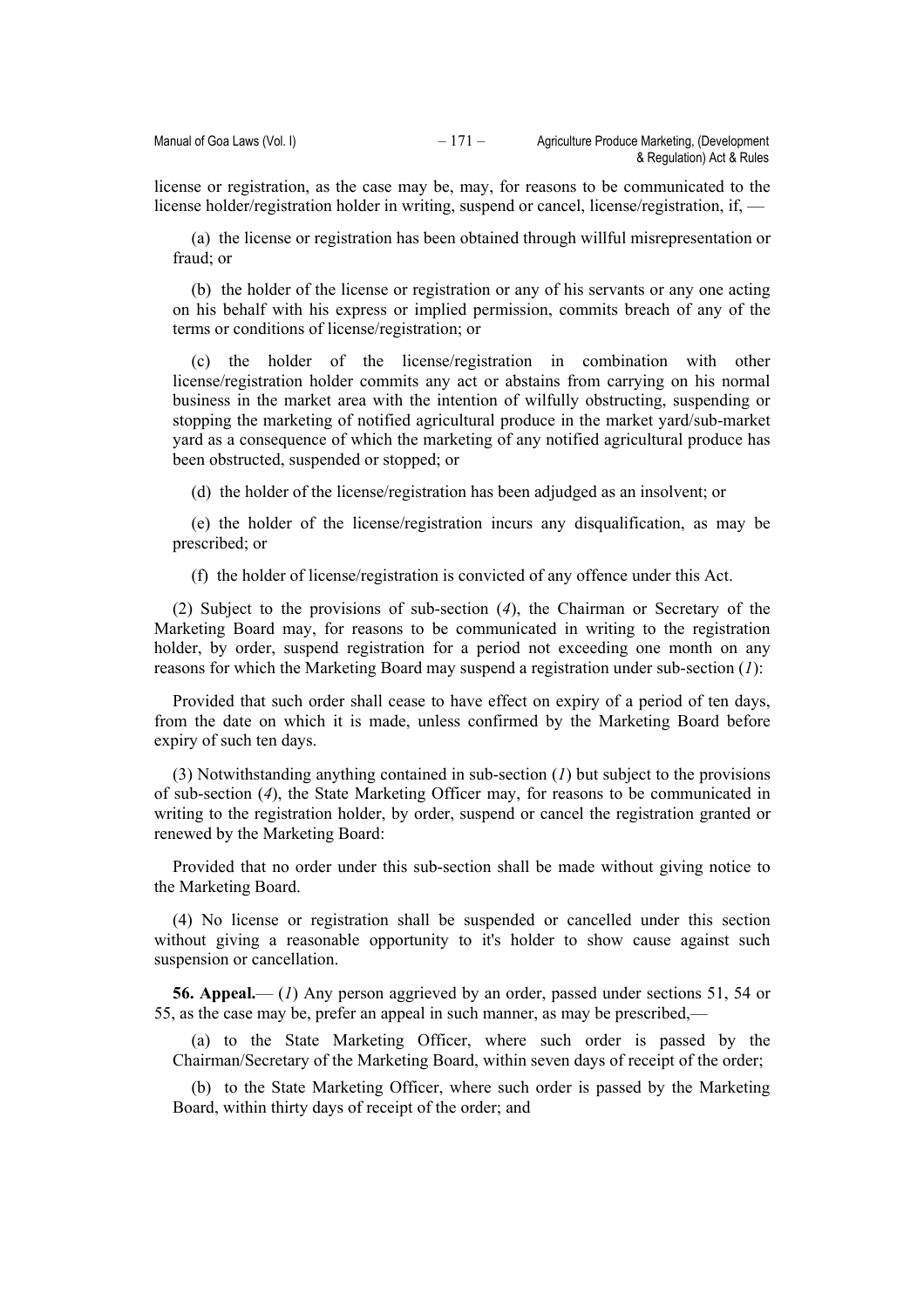(c) to the Government, where such order is passed by the State Marketing Officer, within thirty days of receipt of the order.

(2)The Appellate Authority, if it considers necessary to do so, grant a stay of the order appealed against for such period as it may deem fit.

(3)The order passed by the Chairman/Secretary of the Marketing Board or the Marketing Board or the State Marketing Officer shall, subject to the order in the appeal under this section, be final and shall not be called in question in any Court of law.

**57. Redressal of dispute between Farmer market or Consumer market and Marketing Board.**— (*1*) Dispute between the farmer market or consumer market and Marketing Board shall be referred to the State Marketing Officer or his representative or any other officer authorized by the Government in this regard. The dispute shall be resolved after giving both parties a reasonable opportunity of being heard, in the manner prescribed.

(*2*) The decision given by the authority under sub-section (*1*) above shall be final and shall not be called in question in any Court of law.

**58. Prohibition of trade allowances other than those specified under this Act.**— No trade allowance or deduction, other than specified by or under this Act, shall be made or received by any person in any market area in any transaction in respect of the notified agricultural produce and no Civil Court, shall, in any suit or proceeding arising out of any such transaction, have regard to any trade allowance not so specified.

**59. Submission of annual account by licensee/registered functionaries and assessment of market fee.—** (*1*) Every trader, processor, proprietor of a private yard, proprietor of consumer/farmer market or commission agent connected with the business of notified agricultural produce shall before the 30th June of every year submit to the Secretary of the Marketing Board, a statement of transactions undertaken by or through him during the previous financial year ending on 31st March in the prescribed manner.

(2) The Secretary of the Marketing Board shall accept or reject the statement submitted to him under sub-section (*1*) after necessary examination and verification on the basis of information available in the Marketing Board and shall assess the balance amount payable by the functionary and levy the assessed amount.

(3) Any person aggrieved by the proceedings of the Secretary, may within 30 days from the date of receipt of notice by him, appeal to the Marketing Board.

(4) An officer authorized by the Government may, on his own motion or on an application made to the Government, start the process of re-verification of the statement which was verified by the Secretary, within two years from the date of verification made by the Secretary and for this purpose such officer shall exercise the powers under section 36 of this Act.

(5) The re-verification made by the Officer authorized by the Government, shall be final.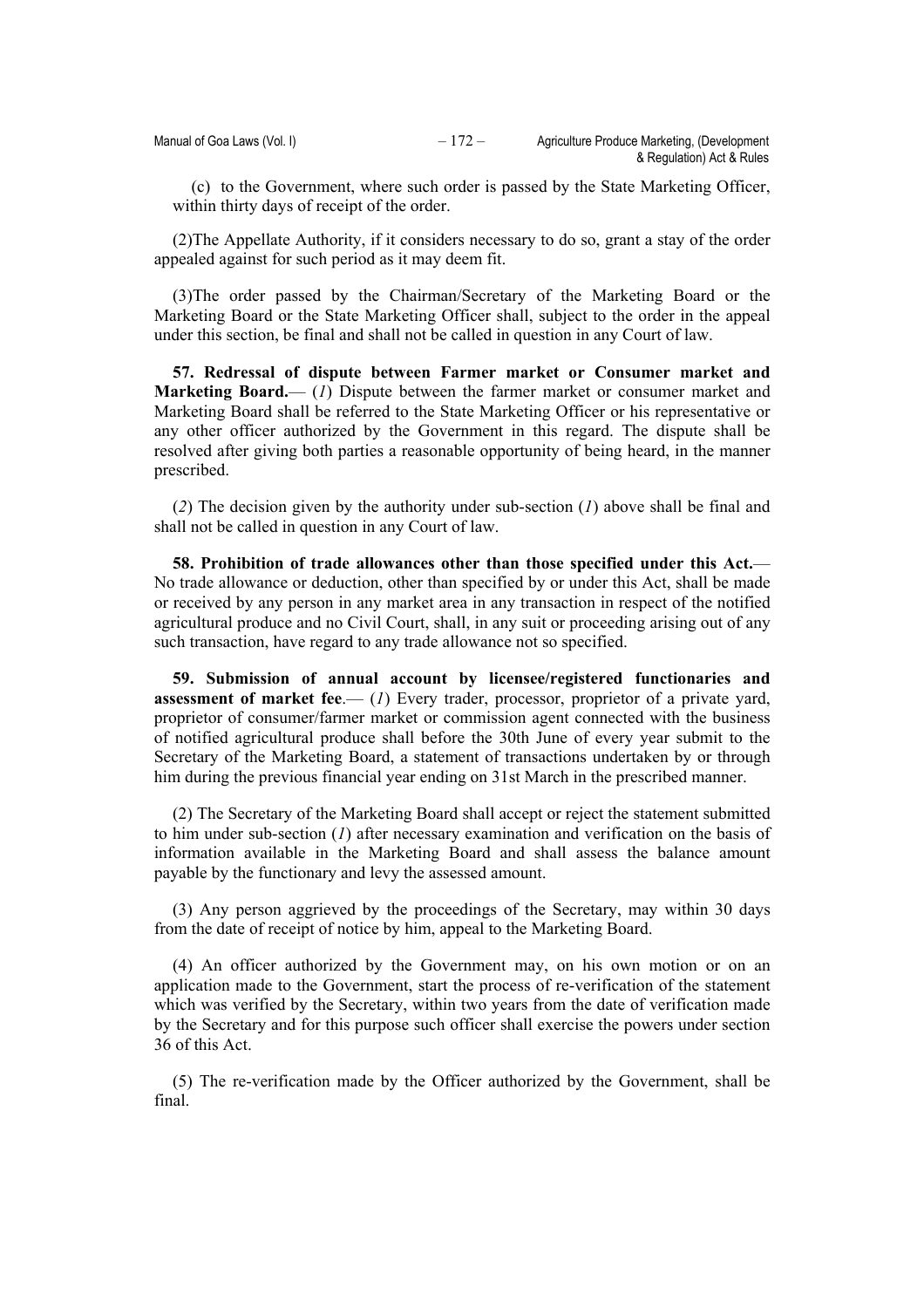**60. Assessment of market fees payable to Marketing Board by the licensed/registered functionaries.**— If any person required to produce accounts or furnish information under sub-section (*1*) of section 69 fails to produce such accounts or to furnish information or knowingly furnishes incomplete or incorrect account or information or has not maintained proper accounts of the business of the notified agricultural produce, then, the Secretary of the Marketing Board on his own motion, shall assess such person for levying fees levied under section 34 on the basis of the information available with the Marketing Board.

# **CHAPTER IX**

## **Penalties**

**61. Penalty for contravention of Act, rules and bye-laws.**— Any person who contravenes any provisions of this Act or of any rule or bye-laws or order issued thereunder shall be punishable with simple imprisonment which may extend to six months or with fine which may extend to one thousand rupees or with both.

**62. Recovery of market dues.**— Whenever any person is convicted of any offence punishable under this Act, the Magistrate shall, in addition to any fine which may be imposed, recover summarily and pay over to the Marketing Board the amount of fees or any other amount due from him under this Act or rules or bye-laws made thereunder and may, in his discretion, also recover and pay over to the Marketing Board costs of the prosecution.

**63. Cognizance of offences.**— No Court shall take cognizance of any offence punishable under this Act or any rule or any bye-laws made thereunder except on the complaint made by the Collector or the Chairman, Vice-Chairman, Secretary of the Marketing Board or by any person duly authorized by the Marketing Board in this behalf or by the State Marketing Officer.

# CHAPTER X

# **Control**

**64. Inspection of markets and inquiry into the affairs of the Marketing Board.**— (*1*) The State Marketing Officer may:—

(a) inspect or cause to be inspected the accounts and offices of the Marketing Board;

(b) hold inquiry into the affairs of the Marketing Board;

(c) call from the Marketing Board, return, statement, accounts or reports which he may think fit to require the Board to furnish;

(d) require the Marketing Board to take into consideration.—

(i) any objection, on the ground of illegality, inexpediency or impropriety which appears to him to exist, to the doing of anything or which is about to be done or is being done by or on behalf of the Board;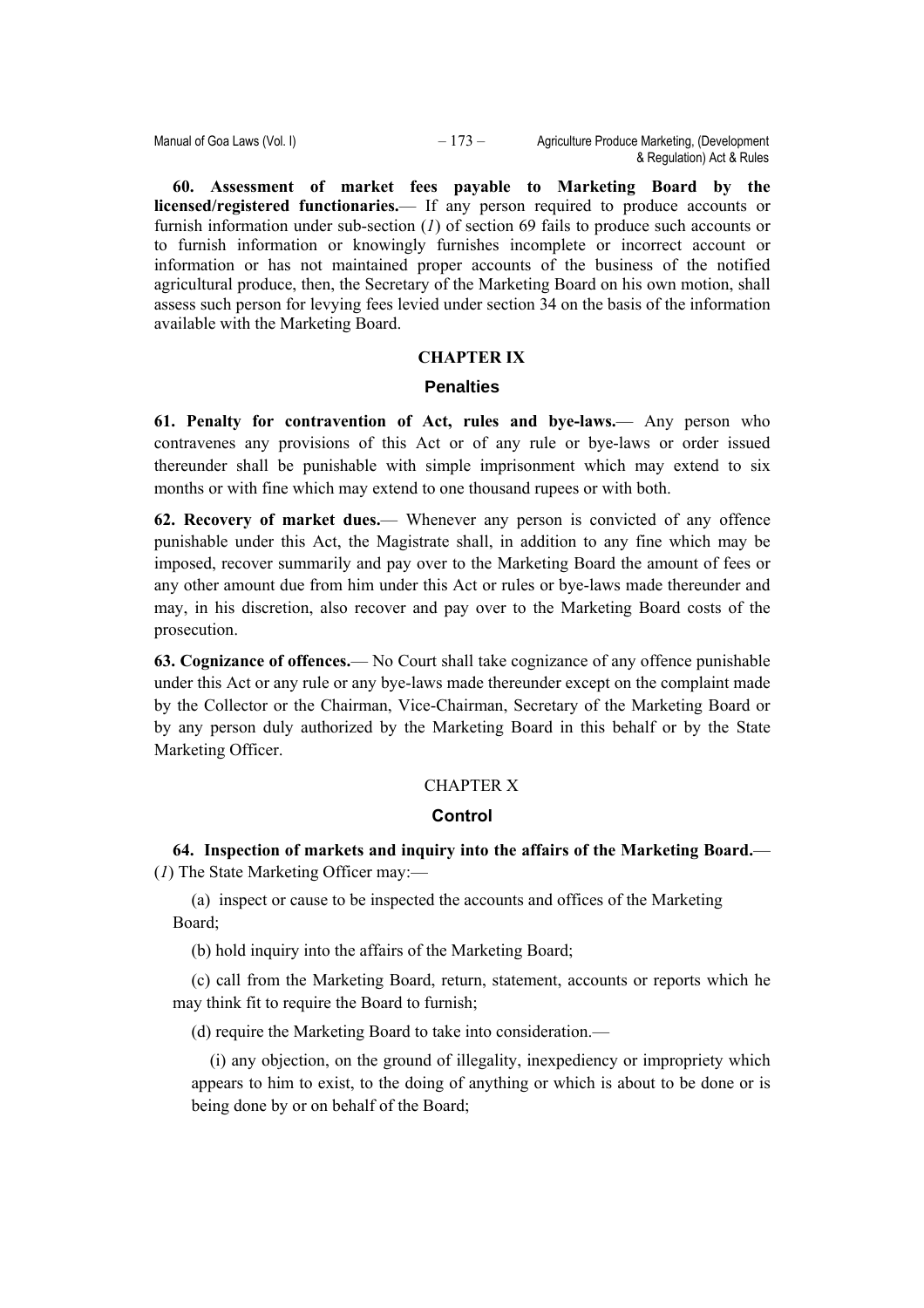(ii) any information he is able to furnish and which appears to him to necessitate the doing of a certain thing by the Board;

(*e*) direct that, anything which is about to be done or is being done, should not be done, pending consideration of the reply and anything which should be done but is not being done should be done within such time as he may direct.

(2) When the affairs of the Marketing Board are investigated under this section or the proceedings of the Marketing Board are examined by the State Marketing Officer under section 69, the Chairman, Vice-Chairman, Secretary and all other officers, servants and members of the Board shall furnish such information in their possession in regard to the affairs or proceedings of the Marketing Board as the State Marketing Officer, may require.

(3) The State Marketing Officer, while investigating the affairs of the Marketing Board under sub-section  $(I)$ , shall have power to summon and enforce the attendance of officers or members of the Marketing Board and to compel them to give evidence and to produce documents by the same means and as far as possible in the same manner as is provided in the Code of Civil Procedure, 1908 (5 of 1908).

(4) Where the State Marketing Officer has reason to believe that the books and records of the Marketing Board are likely to be tampered with or destroyed or the funds or property of the Marketing Board are likely to be misappropriated or misapplied, the State Marketing Officer may issue order directing a person duly authorized by him in writing to seize and take possession of such books and records, funds and property of the Marketing Board and the officer or officers of the Marketing Board responsible for the custody of such books, records, funds and property shall give delivery thereof to the person so authorized.

**65. Powers to remove a member of the Marketing Board.**— (*1*) The State Marketing Officer may remove a member, Chairman, or Vice-Chairman of the Marketing Board where he is of the opinion that:—

(a) such member, Chairman or Vice-Chairman has been guilty for misconduct or for gross negligence of his duty as member, Chairman or Vice-Chairman;

(b) such member, Chairman or Vice-Chairman has ceased to hold the qualification necessary for his being a member, Chairman or Vice-Chairman, as the case may be.

(2) No order of removal under sub-section (*1*) shall be passed unless the person concerned has been given a reasonable opportunity of submitting an explanation in respect of the allegations against him.

(3) The State Marketing Officer may suspend any member or Chairman or Vice-Chairman of the Marketing Board, who has been served with the notice under sub-sections (*1*) and (*2*) or against whom any complaint has been received or who commits irregularities for a period from the date of issue of notice or of receipt of complaint or from the date of noticing of irregularities by the State Marketing Officer till the final decision is taken in the case.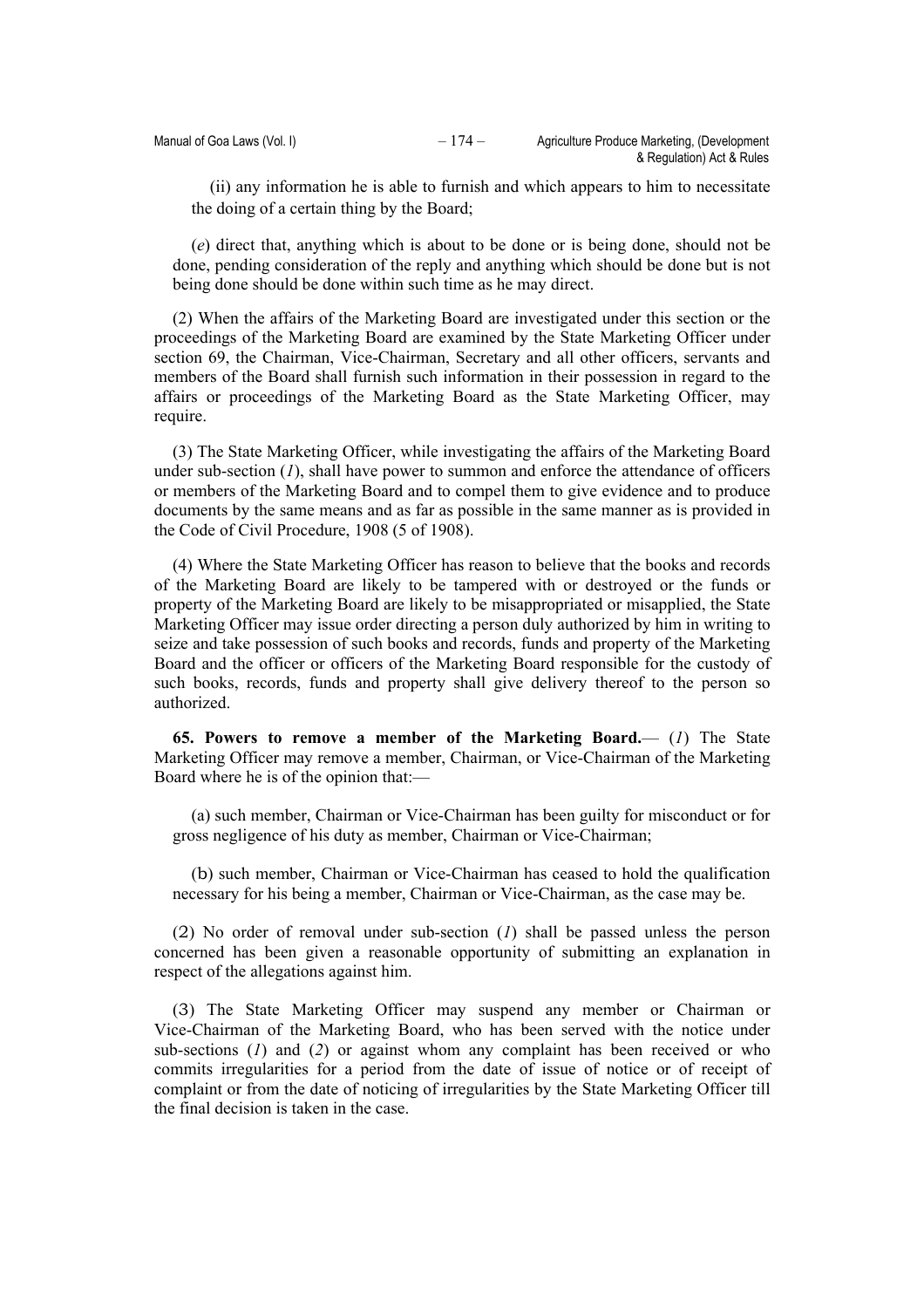**66. Supersession of the Marketing Board.**— Where the Government is of the opinion that the Marketing Board has failed in the performance of it's functions or discharge of it's duties or has exceeded or abused the powers conferred on it by or under this Act, it may, by notification in the Official Gazette, supersede the Marketing Board:

Provided that no order of supersession shall be passed unless the Government has accorded reasonable opportunity to the Marketing Board of submitting a written explanation in respect of the allegations against it.

**67. Consequence of supersession of Marketing Board.**— Upon publication of the notification superseding the Marketing Board under section 66, the following consequences shall ensue:—

(i) all the members including the Chairman, Vice-Chairman of the Marketing Board shall, as from the date of publication of the notification, be deemed to have vacated their offices;

(ii) the Government shall direct that steps be taken for constitution of new Marketing Board under section 12 and till the time a new Marketing Board under section 12 is constituted as aforesaid, the State Marketing Officer shall make such arrangements for carrying out the functions of the Marketing Board as he may deem fit for a period not exceeding six months and for that purpose, he may direct that all the functions, powers and duties of the Marketing Board and it's Chairman under this Act, shall be performed, exercised and discharged by such person or authority as the State Marketing Officer may appoint in this behalf and such person or authority shall be deemed to be Marketing Board or Chairman, as the case may be.

**68. Power of State Marketing Officer to direct Marketing Board for amending bye-laws.**— (*1*) If it appears to the State Marketing Officer that it is necessary or expedient in the interest of a market or of the Marketing Board to make any bye-laws or to amend any bye laws, he may, by order require the Marketing Board to make such byelaws or to carry out amendment to the bye-laws within such time as he may specify in such order.

(2) If the Marketing Board fails to make such bye-laws or such amendment in the bye-laws within the time specified, the State Marketing Officer may, after giving the Marketing Board a reasonable opportunity of being heard, by order, make such bye-laws or carry out such amendment to the bye-laws and thereupon subject to any order under sub-section (*3*), such bye-laws or such amendment to the bye-laws shall be deemed to have been made or amended by the Marketing Board in accordance with the provisions of this Act or the rules made thereunder and thereupon such bye-laws or amended bye-laws shall be binding on the Marketing Board.

(3) An appeal shall lie to the Government from any order of the State Marketing Officer under sub-section (*1*) within thirty days from the date of such order and the decision of the Government on such appeal shall be final.

**69. Power of the State Marketing Officer to prohibit execution of resolution passed or order made by the Marketing Board.— (***1***) The State Marketing Officer** may, on his own motion or on report or complaint received, by order, prohibit the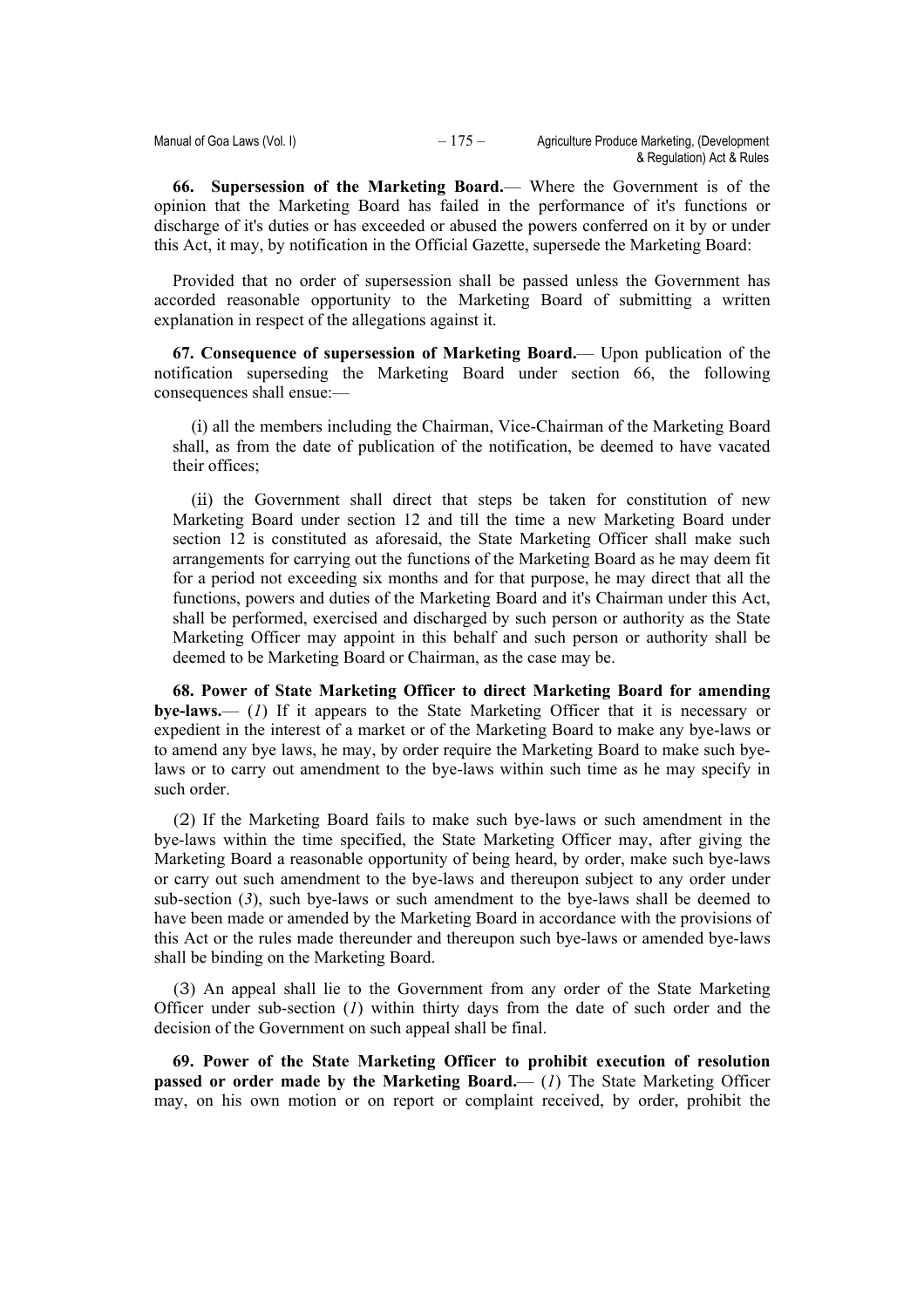execution of a resolution passed or order made by the Marketing Board or it's Chairman or any of it's officers or servants, if he is of the opinion that such resolution or order is prejudicial to the public interest or is likely to hinder efficient running of the business in any market area, principal market yard or sub-market yard or is against the provisions of this Act or the rules or bye-laws made thereunder.

(*2*) Where the execution of a resolution or order is prohibited by an order made under sub-section (*1*) and continuing in force, it shall be the duty of the Board, if so required by the State Marketing Officer, to take such action, as the Board would have been entitled to take if such resolution or order had never been passed or made, which is necessary for preventing the Chairman or any of it's officers or servants from doing or continuing to do anything under such resolution or order.

**70. Power to call for proceedings of Marketing Board and the State Marketing Officer.**— (*I*) The State Marketing Officer may, on his own motion or on an application made to him, call for and examine the proceedings of the Marketing Board and the Government may on it's own motion or on application made to it, call for and examine the proceedings of the State Marketing Officer, for the purpose of satisfying himself or itself, as the case may be, as to the legality or propriety of any decision taken or order passed and as to the regularity of the proceedings of the Board or the State Marketing Officer, as the case may be. If, upon examination, it appears to the State Marketing Officer or the Government that any such decision, order or proceedings should be modified, annulled, reversed or remitted for reconsideration, he or it, as the case may be, may pass such order thereof as deemed fit:

Provided that every application to the Government for the exercise of the powers under this section shall be filed within sixty days from the date on which the decision or order to which the application relates was communicated to the applicant:

Provided further that no such order shall be passed under sub-section (*1*) without giving a reasonable opportunity of being heard to the parties affected thereto.

(*2*) The Government or the State Marketing Officer, as the case may be, may suspend the execution of the decision taken or order passed by the State Marketing Officer or the Marketing Board, pending the exercise of it's/his powers under sub-section (*1*).

**71. Liability of Chairman, Vice-Chairman, members and employees for loss, waste or misappropriation, etc.**—  $(I)$  In the course of the inquiry or inspection under section 64 or in the course of the audit under this Act, in case if it is found that any person who is or was entrusted with the management of the Marketing Board or any deceased, past or present Chairman, Vice-Chairman, member, officer incharge of the Marketing Board or any other officer or employee of the Marketing Board or an officer of the Government, has made or directed by assenting or concurring or participating in any affirmative vote or proceeding related thereto, any payment or application of any money or other property belonging to or under the control of the Marketing Board to any purpose, contrary to the provisions of this Act or rules or bye-laws made thereunder or has caused any deficiency or loss by gross negligence or misconduct or has misappropriated or fraudulently retained any money or other property belonging to the Marketing Board, the State Marketing Officer may, on his own motion or on application, inquire himself or direct any officer subordinate to him duly authorized by him by an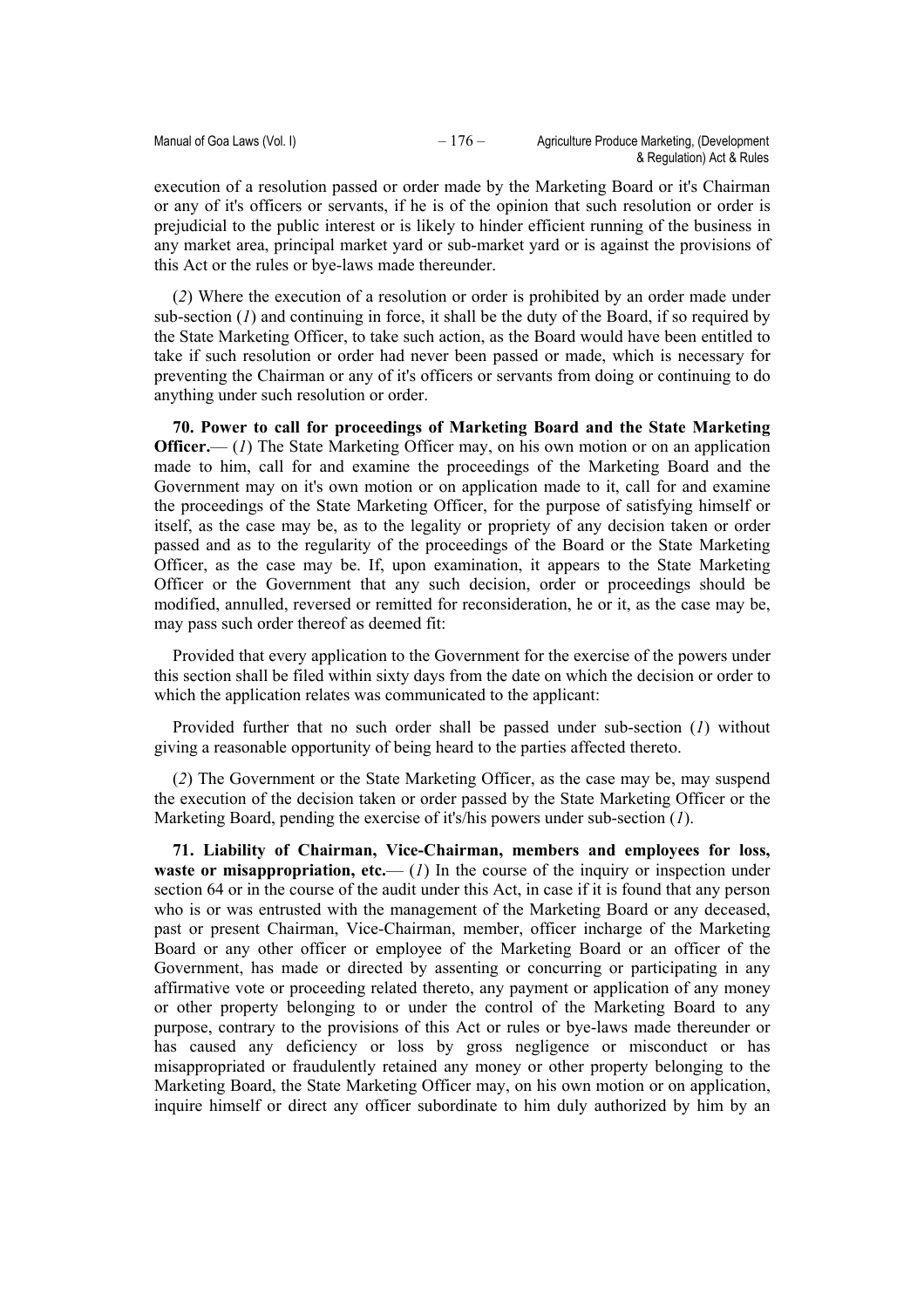order in writing in this behalf to inquire into, the conduct of such persons, within two years of the date of report of audit, inquiry or inspection, as the case may be.

(2) If, upon an inquiry made under sub-section (1), the State Marketing Officer is satisfied that there are good grounds for an order under this sub-section, he may make an order requiring such person or in the case of a deceased person, his legal representative, who inherits his estate, to repay or restore the money or property or any part thereof, with interest at such rate or to pay contribution and costs or compensation to such extent as the State Marketing Officer may consider just and equitable:

 Provided that no order under this sub-section shall be made unless the person concerned has been given a reasonable opportunity of being heard in the matter:

 Provided further that the liability of a legal representative of the deceased shall be limited to the extent of the property of the deceased which is inherited by such legal representative.

(3) Any person aggrieved by an order made under sub-section (*2*), may, within thirty days from the date of communication of the order to him, appeal to the Government and the Order of the Government in such appeal shall be final and conclusive.

(4) No order passed under sub-section (*2*) or sub-section (*3*) shall be called in question in any Court of law.

(5) Any order made under sub-section (2) or sub- section (3) shall, on the application of the State Marketing Officer, be enforced by a Civil Court, having jurisdiction in the same manner as if it is a decree of such count and any sum directed to be paid by such order may be recovered as arrears of land revenue.

(6) The State Marketing Officer may, if he is satisfied on affidavit, inquiry or otherwise, that any person with intention to delay or obstruct the enforcement of any order passed against him under this section is about to dispose of the whole or any part of his property or is about to remove the whole or any part of his property from the State, unless adequate security is furnished, direct the conditional attachment of such property or any part thereof as he thinks necessary and such attachment shall have the same effect as if it is made by a competent Civil Court.

**72. Power of the Government to amend Schedule.**— (*1*) The Government may, by notification, add to or omit from or amend any of the items of agricultural produce specified in the Schedule to this Act and thereupon the said Schedule shall be deemed to have been amended accordingly:

Provided that no notification shall be issued by Government under this section without giving previous publication in the Official Gazette of not less than forty five days, of its intention to issue such notification.

**73. Power of Government to give directions.**— (*1*) The Government may give directions to the Marketing Board.

(*2*) The Marketing Board shall be bound to comply with the directions issued by the Government under sub-section (*1*).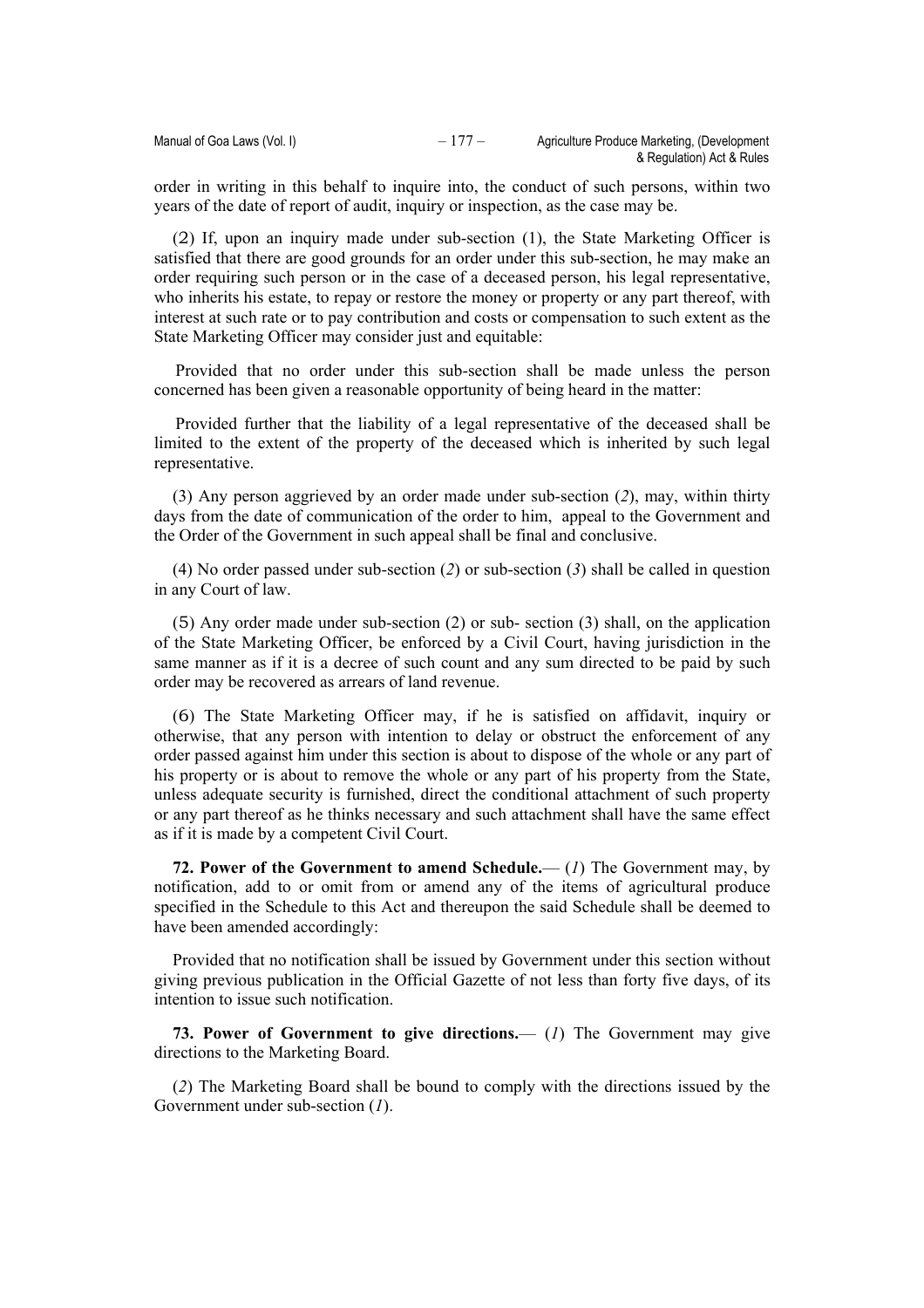| Manual of Goa Laws (Vol. I) |  |
|-----------------------------|--|
|-----------------------------|--|

**74. Recovery of sums due to the Marketing Board.**— Any sum due to the Marketing Board on account of any charge, costs, expenses, fees, rent or on any other account under the provisions of this Act or any rule or bye-laws made thereunder shall be recoverable in the same manner as arrears of land revenue.

**75. Chairman, Vice-Chairman, members, officers and servants of the Marketing Board to be public servants.**— The Chairman, Vice-Chairman, members, Secretary, other officers and servants of the Marketing Board shall be deemed to be public servants within the meaning of section 21 of the Indian Penal Code, 1860 (45 of 1860).

**76. Delegation of powers.**— (*1*) The Government may delegate to any of its officer not below the rank of State Marketing Officer any of the powers conferred on it by or under this Act other than the power to make rules under section 81.

(*2*) The State Marketing officer may delegate any of his powers to any officer of the Government not below the rank of Assistant Registrar of Co-operative Societies.

**77. Bar to civil suit and protection to persons acting in good faith.**— No suit, prosecution or legal proceedings in respect of anything done in good faith or intended to be done in good faith under this Act or rules, or bye-laws made thereunder, shall lie against the State Marketing Officer or officers of the Government or against the Marketing Board or any person acting under and in accordance with the directions of the State Marketing Officer, Government or the Board.

**78. Bar to suit in absence of notice.**— Notwithstanding anything contained in any other law, no suit shall be instituted against the Board, until the expiration of two months from the date of notice in writing stating the cause of action, name and place of abode/office of the intending plaintiff and the relief which he claims has been delivered or left at the office of the Board. Every such suit shall be dismissed unless it is instituted within six months from the date of the accrual of the cause of action.

**79. Duty of local authority to give information and assistance.**— (*1*) It shall be the duty of every local authority to give all the necessary information, in it's posession or under the control of it's officers, to the Marketing Board or its officers authorized in that behalf, relating to the movement of agricultural produce into or out of the area of the local authority free of any charges.

(*2*) It shall also be the duty of every local authority and it's officers and staff concerned to give all the possible assistance to any officer of the Marketing Board in exercise of his powers and discharging his duties under this Act.

**80. Act not to be invalidated by informality, vacancy, etc.**— No act done or proceeding taken under this Act by the Board shall be invalidated merely on the ground  $of$ —

(a) any vacancy or defect in the constitution of the Marketing Board;

(b) any defect or irregularity in the appointment of the person acting as a member thereof;

(c) any defect or irregularity in such act or proceedings, not affecting the substance.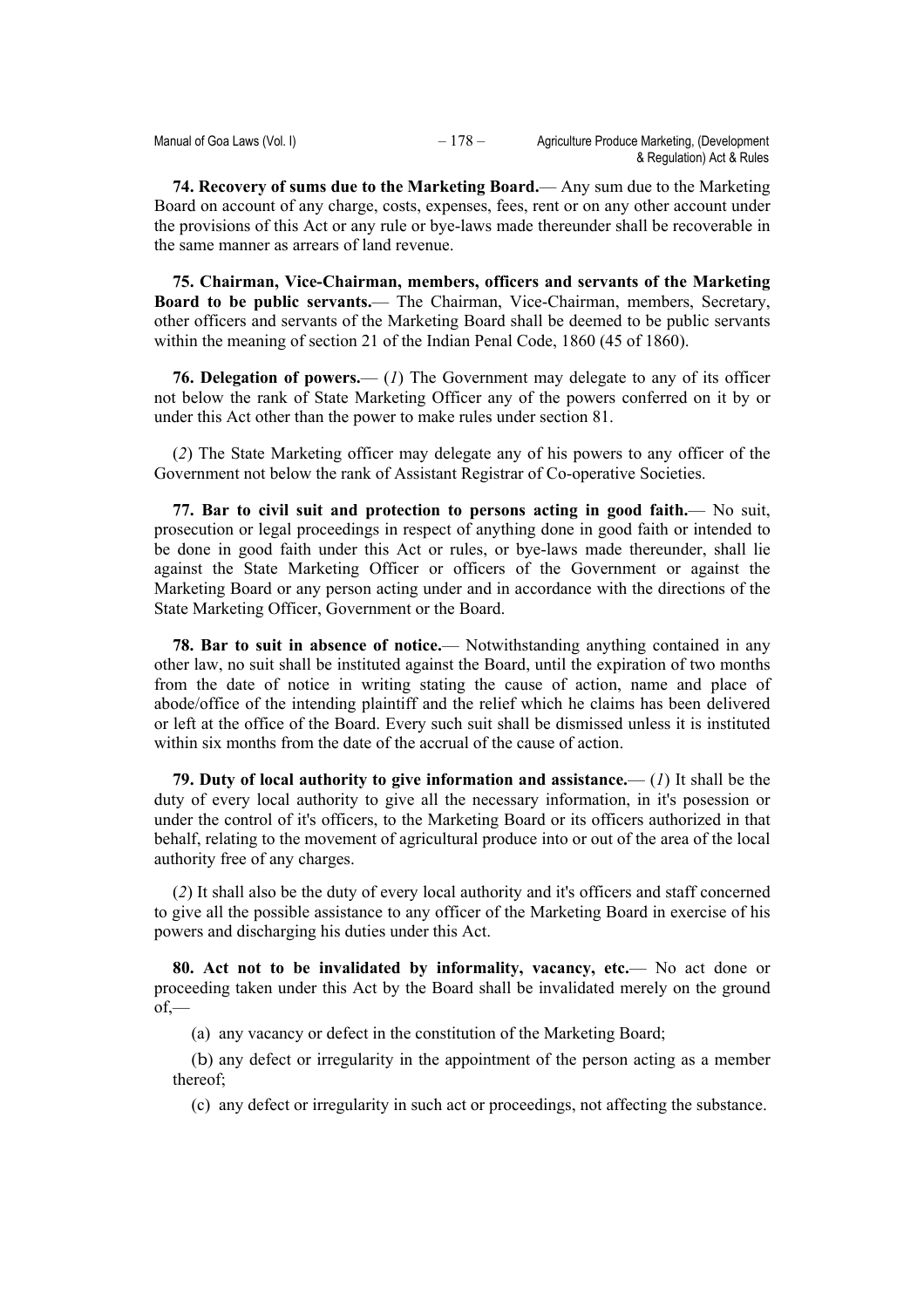#### CHAPTER XI

#### **Rules and Bye-Laws**

**81. Power to make rules.**— (*1*) The Government may, by notification in the Official Gazette and after previous publication, make rules for carrying out the purposes of this Act.

(*2*) In particular and without prejudice to the generality of the foregoing provision, such rules may provide for all or any of the following matters:-

(i) other manner of publication of. notification as provided in sub-section (*1*) of section 3;

(ii) the manner of election of female agriculturists as members on the Marketing Board, as provided in clause (*b*) of sub-section (*1*) of section 12;

(iii) the manner of election of members as provided in sub-section  $(1)$  of section 13;

(iv) the period during which a Chairman or a Vice-Chairman shall hold office as provided in section 21;

(v) the limit of the total amount of honorarium to be paid to the Chairman and the Vice-Chairman of the Marketing Board as provided in section 23;

(vi) the manner of periodical inspection of all weights and measures and weighing and measuring instruments in use in a market area, as provided in section 32 (*2*) (*u*) and

(vii) the matters subject to which the powers conferred on the Secretary of the Marketing Board under section 42 shall be exercised as provided in sub-section (*3*) of section 42;

(viii) form of budget of the Marketing Board and the date for submitting the same to the State Marketing Officer as provided in sub-section (1) of section 43;

(ix) the manner in which the amount to the credit of the Marketing Board Fund shall be invested as provided in sub-section (*1*) of section 44 and the manner in which the money received by the Marketing Board as stated in sub-section (*2*) of section 44 shall be kept as provided in that sub-section;

(x) the use of the Marketing Board Fund for making contribution to the National Council of State Agricultural Marketing Board, as provided in item (*xi*) of sub-section (*1*) of section 45;

(xi) the manner of settling price of notified agricultural produce in the private yard, as provided in sub-section (*3*) of section 48;

(xii) all matters as stated in sections 51, 53 and 54;

(xiii) the manner of filing appeal as provided in section 56;

(xiv) the manner of resolving dispute as provided in section 57;

(xv) any other matter which has to be, or may be, prescribed.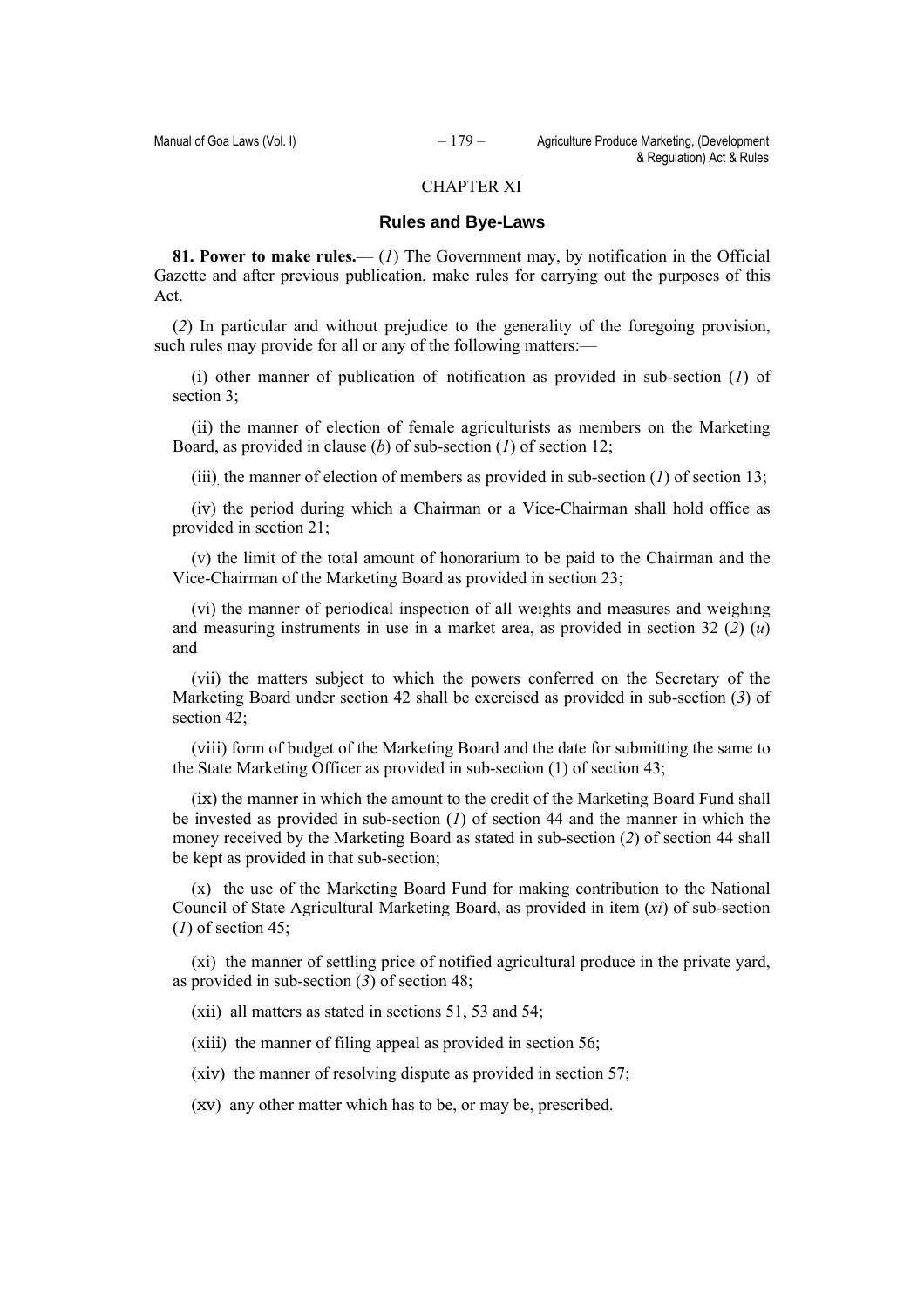In making any rule, the Government may direct that breach thereof shall be punishable with fine which may extend to two hundred rupees.

(3) Every rule made under this Act shall be laid, as soon as may be after it is made, before the Legislative Assembly of Goa.

 **82. Power to make bye-laws.**— (*1*) Subject to the provisions of this Act and the rules made thereunder, the Marketing Board may, in respect of marketing area under it's management, make bye-laws for:—

(i) the regulation of business of the Marketing Board;

(ii) the conditions of trading in a market;

(iii) the delegation of powers, duties and functions to the officers and servants, appointment, pay, punishment, pension, gratuity, leave, leave allowances, contribution by them to any provident fund which may be established for the benefit of such officers and servants and other conditions of service;

(iv) the delegation of powers, duties and functions to a sub-committee, if any;

(v) market functionaries who are required to obtain licence under this Act;

(vi) enabling and regulating e-trading;

(vii) any other matter for which bye-laws are required to be made under this Act or it may be necessary to frame bye-laws for effectively implementing the provisions of this Act and the rules made thereunder in the market area.

(2) No bye-laws made under sub-section (*1*) shall take effect until they have been approved by the State Marketing Officer.

(3) In making any bye-laws, the Marketing Board may direct that a breach thereof shall be punishable with fine which may extend to one hundred rupees and where the breach is a continuing one, with further fine which may extend to ten rupees for everyday during the period when such breach continues.

# CHAPTER XII

# **Repeal and Savings**

**83. Repeal and Savings.**— (*1*) The Maharashtra Agricultural Produce Marketing (Regulation) Act, 1963 (Act No. XX of 1964), as extended to the State of Goa, is hereby repealed.

(*2*) Notwithstanding such repeal,—

(i) anything done or any action taken (including any appointment, delegation or declaration made, notification, rule, direction or notice issued, bye-laws framed, market area, markets, sub-markets, market yards and sub-market yards declared, established or notified, licences granted, fees levied and collected, instruments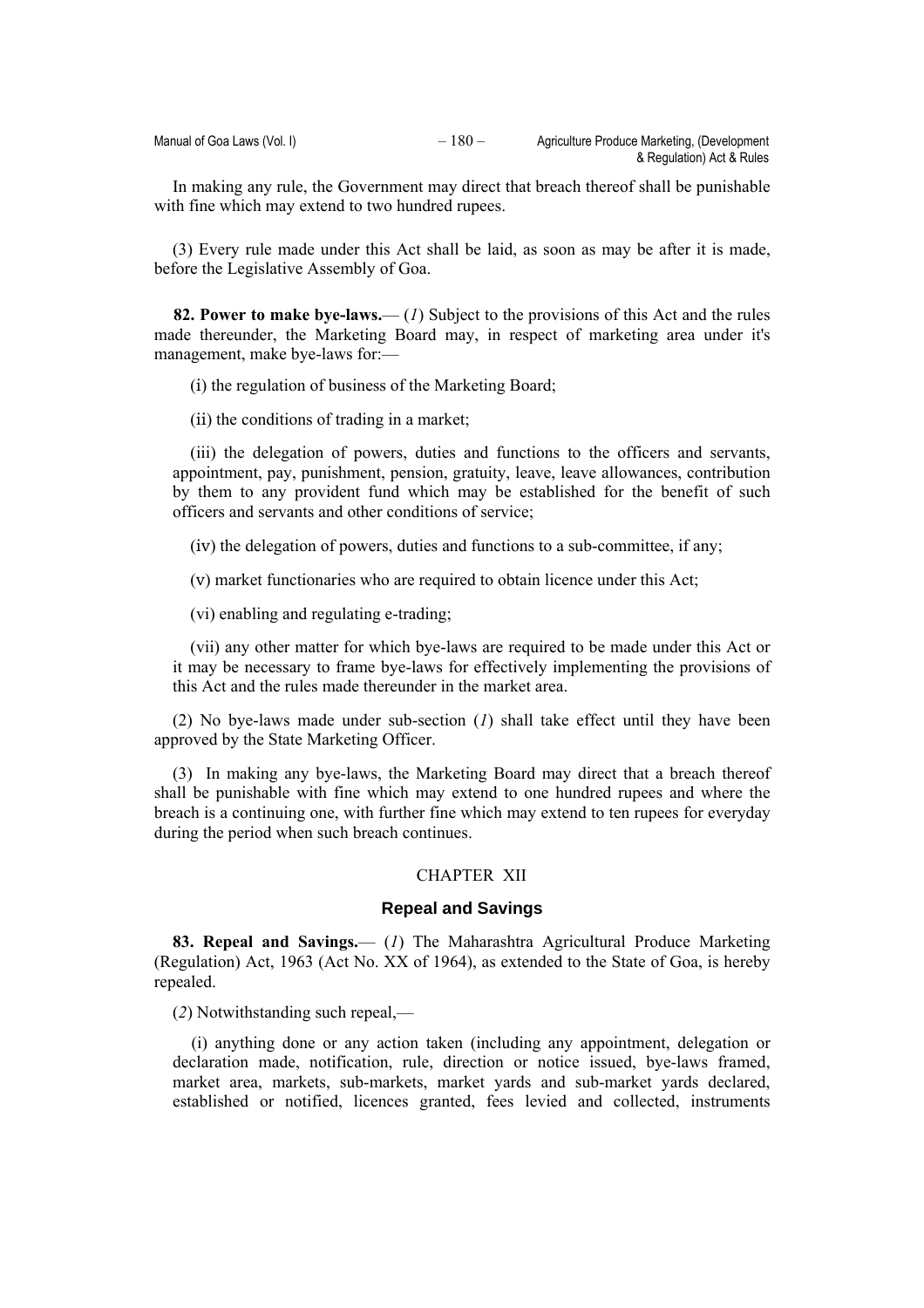executed, any fund established or constituted) by or under the provisions of the repealed Act, shall, in so far as it is not inconsistent with the provisions of this Act, be deemed to have been done or taken under the corresponding provisions of this Act and shall continue in force unless and until superseded by anything done or any action taken under this Act;

(ii) unless the Government otherwise directs, the Marketing Board constituted under the repealed Act, the Chairman, Vice-Chairman and members appointed shall continue to exercise their powers until the expiry of their term under the repealed Act or till the Marketing Board is constituted in accordance with the provisions of this Act, whichever is earlier.

(3) On issue of directions under clause (*ii*) of sub-section (*2*), the provisions of this section shall apply as from the date specified in the direction as if the Marketing Board stood dissolved on that date.

**84. Power to remove difficulty.**— (*1*) If any difficulty arises in giving effect to the provisions of this Act, the Government may, by order, published in the Official Gazette, make such provisions not inconsistent with the provisions of this Act as may appear to be necessary for removing such difficulty:

Provided that no such order shall be made under this section after the expiry of two years from the date of the commencement of this Act.

 *(2)* Every order made under this section shall be laid, as soon as may be after it is made, before the Legislative Assembly of Goa.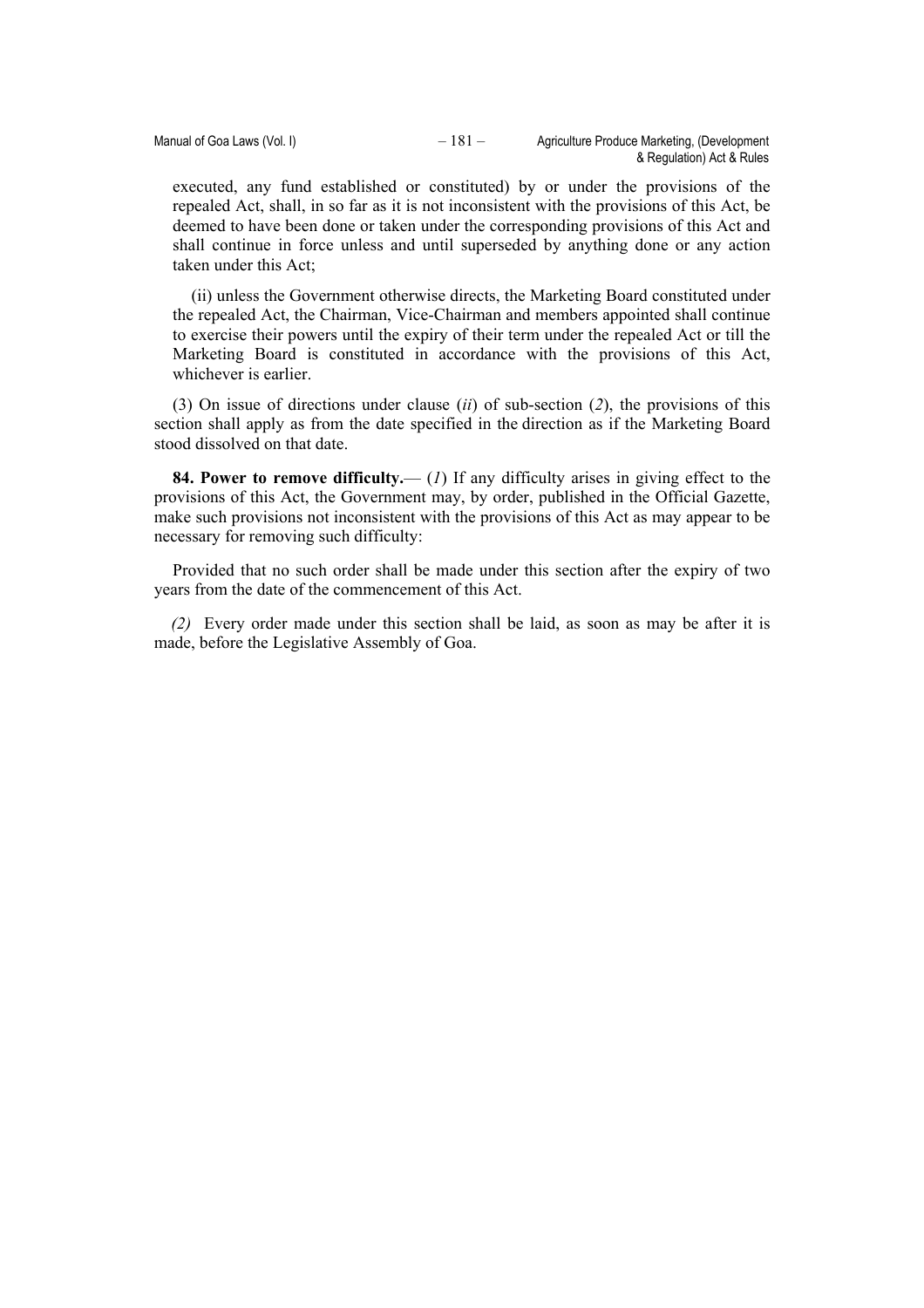### Manual of Goa Laws (Vol. I) – 182 – Agriculture Produce Marketing, (Development & Regulation) Act & Rules

### **SCHEDULE**

#### [*See* Sections 2 (A) and 72]

## **(I) FIBRES:**

(1) Cotton (ginned and unginned).

# **(II) CEREALS:**

- (1) Wheat (husked and unhusked).
- (2) Paddy (husked and unhusked).
- (3) Jowar.
- (4) Bajri.
- (5) Vari.
- (6) Maize.
- (7) Sarsay.
- (8) Barley.
- (9) Ragi.

### **(III) PULSES:**

- (1) Tur
- (2) Gram.
- (3) Udid.
- $(4)$  Mung.
- (5) Lang.
- (6) Peas.
- (7) Kulthi.
- (8) Splits (Dal of pulses).
- (9) Masur.
- (10) Ghevda Beans.

# **(IV) OILSEEDS:**

- (1) Groundnut (shelled and unshelled)
- (2) Linseed.
- (3) Sesame.
- (4) Sunflower.
- (5) Ambadi.
- (6) Coconut (husked and unhusked).
- (7) Tender Coconut.
- (8) Copra.
- (9) Cotton seed.
- (10) Kokum (and it's products).

#### **(V) NARCOTICS:**

(1) Tobacco and it's products.

### **(VI) Gur, Sugar and Sugarcane**

## **(VII) FRUITS:**

- (1) Mango and it's products.
- (2) Mosambi (sweet lime).
- (3) Santra (Orange).
- (4) Lemon.
- (5) Banana.
- (6) Grapes.
- (7) Chickoo.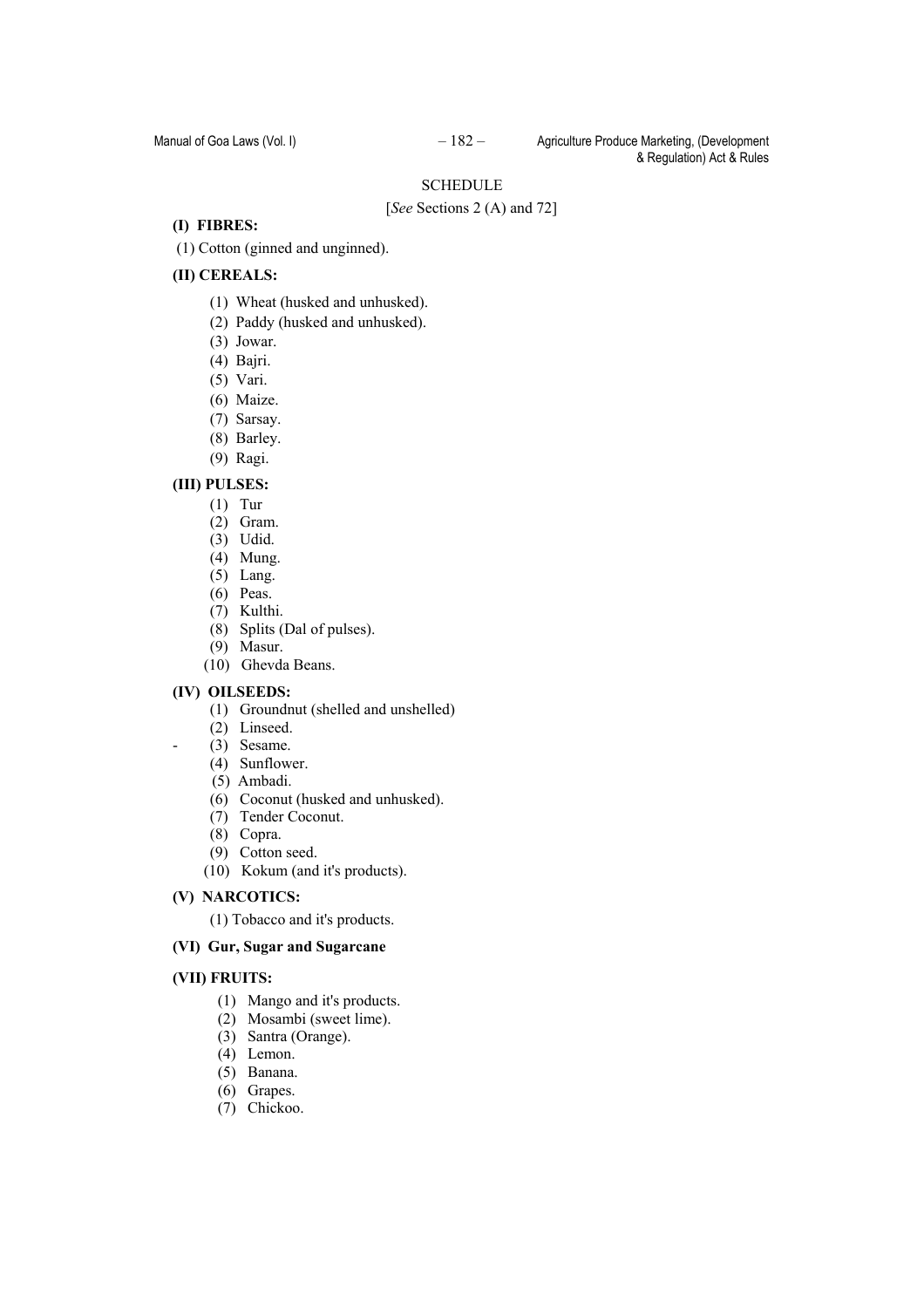- (8) Melon.
- (9) Water Melon.
- (10) Papaya.
- (11) Guava.
- (12) Bor.
- (13) Pineapple.
- (14) Jackfruit including it's products.
- (15) Cashew Apple.
- (16) Apple.

### **(VIII) VEGETABLES:**

- (1) Potato.
- (2) Onion.
- (3) Tomato.
- (4) Suran.
- (5) Leafy and fresh vegetables.
- (6) Yam Potato.
- (7) Sweet Potato.
- (8) Ulsande.
- (9) Ladies finger.
- (10) Brinjal.
- (11) Cucumber.
- (12) Pumpkin.
- (13) Carrot.
- (14) Raddish.

### **(IX) ANIMAL HUSBANDRY PRODUCTS:**

- (1) Eggs.
- (2) Poultry.
- $(3)$  Cattle.
- (4) Sheep.
- (5) Goat.
- $(6)$  Pigs.
- (7) Wool.
- (8) Butter.
- (9) Ghee.
- (10) Milk.
- (11) Hides and Skins.

# **(X) CONDIMENTS, SPICES AND OTHERS:**

- (1) Turmeric.
- (2) Ginger.
- (3) Garlic.
- (4) Corriander.
- Chilli.
- (6) Cardaman and Pepper.
- (7) Variali.
- (8) Betelnut.
- (9) Betel leaves.
- (10) Raw Cashewnuts (including processed).
- (11) Cumin (Jira).
- (12) Rai (mustard).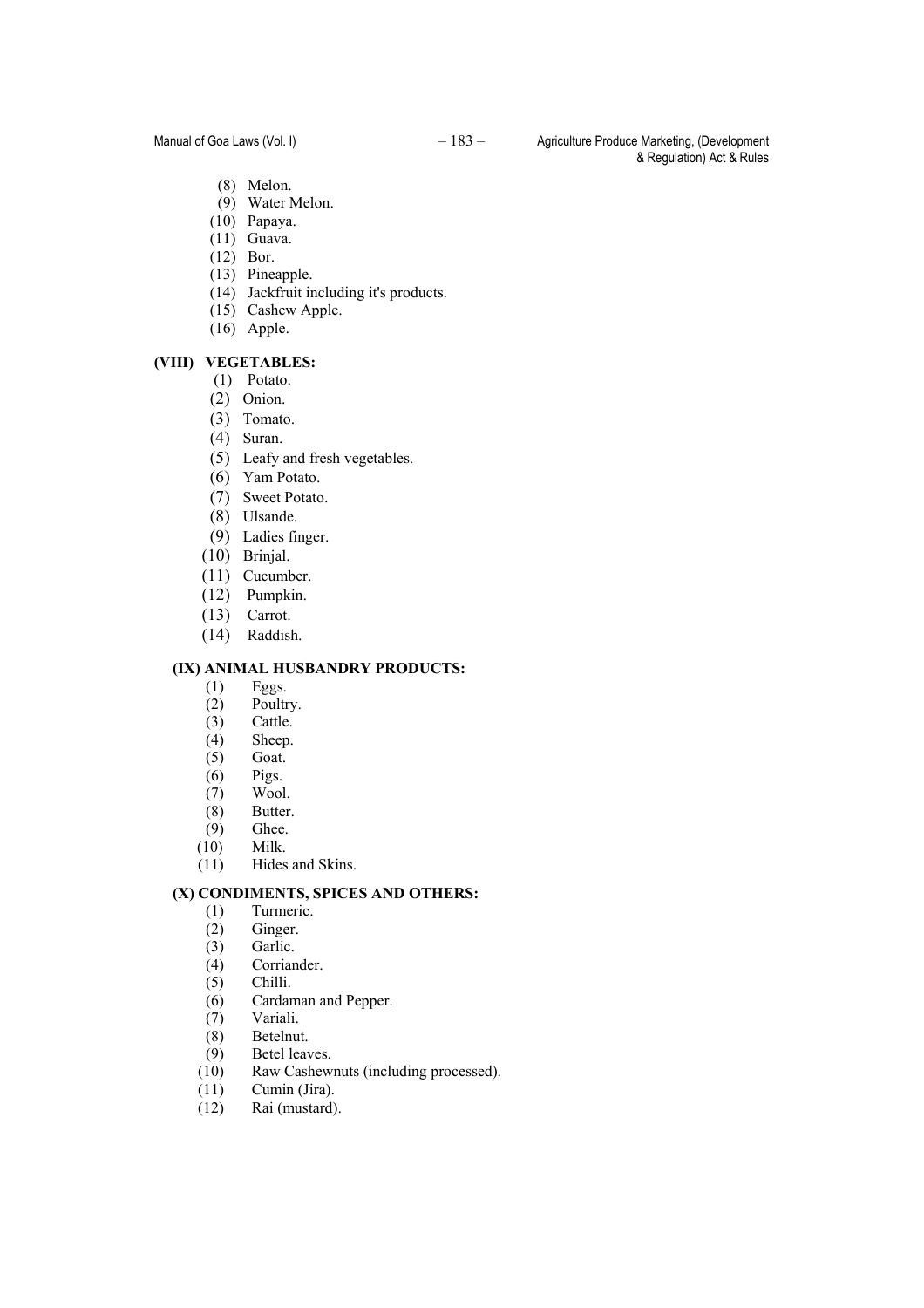Manual of Goa Laws (Vol. I)  $-184 -$  Agriculture Produce Marketing, (Development & Regulation) Act & Rules

- (13) Methi.
- (14) Isabgul.
- (15) Asarios
- (16) Musli.
- (17) Gum.
- (18) Tamarind.
- (19) Arecanut (Beda).
- (20) Kokam Sol and Seed.

# **(XI) GRASS AND FODDER:**

# **(XII) CATTLE FEEDS:**

- (1) Guwar.
- (2) Punvad.

### **(XIII) APICULTURE:**

(1) Honey.

### **(XIV) PISCICULTURE:**

- (1) Fish.
- (2) Fish processed (canned).

# **(XV) SERICULTURE:**

(1) Silk.

### **(XVI) FOREST PRODUCE:**

- (1) Hilda.
- (2) Gum.
- (3) Bidi leaves.
- (4) Lac.
- (5) Bamboo.
- (6) Karmal.
- (7) Bimal.
- (8) Ambada.
- (9) Timber and Firewood.

## **(XVII) EDIBLE OILS:**

- (1) Coconut oil.
- (2) Groundnut oil.
- (3) Palm oil.

### **(XVIII) OTHERS:**

(1) Flowers.

# Secretariat, **ANUJA PRABHU DESSAI**

Porvorim-Goa. Secretary to the Government of Goa, Dated: 6-8-2007. Law Department (Legal Affairs).

[Published in the Official Gazette, Series I, No. 18 (Extraordinary No. 2) dated 6-8-2007]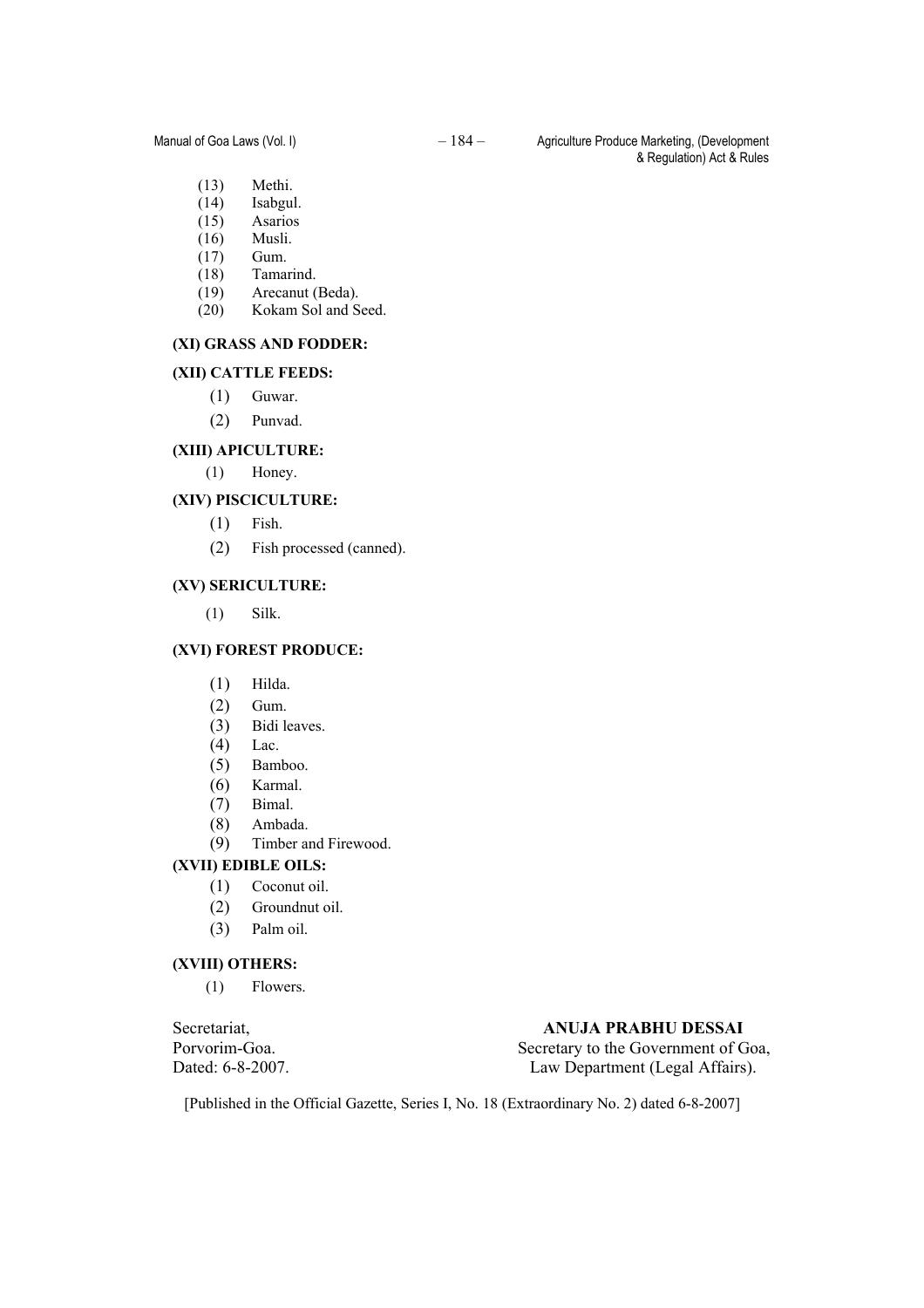# Department of Co-operation

### Office of the Registrar of Co-operative Societies  $\overline{\phantom{a}}$

#### **Notification**

#### 13/1/07-MR/MKT/RCS

Whereas the following draft rules which the Government proposes to make under section 81 of the Goa Agricultural Produce Marketing (Development and Regulation) Act, 2007 (Act 11 of 2007), were pre-published in the Official Gazette, under Series I No. 15 dated 08-07-2010 under Government Notification No.13/01/07-MR/MKT/RCS inviting objections and suggestions from the persons whose interest are likely to be affected thereby within 30 days from the date of publication of the said Notification in the Official Gazette.

And whereas the said Gazette was made available to the public on 08-07-2010.

And whereas no objections/suggestions were received from the public on the said draft rules and therefore the said rules have been confirmed.

Now therefore in exercise of the powers conferred by sub-section (*1*) of section 81 of the Goa Agricultural Produce Marketing (Development and Regulation) Act, 2007 (Act 11 of 2007), and all other powers enabling it in this behalf, the Government of Goa hereby makes the following rules, namely:—

# CHAPTER I

#### **Preliminary**

**1. Short title and commencement.—** (1) These rules may be called the Goa Agricultural Produce Marketing (Development and Regulation) Rules, 2010.

(2) They shall come into force on such date as the Government may, by notification in the Official Gazette, appoint.<sup>\*</sup>

**2. Definitions.—** (1) In these rules, unless the context otherwise requires,—

(a) "Act" means the Goa Agricultural Produce Marketing (Development and Regulation) Act, 2007 (Goa Act 11 of 2007);

(b) "Agreement Recording Authority" means an Authority designated as such by the Marketing Board who shall record Contract Farming Agreements entered between the contract farming sponsor and the contract farming producer;

(c) "Assessing Authority" means the Secretary of the Marketing Board, and it shall be the State Marketing Officer in case of a private market, including E-market, direct purchase from agriculturist farmer, consumer/farmer market and contract farming;

 (d) "broker" means an agent whose ordinary business is to negotiate and make contracts on payments of brokerage as to purchase or sale of notified agricultural

 $\overline{a}$ 

<sup>\*</sup> Rules came into force w.e.f. 9-9-2010 published in Official Gazette Sr. I. No. 24 dated 9-9-2010.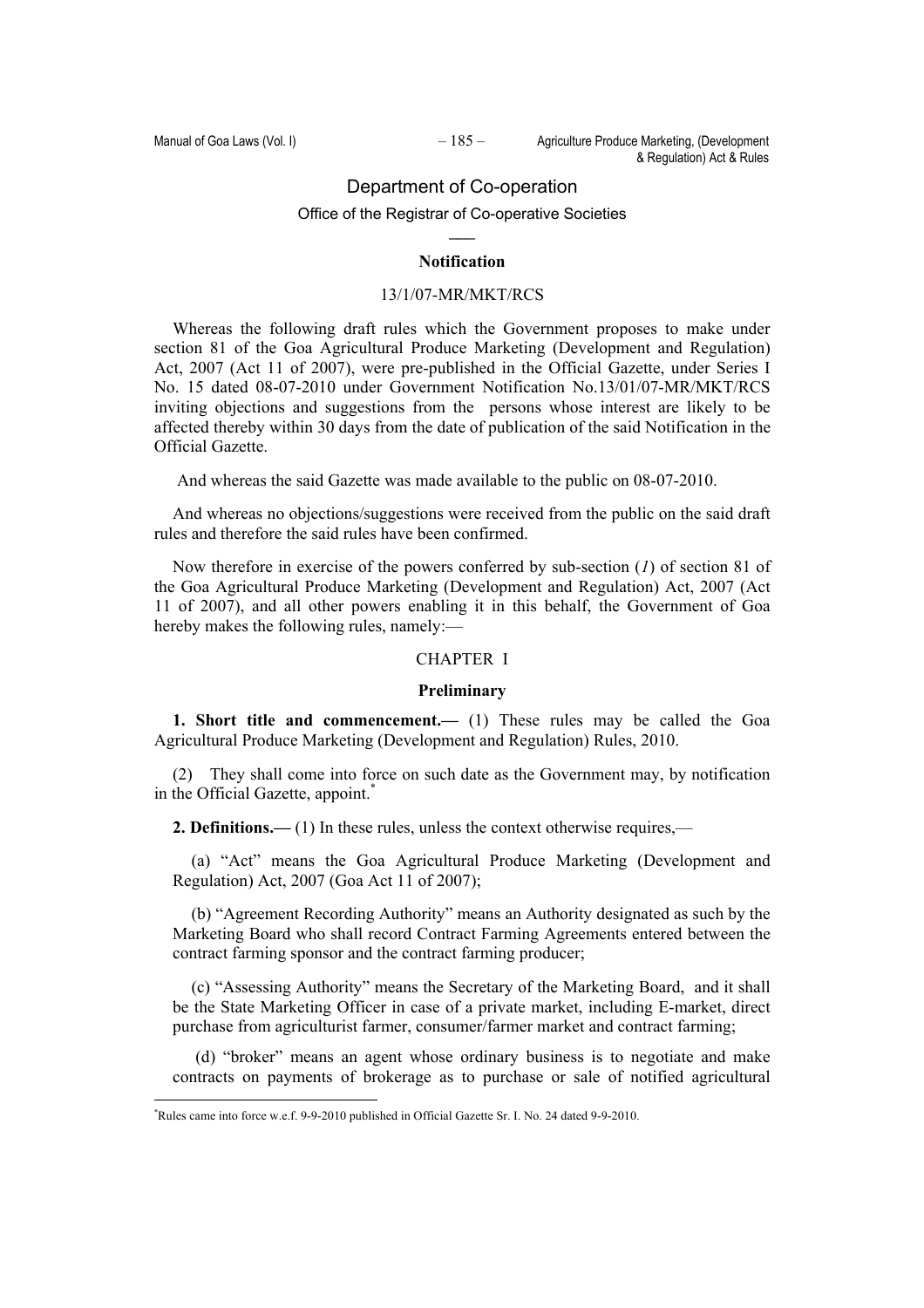produce or livestock or products of livestock on behalf of the principal but does not include a servant of such principal whether engaged in negotiating or making such contracts;

(e) "Carting or Clearing Agent" means any person who is engaged in providing any service, either directly or indirectly, connected with the clearing and forwarding operations in any manner to any other person and includes a consignment agent;

(f) "Consumer/Farmer Market" means a market established under section 53 of the Act and managed by a person or a body of persons other than a Marketing Board where farmers sell their agricultural produce directly to the consumers not exceeding the quantity as may be specified in the Bye-laws;

(g) "Counting Agent" means a person appointed by a candidate to be his counting agent, with the previous approval of the Registrar of the Co-operative Societies;

(h)"Election Agent" means a person appointed by a candidate to be his Election Agent, with the previous approval of the Registrar of the Co-operative Societies;

(i) "financial Year" means the year commencing on the 1st day of April and ending on the 31st day of March, next following;

(j) "Form" means the form appended to these Rules;

(k) "forwarding agent" means a person or a group of persons of local grower-cum- -traders or a transporter who, in consideration of commission, consolidates the agricultural produce from the producers in the market area and makes transport arrangement to forward the consolidated produce to commission agents, buyers and traders in the market within or outside the State for sale;

(l) "incidental charges" means the charges payable by the seller in lieu of the services rendered in connection with the handling of agricultural produce prior to the finalization of the bid at auction, such as, unloading, stacking, cleaning and dressing charges and shall also include remuneration for weighing of agricultural produce before the finalization of bids at the auction or negotiation;

(m) "Licence" means licence to operate as a market functionary in any market area under the Act;

(n) "Licensing Authority" means an authority to which an application for grant and/or renewal of licence is made under sections 52, 53 and 54 of the Act;

(o) "Market year" means the year commencing on the 1st day of April and ending on the 31st day of March next following;

(p) "Notice board" means the board placed in or near the office of a Marketing Board for the purpose of displaying notices;

(q) "Official Gazette" means the Official Gazette of the Government of Goa;

 (r) "private market" means a market set up under clause (iii) of sub-section (1) of 5 of the Act, for all or any of the agricultural produce specified in the notification issued under section 3 of the Act, including an E-market managed by a person other than the Marketing Board;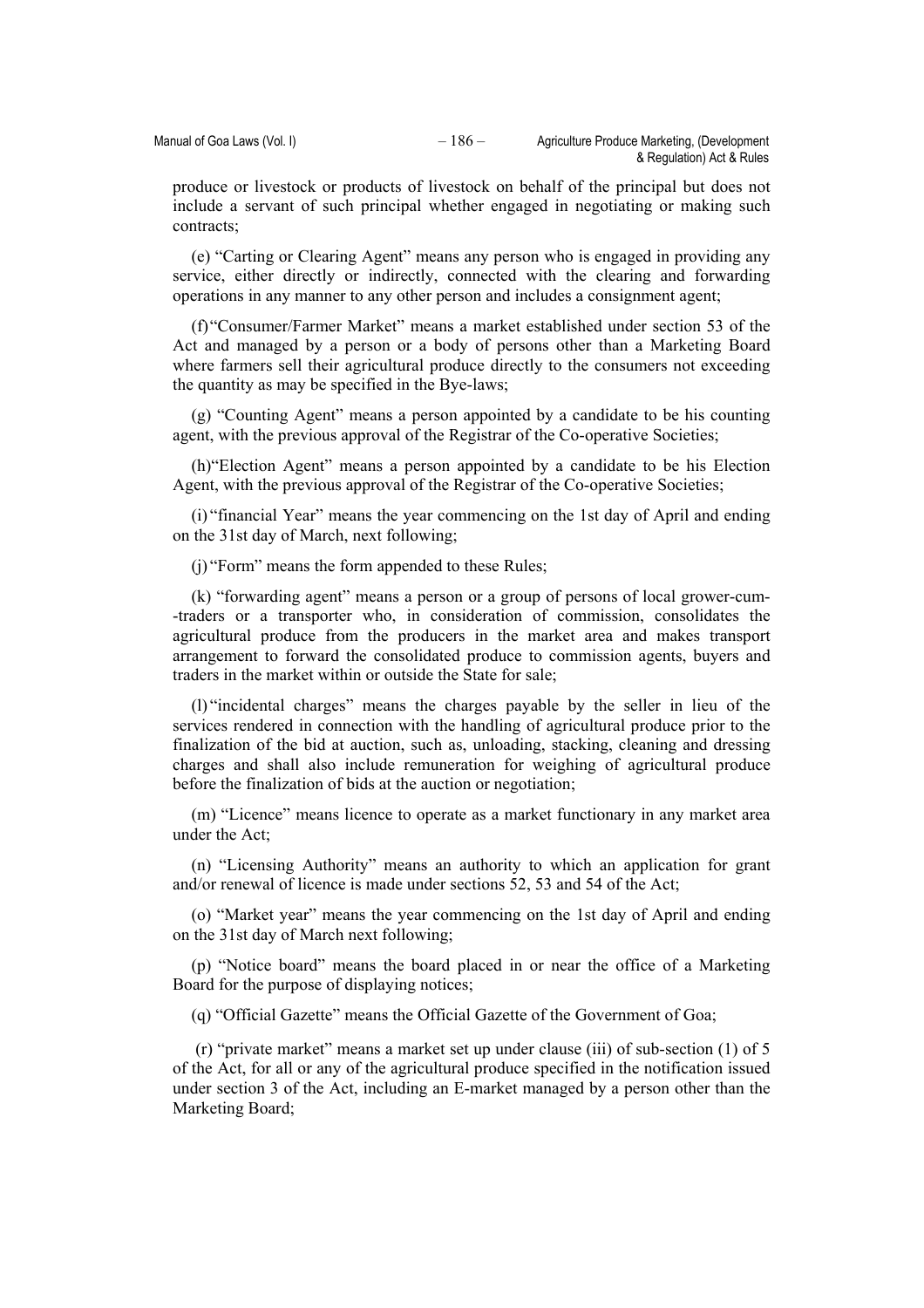(s) "Polling Officer" means a polling officer appointed by the Registrar of Co-operative Societies for the purpose of any election specified in Chapter III of these rules;

(t) "Presiding Officer" means a Presiding Officer appointed by the Registrar of Co-operative Societies for the purpose of Chapter III of these rules;

(u) "Returning Officer" means a Returning Officer appointed by the Registrar of Co-operative Societies for the purpose of Chapter III of these rules;

(v) "Registrar" means the Registrar of Co-operative Societies, Government of Goa;

(w) "Registration Authority" means an authority competent under section 51 of the Act to register market functionaries;

(x) "Registration holder" means a person holding a Registration Certificate issued under these rules;

(y) "Office of Marketing Board" means the place where the headquarters of Marketing Board is located;

(z) "section" means a section of the Act;

(za) "Sponsor Registering Authority" means an Authority designated by the Government for registering Contract Farming Sponsor;

(zb) "State" means the State of Goa;

(zc) "surveyor" means a person who on arrival of a consignment of agricultural produce for sale in any market area or market, surveys it for ascertaining the quality, refraction, adulteration and other like factors;

(zd) "Warehouse" means any building, structure or other protected enclosure, which is, or may be used for the purpose of storing declared agricultural produce (being goods on behalf of depositors) and includes as warehouse licenced or run under the Warehousing Corporations Act, 1962 (58 of 1962) but does not include a clock room attached to a hotel, railway station, port or to any premises of like nature;

(ze) "Warehouseman" includes a person or a firm holding a licence for issuing receipts for goods stored in a warehouse run under the Warehousing Corporations Act, 1962 (58 of 1962).

(2) Words and expressions used in these rules but not defined shall have the same meaning as assigned to them in the Act.

# CHAPTER II

### **Publication of Notification relating to Notified Area**

**3. Manner of publication of Notifications.—** (1) Every notification under section 3 published in the Official Gazette, shall also be published by displaying the copy thereof in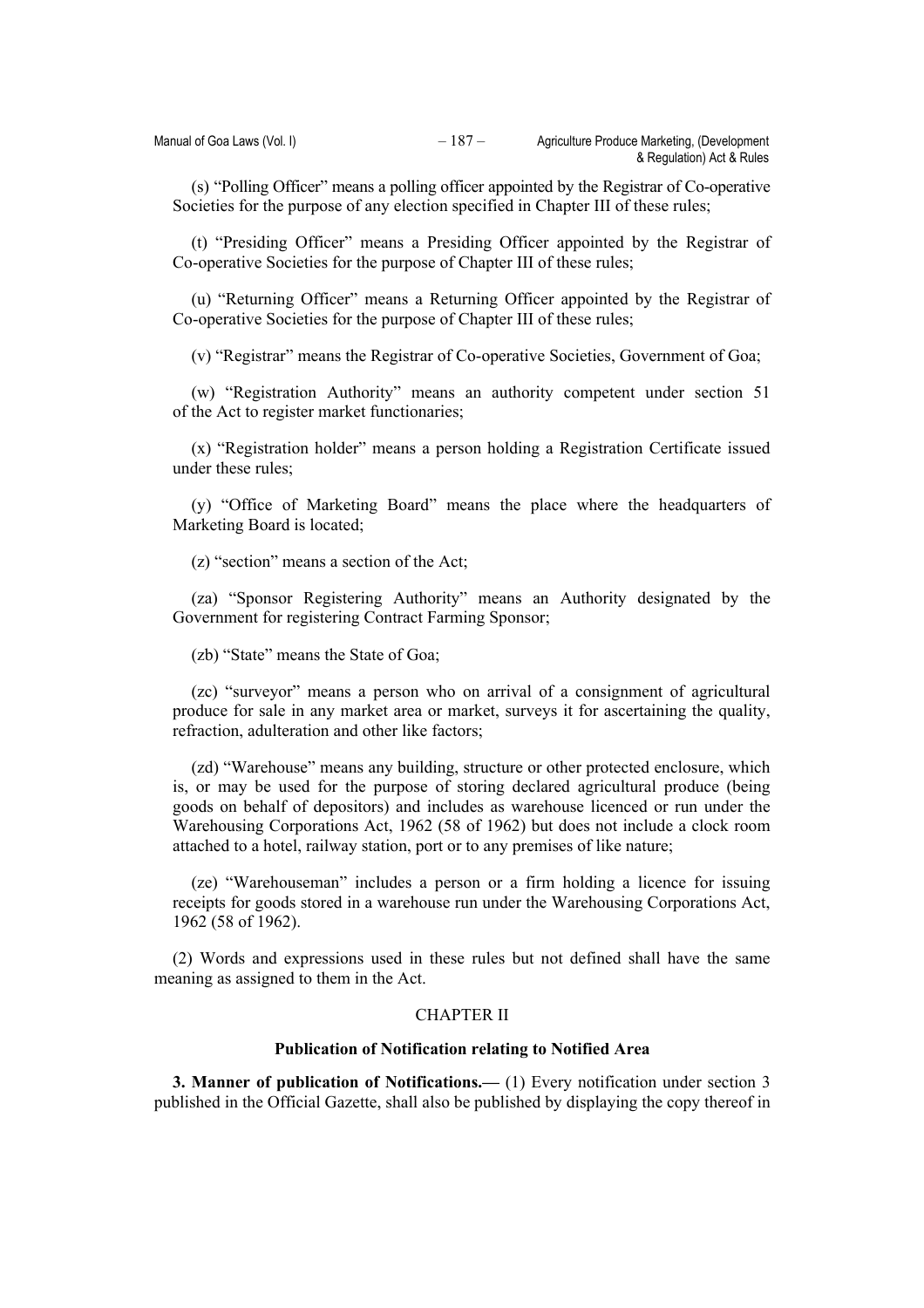a conspicuous place, in the office of the Municipality, Zilla Panchayat or Village Panchayat, as the case may be, within whose jurisdiction, the area specified in such notification or any part thereof, is situated.

 (2) No notification under section 3 published in the Official Gazette, shall become invalid by reason only that copy thereof has not been published or displayed as provided in sub-rule (1) above.

### CHAPTER III

#### Part - I

# **Election and term of office of members of the Marketing Board**

**4. Election of members of the Marketing Board.—** The Marketing Board shall communicate to the Registrar of Co-operative Societies as soon as required, but before the six months of the expiry of the term of office of members of the Marketing Board, to hold the election and provide the list of voters of different constituencies as required and also place at the disposal the required funds incidental for holding of such election.

**5. Determination of constituencies.—** (1) For the purpose of election of eleven agriculturists members to represent each Taluka of the State, and two female agriculturist members representing North and South Districts of the State respectively; and one trader holding "A" class licence to be elected from amongst the traders of all classes, as provided by clauses (a), (b) and (c) respectively of sub-section (1) of section 12 of the Act, the State shall consist of the following constituencies, namely:—

 (i) In the constituencies consisting of agriculturists as specified in clauses (a) and (b) of sub-section (1) of section 12 of the Act, the Registrar shall cause to prepare a list of Agriculturists Talukawise and Districtwise to be elected by the Agriculturist Constituencies:

Provided that for election of an agriculturists for being the member of the Marketing Board, only agriculturists from the respective constituency shall be eligible to vote so also only agriculturists shall contest the election.

(ii) In the trader constituencies, Marketing Board shall communicate the list of members of traders holding 'A' class licence/registration in the market area together with the details of the place of residence of each such trader to the secretary of the Marketing Board.

 *(2) Persons Qualified to vote.*— (i) Persons whose names are entered in the list of voters shall be qualified to vote at an election to which the list of voters relate, unless he/she has ceased to vote in the capacity in which his name was entered in such list;

(ii) he or she should be ordinarily resident of the State;

(iii) he or she should be the grower of agricultural produce, owner of livestock and livestock product in the notified area, for Agriculturist Constituency;

(iv) he or she should have attained the age of 18 years;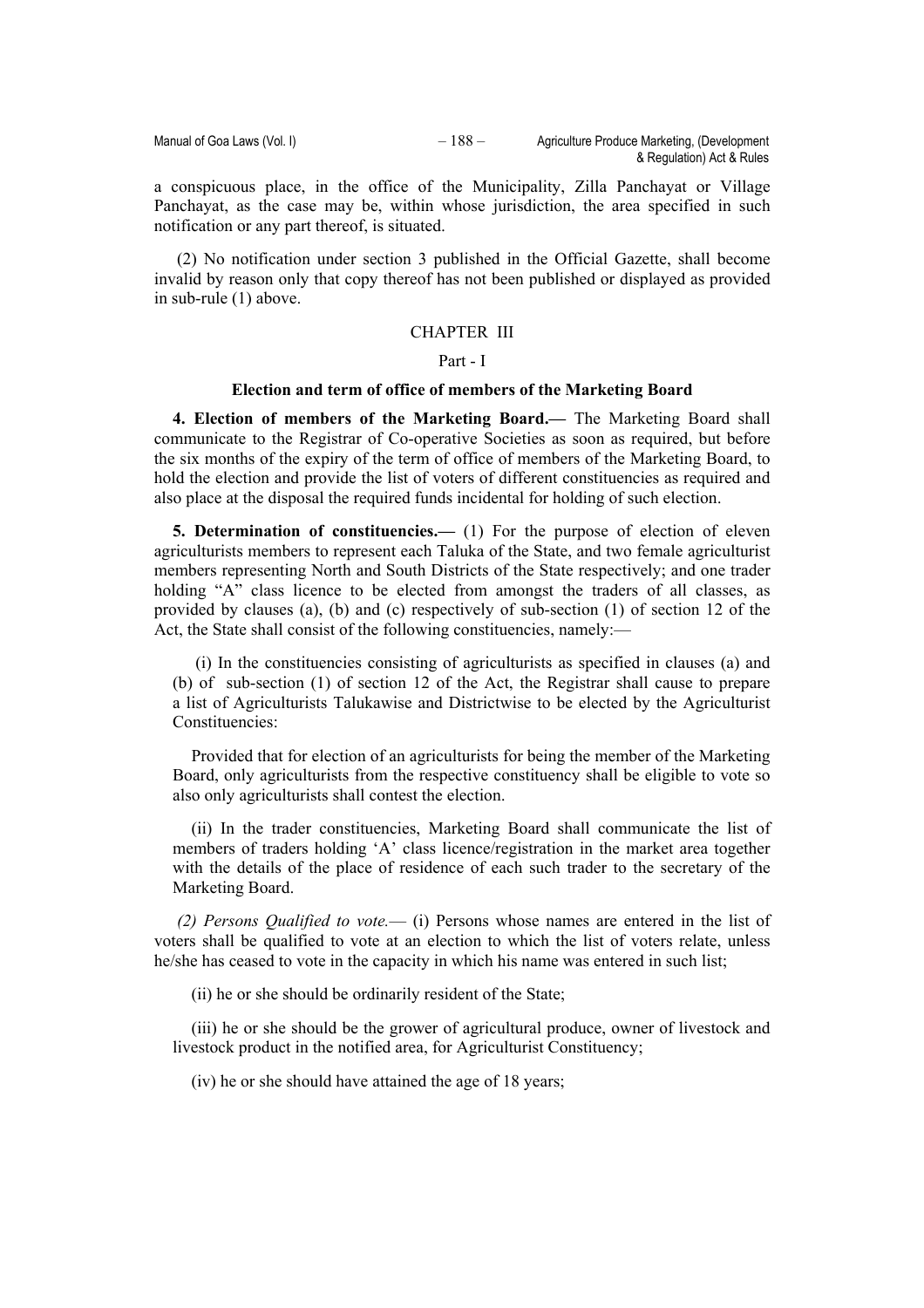(v) he or she should be of sound mind;

(vi) he or she should have not been declared as insolvent or sentenced by criminal court whether within or outside the State for an offence involving moral turpitude;

**6. Determination of co-operative societies doing the business of notified agricultural produce.—** The Secretary of the Marketing Board shall prepare and furnish to the Registrar the list of co-operative societies that are registered in the State, having a valid licence from the Marketing Board and doing the business of notified agricultural produce in the market area.

**7. Voters list.—** (1) Before the election of the Marketing Board, the State Marketing Officer shall notify the list of voters by collecting information from the Registrar so that the members may vote and contest the elections.

(2) The voters in the list shall be arranged in alphabetical order with full name, residential address and serial number and the class of the trader i.e. 'A' class, 'B' class or 'C' class.

 (3) Every such list shall be published in Marathi, English and Konkani languages within a period of one month from it's receipt by the Registrar in such manner as the Registrar may determine.

(4) After the publication of the notification under sub-rule (1), the Registrar of Co-operative Societies shall write to all the Co-operative Societies in the State to prepare and furnish the names of the chairmen who are qualified to be voters.

 (5) If any co-operative society fails to submit the names of its chairman the Registrar shall go ahead for publishing the list leaving aside the defaulter co-operative society which list shall be deemed to be final for the purpose of conducting elections to the Marketing Board.

 (6) The Registrar shall ask the Marketing Board to prepare and furnish to him the names of all the persons qualified to vote as traders from the register maintained by the Marketing Board, within such time as may be specified by him:

Provided that, where a person qualified to vote as a trader is a firm or body corporate (including a co-operative society), such a firm or body corporate shall nominate a person (being a person who is either a partner of the firm or a member of managing committee in the case of a co-operative society or a person duly authorized by any other body corporate) to vote on its behalf and intimate the name of the persons to the Registrar within such time as he may fix in that behalf for being included in the list of voters, to represent that firm or body:

Provided further that, if such firm or body is holding more than one licence, it shall not nominate more than one person as aforesaid.

(7) At the time of publishing the list of voters, a notice shall be published in the like manner calling upon the persons whose names are entered in the list to lodge any objection or claim that they desire to make against the list as published, and in the manner herein specified.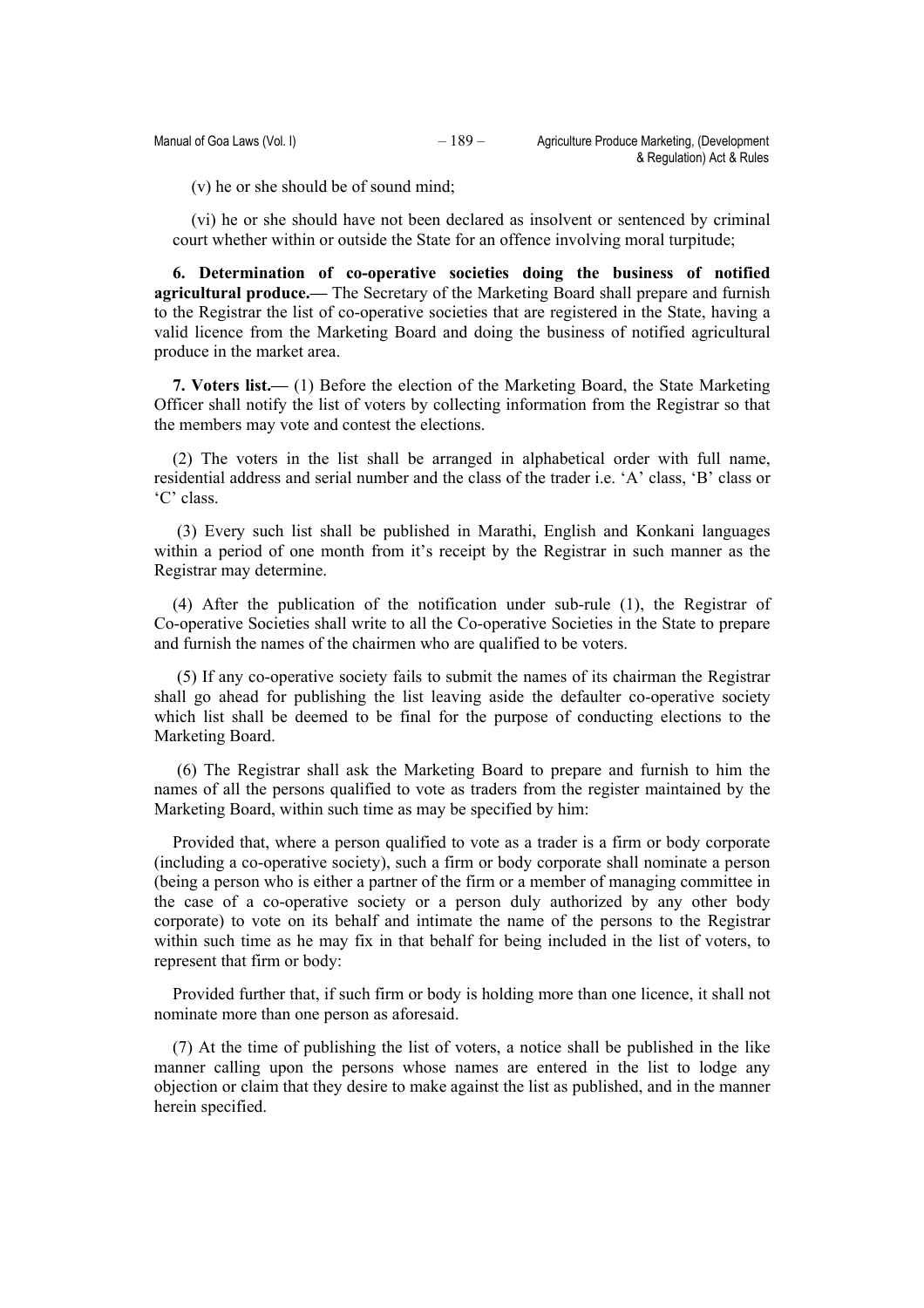(8) Such claim or objection shall be made in writing and shall specify the constituency in question, the grounds on which the right to any person to be entered in the list is asserted or denied, the evidence which the claimant or objector intends to lead, the address of the claimant or objector, his number, if any, in the list and in case of objection, the number in the list of the person to whose entry objection is taken and the constituency in the list for which his name is entered.

 (9) Every claim or objection shall be delivered or sent by post so as to reach the Office of the Registrar before the date fixed by the Registrar in that regard being a date not later than one month from the date of publication of the list.

 (10) The Registrar shall after hearing the parties and recording the evidence, if any, adduced by the parties and after further inquiry, if any, shall pass an order on the claim or objection, and the order of the Registrar relating to such claim or objection shall be final.

 (11) The Registrar shall cause the list to be amended in accordance with the orders passed under above sub-rule and shall cause the same to be published finally in English, Marathi and Konkani language in such manner as he may deem fit.

 (12) If, after the final publication of the list of voters under above sub-rule, the Registrar, upon an application being made by any person or otherwise, is satisfied, after such inquiry as he deems fit, that any entry or entries in the list is or are erroneous or defective in any particular respect, he may cause a list of amendments to be prepared and thereupon the provisions of sub-rules  $(2)$ ,  $(3)$  and  $(7)$  to  $(11)$  shall apply in the case of such list in the like manner as they apply in the case of list of voters.

 (13) The final list as also the final list of amendments shall be republished and shall remain in force and continue in operation as the list of voters for the purpose of any bye-election, until it is revised as provided by this rule.

 (14) Copies of such final list including the final list of amendments and additions shall be available for inspection and sale, in whole or in part, in the office of the Registrar or at any other place as the Registrar may specify in this behalf.

**8. Voters list to be conclusive.—** Subject to any disqualification incurred by a person, the final voter's list published under rule 7 shall be conclusive evidence for the purpose of determining whether any person is qualified to vote, or as the case may be, is qualified or is not qualified to be elected at any election.

**9. Persons qualified to be elected.—** (1) Every person specified in sub-section (1) of section 12 of the Act residing in the market area and is not less than twenty one years of age, on such date as the Registrar may for the purposes of any election or bye-election specify in this behalf, shall, unless disqualified under these rules, be qualified to be elected.

*Explanation*.— A person shall be deemed to reside ordinarily within the limits of market area, if he has actually resided therein for an aggregate period of not less than 180 days during the calendar year preceding the list of voters is provisionally published under sub-rule (3) of rule 7.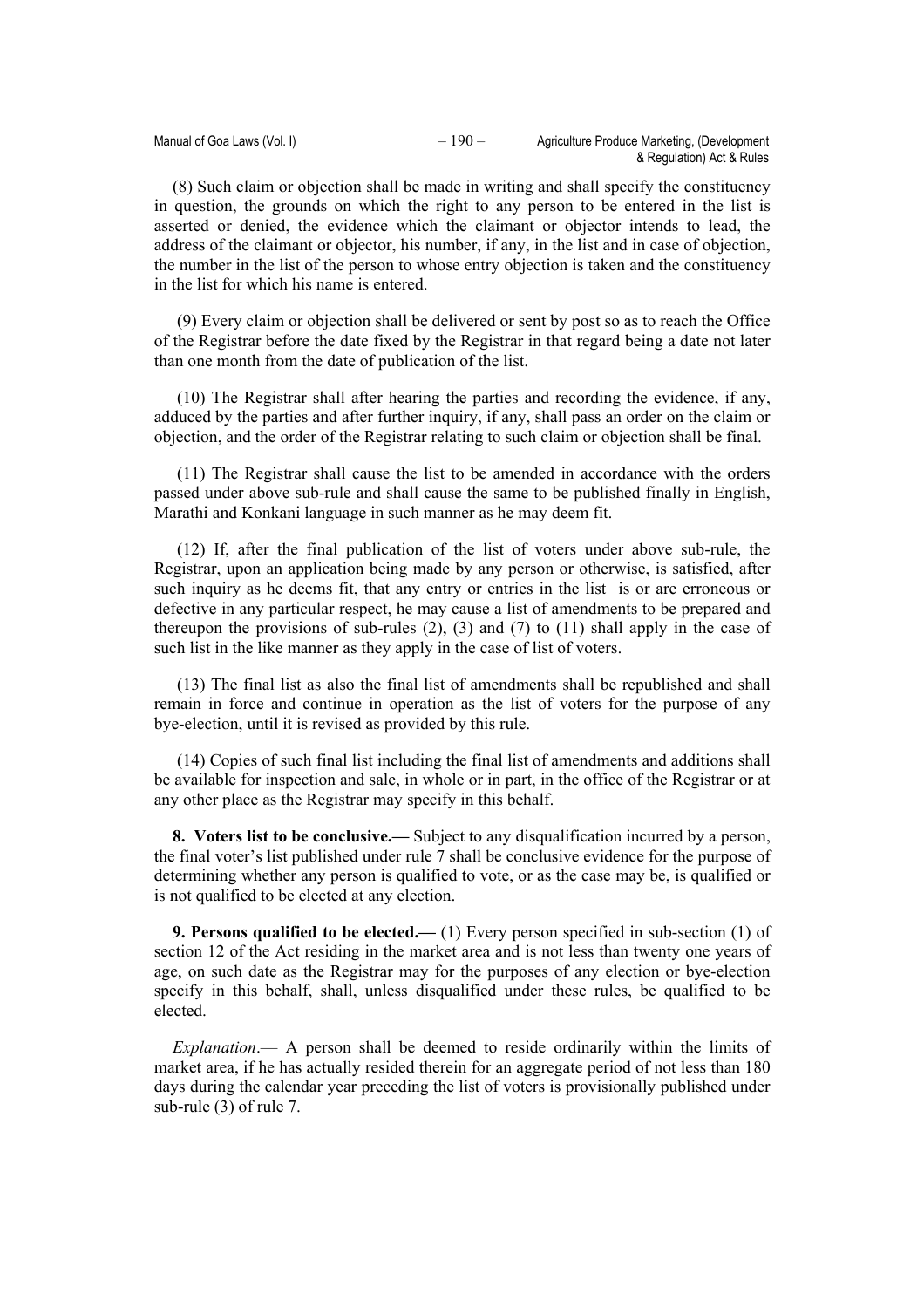(2) If any question arises whether any person is or is not residing in the market area for the purpose of this rule, the matter shall be decided by the State Marketing Officer, whose decision shall be final.

**10. Right to vote.—** (1) No person except whose name is for the time being entered in the list of voters of any constituency, shall be entitled to vote in that constituency.

 (2) No person shall vote at any election if he is subject to any disqualification under these rules.

 (3) No person shall vote at any election if he is confined in a prison whether under a sentence of imprisonment or otherwise, or in a lawful custody of the police:

Provided that, nothing in this sub-rule shall apply to a person subjected to preventive detention under any law for the time being in force.

**11. Election representative of the Co-operative Societies.—** If there are more than one Co-operative Society doing the business of marketing of notified agricultural produce in the market area, the Registrar shall call upon such societies, if they so desire, to communicate the names of their Chairmen for being elected on the Marketing Board. On receipt of the names of the Chairmen, the Registrar shall direct them to elect one of them to be a member on the Marketing Board. Such an election may be held by ballot on the day, place and time as may be fixed by the Registrar. In case of equality of votes, the election shall be made by drawing lots.

**12. Disqualifications of membership.—** A person shall be disqualified for being chosen as, or for being, a member of the Marketing Board, if,—

 (a) he has been convicted by any Court in India of any offence and sentenced to imprisonment for a term exceeding six months; or

(b) he has not attained the age of 21 years; or

(c) he is of unsound mind and stands so declared by a competent Court; or

(d) he is an on discharged insolvent; or

(e) he is deaf-mute; or

(f) he has failed to pay any fees, rent or charges due to the Marketing Board; or

(g) he is servant of the Marketing Board or holds a licence from Marketing Board other than that of a trader or commission agent; or

(h) he has directly or indirectly any share or interest in any contract or employment with or on behalf of or under the Marketing Board; or

(i) he has committed any breach of the Act or the rules or bye-laws made thereunder more than once; or

(j) he has failed to make payments to sellers within 24 hours; or

(k) he is disqualified by the Act or the rules.

**13. Order of general election of the Marketing Board.—** (1) General election shall be held for the purpose of constituting new Marketing Board on the expiration of the duration of the existing Marketing Board or on its supersession.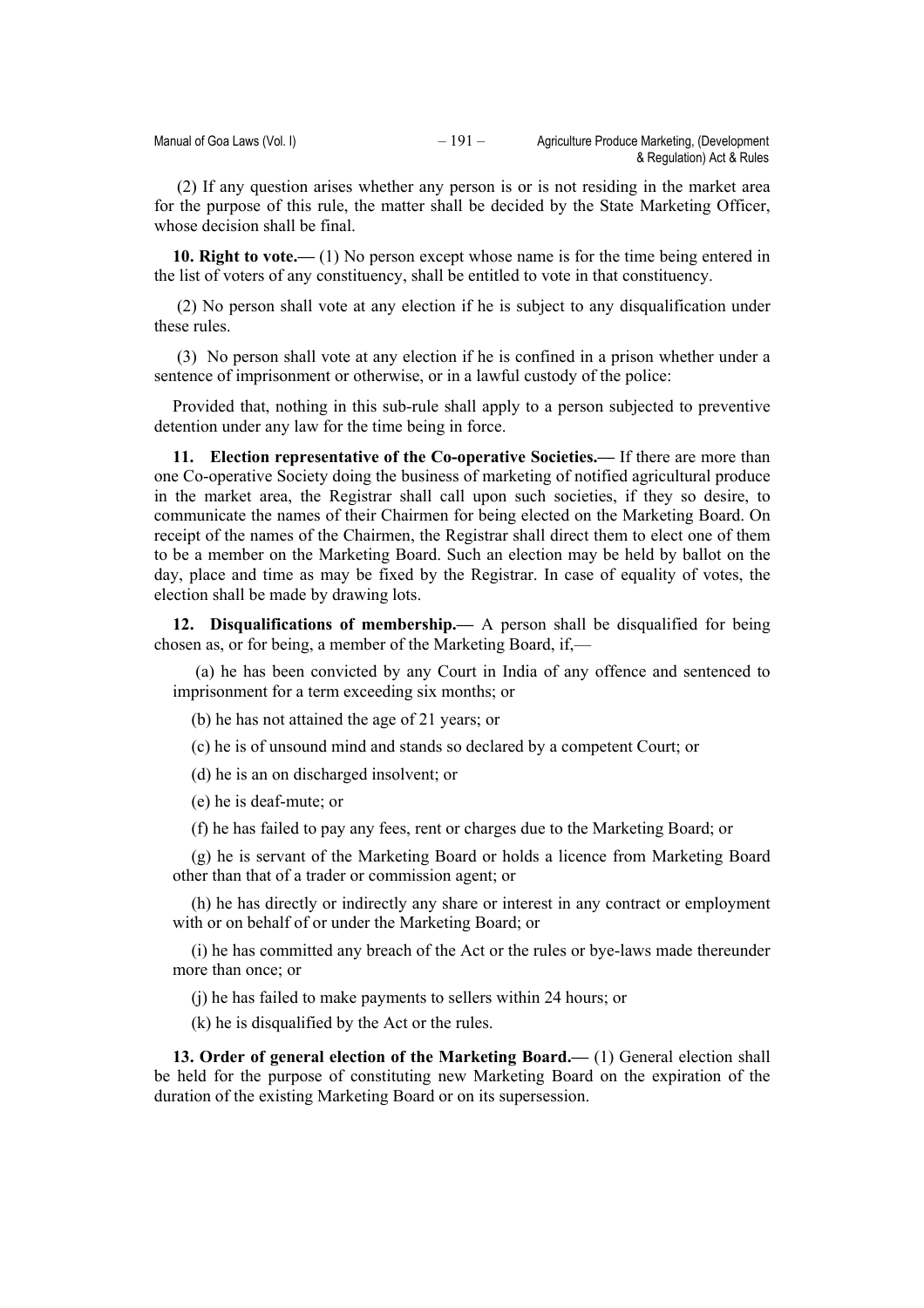(2) For the said purpose, the Registrar shall, by an order, call upon all the constituencies in the market area to elect members in accordance with the provisions of these rules before the date specified by him in the said order.

**14. Appointment of dates for filing nominations, etc.—** (1) As soon as the order under the above rule is issued, the Registrar shall, subject to the provisions of sub-rule  $(2)$ , by an order, appoint,—

 (a) the date, time and place for making nominations, which date shall not be before 14 days after the date of the first order;

(b) the date, time and place for scrutiny of nominations;

(c) the last date for withdrawal of candidature;

 (d) the date or dates, the place or places and the time during which a poll shall, if necessary, be taken;

(e) the day and the place and hour at which the votes shall be counted.

(2) The Registrar shall, at least 45 days before the date fixed for the poll, publish in English, Konkani and Marathi languages the dates so appointed, by means of a notice in the newspapers, circulated in the market area and paste copies of such notice on the notice board of the Marketing Board and in Village Panchayats and other conspicuous places in the villages included in the market area.

**15. Nomination of Candidates.—** (1) Any person may be nominated as a candidate for election to fill a seat if he possesses the requisite qualifications under the provisions of these rules.

(2) Every nomination paper presented shall be in **Form 'A'** hereto.

 (3) A nomination paper shall be supplied by the Returning Officer or an Officer authorized by him in this behalf, to any voter on demand.

**16. Presentation of the nomination paper and requirements for valid nomination.—** (1) On or before the date appointed under clause (a) of sub-rule (1) of rule 14, each candidate shall, either in person or by his proposer, deliver to the Returning Officer within the date, time and at the place specified in the order made under rule 14 the nomination paper duly completed, signed by the candidate and by a voter of the constituency as proposer.

 (2) Any person who is not subject to any disqualification as a voter under these rules and whose name is entered in the list of voters for the constituency for which the candidate is nominated, may subscribe as proposer.

(3) On the presentation of a nomination paper, the Returning Officer shall satisfy himself that the candidate is an agriculturist falling within the provisions of clauses (a) and (b) of sub-section (1) of section 12 and the name and number in the list of voters of the proposer as entered in the nomination paper are the same as that in the list of voters. If a nomination paper is rejected under this sub-rule, the Returning Officer shall record thereon his reasons for rejecting the same and in that case, the candidate may deliver fresh nomination paper subject to all the provisions of this rule: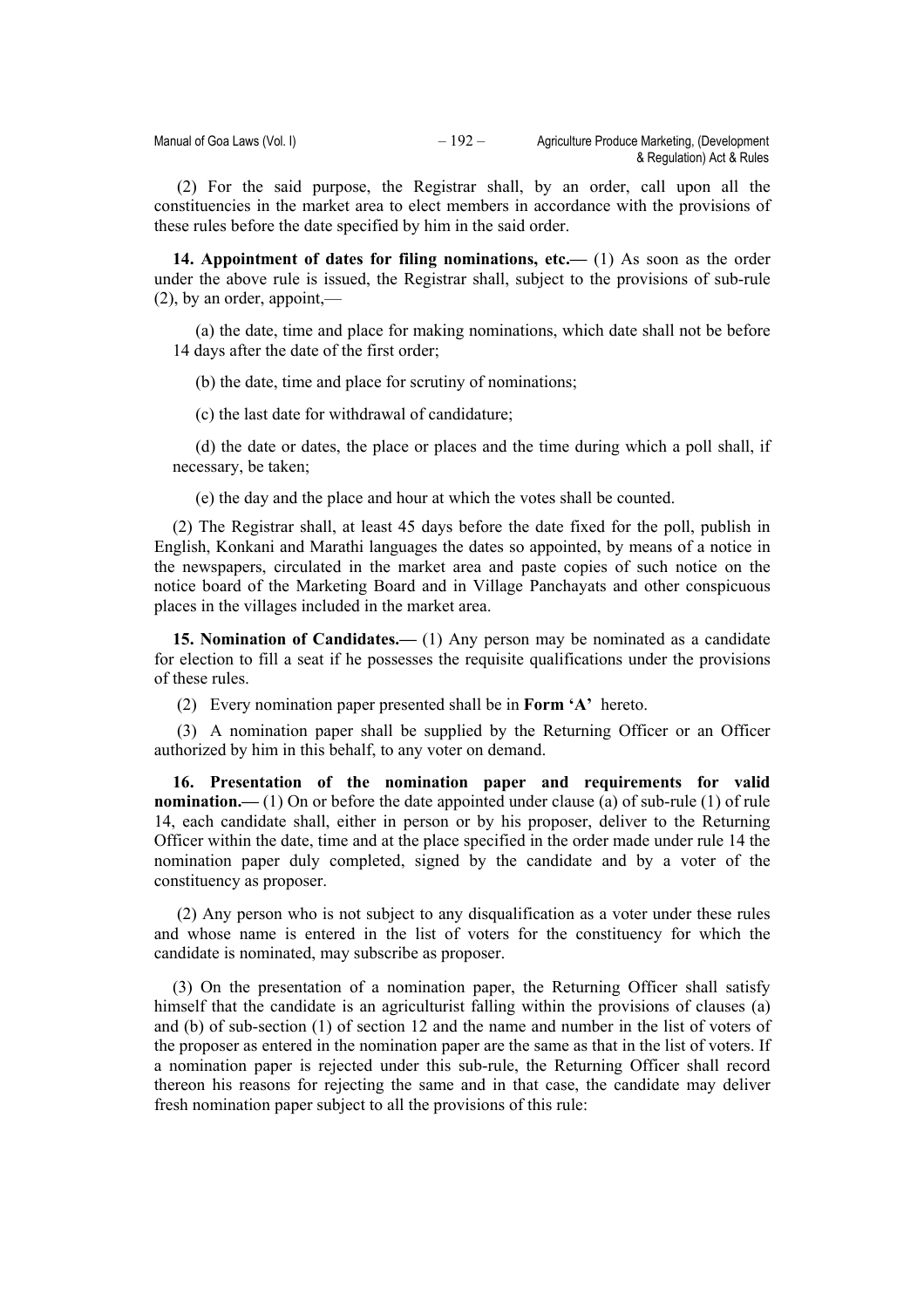Provided that, the Returning Officer shall permit any clerical or technical errors in the nomination paper as regards to the name or number to be corrected in order to bring them in conformity with the corresponding entry in the list of voters and where necessary any clerical or printing error in the said entries shall be overlooked.

 (4) Nothing in this rule shall prevent any candidate from being nominated by more than one nomination paper for election in the same constituency.

**17. Right to be nominated in two or more constituencies in a Market Area.—** When election for two or more constituencies in a market area are to be held, one and the same person may, if he is otherwise duly qualified, be nominated as a candidate for each of such constituencies.

**18. Symbols of election.—** (1) The Registrar shall, by order pasted on the notice board of the Marketing Board, specify the symbols that may be chosen by the candidates at an election in any constituency and the restrictions to which their choice shall be subject.

 (2) Where, at any such election, more than one nomination papers are delivered on behalf of candidate, the declaration as to the symbol made in the nomination paper first delivered shall be considered and no other declaration as to symbols shall be taken into consideration under rule 24, even if that nomination paper has been rejected.

**19. Deposits.—** A candidate shall not be deemed to be duly nominated for election from a constituency unless he deposits or causes to be deposited with the Returning Officer, a sum of rupees one thousand in cash at the time of such nomination:

Provided that, where a candidate has filed more than one nomination paper for elections in the same constituency, not more than one deposit shall be required of him under this rule.

**20. Notice of nomination and time and place of scrutiny.—** The Returning Officer shall, on receiving the nomination papers under rule 16, inform the person or persons delivering the same of the day, time and place fixed for scrutiny of nomination and shall enter on the nomination paper, its serial number and shall sign thereon a certificate relating the date and the time when the nomination papers have been delivered to him and shall as soon as may be thereafter, affix in some conspicuous place in his office a notice of the nomination containing descriptions similar to those contained in the nomination paper, both of the candidates and of the proposer.

**21. Scrutiny of nominations.—** (1) On the date appointed for the scrutiny of nominations under rule 14, the candidate, one proposer of each candidate, and one person duly authorized in writing by each candidate, and no other person, may attend at the time and place appointed in this behalf under rule 14 and the Returning Officer shall give them all reasonable opportunity for examining the nomination papers of all candidates which have been delivered as required by rule 16.

 (2) The Returning Officer shall then examine the nomination papers and shall decide all objections made to any nomination, and may, either on such objection or on his own motion, after conducting a summary inquiry, if any, as he thinks necessary, reject any nomination on any of the following grounds:—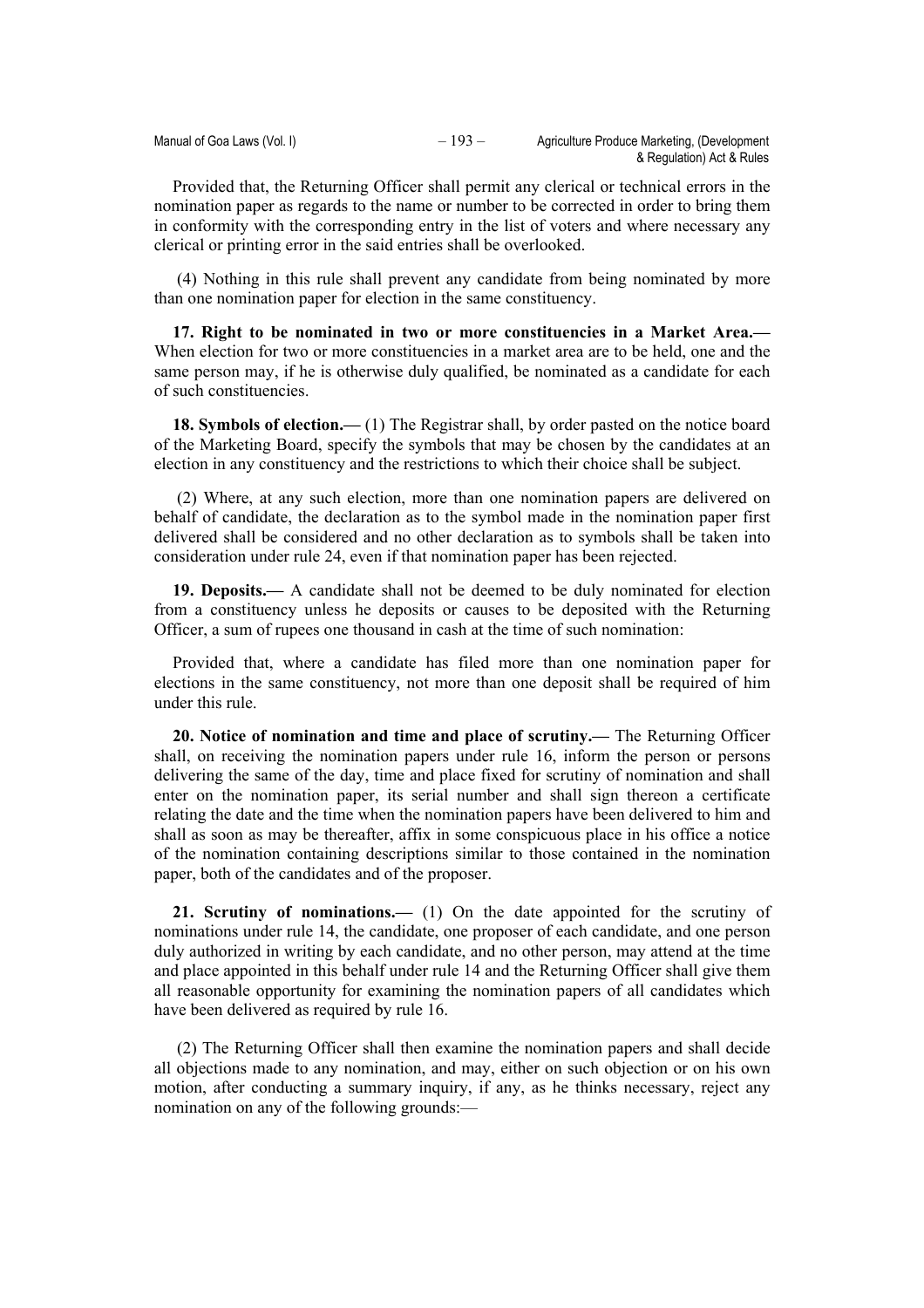(a) That the candidate is disqualified for being chosen as or for being a member of the Marketing Board;

(b) That the proposer is disqualified from subscribing a nomination paper;

 (c) That there has been a failure to comply with any of the provisions under rule 16 or rule 19;

 (d) That the signature of the candidate or the proposer on the nomination paper is not genuine.

 (3) Nothing contained in clauses (c) or (d) of sub-rule (2) shall be deemed to authorize the rejection of the nomination of any candidate on the ground of any irregularity in respect of a nomination paper, if the candidate has been duly nominated by means of another nomination paper in respect of which no irregularity has been committed.

 (4) The Returning Officer shall not reject any nomination paper on the ground of any defect which is not of a substantial character.

 (5) The Returning Officer shall hold the scrutiny of nominations on such date appointed in this behalf under clause (b) of rule 14 and shall not allow any adjournment of the proceeding except when such proceedings are interrupted or obstructed by riot or open violence or by causes beyond his control:

Provided that, in case of any objection raised by the Returning Officer or is raised by any other person, the candidate concerned may be allowed time to rebut it not later than the next day and the Returning Officer shall record his decision on the date to which proceedings have been adjourned.

 (6) The Returning Officer shall endorse on each nomination paper his decision accepting or rejecting the same and if the nomination paper is rejected, shall record in writing a brief statement of his reasons for such rejection.

 (7) For the purpose of this rule, the production of a certified copy of an entry made in the list of voters of the relevant constituency, shall be conclusive evidence of the right of any voter named in that entry to stand for election, unless it is proved that the candidate is disqualified.

 (8) Immediately after all the nomination papers have been scrutinized and decision accepting or rejecting the same have been recorded, the Returning Officer shall, subject to the provisions of rule 24 prepare a list of candidates whose nominations have been accepted and shall affix the list on his notice board and shall record the date and the time when the list was so affixed.

**22. Appeal.—** (1) Any candidate, aggrieved by a decision of the Returning Officer accepting or rejecting a nomination paper, may file an appeal to the State Marketing Officer within a period of seven days from the date on which the notice, containing the names of the candidates accepted by the Returning Officer was affixed on the notice board under sub-rule (8) of rule 21 and shall also furnish on the same day to the Returning Officer required copies thereof.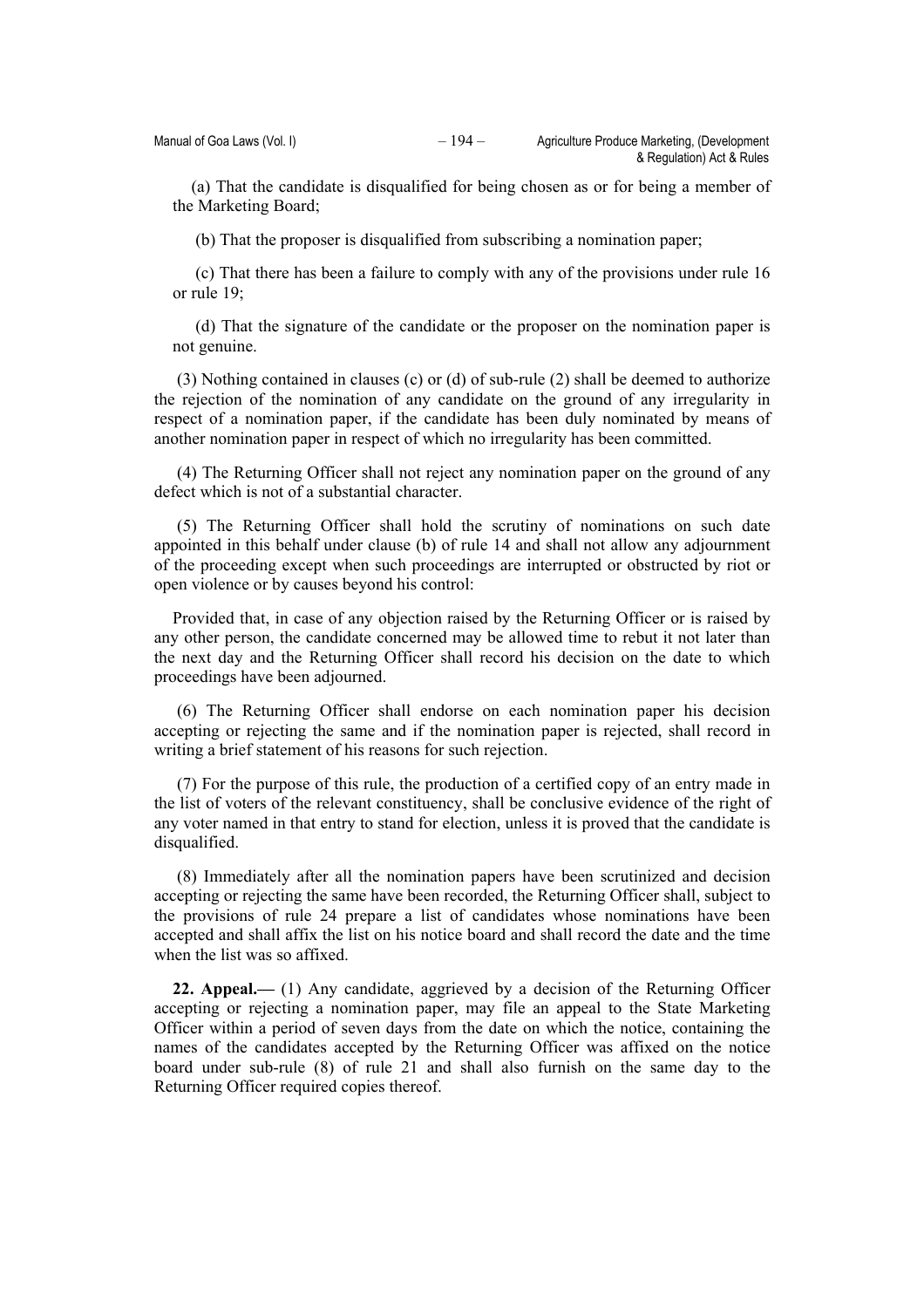(2) The decision of the State Marketing Officer on the appeal filed under this rule, shall be final and conclusive.

**23. Withdrawal of candidature.—** (1) Any candidate may withdraw his candidature by notice in writing, signed by him and delivered to the Returning Officer,—

(a) where no appeal is preferred under rule 22, on the day immediately following the day after the expiry of the period specified in sub-rule (1) of rule 22; and

 (b) where such an appeal is made, on the day next following the day on which the decision of the State Marketing Officer is given.

 (2) The notice shall be delivered to the Returning Office before 3 O'clock in the afternoon on the day as fixed under sub-rule (1) for withdrawal of candidature.

 (3) The notice may be delivered either by the candidate in person or by his proposer who has been authorized in this behalf in writing by the candidate.

 (4) No person who has given a notice of withdrawal of his candidature under sub-rule (1) shall be allowed to cancel the said notice.

 (5) The Returning Officer shall, on being satisfied on the genuineness of a notice of withdrawal and the identity of person delivering such notice, cause the notice to be affixed on the notice board in his office.

**24. Publication of list of contesting candidates.—** (1) On expiry of the period within which candidatures may be withdrawn under sub-rule (1) of rule 23, the Returning Officer shall prepare and publish in **Form 'B'** a list of the contesting candidates whose nomination papers have been finally accepted and who have not withdrawn their candidature within the said period.

 (2) The said list shall, subject to the provisions of sub-rule (4), contain the names in alphabetical order alongwith the addresses of the contesting candidates as given in the nomination papers.

 (3) The list of contesting candidates shall be prepared in English, Konkani and Marathi languages.

(4) The alphabetical order referred to in sub-rule (2) shall be determined with reference to the surnames in respect of the candidates having surnames, and in other cases the names of the candidates.

 (5) Where a poll becomes necessary, the Returning Officer shall consider the choice of symbols expressed by the contesting candidates in their nomination papers and shall, subject to any general or special directions issued in this behalf by the Registrar,—

(a) allot different symbol to each contesting candidate in conformity, as far as possible, with his choice; and

 (b) if more than one contesting candidate have indicated their preference for the same symbol, decide by drawing lots to which of such candidate the symbol shall be allotted.

(6) The allotment by the Returning Officer of any symbol to a candidate shall be final.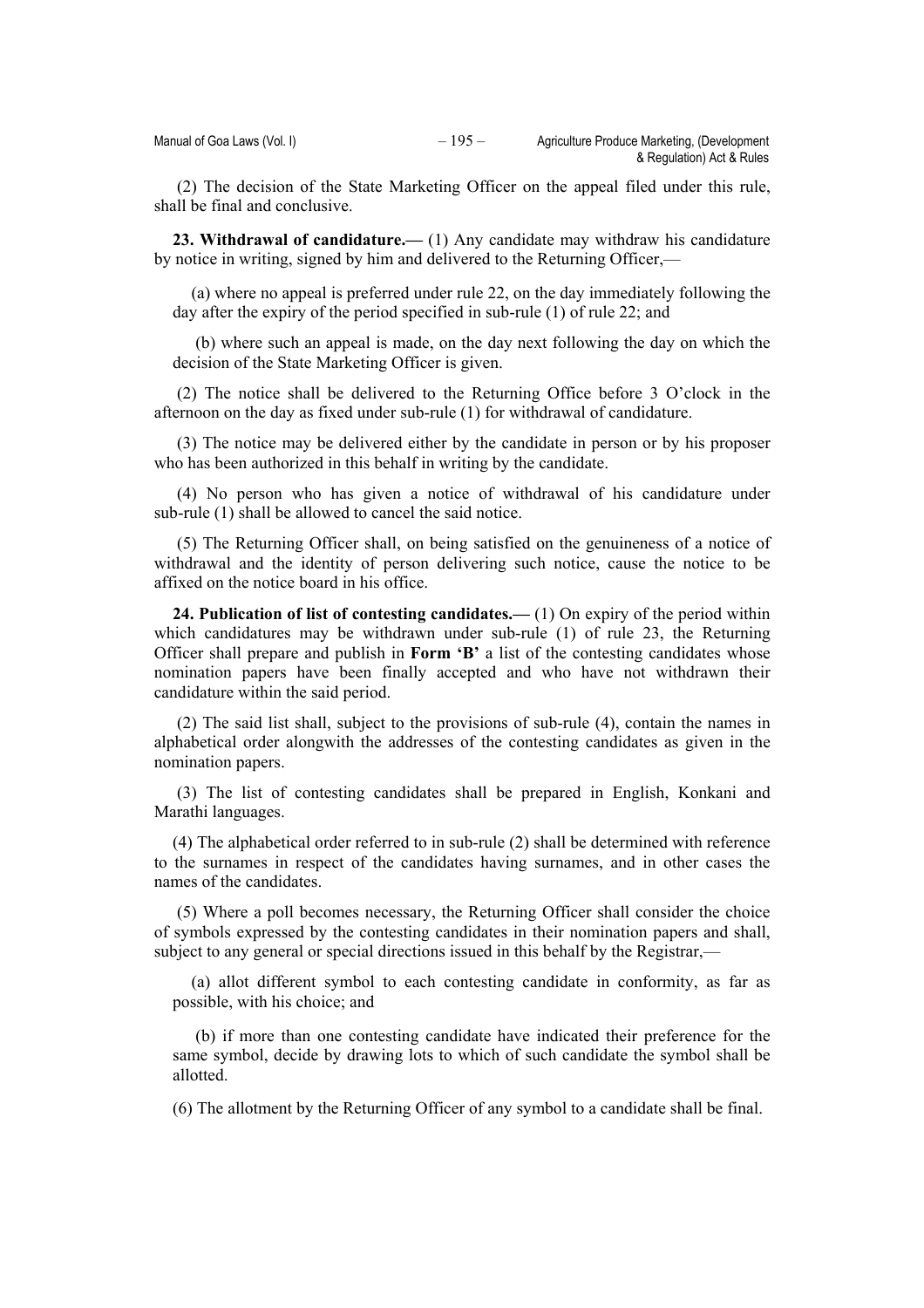(7) Every candidate shall forthwith be informed of the symbol allotted to him and shall be supplied with a specimen thereof by the Returning Officer.

**25. Affix of list on Notice Board.—** The Returning Officer shall, immediately after publication of list, cause a copy thereof to be affixed on the notice board in his office and shall also supply a copy thereof to each of the contesting candidates and to the Marketing Board.

**26. Appointment of polling agents and counting agents.—** (1) At the time of election when the poll is to be taken, the contesting candidate may appoint one agent and one relief agent to act as polling agents to attend at each polling station. Such appointment shall be made by a letter in writing in **Form 'C'** hereto signed by the candidate.

(2) The candidate shall deliver a letter of appointment to the polling agents who shall, on the date fixed for the poll, present it and sign the declaration contained therein before the Presiding Officer. The Presiding Officer shall retain the said letter presented under his custody.

The polling agents may work as counting agents as per the authority given by the candidate.

(3) Each contesting candidate shall appoint not more than two agents to act as counting agents by a letter in writing in duplicate and signed by the candidate. Before the commencement of the counting of votes, the candidate shall give a notice of the appointment of such counting agents to the Returning Officer by forwarding to such Officer the letter of appointment. The candidate shall also deliver the duplicate copy of the letter of appointment to the Counting Agent who shall, on the date so fixed for the counting of votes, present it and sign the declaration contained therein before the Returning Officer. The Returning Officer shall retain in his custody the duplicate copy presented to him. No counting agent shall be allowed to perform any duty at the place fixed for counting of votes, unless he has complied with these provisions.

**27. Death of candidate before poll.—** If a contesting candidate dies and a report of his death is received by the Returning Officer before the commencement of the poll, the Returning Officer, upon being satisfied of the fact of the death of the candidate, shall, countermand the poll and report the fact to the Registrar and all proceeding with reference to the election shall be commenced afresh in all respects as if for a new election:

Provided that—

(i) no further nomination shall be necessary in case of a person who was a contesting candidate at the time of the countermanding of the poll; and

(ii) no person who has given a notice of withdrawal of his candidature under sub-rule  $(1)$  of rule 23 before the countermanding of the poll, shall be eligible for being nominated as a candidate for the election after such countermanding.

**28. Uncontested elections.—** In any constituency, if there is only one candidate whose nomination has been accepted, or if there are as many candidates as there are seats to be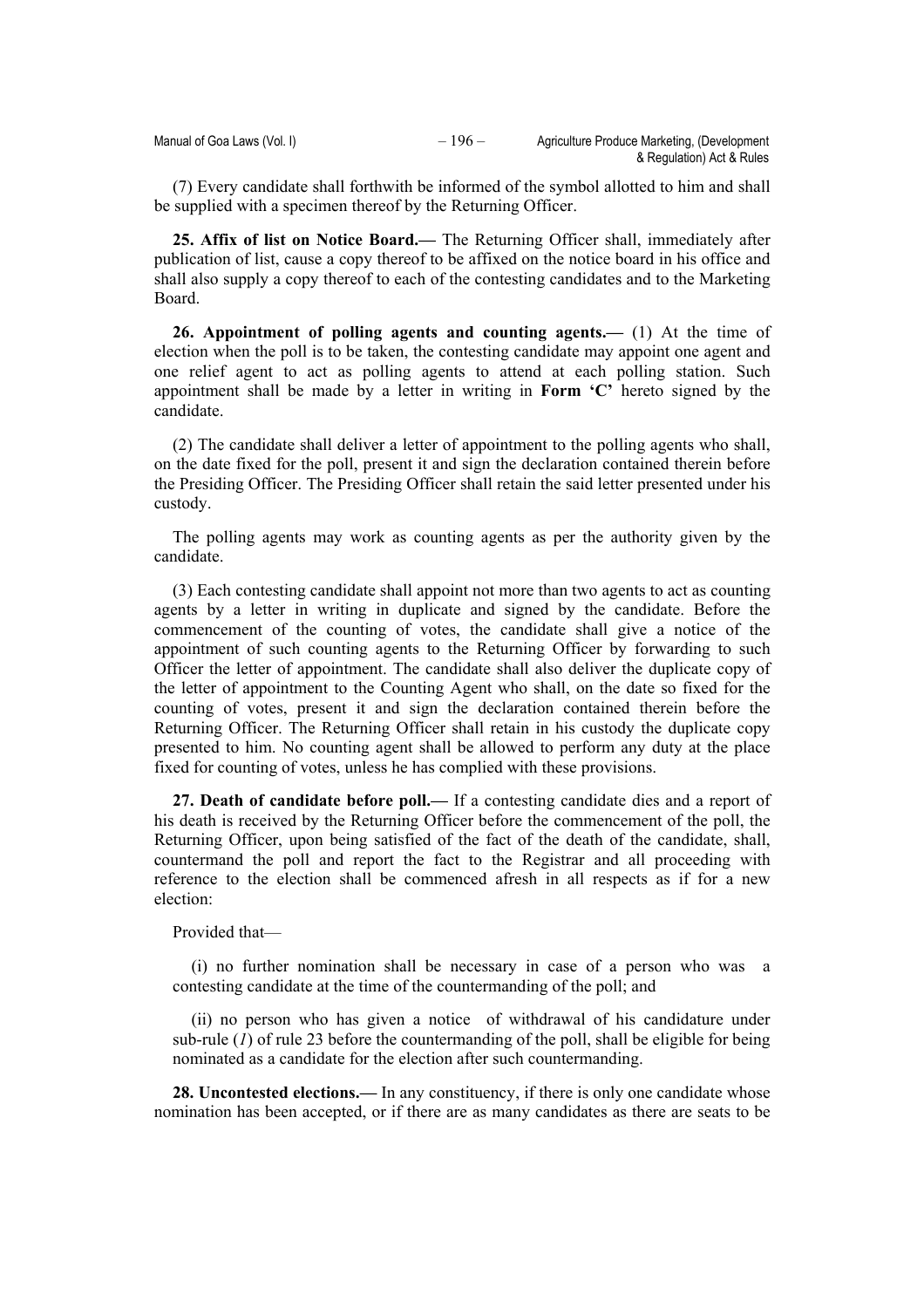filled in and their nominations have been accepted, the Returning Officer shall forthwith declare him or them to be duly elected to fill in the seat or seats, as the case may be.

**29. Contested election.—** In case other than those covered by rule 28 a poll shall be taken.

**30. Manner of voting at election.— (1)** At every election where a poll is taken, voter shall be given by a ballot in the manner hereinafter provided and no votes shall be received by proxy.

 (2) Every voter shall have as many votes as there are members to be elected on behalf of constituency, but he shall not have more than one vote for one candidate.

**31. Supply of material to the polling station.—** (1) The Returning Officer shall provide to each polling station the required number of ballot boxes, sufficient number of ballot papers, three copies of electoral roll, a list of nominations and such other papers, stationery and forms as may be necessary.

(2) Every ballot box shall be of such design as may be approved by the Registrar.

**32. Form of ballot paper.—** (1) Every ballot paper for voting shall be printed in **Form 'D'** hereto.

 (2) The ballot paper shall contain the names of the candidates in the same order in which they appear in the list of contesting candidates together with the distinct symbol assigned to each candidate by sub-rule (7) of rule 24.

 (3) If two or more candidates bear the same name, they shall be distinguished by the addition of their occupation or residence or in some other manner as may be decided by the Registrar.

**33. Identification of voters.—** (1) The Presiding Officer may employ at the polling station such person/persons as he thinks fit to help in the identification of the voters or to assist him otherwise in taking a poll.

(2) As each voter enters the polling station, the Presiding Officer or the Polling Officer authorized in this behalf shall check the voter's name and other particulars with the relevant entry in the list of voter's and then call out the serial number, name and other particulars of the voters.

 (3) In deciding right of a person to obtain a ballot paper, the Presiding Officer or the Polling Officer shall overlook merely clerical or printing errors in any entry in the list of voters, if he is satisfied that such person is identical with the voter to whom such entry relates.

**34. Issue of ballot paper.—** (1) No ballot paper shall be issued to any voter before the time fixed for the commencement of the poll.

(2) No ballot paper shall be issued to any voter after the close of the poll, except to those who are present inside the polling station at the time of closing of the poll. Such voters shall be allowed to record their votes even after poll closes.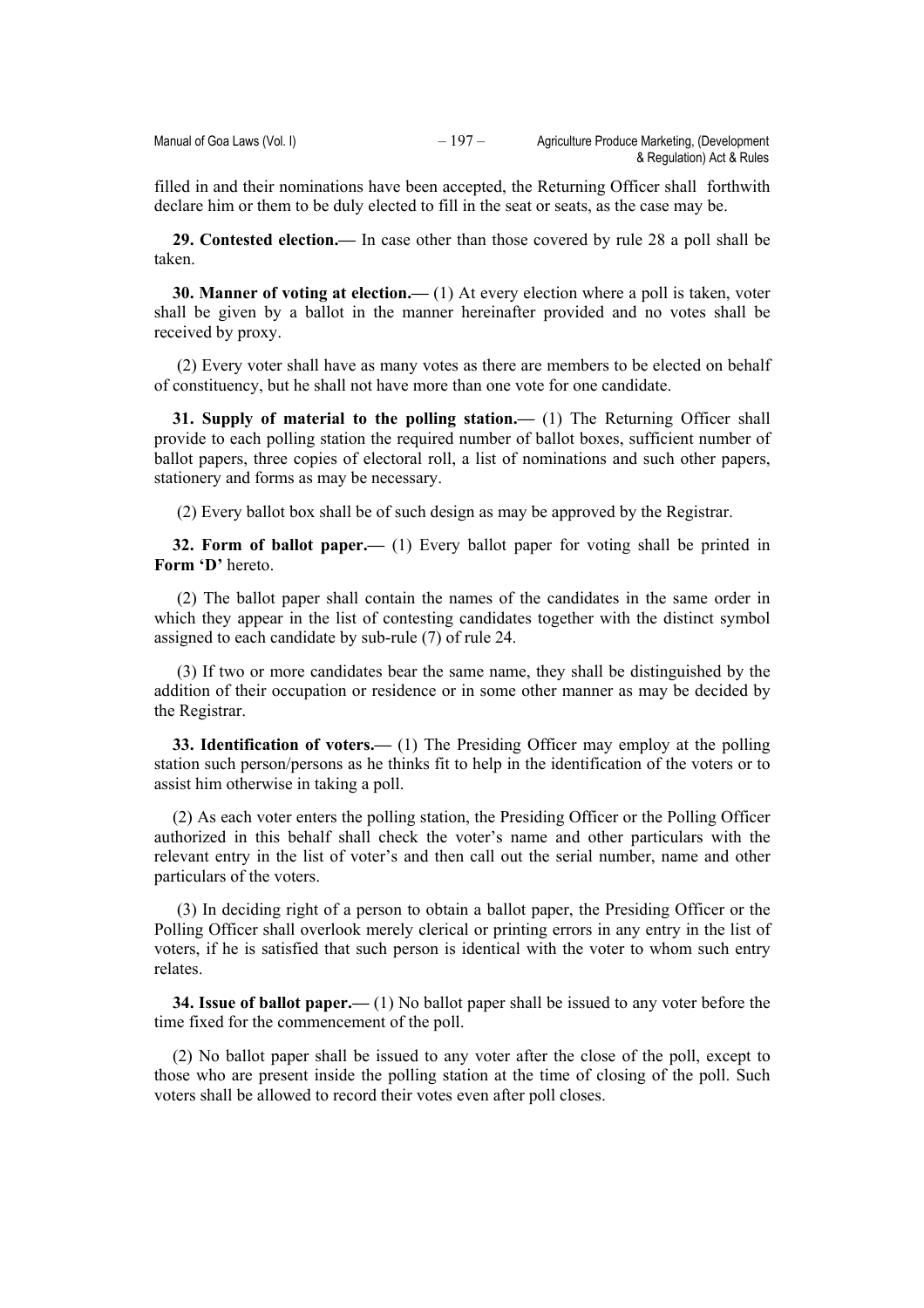(3) Every ballot paper shall, before being issued to a voter, be stamped with such distinguishing mark as the Registrar may direct.

(4) At the time of issuing of ballot paper to a voter, the Presiding Officer or the Polling Officer shall record the serial number thereof against the entry relating to the voter in the copy of the list of voters set apart for the said purpose.

(5) Save as aforesaid in sub-rule (4), no person in the polling station shall note down the serial number of the ballot paper issued to a particular voter.

**35. Voting procedure.—** (1) The voter on receiving the ballot paper shall forthwith—

(a) proceed to one of the polling compartments;

(b) make a mark on the ballot paper with the instrument supplied for the purpose on or near the symbol of the candidate for whom he intends to vote;

(c) fold the ballot paper so as to conceal his vote;

(d) if required, show the Presiding Officer the distinguishing mark on the ballot paper;

(e) insert the folded ballot paper into the ballot box; and

(f) quit the polling station.

(2) Every voter shall vote without undue delay.

(3) No voter shall be allowed to enter a polling compartment when another is inside it.

**36. Recording of vote of blind or infirm voter.—** (1) If due to blindness or other physical infirmity, a voter is unable to recognize the symbols on the ballot paper to make a mark thereon, the Presiding Officer shall record the vote on the ballot paper in accordance with the wishes of the voter, fold it so as to conceal the vote and insert it into the ballot box.

(2) While acting under this rule, the Presiding Officer shall observe as much secrecy as is feasible. He shall keep a brief record of each such instance but shall not indicate therein the manner in which any vote has been given.

**37. Spoilt and returned ballot papers.—(1) A voter who has inadvertently dealt with** his ballot paper in such manner that it cannot be conveniently used as a ballot paper, may, on returning it to the Presiding Officer and on satisfying him of the in-advertence, be given another ballot paper, and the ballot paper so returned shall be marked "spoilt- **-**cancelled" by the Presiding Officer.

(2) If a voter after obtaining a ballot paper decides not to use it, he shall return it to the Presiding Officer, and the ballot paper so return shall be marked as "returned-cancelled" by the Presiding Officer.

 (3) All ballot papers cancelled under sub-rule (1) or sub-rule (2) shall be kept in a separate packet.

**38. Tendered votes.—** (1) If a person representing himself to be a particular voter applies for a ballot paper after another person has already voted as such voter, he shall, on satisfying the Presiding Officer, be entitled, subject to the following provisions of this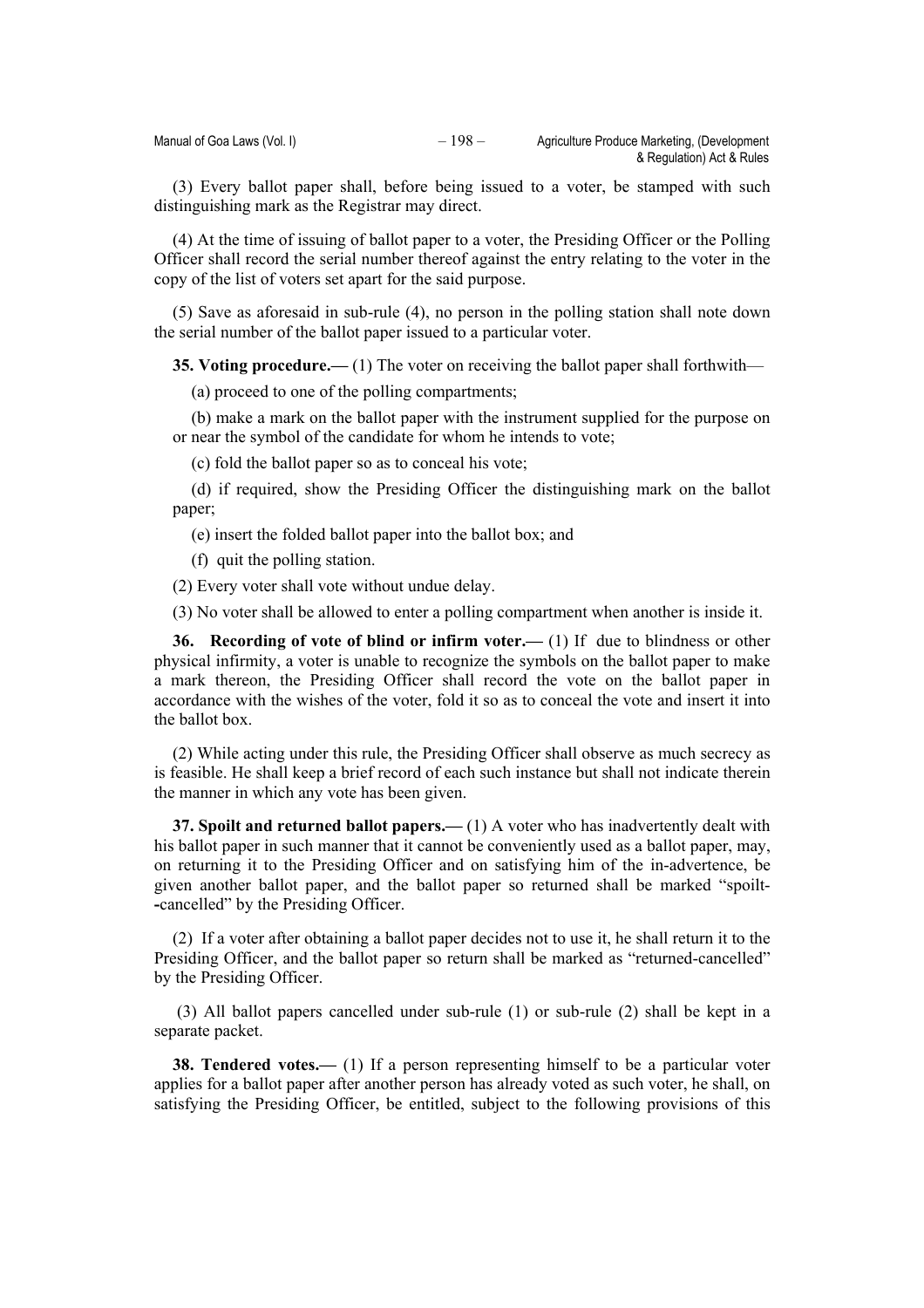rule, to mark a ballot paper (hereinafter referred to as a "tendered ballot paper") in the same manner as any other voter.

(2) Every such person shall, before being supplied with a tendered ballot paper, sign his name against the entry relating to him in the tendered votes list in **Form 'E'** hereto.

(3) A tendered ballot paper shall be the same as other ballot papers used at the polling station except that it shall be,—

(a) serially the last in the bundle of ballot papers issued for use at the polling station; and

(b) endorsed on the back with the words "tendered ballot paper" by the Presiding Officer in his own writing and signed by him.

(4) The voter, after marking the tendered ballot paper in the polling compartment and folding it, shall, instead of putting it into the ballot box give it to the Presiding Officer, who shall place it in a cover specially kept for the purpose.

**39. Closing of poll.—** (1) The Presiding Officer shall close a polling station at the time fixed in that behalf under rule 14 and shall thereafter not admit any voter into the polling station:

 Provided that, all voters present inside the polling station before it is closed shall be allowed to cast their votes.

(2) If any question arises whether a voter was at the polling station before it was closed, it shall be decided by the Presiding Officer and his decision shall be final.

**40. Sealing of ballot boxes after poll.—** (1) On the closing of the poll, the Presiding Officer shall, in the presence of any candidates or their agents, close the slit of the ballot box and where the ballot box does not contain any mechanical device for closing the slit, he shall seal up the slit and also allow any polling agent present to affix his seal.

(2) The ballot box shall, thereafter be sealed and secured.

(3) Where it becomes necessary to use a second ballot box by reason of the first box getting full, first box shall be closed, sealed and secured as provided in sub-rule (1) and (2) before another ballot box is put to use.

**41. Account of ballot papers.—** The Presiding Officer shall, at the close of the poll, prepare a ballot paper account in **Form 'F'** hereto and enclose it in a separate cover with the words "Ballot Paper Account" thereon.

**42. Sealing of other packets.—** (1) The Presiding Officer shall then make separate packet of—

(a) the marked copy of the list of voters;

(b) the unused ballot papers;

(c) the cancelled ballot papers;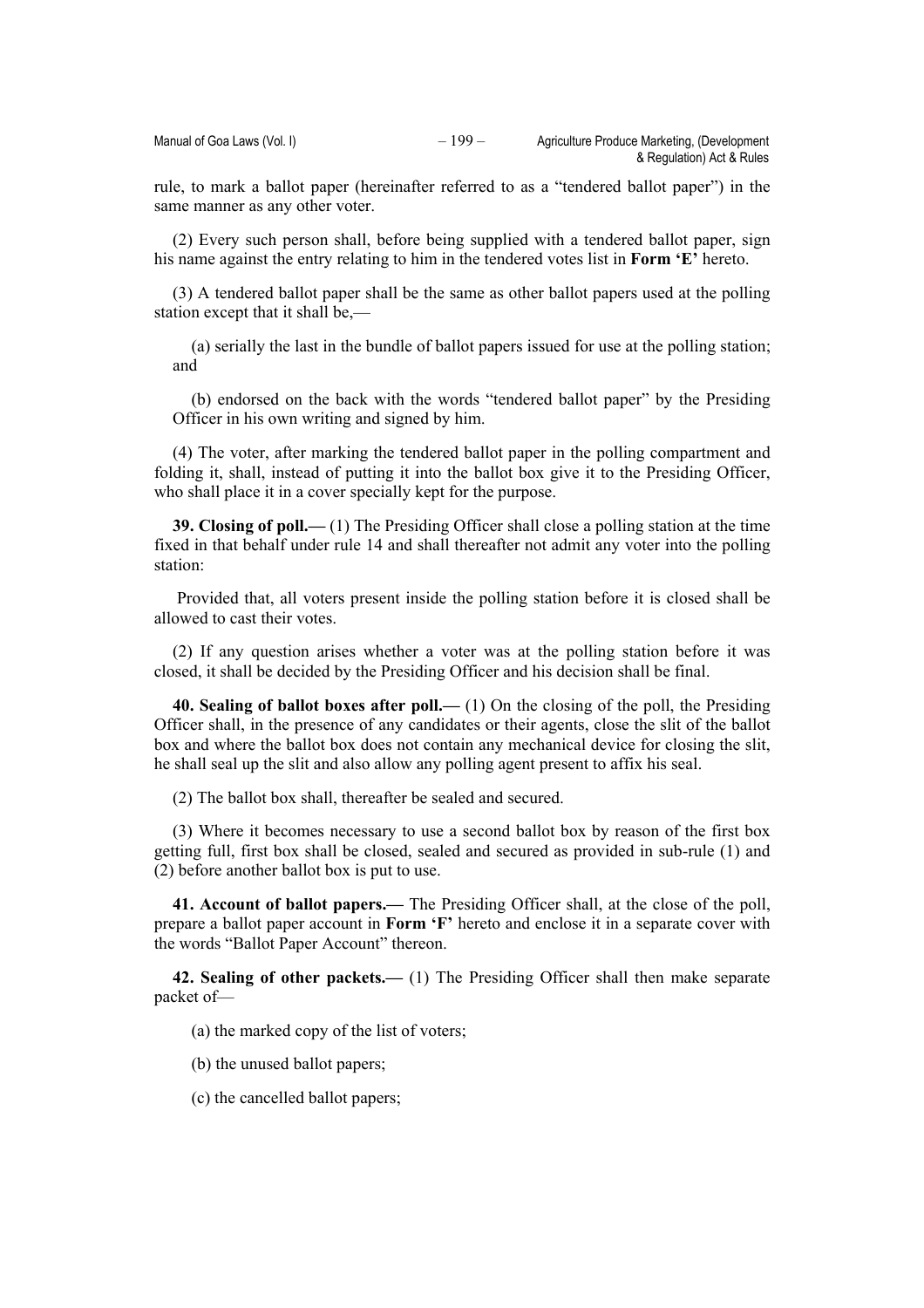(d) the cover containing the tendered ballot papers and the list of tendered ballot papers;

(e) the list of challenged votes; and

(f) any other papers directed by the Returning Officer to be kept in sealed packet.

(*2*) Each such packet shall be sealed with the seals of the Presiding Officer and of those candidates or their agents, if any, present, who may desire to affix their seal thereon.

**43. Transmission of ballot boxes, packets, etc. to the Returning Officer.—** (1) The Presiding Officer shall deliver or cause to be delivered to the Returning Officer at such place as the Returning Officer may direct,—

- (a) the ballot boxes;
- (b) the ballot paper account;
- (c) the sealed packets referred to in rule 42; and

(d) all other papers used at the poll.

(2) The Returning Officer shall make adequate arrangements for the safe transport of all ballot boxes, packets and other papers and for their safe custody until the commencement of the counting of votes.

#### **44. A fresh poll incase of destruction, etc., of boxes.—** (1) If, at any election,—

(a) any ballot box used at a polling station is unlawfully taken out of the custody of the Presiding Officer or the Returning Officer or is accidentally or intentionally destroyed or lost or is damaged to such an extent that the result of the poll at the polling station cannot be ascertained; or

(b) any such error or irregularity in the procedure as is likely to vitiate poll is committed at a polling station, the Returning Officer shall forthwith report the matter to the Registrar.

(2) The Registrar shall, upon the receipt of report, or *suo motu,* after taking into consideration all material circumstances stated in sub-rule (1) either,—

(a) declare the poll at the polling station to be void and appoint a day and fix for taking a fresh poll at the polling station and notify such day and the time in such a manner as he may deem fit; or

(b) if satisfied that the result of fresh poll at polling station will not in anyway affect the result of the election or that the error or irregularity in procedure is not material, issue such directions to the Returning Officer or take such action as he may deem proper for the election.

(3) The provisions laid under the Act, the rules or Bye-laws made thereunder, shall apply to every such fresh poll as they apply to the original poll.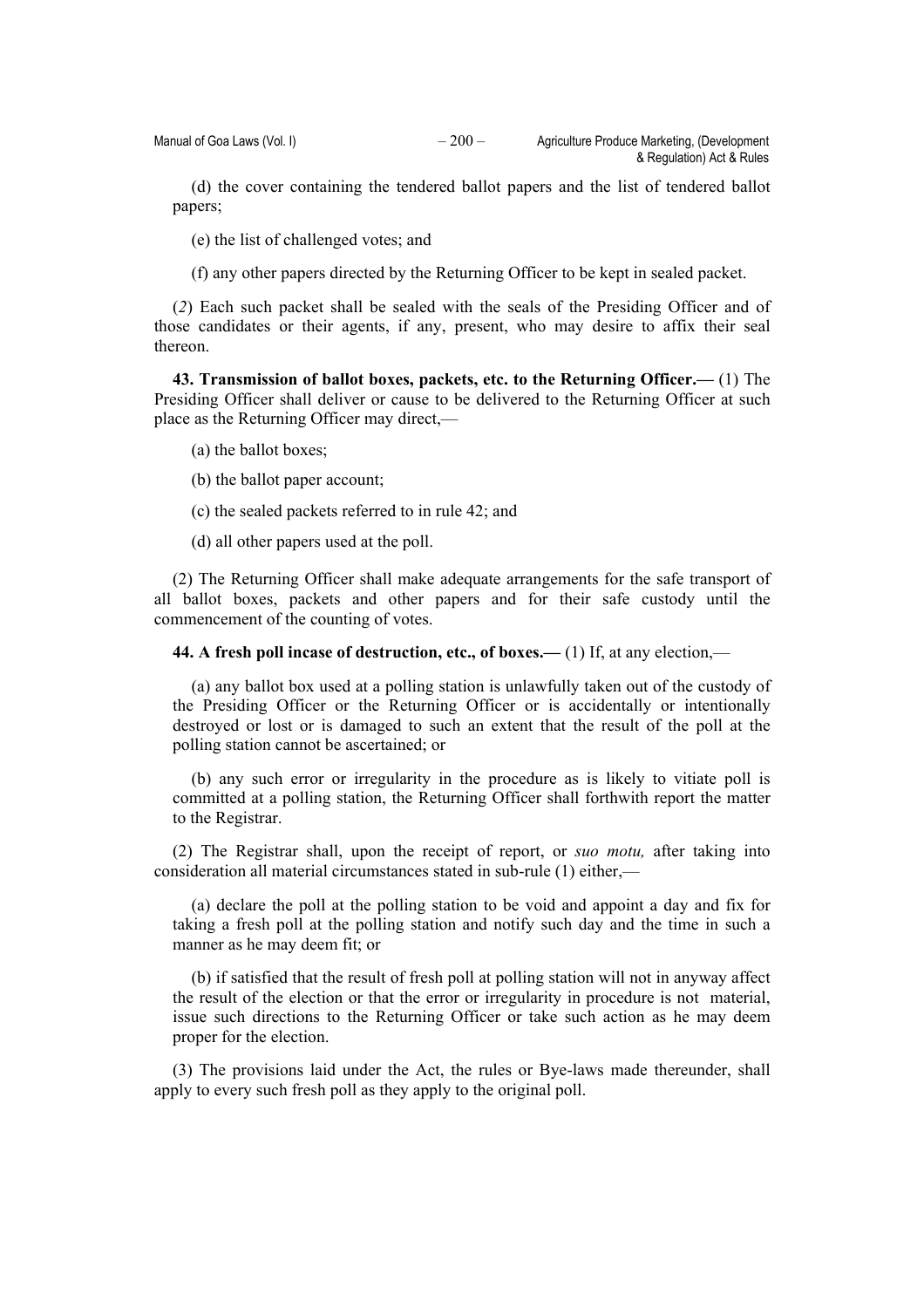#### $Part - II$

**45. Admission to place fixed for counting.—** (1) The Returning Officer shall exclude from the place so fixed for counting of votes all persons except,—

(a) such person as he may appoint to assist him in the counting;

(b) persons authorized by the Registrar;

(c) public servants on duty in connection with the election; and

(d) candidates, their election agents and counting agents, if any.

(2) No person who has been employed by or on behalf of, or has been otherwise working for a candidate in or about the election shall be appointed under clause (a) of sub–rule (1).

(3) The Returning Officer shall decide which counting agent or agents shall be present while counting at a particular counting table or group of counting table.

(4) Any duly authorized person who during the counting of votes, creates misconduct or fails to obey the lawful directions of the Returning Officer, may be removed from the place where the votes are being counted by a Police Officer on duty, acting under the direction of the Returning Officer or the Officer-in-charge in the election process.

**46. Scrutiny and opening of ballot boxes.—** (1) The Returning Officer may have the ballot boxes used at more than one polling station opened and their contents counted simultaneously.

(2) Before any ballot box is opened at the counting table, the counting agent present at that table shall be allowed to inspect the paper seal or such other seal as might have been affixed thereon and to satisfy themselves that it is intact.

(3) The Returning Officer shall satisfy himself that none of the ballot boxes have been tampered with.

(4) If the Returning Officer is satisfied that any ballot box has been tampered with, he shall not count the ballot papers contained in that box and shall order a fresh poll.

**47. Scrutiny and rejection of ballot papers.—** (1) The ballot papers taken out of each ballot box shall be arranged in convenient bundles and scrutinized.

(2) The Returning Officer shall reject a ballot paper,—

(a) if it bears any mark or writing by which the voter can be identified; or

(b) if no vote is recorded thereon; or

(c) if votes are given on ballot paper in favour of more candidates than there are vacancies to be filled in or if more than one vote is recorded on it for one candidate; or

(d) if the mark indicating the votes thereon is placed in such manner as to make it doubtful to which candidate the vote has been given; or

(e) if it is a spurious ballot paper; or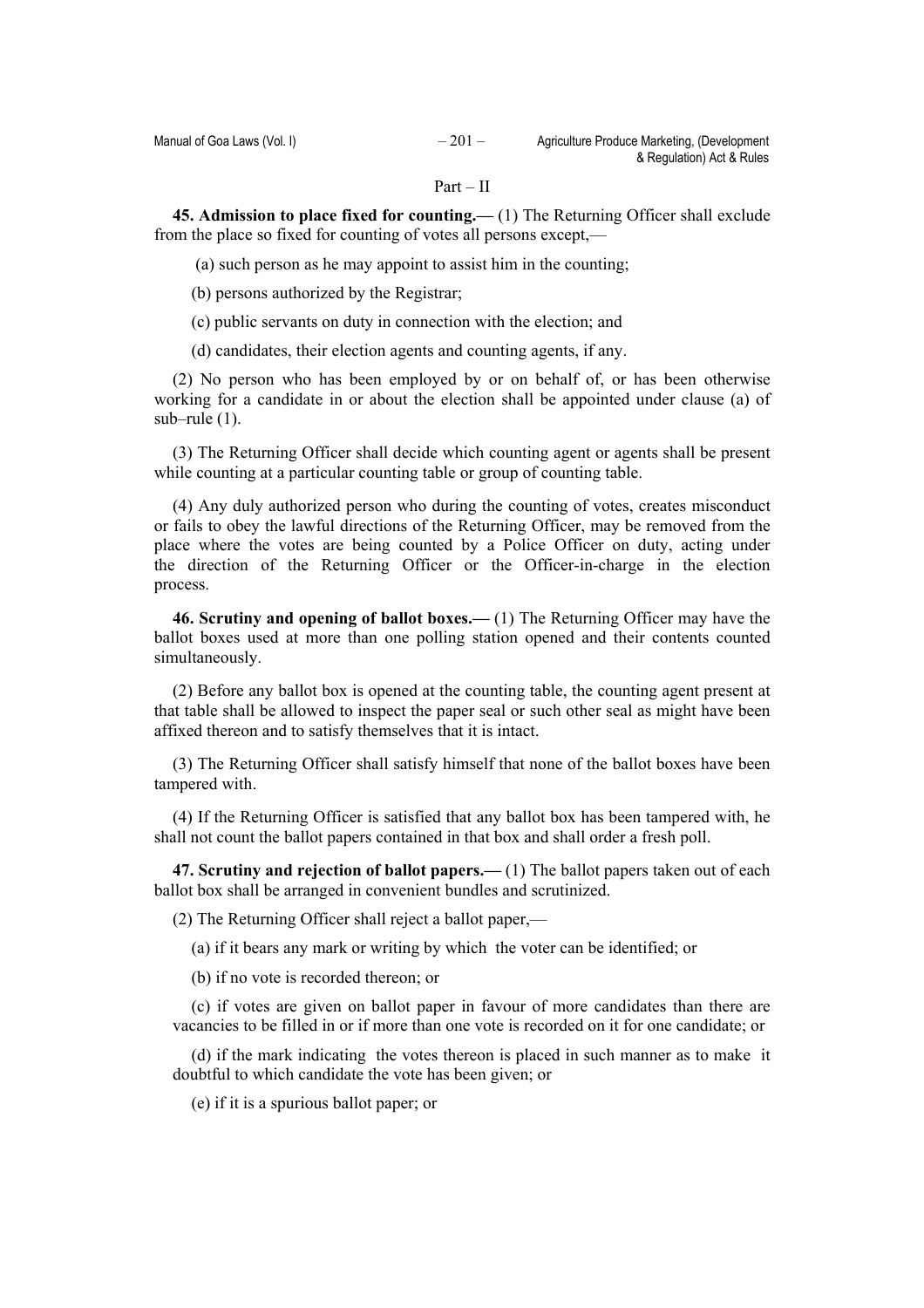(f) if it is so damaged or mutilated that it's identity as a genuine ballot paper cannot be established; or

(g) if it bears the serial number, or is of the design different from the serial number, or as the case may be design of ballot paper authorized for use at the polling station; or

(h) if it does not bear the distinguishing mark which it should have borne under the provisions of sub-rule (*3*) of rule 34:

Provided that—

(i) where Returning Officer is satisfied that any such defect as is mentioned in clause (g) or (h) has been caused by any mistake or failure on the part of the Presiding Officer or the Polling Officer, the ballot paper shall not be rejected merely on the ground of such defect;

 (ii) a ballot paper shall not be rejected merely on the ground that the mark indicating the vote is indistinct or made more than once, if the vote for a particular candidate clearly appears from the way the paper is marked.

 (3) Before rejecting any ballot paper under sub-rule (2), the Returning Officer shall give each counting agent present a reasonable opportunity to inspect the ballot paper but shall not allow him to handle it or any other ballot paper.

(4) The Returning Officer shall record on every ballot paper which he rejects the letter "R" and the grounds of rejection in abbreviated form either in his own writing or by means of a rubber stamp.

(5) All ballot papers rejected under this rule shall be bundled together.

**48. Counting of votes.—** (1) At every election where a poll is taken, the votes shall be counted by, or under the supervision and direction of the Returning Officer, and each contesting candidate, his election agent, and his counting agent, if any, shall have a right to be present at the time of counting.

(2) Every ballot paper which is not rejected under rule 47 shall be counted as one valid vote:

Provided that, no cover containing tendered ballot papers shall be opened and no such paper shall be counted.

(3) After the counting of ballot papers contained in all the ballot boxes used at a polling station have been completed, the Returning Officer shall make the entries in the result sheet in **Form 'G'** hereto and announce the particulars.

 (4) The valid ballot papers shall thereafter be bounded together and kept alongwith the rejected papers in a separate packet which shall be sealed and on which shall be recorded the following particulars, namely:—

(a) the name of the constituency;

(b) the particulars of the polling station where ballot papers have been used; and

(c) the date of counting;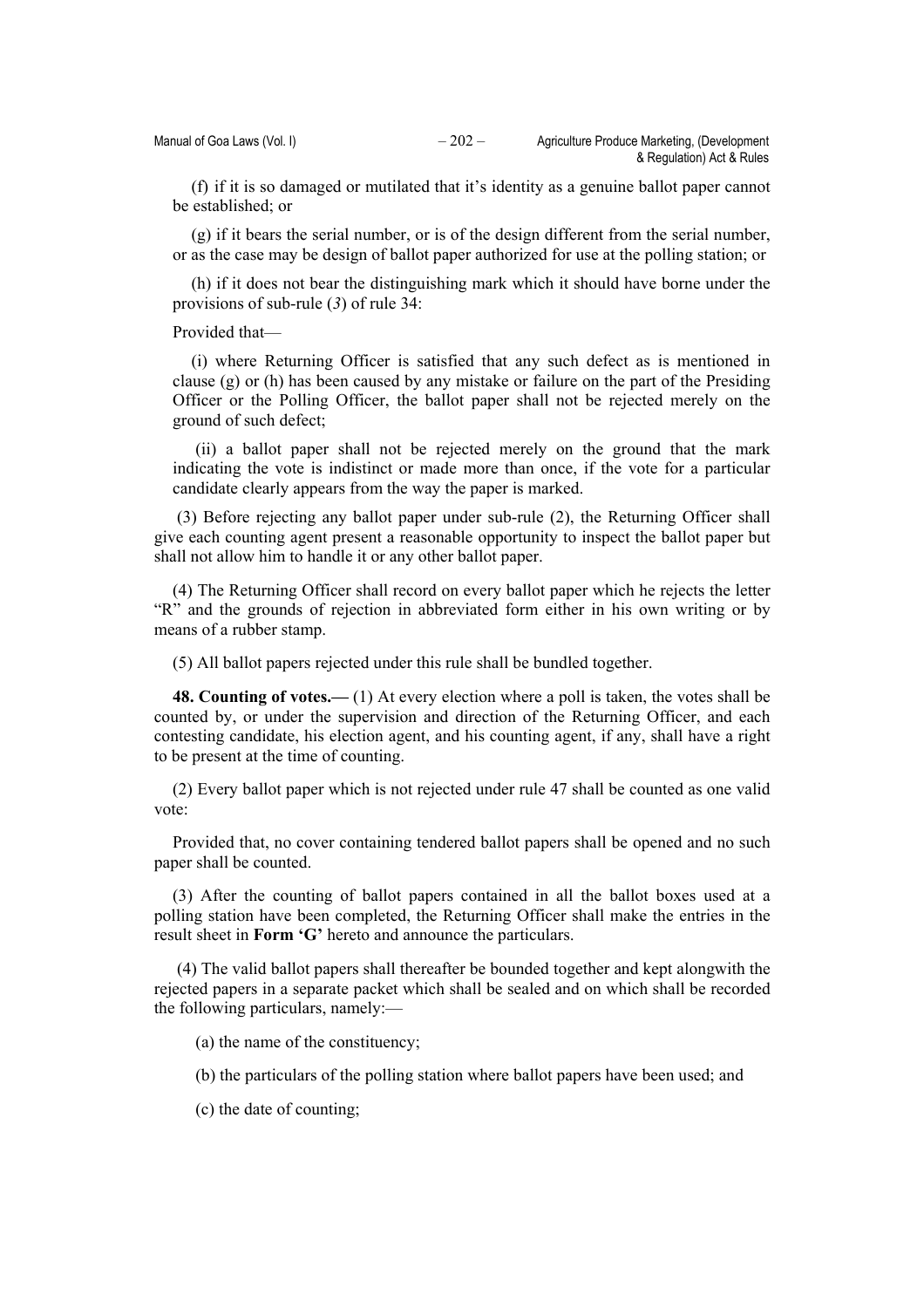**49. Counting to be continuous.—** The Returning Officer shall, as far as practicable, proceed continuously with the counting of votes and shall, during any intervals when the counting has to be suspended, keep the ballot paper packets and other papers relating to the election sealed with his own seal and the seal of such candidates or their agents as may desire to affix and shall take adequate precautions for their safe custody.

**50. Recommencing of counting after fresh poll.—** (1) If a fresh poll is held under rule 44, the Returning Officer shall, after completion of that poll, recommence the counting of votes on the date, time and place which have been fixed by him in that behalf and of which notice has been previously given to the candidates and their election agents.

(2) The provisions of rules 48 and 49 shall apply to such further counting.

**51. Recount of votes.—** (1) After the completion of counting, the Returning Officer shall record in the result sheet in **Form 'G'** hereto the total number of votes polled by each candidate and announce the same.

(2) After such announcement has been made, a candidate or, in his absence, his election agent may apply in writing to the Returning Officer for the recount of all or any of the ballot papers already counted stating therein the grounds on which he demands such recount.

(3) On such an application being made, the Returning Officer shall decide and allow the application in whole or in part or may reject it in toto if it appears to him to be frivolous or unreasonable.

(4) Every decision of the Returning Officer under sub-rule (3) shall be in writing and contain the reasons therefor.

(5) If the Returning Officer declares under sub-rule (3) to allow the application either in whole or in part, he shall,—

(a) recount the ballot papers in accordance with his decision;

(b) amend the result sheet in **Form 'G'** to the extent necessary after such recount; and

(c) announce the amendment so made by him.

(6) After the total number of votes polled by each candidate have been announced under sub-rule (1) or sub-rule (5), the Returning Officer shall complete and sign the result sheet in **Form 'G'** and no application for recount shall be entertained thereafter:

 Provided that, no step under this sub–rule shall be taken on the completion of the counting untill the candidates and their agents present at the completion thereof have been given a reasonable opportunity to exercise the right conferred by sub-rule (2).

**52. Procedure at election where equality of votes exists.—** If on completion of counting of votes an equality of votes is found to exist between any candidates, the candidate shall be selected by lot drawn in the presence of the Returning Officer empowered in this behalf.

**53. Declaration of result.—** The Returning Officer shall, subject to the provisions of rule 52, if and so far as they apply to a particular case, and if he has been so empowered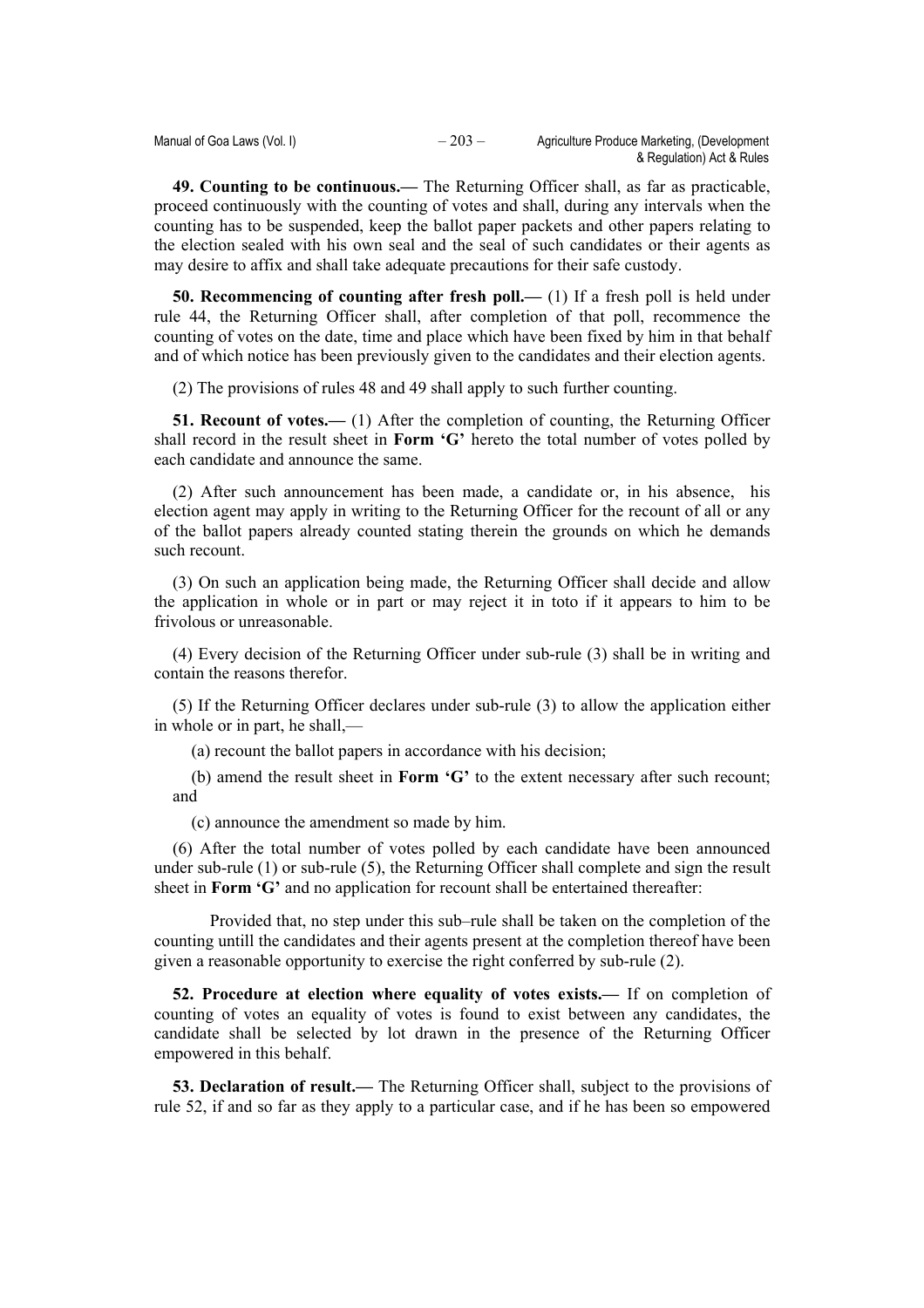by the Registrar thereunder, declare to be elected the candidate to whom the highest number of valid votes have been casted, complete and certify the return of election in **Form 'H'** and send signed copies thereof to the Registrar as soon as possible.

**54. Election to more than one seat.—** If a person is elected to more than one seat, then within the period of fourteen days from the date of his election, he shall resign all but one of the seats in writing addressed to the Registrar or to any Officer authorized by him in this behalf, on receipt of such resignation or on the seats becoming vacant as aforesaid, the Registrar shall declare the candidate from the constituency or constituencies concerned securing the next higher number of votes as duly elected.

**55. Publication of names of members.—** (1) On receipt of election results and subject to declaration made under rule 54, the Registrar shall publish the names of all elected members by causing a list of such names together with the permanent address and the names of the constituencies from which they are elected to be pasted on the notice board or at any prominent place in his office. He shall also forward such list to the Government for publication in the Official Gazette.

 (2) The Registrar shall also publish the names of members falling under clauses (d), (e) and (f) of sub-section (1) of section 12 by causing a list of such names (together with their permanent addresses) to be pasted on the notice board or at any prominent place in his office.

**56. Return or forfeiture of candidate's deposits.—** (1) The deposit made under rule 19, shall either be returned to the person making it or to his legal heir or be forfeited in favour of the Marketing Board in accordance with the provisions of this rule.

(2) Except in cases hereinafter mentioned in this rule, deposits shall be returned after the result of election is declared.

(3) If the name of the candidate is not shown in the list of contesting candidates, or if he dies before the commencement of the poll, the deposits shall be returned to him after the publication of the list, or after his death to his legal heir.

(4) Subject to the provisions of sub-rule (3), the deposits shall be forfeited if at an election where a poll has been taken, the candidate is not elected and the number of valid votes polled by him does not exceed one-fifth of the total number of valid votes polled by all the candidates in the constituency.

**57. Custody of papers relating to election.—** The Returning Officer shall keep in safe custody the packets referred to in rule 42 and all other papers relating to the election.

**58. Production, inspection and disposal of election papers.—** (1) While in the custody of the Returning Officer,—

(a) the packets of unused ballot papers;

(b) the packets of used ballot papers whether valid, tendered or rejected; and

(c) packets of marked copies of the list of voters, shall not be opened and their contents shall not be inspected by, or produced before, any person or authority except under the order of a competent Court of Law.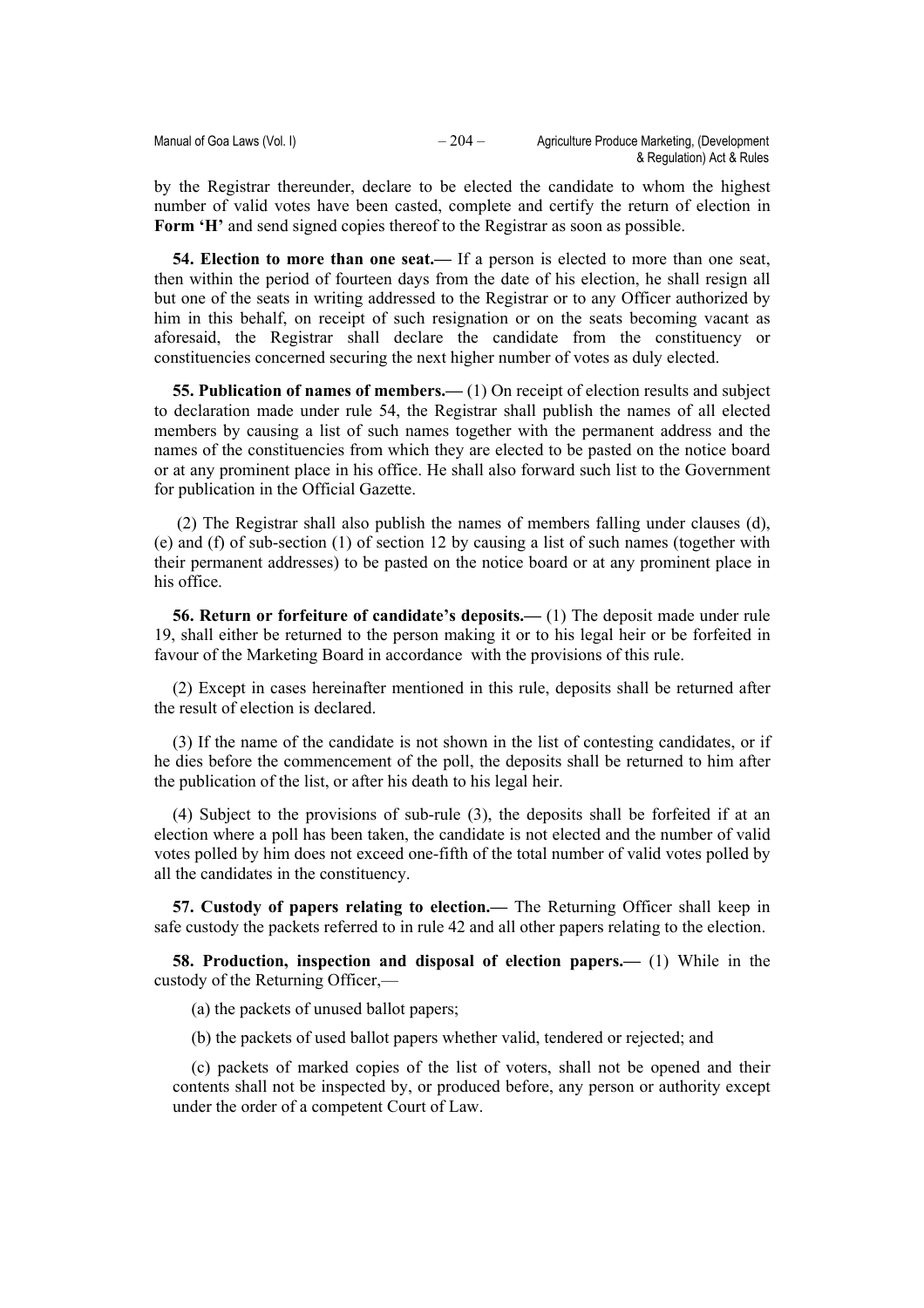(2) All other papers relating to the election shall be open for public inspection.

(3) The packets referred to in sub-rule (1) shall be retained for a period of one year and thereafter shall be destroyed, subject to any direction to the contrary given by the Registrar.

(4) All other papers relating to the elections shall be retained until the termination of the next general election for the constituency to which they relate and shall thereafter be destroyed, subject to any direction to the contrary given by the Registrar.

**59. Casual vacancies in the Marketing Board.—** When the seat of a member elected to the Marketing Board becomes vacant or is declared vacant or his election (including bye-election) to the Marketing Board is set aside, the Registrar shall fix a date, for holding bye-election to fill the seat and the provisions of these rules shall thereupon *mutatis mutandis* apply accordingly.

**60. Determination of validity of election.—** (1) If the validity of any election, including bye-election of a member of the Marketing Board is desired to challenge by any person qualified either to be elected or to vote at the election, such person may, within a period of seven days after the date of the declaration of the result of the election, apply in writing to the Registrar.

(2) On receipt of an application under sub-rule (1), the Registrar shall, after giving an opportunity to the applicant to be heard and after making such inquiry as he deems fit, pass an order confirming or amending the declared result of election or setting aside the election. If the Registrar sets aside election, he shall fix a date, as soon as conveniently may be, for holding a fresh election.

(3) Any person aggrieved by the decision of the Registrar may, within a period of seven days from the date on which the decision is communicated to him, appeal to the Government against such decision of the Registrar and the decision of the Government in such appeal, shall be final.

**61. Declaration of disqualification.—** (1) If, at any time, the Registrar, after such inquiry as he considers necessary and after giving an opportunity to the member concerned to be heard, is satisfied that any member of the Marketing Board elected or nominated,—

(a) was subject to any of the disqualifications mentioned in rule 12 on the date of his election or nomination; or

(b) has incurred any of the disqualifications mentioned in rule 12 after his election or nomination; or

(c) has ceased to be a chairman of the Co-operative Societies doing the business of notified agricultural produce, the Registrar shall declare the election or nomination of such member invalid or that such member shall not continue to be the member of the Marketing Board.

 (2) Any person aggrieved by the decision of the Registrar may, within a period of seven days from the date on which such decision is communicated to him, appeal to the Government against such decision and the decision of the Government shall be final.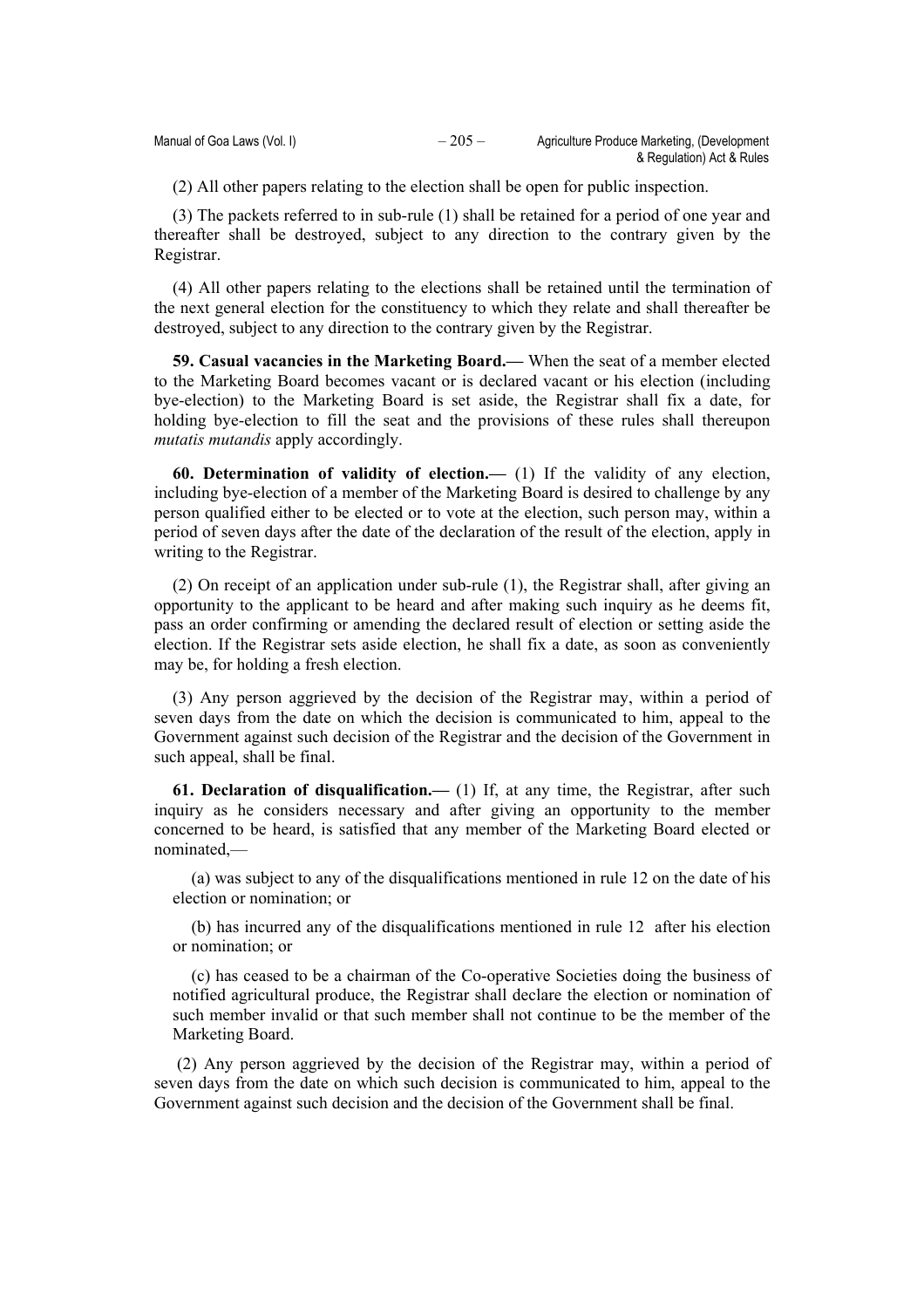**62. Expenditure in connection with or incidental to election.—** All expenditure incurred by the Registrar or Returning Officer in connection with or incidental to election of the Members of the Marketing Board shall be payable by Marketing Board as a sum due to the State Government to enable the Registrar or Returning Officer to meet the expenditure of this account and he shall cause the Marketing Board to deposit the amount as advance and equal to the estimated expenditure of election, on completion of election and he shall provide detailed account to the Chairman of the Marketing Board.

# CHAPTER IV

### **Chairman and Vice-Chairman**

**63. Term of office of the Chairman and Vice-Chairman.—** (1) The Chairman and Vice-Chairman shall, subject to the provisions of section 22 of the Act, hold office so long as they continue to hold office as members under sub-section (*2*) of section 13 of the Act.

 (2) The Chairman and Vice-Chairman shall be paid such honararium as the State Marketing Officer may specify, having regard to the finances of the Marketing Board, so however that, the total amount of such honorarium to be paid shall not exceed rupees ten thousand per month.

### CHAPTER V

## **Conduct of Business, other duties of Marketing Board**

**64. Control of Marketing Board.—** (1) (i) Marketing Board shall have absolute control over the principal market and sub-yards established under the Act. The Marketing Board, subject to these rules and to the orders issued by concerned authorities from time to time in this behalf, shall manage it's affairs having due regard always to the best interests of the agriculturists and the trader in the notified agricultural produce.

(ii) For exercising the above control effectively, the Marketing Board shall entrust the management of each market to the Deputy Secretary or Assistant Secretary, if appointed, or a Supervisor, if no such Deputy Secretary/Assistant Secretary is appointed. The Deputy Secretary or Assistant Secretary or Supervisor, as the case may be, shall manage the market under the direct supervision of the Secretary.

(2) The market shall be open for trading at such hours as the Marketing Board may fix, from time to time.

 (3) Carts, vehicles and animals intended to transport notified agricultural produce shall be kept or allowed to remain at such stands or places and for such time, as may be specified by the Marketing Board.

 (4) The notified agricultural produce intended for sale shall be exhibited at such places and in such manner and at such times as may be specified by the Marketing Board.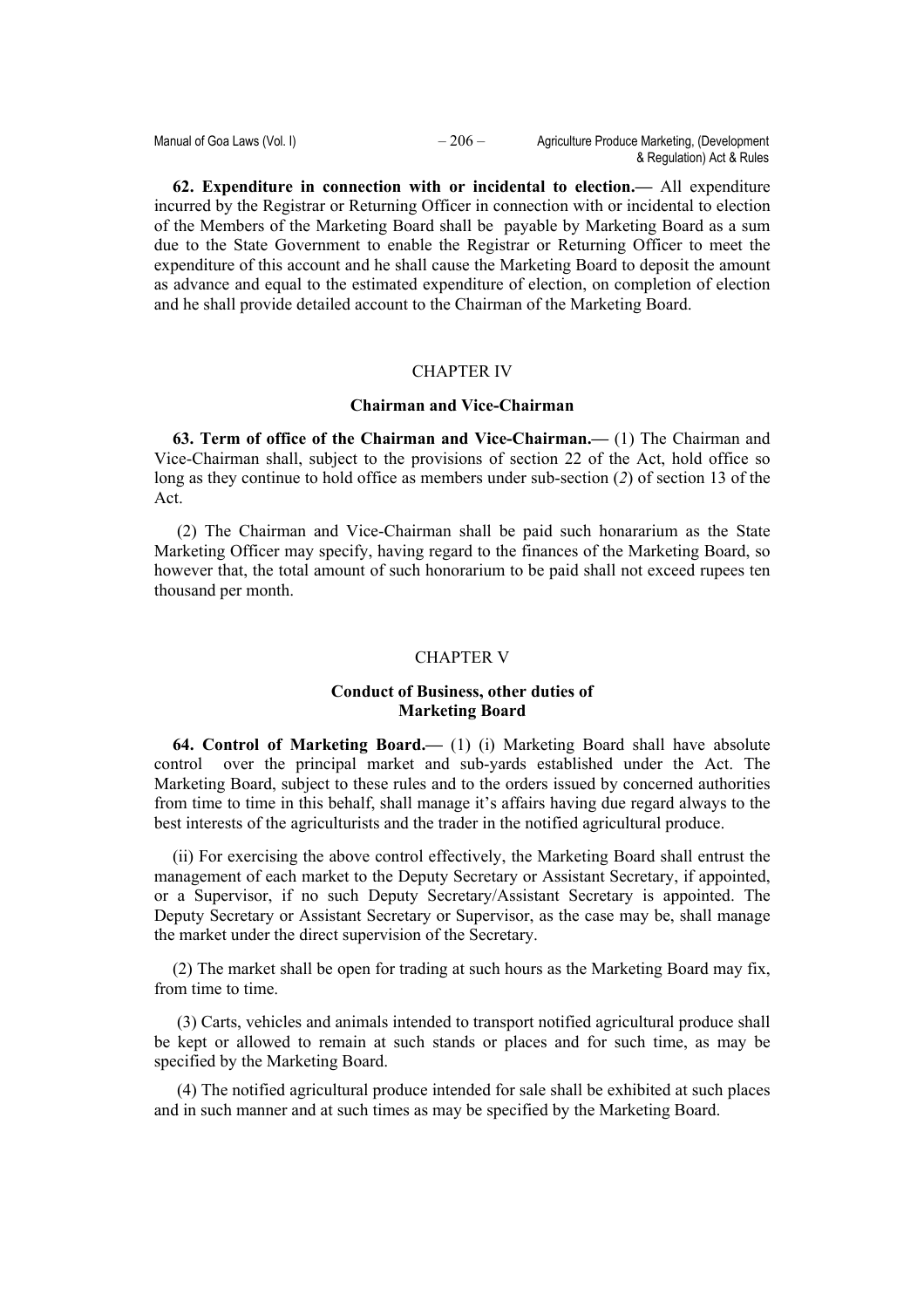(5) The ingress and egress in the market shall be permitted to such persons and at such time as may be specified by the Marketing Board:

Provided that no person licensed or registered under the Act shall be prevented from entering the market during any time, when it is open to public.

**65. Other duties of the Marketing Board.—** The Marketing Board shall,—

(i) implement the provisions of the Act and of the Rules and Bye-laws made thereunder in the market area;

(ii) implement the directions given by the Government/State Marketing Officer from time to time, in the establishment and development of market;

(iii) maintain and manage the market yards;

(iv) provide necessary facilities for the marketing of notified agricultural produce in the market area;

(v) supervise the conduct of the market functionaries;

(vi) regulate the opening, closing and suspending of transactions in market yards;

(vii) enforce the conditions of a licence/registration;

(viii) regulate the preparation, execution, enforcement or cancellation of agreements of sales, weighment, delivery, payment and other matters relating to the marketing of notified agricultural produce;

(ix) provide for the settlements of all disputes between the seller and buyer and others, arising out of any kind of transaction connected with the marketing of a notified agricultural produce and all matters ancillary thereto;

(x) collect, maintain and disseminate information in respect of,—

(a) sale prices and movement of notified agricultural produce;

(b) production, processing and storage of notified agricultural produce; and

(c) any other relevant information;

(xi) take all possible steps to prevent adulteration and to promote grading and standardization of notified agricultural produce;

(xii) levy, recover and receive fees, subscriptions and other sums of money to which the Marketing Board is entitled;

(xiii) employ necessary number of officers and servants for the efficient implementation of the provisions of the Act and of the Rules or Bye-laws;

(xiv) conduct the auction of notified agricultural produce strictly in accordance with the procedure laid down under the Rules or the Bye-laws of the Marketing Board;

(xv) ensure correct weighment of notified agricultural produce;

(xvi) regulate the entry of persons and the vehicular traffic into the market;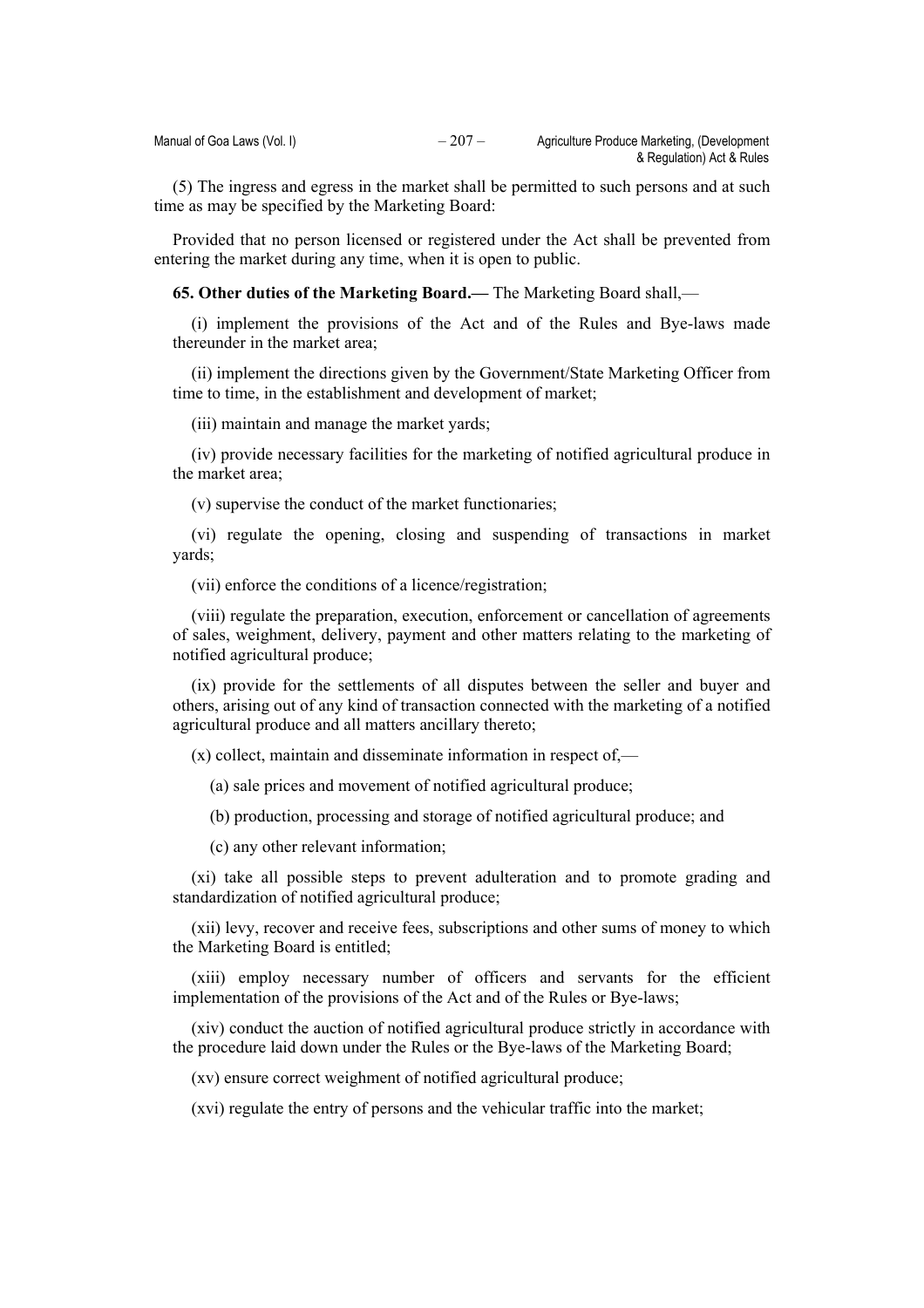(xvii) prosecute persons for violating the provisions of the Act or of the Rules or the Bye-laws;

(xviii) provide facilities, such as, provision of adequate space for direct sales by a producer and assist a producer by preparing invoices and bills on his behalf when he sells his produce to a trader without employing a commission agent;

(xix) direct purchase of notified agricultural produce in the event of drastic fall in prices so as to avoid distress sale by producers;

(xx) promote public private partnership for carrying out market-led extension activities and services in it's area, viz., collection, maintenance and dissemination of information in respect of production, sales, storage, processing, prices, arrivals and movement of notified agricultural produce;

(xxi) set up and promote public private partnership in management of the agricultural markets;

(xxii) take measures for prevention of purchases and sales below the minimum support prices fixed by the Government from time to time;

(xxiii) promote and encourage e-trading, and may establish a regulatory system, create infrastructure and undertake activities and steps needed thereto; and

(xxiv) any other activities other than the above as stipulated under section 32 of the Act.

**66. Duties of the Secretary of the Marketing Board.—** (1) All employees of the Marketing Board shall be under the control of the Secretary and all orders issued to them shall pass through him. He shall be competent to pass orders with regard to their posting in the principal market yard and sub-yards, according to the requirements of the Marketing Board and to grant casual leaves to such employees. The Secretary shall work under the Chairman.

(2) The Secretary shall attend all meetings of the Marketing Board or sub-committee or a joint-committee or an ad hoc committee, except a meeting wherein anything, pertaining to him or any of his relative, is to be considered.

**Explanation.—** The word "relative", for the purpose of this sub-rule, shall mean,—

(a) father, mother, wife/husband, son, daughter, brother and sister of the Secretary;

(b) brother and sister of the father of the Secretary; and

(c) father, mother, brother and sister of the wife or husband as the case may be, of the Secretary.

 (3) The Secretary shall advise the Marketing Board and its Chairman in the light of the provisions of the Act, Rules and Bye-laws framed under the Act and the directions of the Government or of the State Marketing Officer issued from time to time and the previous decisions of the Marketing Board. His opinion shall be recorded in the proceedings of the meetings of the Marketing Board. The Secretary shall be responsible to send a copy of the proceedings of all the meetings of the Marketing Board to the State Marketing Officer at the earliest but well before the conduct of next meeting.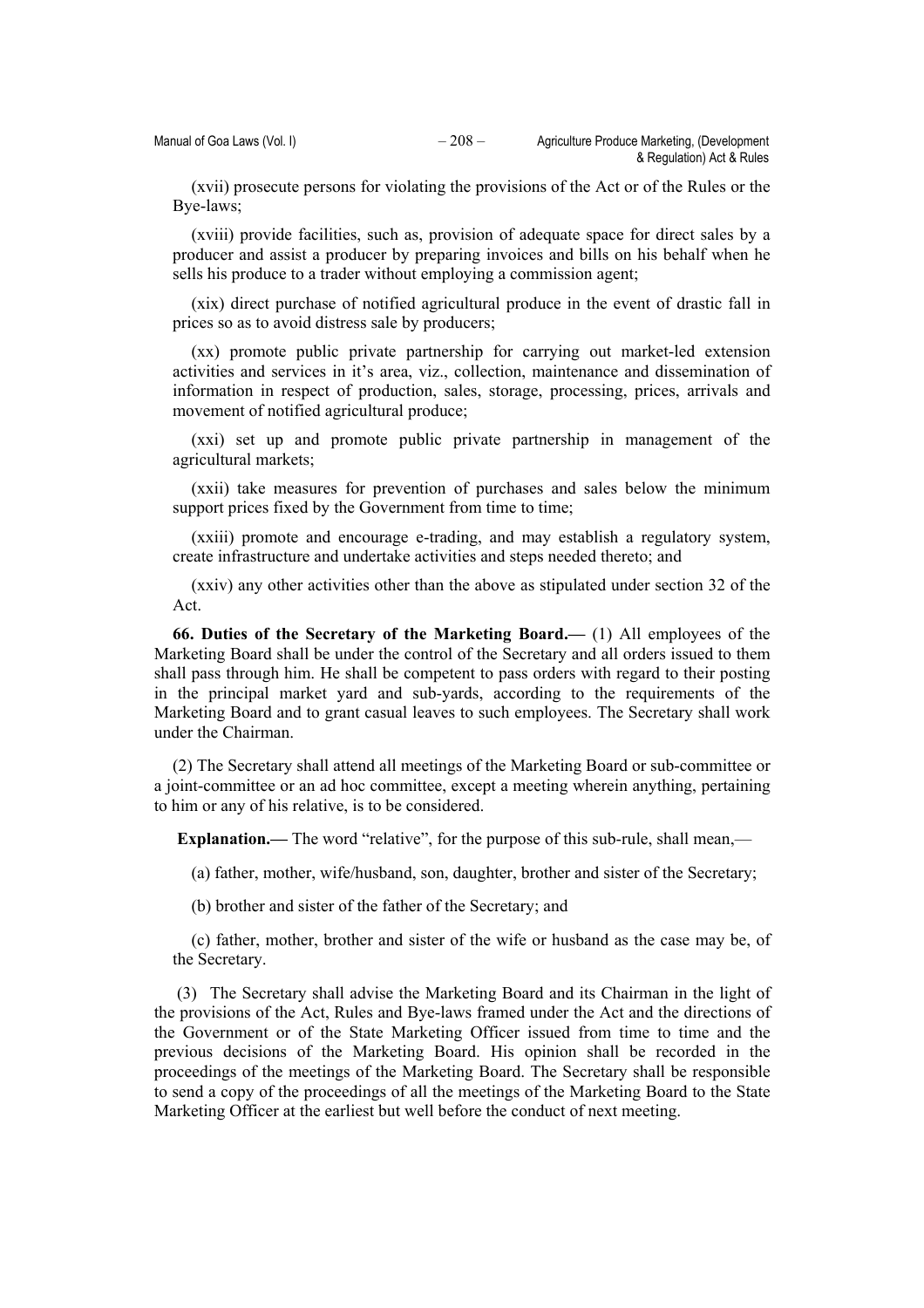(4) It shall be the duty of the Secretary to implement the provisions of the Act, Rules and Bye-laws made under the Act and the instructions of the Government or of the State Marketing Officer. The Secretary shall ensure that the decisions of the Marketing Board and of the Chairman shall be consistent with the provisions of the Act, the Rules and the Bye-laws to effect maximum improvement in the market.

 (5) The Secretary shall see that communications addressed to the Marketing Board by the Government and the State Marketing Officer is dealt with promptly and efficiently.

 (6) The Secretary shall be responsible for carrying out the day to day working of the office of the Marketing Board, maintenance of accounts, punctual rendering of returns, monthly review of the progress made in the enforcement of the Act, Rules and Bye-laws made thereunder and the safe custody of the cash, the common seal, the minutes book and other records and assets of the Marketing Board.

(7) The Secretary shall make an annual assessment of the work of the employees engaged in connection with the management of the affairs of the Marketing Board and shall submit the report thereof to the Chairman of the Marketing Board who shall take this assessment into consideration while making final assessment of the work of such employees.

 (8) The Secretary shall publish and circulate from time to time the data of arrivals and rates of agricultural produce standardwise brought into the market area for sale as specified.

(9) Any other activities as provided under sub-section (2) of section 42.

#### CHAPTER VI

#### **Contract Farming**

**67. Registration of Contract Farming Sponsor.—** (1) A person, for registering himself as Contract Farming Sponsor shall make an application in writing to the Marketing Board in **Form 'I'** appended hereto alongwith such documents as specified in that Form, and a fee of rupees five hundred, per year, per District.

(2) On receipt of application under sub-rule (1) alongwith the requisite fee the Marketing Board shall record the particulars of such application in the register maintained in **Form 'J'** appended hereto and dispose of the application within a period of thirty days from the date of receipt of such application. The Registration Certificate shall be issued in **Form 'K'** appended hereto.

**68. Contract Farming Agreement between Contract Farming Producer and Contract Farming Sponsor.—** The Contract Farming Agreement between the Contract Farming Producer and the Contract Farming Sponsor shall normally be in **Form 'L'** appended hereto, however, the Contract Farming Producer and the Contract Farming Sponsor shall be at liberty to mutually decide the terms and conditions of the Contract Farming Agreement, which shall not be contrary to the provisions of the Act and the Rules framed thereunder.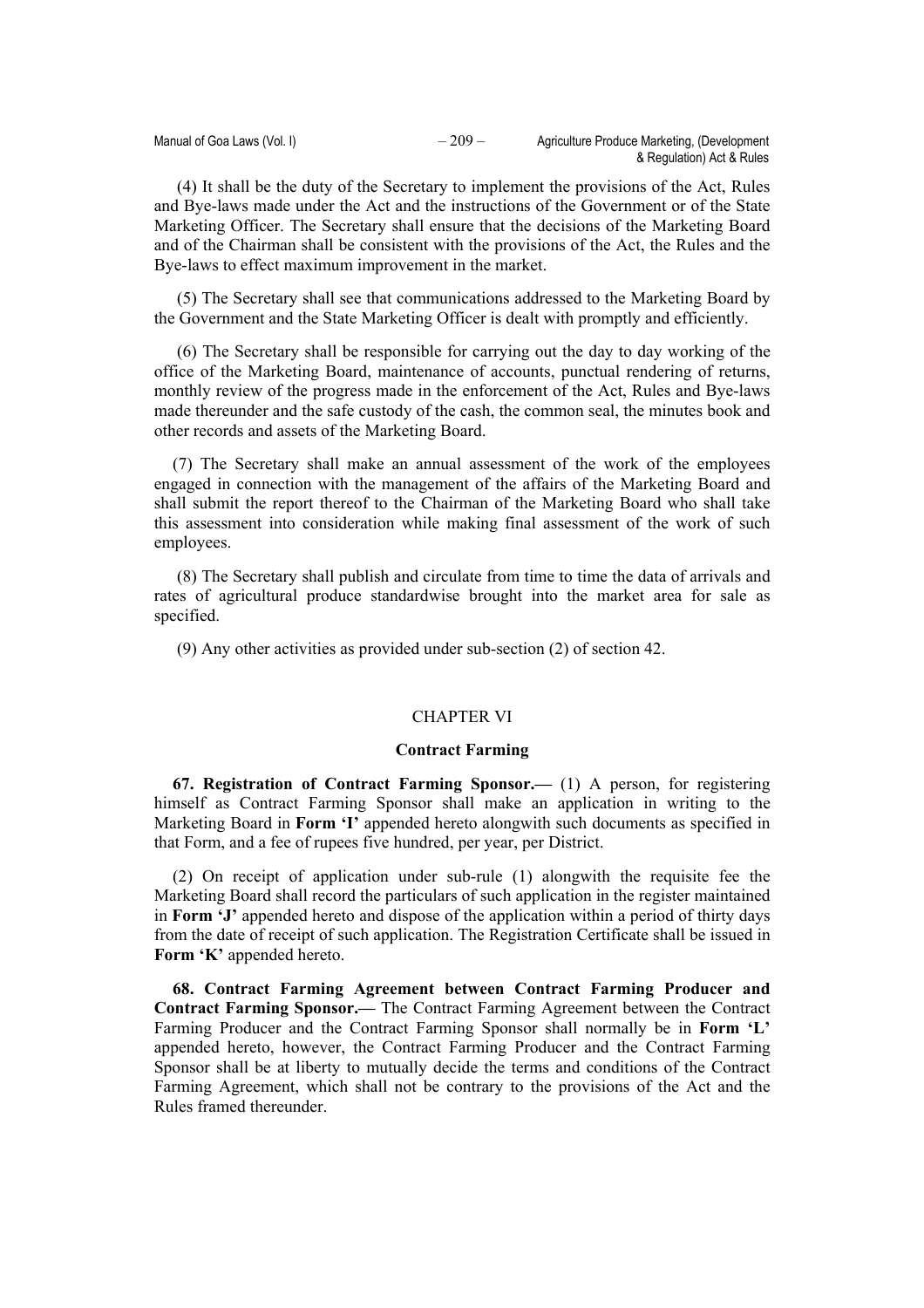**69. Disputes Settlement Authority for disputes pertaining to Contract Farming.—** Any dispute arising out of contract farming or Contract Farming Agreement shall be referred to the State Marketing Officer (hereinafter referred to: The Dispute Settlement Authority). The aggrieved person shall make an application in writing accompanied by Court Fee stamp of rupees twenty to the State Marketing Officer. The State Marketing Officer shall, after verification of the documents and after giving a reasonable opportunity of being heard to the concerned parties, give his decision thereon within a period of thirty days from the date of receipt of the application.

**70. Appeal against the decision of the Dispute Settlement Authority.—** Any person aggrieved by the decision of the State Marketing Officer, may, within a period of thirty days from the date of such decision, file an appeal to the Registrar accompanied by Court Fee stamp of rupees fifty and a copy of decision appealed against. The Registrar, after giving reasonable opportunity of being heard to all the concerned parties and after verifying the concerned record and documents, shall decide the appeal within a period of thirty days from the date of receipt thereof and the decision given by the Registrar shall be final.

## CHAPTER - VII

### **Regulation of Trading**

**71. Application for registration or renewal of registration under sub-section (1) of section 51 of the Act and fees chargeable therefor.—** (1) Any person desiring to register or renew a registration under sub-section (1) of section 51 of the Act shall make an application in **Form 'M'** appended hereto.

(2) Every such application shall be accompanied by such fee, which shall not exceed Rs. 525/- (Rupees five hundred and twenty five only), as may be provided in the Bye-laws of the Marketing Board.

(3) A person residing outside the notified market area and desiring to operate in a notified market area of the Marketing Board for specific transaction, which shall be less than 10 in numbers in a year, may be granted a special registration on payment of such fee which shall not exceed Rs. 20/- (Rupees twenty only) as may be provided in the Bye-laws of the Marketing Board.

(4) The Registration or Renewal Certificate granted shall be for a period of one year. Before expiry of the period specified in such certificate, it shall be get renewed. Every application for renewal of registration shall be accompanied by fee which shall be half of the fee fixed for registration.

(5) Any person desiring to carry on trade or transact in any notified agricultural produce in more than one market area, shall apply to the Marketing Board for registration in **Form 'N'** appended hereto alongwith fee of Rs. 50/- (Rupees fifty only) per market area. The Secretary of the Marketing Board, on receipt of such application and fees, may grant registration to the applicant for carrying out trade in more than one market area in **Form 'O'** appended hereto. The concerned registration holder shall be required to submit returns of purchases of agricultural produce made by him every month to the Marketing Board and shall have to pay the market fee on the purchase of the agricultural produce made in the market area, to the Marketing Board, every month.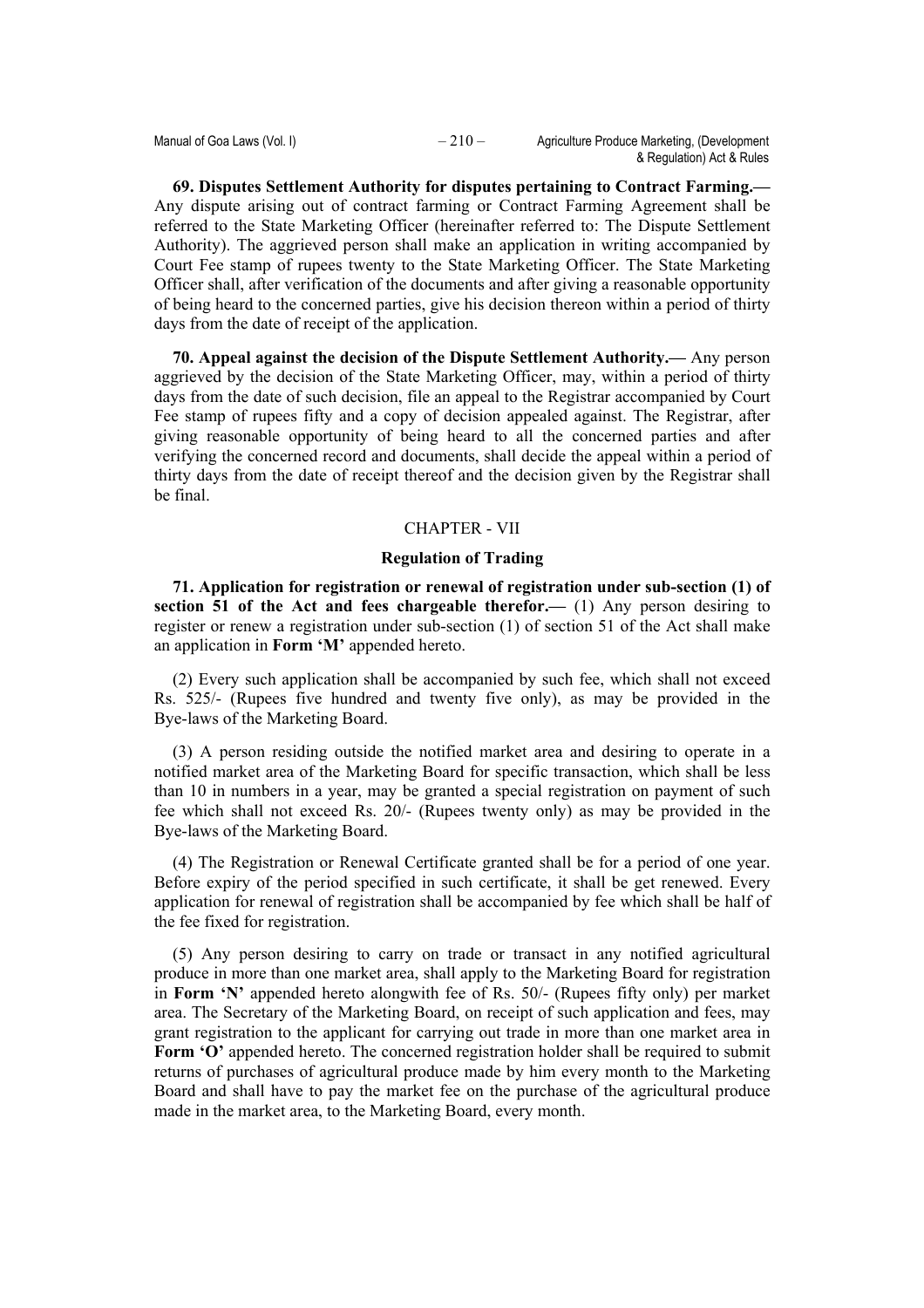| Manual of Goa Laws (Vol. I) |  |  |  |  |  |  |
|-----------------------------|--|--|--|--|--|--|
|-----------------------------|--|--|--|--|--|--|

(6) No person shall operate within a notified market area as commission agent, trader, warehouseman, weighman, surveyor, hamal or such other market functionaries except in accordance with the conditions under which he is registered with the Marketing Board:

Provided that no person who is in the service of any other person, or who does any other business, excluding the market functionaries of a Private Market or Consumer/Farmer Market or direct marketing licensees or the members or functionaries of Commodity Exchanges, shall be eligible for registration as a commission agent, trader, warehouseman, weighman, surveyor or such other market functionaries:

Provided that no registration with the Marketing Board shall be needed for the market functionaries for operating in a Private Market or Consumer/Farmer Market or for direct marketing.

(7) Any person who desires to obtain registration or renew his registration under sub-rule (1) shall make an application in **Form 'M'** together with such fees not exceeding the maximum fee as specified below or as may be provided in the Bye-laws of the Marketing Board.

| Serial<br>No. | Registration for         | Fee per annum for<br>obtaining registration or<br>renewing registration |
|---------------|--------------------------|-------------------------------------------------------------------------|
| (1)           | Commission Agent/Trader  | $Rs. 500/-$                                                             |
|               | $(i)$ "A" class trader   | $Rs. 500/-$                                                             |
|               | $(ii)$ "B" class trader  | $Rs. 300/-$                                                             |
|               | $(iii)$ "C" class trader | $Rs. 200/-$                                                             |
| (2)           | Warehouseman             | $Rs. 150/-$                                                             |
| (3)           | Weighman or surveyor     | $Rs. 100/-$                                                             |
| 4)            | Hamal                    | $5/-$<br>Rs.                                                            |

Provided that the Marketing Board may, in the case of hamal, decide not to collect any registration fee. Further, classification of the traders shall be as per the turnover limit as follows:—

 **"A" class trader:—** Operating in all notified agricultural produce anywhere in the market area and having turnover of more than Rupees 5,00,000/- annually.

**"B" class trader:—** Operating in all notified agricultural produce anywhere in the market area and having turnover of more than Rupees 3,00,000/- annually.

 **"C" class trader:—** Operating in all notified agricultural produce anywhere in the market area and having turnover of more than Rupees 1,00,000/- annually.

(1) The Marketing Board shall, within a period of thirty days from the date of the receipt of the application for grant or renewal of registration under rule 70 shall either grant a certificate of registration or renew a Certificate of Registration, as the case may be, or reject the application by giving reasons for such rejection.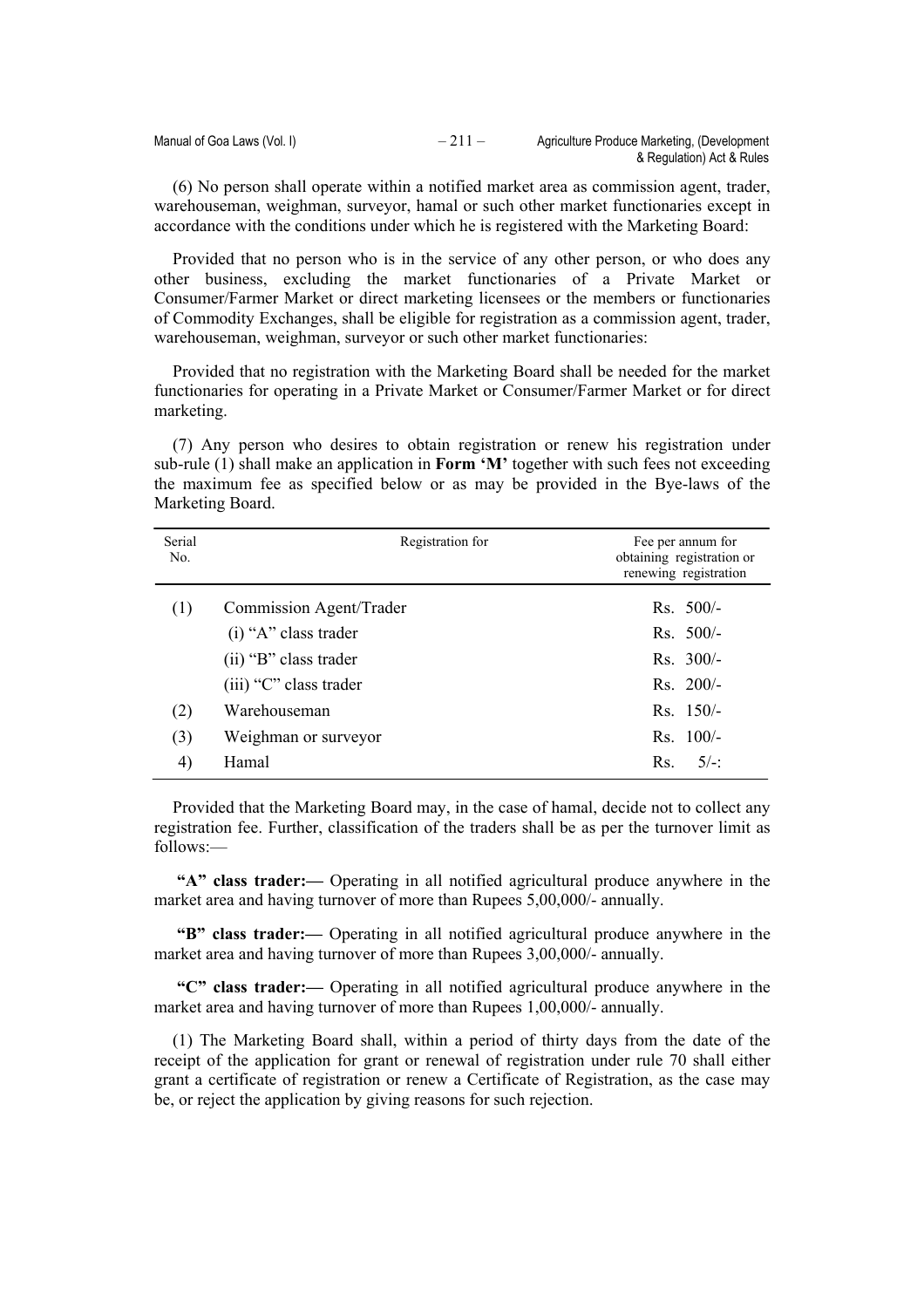(2) An application for the renewal of registration shall be made at least 30 days before the last date on which the registration is due to expire:

Provided that where any such application is not made as aforesaid, but is made after the date of expiry of the registration, the Marketing Board shall, on payment of late fee at the rate equivalent to 10 percent of the fee specified for registration for the delay of first fifteen days and 25 percent thereafter for the delay of 30 days, may grant or renew the registration.

*Note 1:* While calculating the late fee, a fraction of a rupee which is less than half shall be omitted and a half or more shall be rounded off to the next highest figure.

*Note 2:* The Marketing Board may waive the late fee for reasons to be recorded in writing.

(3) Every renewal of registration granted under this rule shall take effect from the date following the date on which the registration expired.

(4) Every registration made or renewed under this rule shall expire on the last day of the financial year, for which it was issued. Full fees shall be payable even for part of the year.

**72. Issue of duplicate Registration Certificate by the Marketing Board.—** The Marketing Board may issue a duplicate copy of the Registration Certificate on payment of a fee which shall be half of the fee fixed for registration but not less than Rs. 5/- (Rupees five only), if it is satisfied that original copy of the Registration Certificate issued has been lost or accidentally destroyed.

 **73. Control over weighment, measurement or counting of notified agricultural produce.**— (1) All the weighments, measurement or counting, as the case may be, of agricultural produce, livestock or products of livestock purchased or sold in the market and those under storage, processing or export in the notified market area shall be conducted under the control of the Marketing Board through licensed/registered weighmen who shall render the accounts of the same to the Marketing Board, as may be specified.

(2) Any person contravening the provisions of this rule shall be punishable with simple imprisonment which may extend to six months or with fine or with both as per section 61 of the Act.

**74. Use of only authorized weights and measures.—** Only such weights and measures as conformed to the metric weights or metric measures and their multiples and sub-multiples thereof shall be used in transactions in the notified market area.

**75. Test of scales, weights and measures, by authorized officer of the Marketing Board.—** Any officer or employee of the Marketing Board authorized in this behalf, may, at any time and without prior notice, examine and test any scale, weight or measure used, kept or possessed in any place within the limits of the notified market area and inspect, examine and test the weighment, measurement or counting, as the case may be, of any notified agricultural produce, livestock or products of livestock within the limits of the notified market area.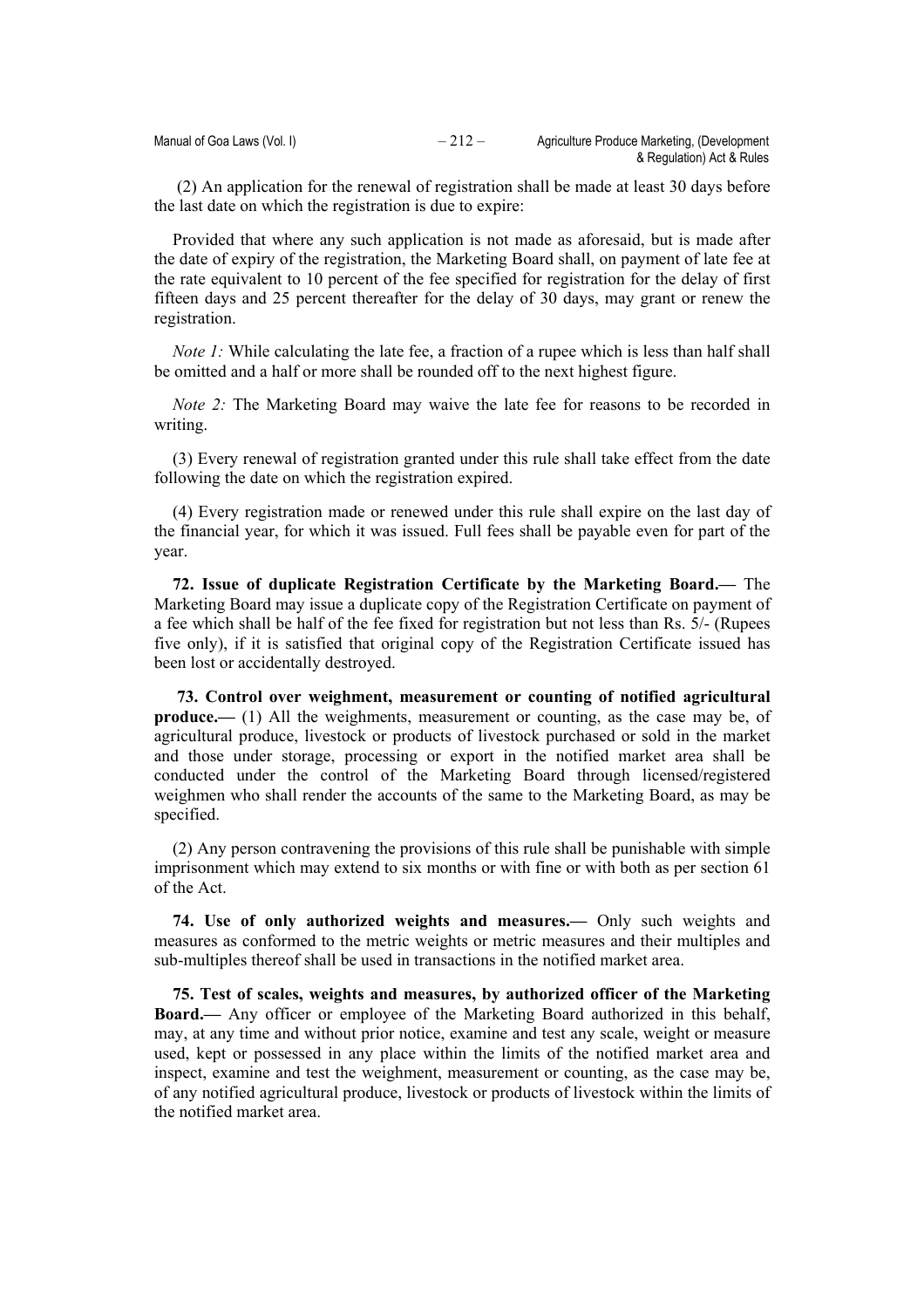**76. Set of metric weights and measures to be kept by the Marketing Board.—** The Marketing Board shall keep at least one set of metric weights and scales which shall, during the office hours of the Marketing Board, be available to the public for comparison with their own metric weights and scales.

**77. Counter balancing in weighment.—** A weight equivalent to that of the bag, tin or other packing material which contains the agricultural produce or products of livestock and the rope or twine used for the packing thereof, shall be added to the weight side of the scale in order to counter the balance of the weight of such bag, tin or other packing material and the rope or twine placed on the weighing side of the scale.

**78. Production of scales, measures and weights for inspection.—** Every person who has been granted registration under sub-section (1) of section 51 of the Act, shall, on order of any person authorized under rule 75, declare every scale, measure or weight kept or possessed by him or by any person or persons under his authority and control and produce them for examination at such time and at such place as may be required and shall allow the person authorized under rule 75 to examine and test the same.

**79. Report of incorrect scales, measures and weights.—** If, on examination under rule 75 or rule 78, any scale, measure or weight is found to be unauthorized or to be incorrect, the matter shall be reported by the Secretary of the Marketing Board to the concerned Government Officer incharge of the administration of the weights and measures for such action as is deemed necessary by him in the circumstances of the case.

**80. The bill to be issued by the traders.—** (1) The traders shall issue bill as specified in clause (c) of section 2 of the Act, in triplicate, to the seller, in the form as specified in the Bye-laws of the Marketing Board.

(2) When any notified agricultural produce is sold by tender system or public auction, it shall be sold to the highest bidder; but the seller may refuse to sell his produce to the highest bidder or may accept a lower bid or postpone the sale of his produce to a later hour or date:

 Provided that, the seller exercises such option and communicates the same to the trader concerned before the expiry of the time which the Marketing Board may fix for auction sales or tender sales on the yard.

**81. Maintenance of books by market functionaries.—** Every market functionary shall, immediately after weighment or measurement or counting of the notified agricultural produce, issue a bill in triplicate in the form prescribed in that behalf by the Bye-laws to every purchaser furnishing details (including price) of all the agricultural produce sold by him. One copy of the bill shall be submitted to the Marketing Board and another shall be retained by him, and third copy shall be supplied to the seller.

## CHAPTER VIII

## **Levy of Market fees and its Collection**

**82. Levy of Market fees.—** (1) The Marketing Board may collect market fees through its licensed/registered commission agents.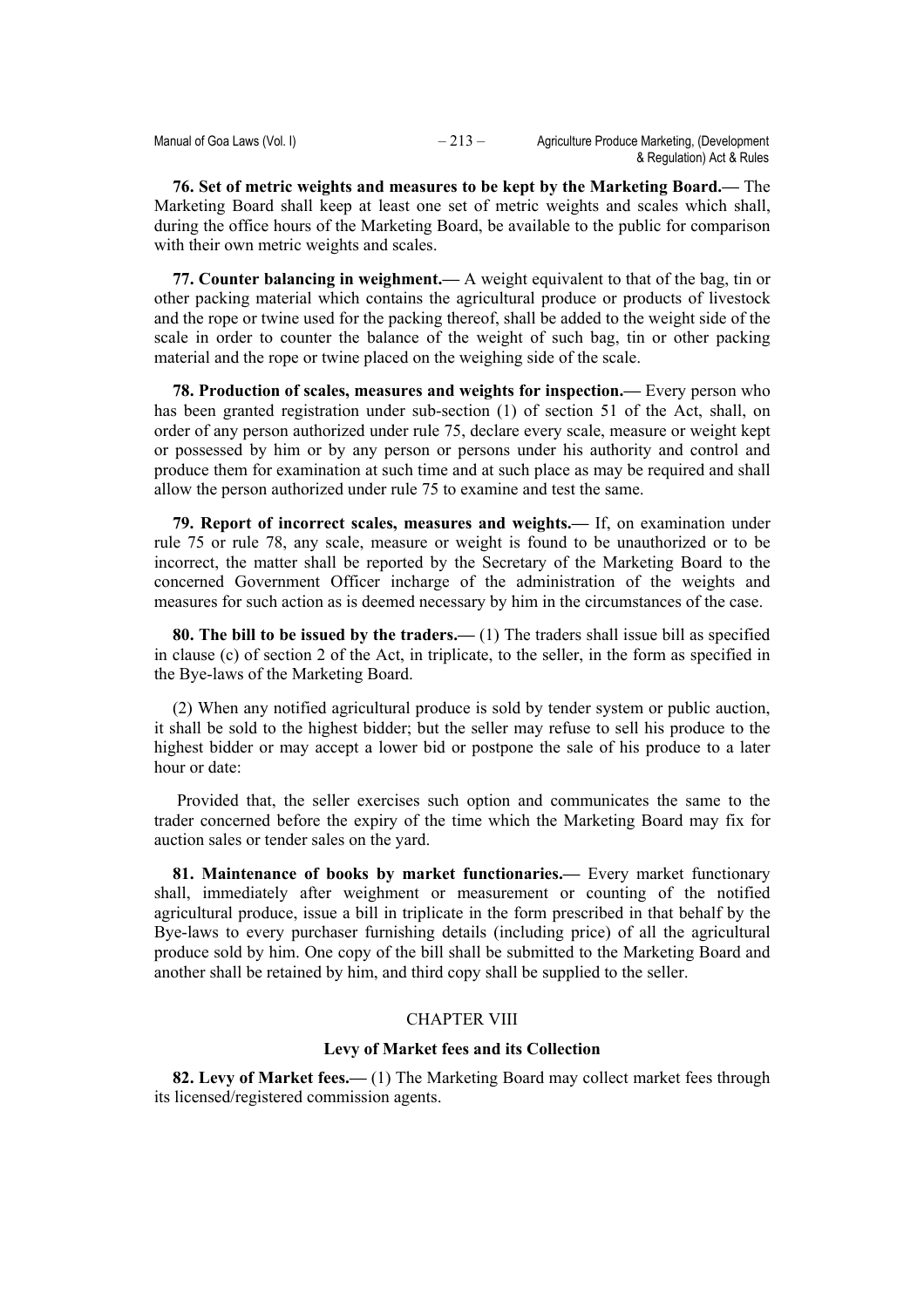(2) Such fees shall be levied as soon as the notified agricultural produce is purchased or sold by a license/registration holder in the Market area. The notified agricultural produce shall be deemed to have been purchased or sold after the notified agricultural produce has been weighed or measured or counted.

 (3)(i) The market fees collected by the licensed/registered commission agents or traders on the notified agricultural produce shall be paid to the Marketing Board not later than the 25th day of the succeeding month.

(ii) Any contravention of this sub-rule shall be punishable with fine which may extend to five times of the market fee payable thereof.

**83. Check Post.—** (1) The Marketing Board may open check post to avoid non-payment of fees in the notified market area and shall inspect vehicles, carts, boats, carrying notified agricultural produce within and outside the notified market area. The Marketing Board shall also inspect the documents regarding purchase, sale, payment of fees etc.

 (2) No person shall transport any agricultural produce purchased or sold in the notified market area or from the limits thereof, except on production of the sale slip confirming the realization of the market fees in respect of such agricultural produce, to the Marketing Board.

(3) Any employee of the Marketing Board, authorized in this behalf, shall have the power to stop and check, at any time and without notice, any vehicle suspected to carry unauthorized agricultural produce from any place within the limits of any notified market area.

 (4) Any person who fails to stop the vehicle when required to do so under sub-rule (3) shall be punishable with fine which may extend to rupees two hundred only.

**84. Penalty for evasion of payment of market fees.—** Any person removing or attempting to remove any agricultural produce from any notified market area or allowing the transport of any such notified agricultural produce from such area in contravention of the provisions of rule 84 and before the fee has been paid therefore, in order to evade or facilitate evasion of the payment of the fees, shall be punishable with fine which may extend to rupees two hundred only.

**Explanation.—** For the purposes of rules 84 and 85, the expression 'person' shall also include a Government.

**85. Disqualification of the holder of licence/registration.—** The holder of the licence/registration shall be disqualified in the event of non payment of due market fee on the notified agricultural produce.

**86. Register for market fees.—** The Marketing Board shall maintain a register in **Form 'P'** appended hereto showing the market fees under section 34 of the Act or any other charges collected. A receipt shall be given to every person in respect of the fees or charges so collected under these Rules.

**87. Use of employees for collecting market fees.—** The fees under section 34 of the Act shall be collected by the authorized officers and servants of the Marketing Board. The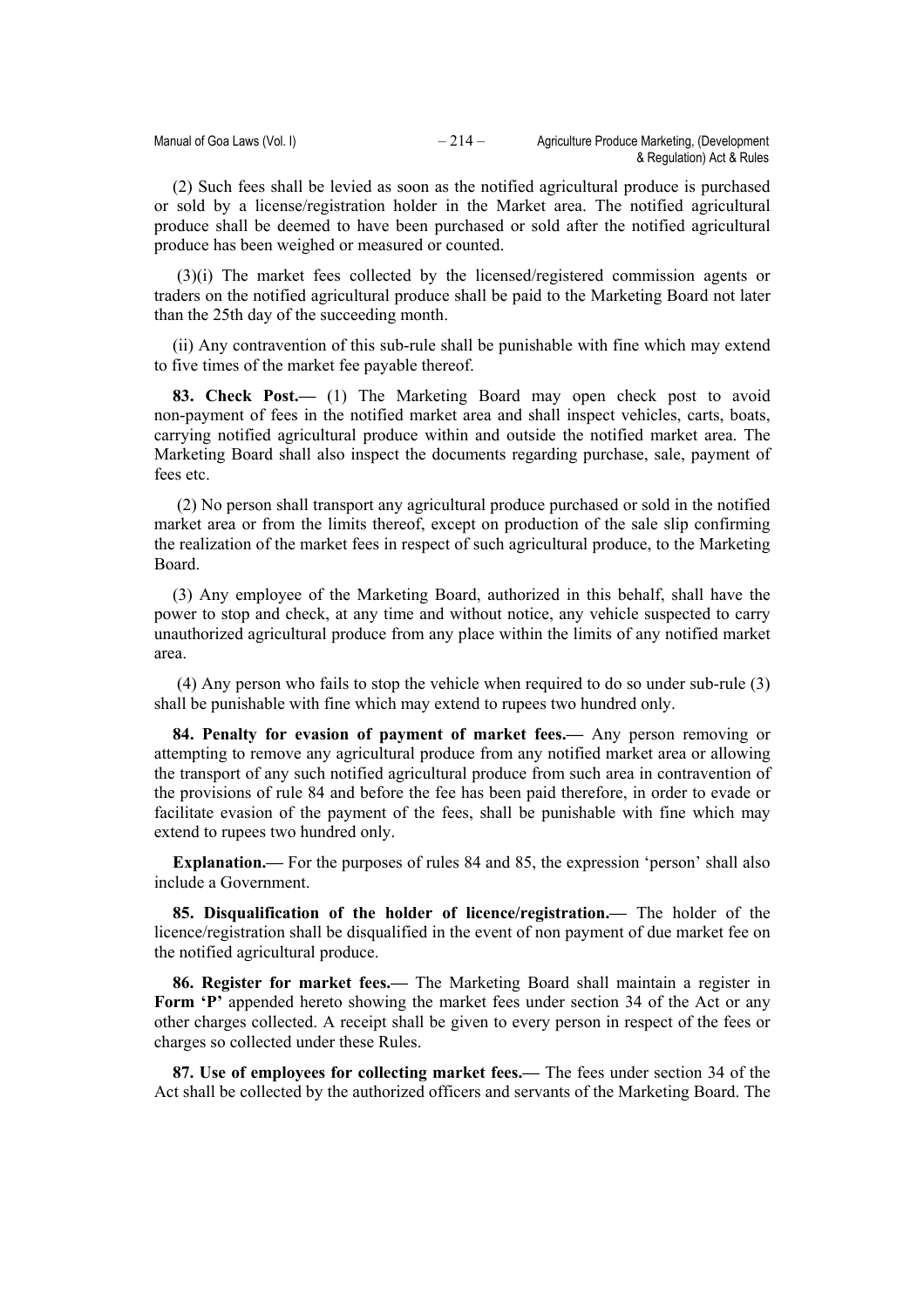| Manual of Goa Laws (Vol. I) |  |  |  |  |  |
|-----------------------------|--|--|--|--|--|
|-----------------------------|--|--|--|--|--|

Marketing Board may outsource the function of collection of market fees and assign the same to any other person with the prior approval of the State Marketing Officer.

**88. Employees collecting market fees.—** Every authorized officer or staff of the Marketing Board, other than the Secretary, shall carry an identification card given under the seal of the Marketing Board authorizing him to collect fees on behalf of the Marketing Board.

**89. Inspection of cash and accounts by the Secretary of the Marketing Board.—** The Secretary shall arrange to inspect and check periodically the cash and accounts of the officers and staff, authorized to collect fees on behalf of the Marketing Board.

#### CHAPTER IX

## **Establishment and functioning of private market yard/private market, Consumer/Farmer Market and Direct purchase**

**90. Application for grant of licence under sections 52 and 54 of the Act and fees chargeable therefor.—** (i) Any person who sets up one or more Private Yard; or market; or

(ii) set up Direct Purchase facilities to purchase agricultural produce for all or for any of the purposes mentioned under section 52 of the Act; or

(iii) establish consumer/farmer market in any market area, shall make an application in **Form 'Q'** appended hereto, in duplicate alongwith documents as specified in the said form, for private yard/or consumer/farmer market, and in **Form 'M'** appended hereto for Direct Purchase of agricultural produce, to the State Marketing Officer, enclosing therewith, the copy of treasury challan in support of having paid the licence fee of the requisite amount in accordance to the Table below:

|                   | Table                                                            |                           |
|-------------------|------------------------------------------------------------------|---------------------------|
| $\left( i\right)$ | Establishment of private market yard/Direct Purchase facilities. |                           |
|                   | (a) in one area                                                  | Rs. $10,000/$ - per annum |
|                   | (b) for more than one area                                       | Rs. $50,000/$ - per annum |
| (11)              | Establishment of consumer/farmer market                          | Rs. $2,000/-$ per annum   |

**91. Grant of licence to establish Private Yard and Consumer/Farmer Market.—** (1) Every application to establish private market yard/private market and consumer/farmers market shall be accompanied with.—

 (i) a detailed project report showing the financial status of the applicant alongwith the Income Tax returns filed for the previous three assessment years or assets with valuation assessed by Chartered Accountant.

(ii) a Bank Guarantee as decided by the Government shall be deposited with the State Marketing Officer, while applying for licence to establish private yard, consumer/farmer market. However, the Government organizations and local authorities are exempted from furnishing Bank Guarantee.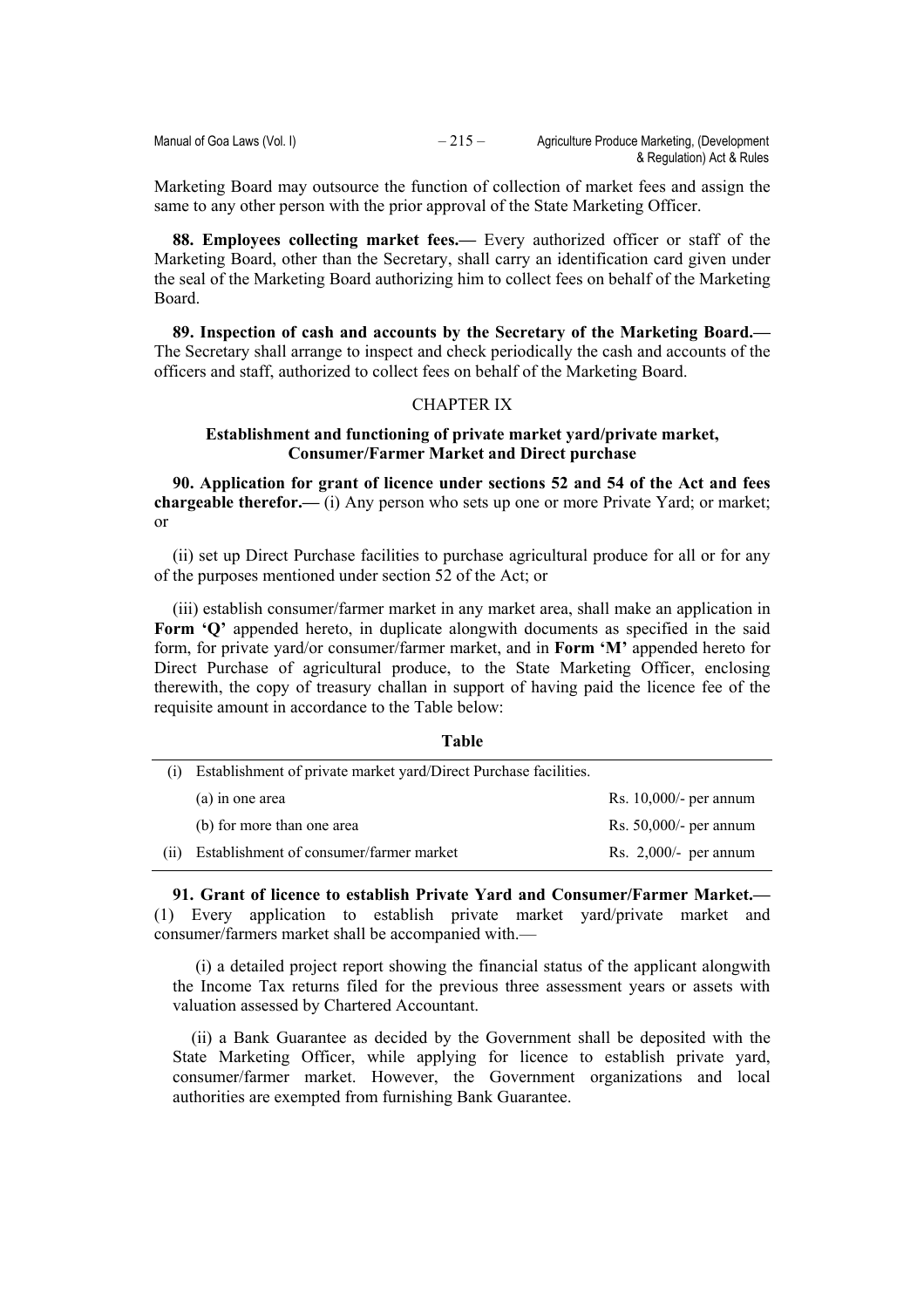(iii) the project report of private yard shall contain details, such as, exact location and the extent of land in which the yard is proposed to be established, amount proposed to be spend for setting up facilities for purchase/sale and storage of notified agricultural produce including processing, grading, packing, storing and for sale/export of the agricultural produce by way of value addition and outlay earmarked for providing facilities, if any, like lodging, boarding to the growers who bring produce to the private yard; for establishing laboratory facilities to evaluate and determine the quality of the agricultural produce after processing to satisfy the sanitary and phytosanitary requirements of the consumers.

(iv) The project report of the consumer/farmer market shall contain details, such as, exact location and the extent of land in which the market is proposed to be established and outlay earmarked for providing infrastructure like auction hall, sheds, drinking water facilities, toilets, internal roads, etc.

(2) The application, on receipt, shall be scrutinized by the State Marketing Officer or an officer authorized by him, and after being satisfied, he shall enter it in the register maintained in **Form 'R'** appended hereto at the earliest and within a period of thirty days of its receipt.

(3) The State Marketing Officer shall evaluate the project report submitted by the applicant and shall within a period of 60 (sixty) days from the date of receipt of application, issue the letter of intent for commencement of the project based on such evaluation.

(4)(a) On completion of evaluation of the project report, the applicant shall give an intimation to the State Marketing Officer who shall on receipt of intimation authorize an officer to inspect, to ensure completion of the project with all facilities as per the project report. In case of failure by the applicant to implement the project within the period mentioned in the permission or within such extended time which shall not be more than three years from the date of issue of letter intent, the State Marketing Officer may refuse to grant licence for reasons to be communicated. In case of rejection of application, the fee deposited with the application shall be refunded to the applicant, after retaining 5% of the fee paid towards processing cost.

(5) On receipt of the report of implementation of the project, the State Marketing Officer may grant licence in **Form 'S'** appended hereto with such conditions as specified thereto for a period not exceeding ten years, renewable for a period of ten years every time on an application and on payment of fee as applicable for grant of licence.

(6) The licensee may start trading or making purchases, as the case may be, from agriculturist growers of the area or areas specified in the licence only after receipt of the licence. However, in the event of cancellation of licence owing to failure to implement the project, the person licensed shall forthwith stop making purchases under the licence.

(7) The State Marketing Officer or the officer authorized by him not below the rank of an Assistant Registrar shall have power to inspect the private yard and Consumer/Farmer Market.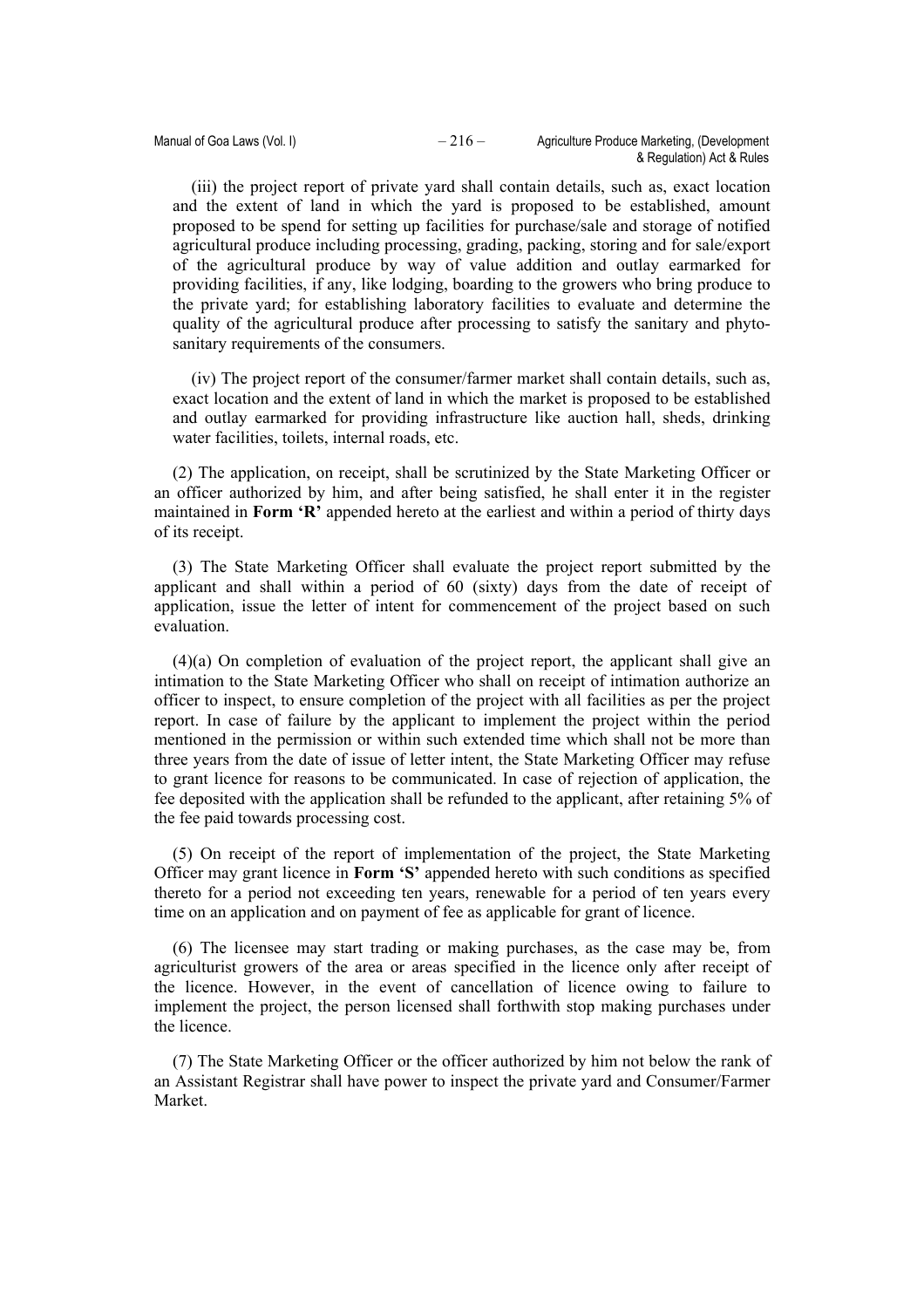(8) The licensee shall submit areawise monthly returns of purchases made from the agriculturist growers to the respective Marketing Board and also submit consolidated returns to the State Marketing Officer and pay the Market Fee to the Marketing Board as laid down in the Bye-laws, by the 25th day of the succeeding month. He shall also furnish the sale returns pertaining to processed goods as applicable:

 Provided that no market fee shall be levied for the second time in any market area of the State on agricultural produce on which market fee has been levied and collected at the specified rate in a Private Yard:

Provided further that the licensee private yard, shall retain 20% of the market fee so collected for the purpose of developing and maintaining its activities, to conduct and regulate trading of agricultural produce by the agriculturists:

Provided also that no market fee shall be leviable on sale and purchase made in consumer/farmer market.

(9) The licensee shall ensure the payment of sale proceeds to the agriculturists by issuing a sale slip on the day of sale and allow only such allowances and deductions, as are permitted under the rules, collect market charges as are applicable in the notified market area and maintain such register and furnish such returns to the State Marketing Officer as he may direct.

(10) The farmer in the consumer/farmer market shall not be permitted to sell more than ten kilogram fruits and vegetables or other perishable agricultural produce and fifty kilogram food grains or other non-perishable agricultural produce to one consumer.

(11) The private market yard and consumer/farmer market licence holder shall not be granted licence for direct purchase.

(12) The licensee private market yard, or consumer/farmer market shall also develop the required infrastructure for providing following amenities or facilities:—

(i) Auction, platforms, shops, godowns, canteen, drinking water, latrine, urinals, compost pits, street lights, etc. in the interest and for the convenience of producers as well as other individuals using the market yard.

(ii) In addition to the infrastructure mentioned in clause (i) above, the owner of a private yard may provide such other amenities and facilities therein as are requisite of a modern market such as, warehouses, pre-cooling, cold storage (including controlled atmosphere cold storage), ripening chambers, laboratory facilities to evaluate and determine the quality of the produce after processing to satisfy the sanitary and phytosanitary requirements of the consumers, pack houses having grading lines, Kisan Bhawans, loading and unloading sites, electronic auctioning, electronic display of market rates of different commodities, etc.

(iii) The consumer/farmer market shall create minimum infrastructure as are normally provided in 'Apni Mandi', 'Kisan Haat', or 'Ryathu Bazar', including stalls for the farmers/growers, as also shops for ancillary services, i.e. booths for sale of seeds, fertilizers, organic fruits and vegetables, milk, other fruits and vegetables, etc.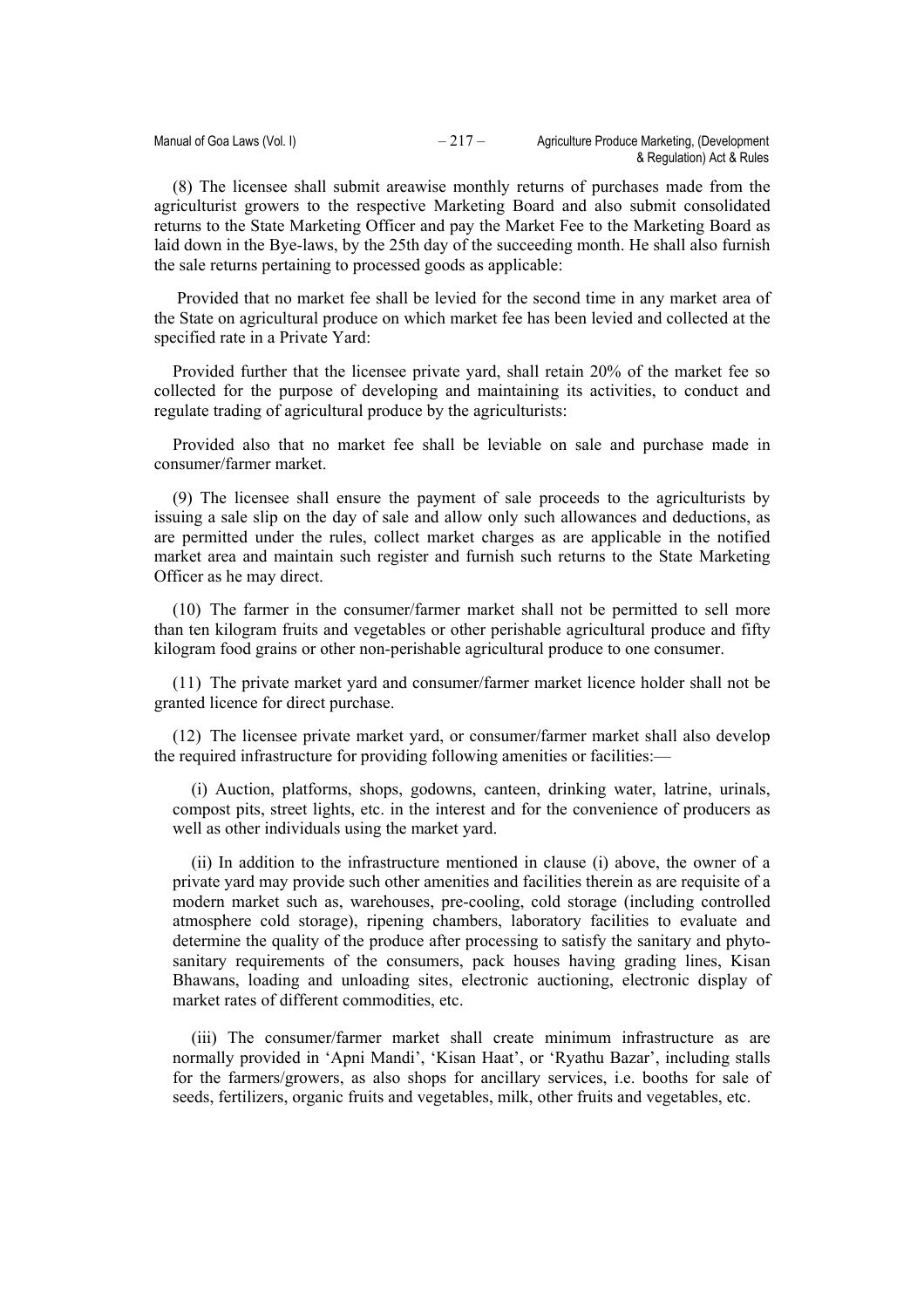**92. Issue of licence for direct purchase of agricultural produce.—** (1) The applicant while applying for licence for direct purchase of agricultural produce shall furnish the details of the centers to be opened for procurement and shall also submit to the State Marketing Officer the names of the new centers that are opened in the course of his business within a period of three days of their opening.

(2) A Bank Guarantee as decided by the Government shall be deposited with the State Marketing Officer, while applying for a licence of direct purchasing. However, the Government organizations and local authorities are exempted from furnishing Bank Guarantee.

(3) On examination of the application made under rule 92, the State Marketing Officer shall record the date of receipt of such application in the register maintained in **Form 'R'** appended hereto after ascertaining that the necessary licence fee have been deposited. The State Marketing Officer shall issue a licence in **Form 'S'** appended hereto within a period of thirty days of receipt of the application, with such conditions as may be specified therein for a period not exceeding ten years, renewable for a period of 10 years every time on an application and payment of fee as applicable for grant of licence. In case of rejection of application, the fee deposited shall be refunded to the applicant, after retaining 5% of the fee paid towards processing charges.

(4) No licence for establishing a private yard or consumer/farmer market shall be granted to the direct purchase license holder.

(5) The licensee may, start trading or making purchases, as the case may be, from the agriculturist growers of the area or areas specified in the licence only after receipt of the licence. However, in the event of cancellation of licence owing to failure to implement the project, the person licensed shall forthwith stop making purchases under the licence.

(6) The State Marketing Officer or any other officer authorized by him not below the rank of Assistant Registrar of Co-operative Societies shall have the power to inspect premises/purchase center of the licensee.

(7) The licensee shall submit the areawise monthly returns of purchases made from the agriculturist growers to the Marketing Board and also consolidated returns to the State Marketing Officer and pay the market fee to the Marketing Board as laid down in the Bye-laws by 25th day of the succeeding month and shall also furnish the sale returns pertaining to processed goods as applicable:

Provided that no market fee shall be levied for the second time in any market area of the State for agricultural produce on which market fee has been levied and collected at the specified rate on direct purchase of agricultural produce from the agriculturists.

(8) The licensee shall ensure the payment of sale proceeds to the agriculturists by issuing a sale slip on the day of sale and allow only such allowances and deductions as are permitted under the Rules, collect market charges as are applicable in the notified market area and maintain such registers and furnish such returns to the State Marketing Officer as he may direct.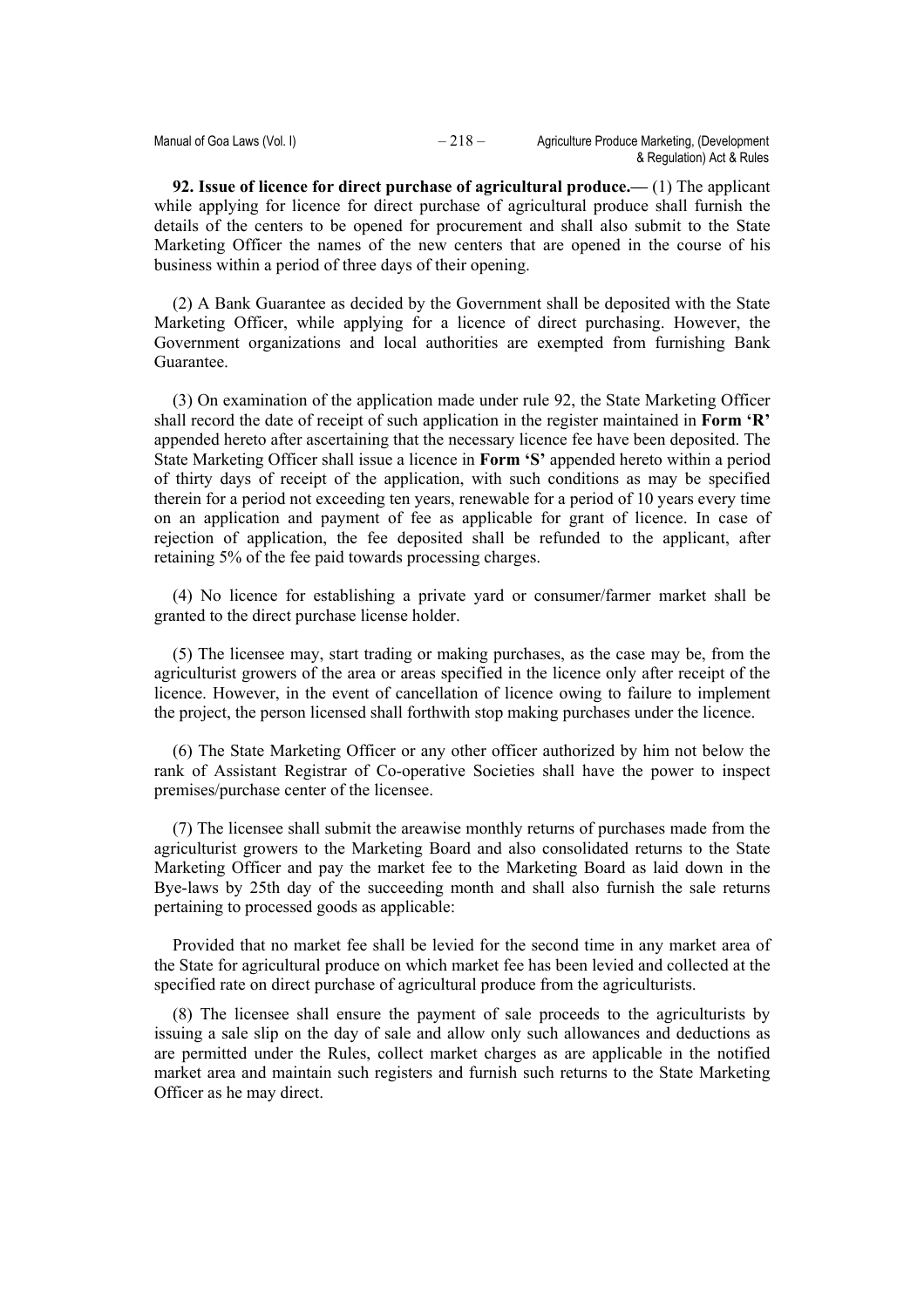**93. Renewal of licence.—** (1) A licence granted under section 54, shall be valid for period for which it is granted and shall, subject to any order passed under section 54, be renewed on application made in **Form 'T'** appended hereto to the authority granting it on payment of fee as applicable to grant of licence.

(2) An application for renewal of a licence shall be made at least thirty days before the date on which the licence is due to expire:

Provided that the authority competent to renew a licence may, on the payment of a fine of Rs. 5,000/- (Rupees five thousand only), by the applicant, entertain an application for renewal made after the expiry of the period of licence but within a period of three months after its expiry.

*Note:* Every renewal of licence granted under this rule shall be deemed to have come into effect from the day following the date on which the licence expires.

**94. Settlement of Disputes.—** (1) The consumer/farmer market licence holder, may file a complaint in writing to the State Marketing Officer with the Court fee stamp of rupees twenty alongwith the necessary documents, within a period of thirty days from the date of arising of the dispute.

(2) The State Marketing Officer shall, after giving reasonable opportunity to the concerned parties of being heard and after making necessary inquiry, pass an order within a period of thirty days of receipt of the said complaint. The State Marketing Officer may also *suo-motu* deal with such disputes and pass order thereon within a period of thirty days.

(3) The dispute may include,—

(a) Dispute regarding the payments made to a farmer for purchase of agricultural produce from him while dealing in the consumer/farmer market;

(b) Dispute as regards the jurisdiction (area of operation);

(c) Dispute regarding the weight of agricultural produce, price, fees, taxes, charges etc.;

(d) Any other dispute which State Marketing Officer may decide.

**95. Settlement of price of notified agricultural produce.—** The price of the notified agricultural produce in the private yard, shall be settled considering the maximum and minimum prices prevailing in the regulated market yards.

**96. Procedure for Appeals against the order passed under sections 51, 54 and 55.—** (1) An appeal preferred against an order passed under sections 51, 54 and 55 accompanied with a fee of rupees fifty only paid by challan in the Government Treasury, shall be presented to the State Marketing Officer who shall act as the Appellate Authority, in the form of a memorandum couched in respectful decorous and temperate language setting forth precisely and concisely the grounds of appeal. An authenticated copy of impugned order shall invariably be annexed to the Memorandum of appeal.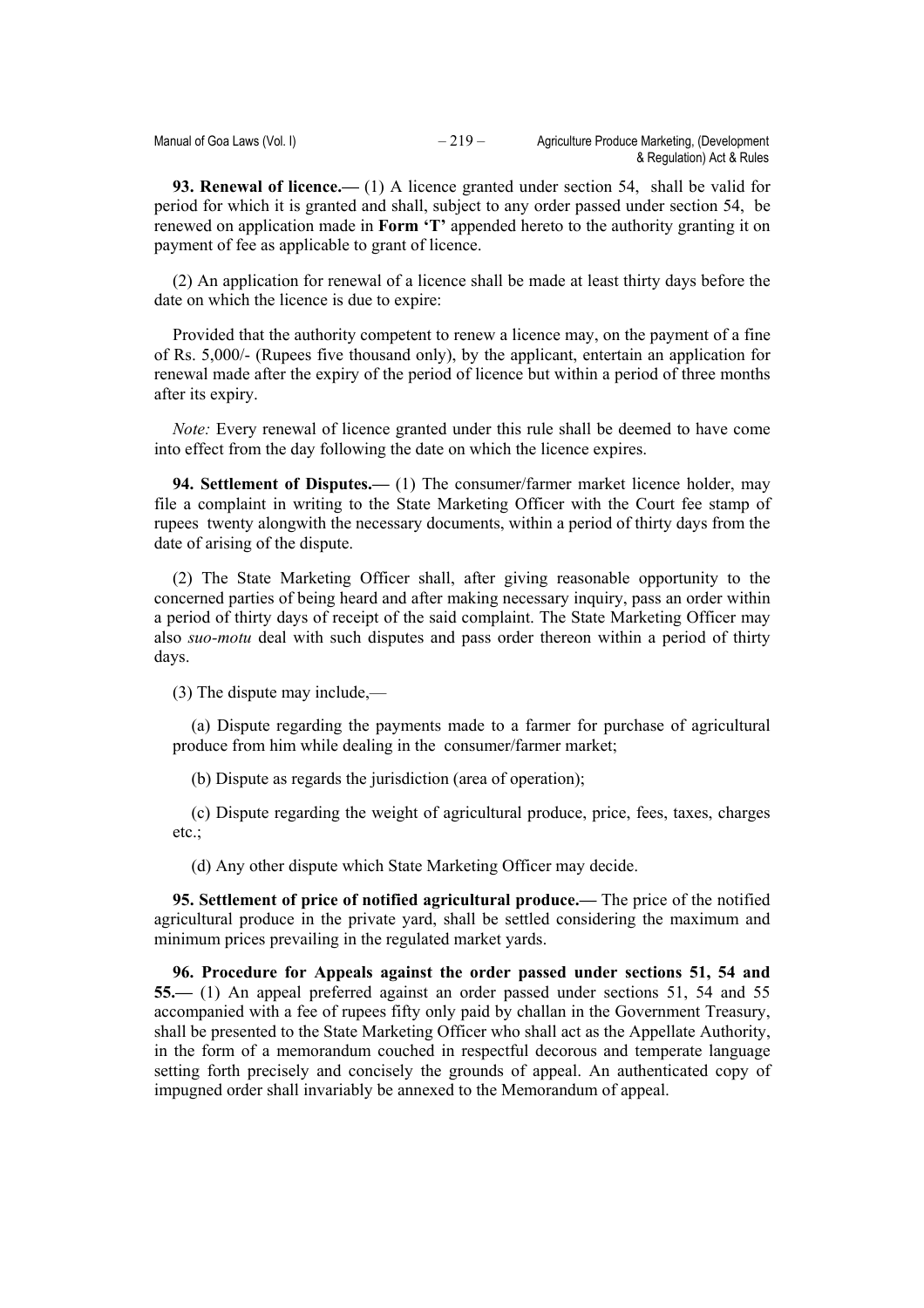(2) No appeal filed under this rule shall be entertained unless it is preferred within a period of thirty days from the date on which a copy of the order appealed against is received by the Appellant.

(3) The Appellate Authority shall, after giving an opportunity of being heard to the parties, pass an order confirming or setting aside the order under appeal or remit the matter for re-consideration.

## CHAPTER X

#### **Marketing Board Funds, Budget and Accounts**

**97. Contribution to the National Council of State Agricultural Marketing Boards.—** The Marketing Board may contribute to the National Council of the State Agricultural Marketing Boards an amount not exceeding 0.1% of the market fee receipts, annually.

**98. Budget of the Marketing Board.—** The Marketing Board shall meet annually not later than two months preceding the commencement of the financial year to prepare and adopt budget of income and expenditure for the next year in the **Form 'U'** appended hereto and shall submit the same to the State Marketing Officer for sanction within a period of thirty days before the closure of the year:

Provided that the Marketing Board shall be competent to incur expenditure provisionally, as per the budget passed by the Marketing Board in case the sanction of the State Marketing Officer is not received within a period of thirty days from the date of submission of the budget.

 **99. Audit of the Marketing Board.—** The Secretary shall produce all accounts, registers, documents and other papers, which may be required by the State Marketing Officer in connection with the audit of the accounts of the Marketing Board and shall also furnish immediately any explanation called by the State Marketing Officer for the settlement of any discrepancy in such accounts.

**100. Submission of accounts of the Marketing Board.—** The Secretary shall submit all accounts of the Marketing Board as required by the auditor who may be authorized by the State Marketing Officer.

**101. Power of Auditor to summon documents.—** (1) The auditor may,—

(i) by summons in writing, require the production of any book, deed, contract, account, voucher, receipt or any other document, the perusal or examination of which he considers necessary; or

(ii) by summons in writing require any person having the custody or control of any such document or accountable for such documents to appear before him in person; or

 (iii) require any person so appearing to make and sign a declaration with respect to such document or to answer any question or to prepare and furnish any statement relating thereto.

 (2) Whoever fails to comply with any requisition lawfully made upon him under this rule shall be punishable with fine which may extend to Rs. 50/- (Rupees fifty only).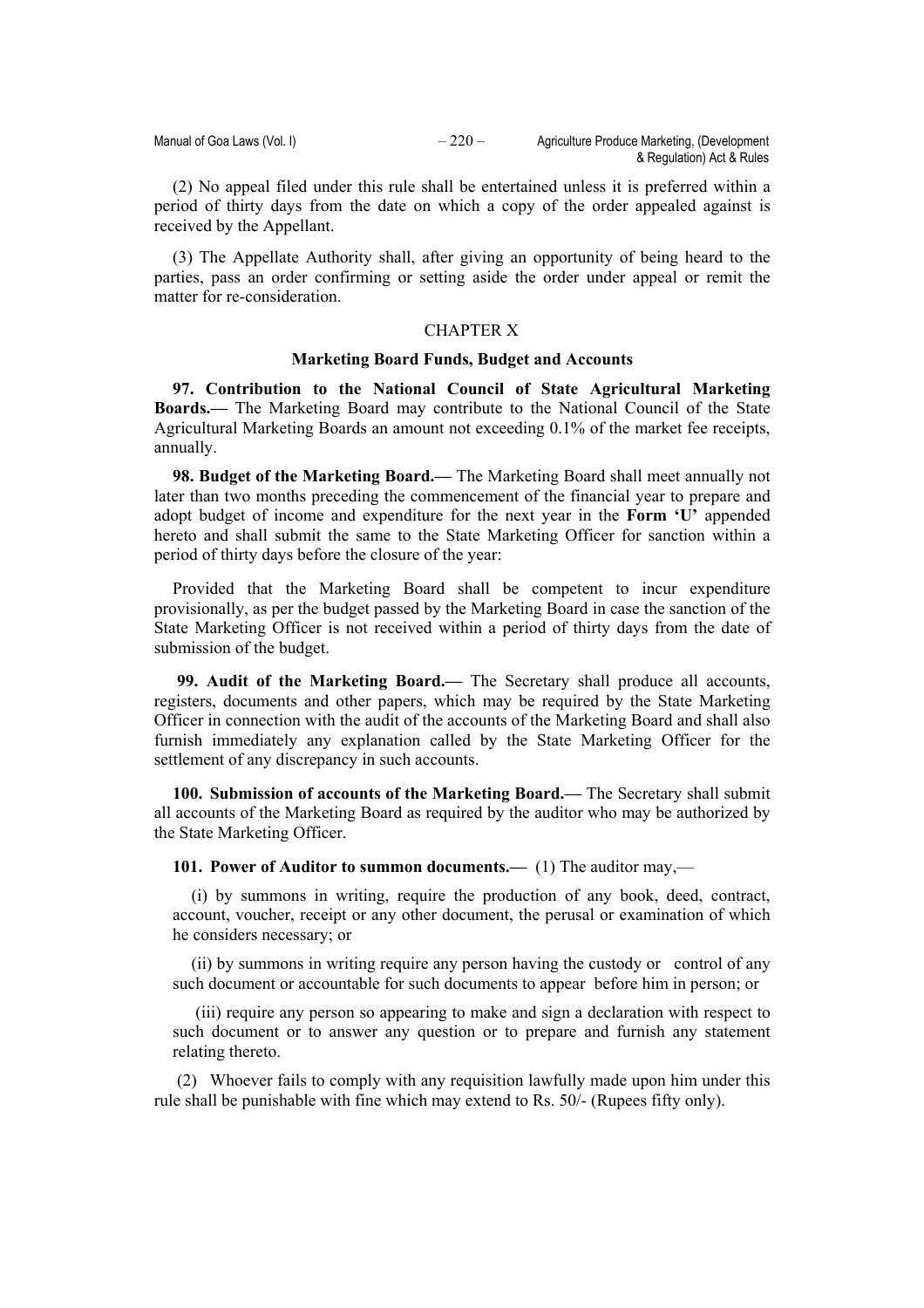**102. Auditor to report material impropriety or irregularities, loss, waste or misapplication of funds.—** (1) The Auditor shall report to the Marketing Board and the State Marketing Officer any material as regards impropriety or irregularity which he may observe in the expenditure or in recovery of money due to the Marketing Board or in the accounts of the Marketing Board.

(2) The Auditor shall report to the Marketing Board and the State Marketing Officer any loss, waste or misapplication of funds or other property owned by or vested in the Marketing Board, if such loss, waste or misapplication is a direct consequence of neglect or misconduct, with the name of any person directly or indirectly responsible for such loss, waste or misapplication.

**103. Duty of the Secretary of the Marketing Board to remedy the defects or irregularities.—** The Secretary of the Marketing Board shall forthwith remedy any defects or irregularities that may be pointed out by the Auditor and report the same to the Marketing Board.

**104. Powers of the Auditor to disallow any unauthorized items and surcharge thereon.—** (1) The Auditor may disallow every item contrary to law and surcharge the same on the person making or authorizing the making of the illegal payment and may frame charge against any person responsible therefor of any deficiency, loss or unprofitable outlay incurred by the negligence or misconduct of that person or of anysum, which ought to have been, but is not, brought to account by that person and shall in every such case, certify the amount due from such person.

**Explanation.—** It shall not be open to any person whose negligence or misconduct has caused or contributed to such deficiency or loss, to contend that notwithstanding his negligence or misconduct, the deficiency or loss would not have occurred, but for the negligence or misconduct of some other person.

(2) The Auditor shall state in writing the reasons for his decision inrespect of every disallowance, surcharge or charge and furnish by registered post a copy thereof to the person against whom it is made.

(3) If the person to whom a copy of the Auditor's decision is so furnished refuses to receive it, he shall nevertheless be deemed to have been duly furnished with a copy of such decision within the meaning of sub-rule (*2*). The period of fourteen days referred to in rules 105 and 106 shall be calculated from the date of such refusal.

**105. Appeal against decision of the Auditor.—** Any person aggrieved by disallowance, surcharge or duly furnished with a copy of such decision within the meaning of rule 104 sub-rule (2) and (3) of rule 104 of the Rules may, within a period of fourteen days from the date of receipt of decision, appeal to the State Marketing Officer. Any order passed on such appeal by the State Marketing Officer after giving a reasonable opportunity of being heard to the concerned parties shall be final.

**106. Payment to be credited to Treasury.—** Every sum certified to be due from any person by the Auditor under these Rules, shall be paid by such person into the Marketing Board Fund, within a period of fourteen days after the intimation to him of the decision of the Auditor, unless such person has appealed to the State Marketing Officer against such decision, and such sum, if not paid, or such sum as the State Marketing Officer shall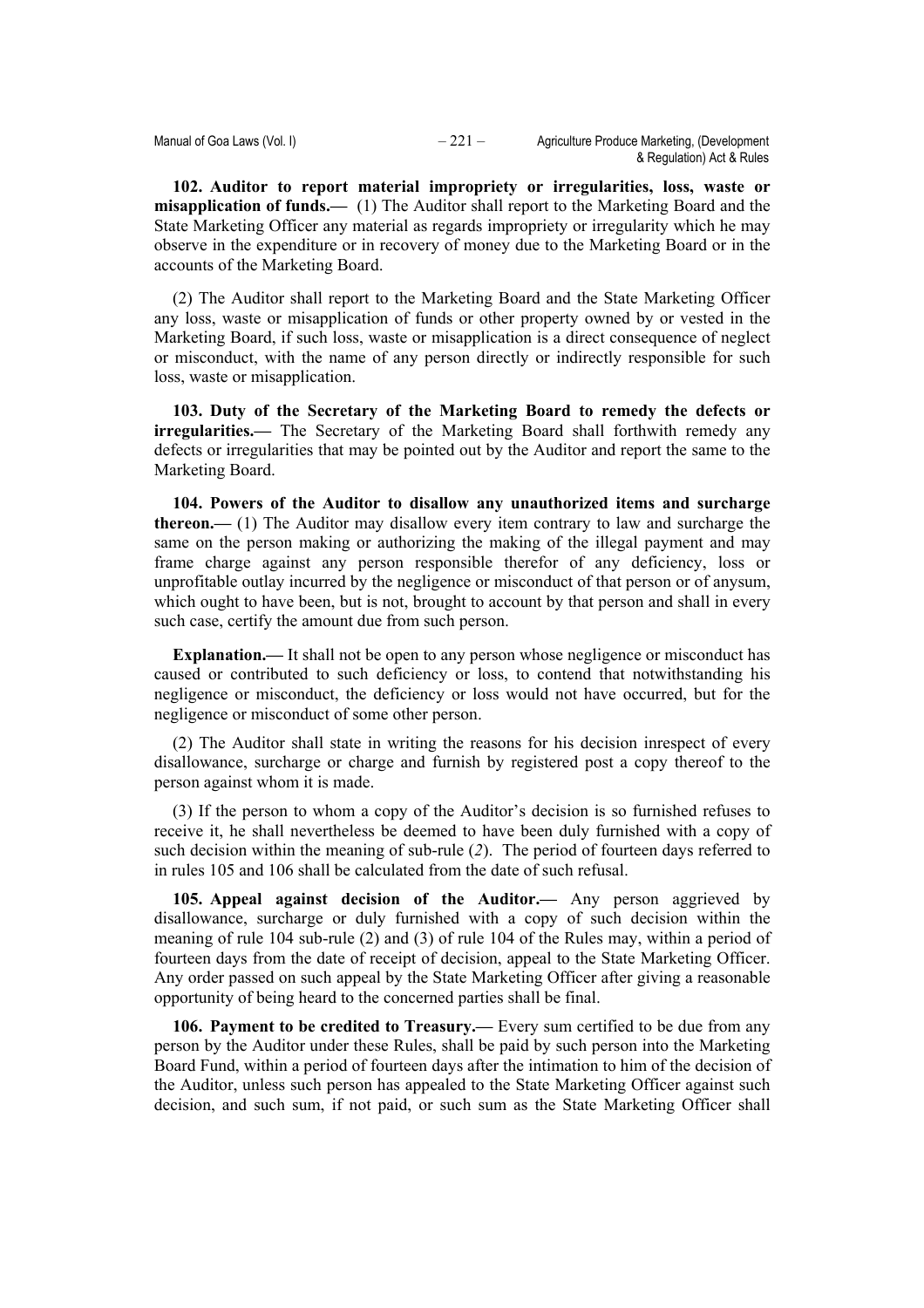declare to be due, shall be recoverable on an application made by the State Marketing Officer to the Court in the same way as an amount decreed by the said Court.

**107. Filling of half yearly returns to the Auditor by the Marketing Board.—** In order to enable the Auditor to recover all the amount covered by the surcharge certificates issued by him, a half yearly return shall be sent by the Marketing Board to the Auditor and the State Marketing Officer. The action taken to effect the recoveries shall be specified in the return. The return for each half year shall include all surcharges outstanding at the end of the half year and shall be sent to the Auditor by the 10th day of the month succeeding the half year to which the return relates. The return shall contain detailed information regarding the stage of recovery of amounts due and they shall be sent with a certificate that the recovery of the amounts has not become time-barred. Where no amount is pending recovery, a 'NIL' return shall be sent. As soon as an amount is completely recovered, the Marketing Board shall report the fact to the Auditor and the State Marketing Officer.

**108. Investment of surplus amount the Marketing Board Fund.—** (1) Subject to the provisions of sub-section (3) of section 44 of the Act, any surplus amount of the Marketing Board Fund remaining with the Marketing Board after meeting expenditure shall be invested in the form of term deposits and Government Bonds.

(2) Money received by the Marketing Board under sub-section (*2*) of section 44 of the Act shall be kept in the term deposits in Scheduled Co-operative Banks or Nationalized Banks.

## CHAPTER XI

#### **Repeal and Saving**

**109. Repeal and saving.—** (1) The Goa Agricultural Produce Marketing (Regulation) Rules, 1969 are hereby repealed.

(*2*) Notwithstanding such repeal anything done or any action taken shall be deemed to have been done or taken under the corresponding provisions of these rules.

By order and in the name of the Governor of Goa.

*P. K. Velip Kankar,* Registrar & ex officio Joint Secretary (Co-operative Societies).

Panaji, 9th August, 2010.

### FORM A

#### [*See* rule 15(2)]

# **Form of Nomination to be filed for Contesting the Election of the Goa State Agricultural Marketing Board by the Candidate**

(To be filled by the proposer)

I hereby nominate .................................................................... as a candidate for election from the ……………… Constituency.

- - (1) Name of the Constituency :
	- (2) Full name of Candidate :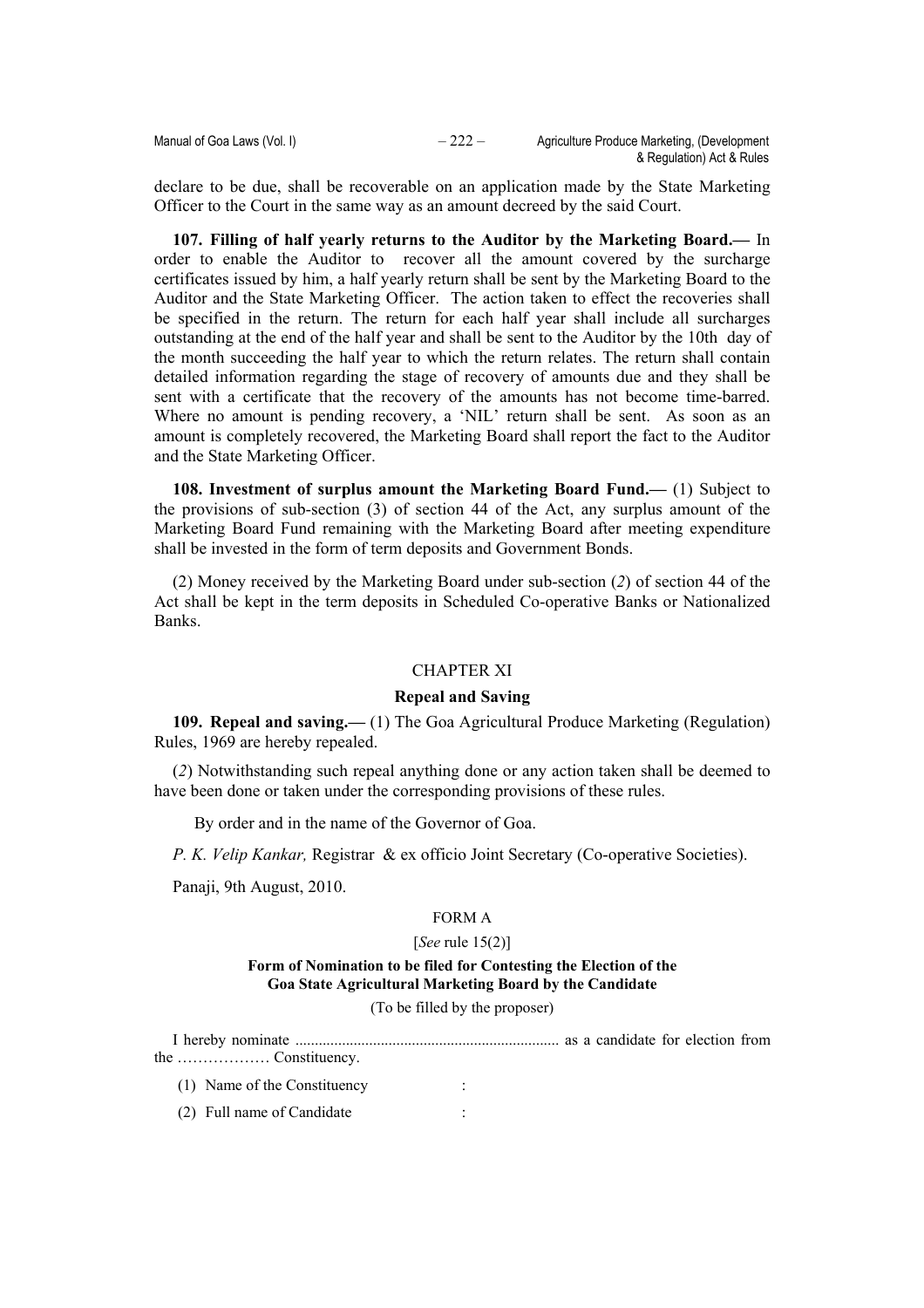| Manual of Goa Laws (Vol. I)                              | $-223-$ | Agriculture Produce Marketing, (Development<br>& Regulation) Act & Rules |
|----------------------------------------------------------|---------|--------------------------------------------------------------------------|
| (3) Father's/husband's name                              |         |                                                                          |
| $(4)$ Age                                                |         |                                                                          |
| $(5)$ Sex                                                |         |                                                                          |
| $(6)$ Community                                          |         |                                                                          |
| (7) Occupation and address                               |         |                                                                          |
| (8) Full name of Proposer                                |         |                                                                          |
| (9) Serial Number of the proposer in the list of voters: |         |                                                                          |
| (10) Signature of the Proposer                           |         |                                                                          |

#### **Declaration by the Candidate**

I hereby declare my willingness to serve as a member of the Marketing Board if I am elected.

Date:

Place:

Signature of Candidate

#### **Declaration as to choice of symbol**

I do hereby declare that the symbol which I have chosen for my elections are shown below in the order of my preference:—

(1)

- $(2)$
- (3)

Signature of Candidate

## **Serial No. of Nomination paper ………..**

This nomination paper was delivered to me at my office at ……. (time) on ........... (date) by the ……………....... \* Candidate

\* Proposer of the Candidate

Date:

Place: Signature of the Returning Officer

## **Decision of the Returning Officer accepting or rejecting the nomination paper**

I have examined that this nomination paper is in accordance with rule 16 of the Goa Agricultural Produce Marketing (Development and Regulation) Rules, 2010 and decide as follows:

 $\_$  , and the set of the set of the set of the set of the set of the set of the set of the set of the set of the set of the set of the set of the set of the set of the set of the set of the set of the set of the set of th

Date:

Place:

Signature of the Election/Returning Officer

\*Strike off if unnecessary.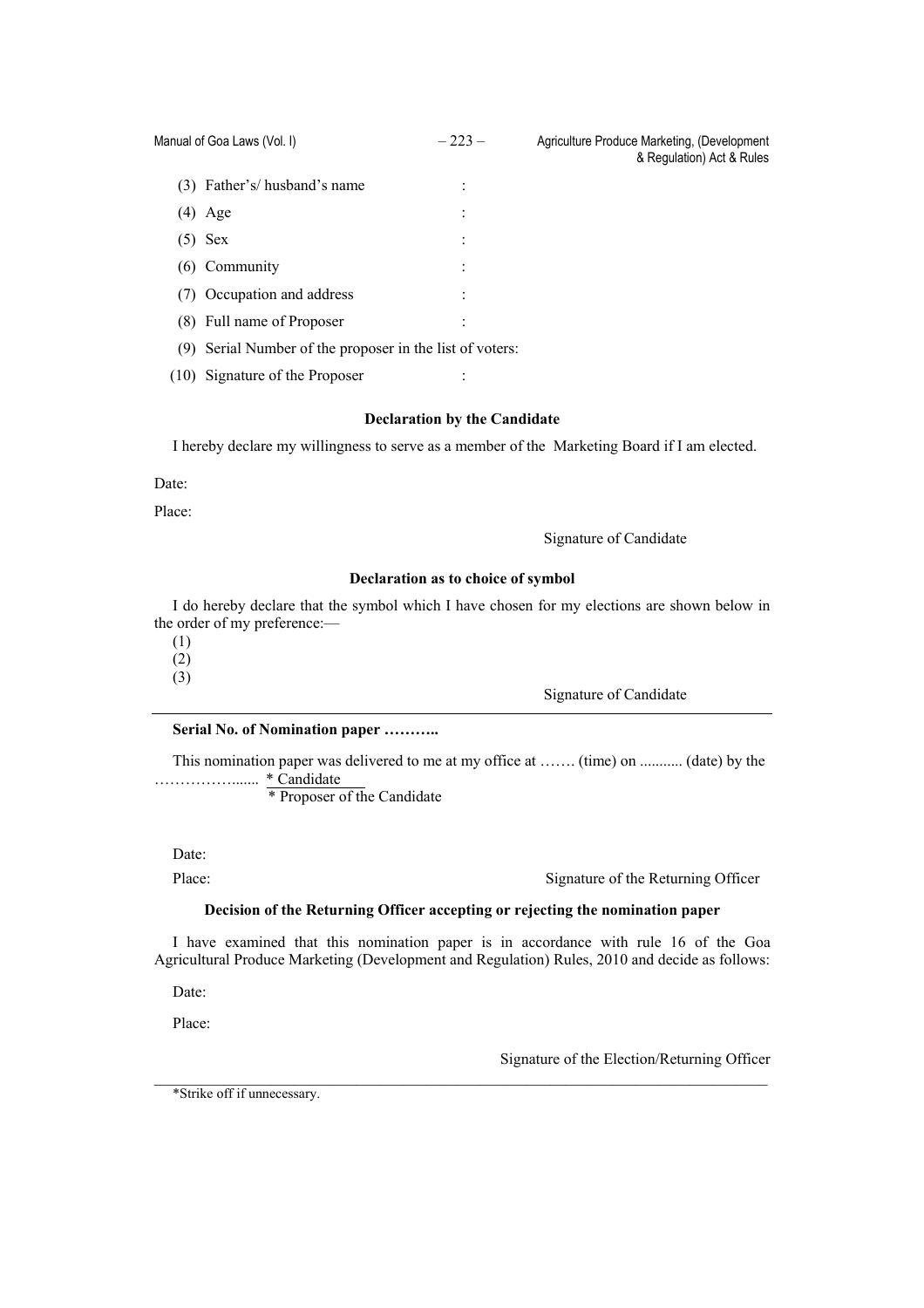| & Regulation) Act & Rules                                                                                                                                               |  |  |  |  |  |  |  |
|-------------------------------------------------------------------------------------------------------------------------------------------------------------------------|--|--|--|--|--|--|--|
| Receipt for Nomination paper and notice of scrutiny                                                                                                                     |  |  |  |  |  |  |  |
| (To be handed over to the persons presenting the nomination paper)                                                                                                      |  |  |  |  |  |  |  |
|                                                                                                                                                                         |  |  |  |  |  |  |  |
| The nomination paper of  a candidate for election from the  constituency of<br>the Goa State Agricultural Marketing Board was delivered to me at my office at (time) on |  |  |  |  |  |  |  |
|                                                                                                                                                                         |  |  |  |  |  |  |  |
| * Proposer of the candidate                                                                                                                                             |  |  |  |  |  |  |  |
| All nomination papers will be taken up for scrutiny at  (time) on  (date) at  (place).                                                                                  |  |  |  |  |  |  |  |

Manual of Goa Laws (Vol. I) – 224 – Agriculture Produce Marketing, (Development

Date:

Signature of the Returning Officer

\*Strike off if unnecessary.

## FORM B

[*See* rule 24(1)]

# **List of Contesting Candidates**

Election to the Goa State Agricultural Marketing Board from ………. Constituency.

| Serial No.       | Name of the Candidate | Address of candidate | Symbol allotted<br>to the candidate |
|------------------|-----------------------|----------------------|-------------------------------------|
| $\left(1\right)$ |                       |                      |                                     |
| (2)              |                       |                      |                                     |
| (3)              |                       |                      |                                     |
| (4)              |                       |                      |                                     |
| Etc.             |                       |                      |                                     |
| Place:           |                       |                      |                                     |
| Date: $\dots$    |                       |                      |                                     |

Signature of the Returning Officer

# FORM C

[*See* rule 26(1)]

# **\* Appointment of Polling Agent**

Election to the \*\*…………………, I …………….. a candidate at the above election do hereby appoint ……….. of ………… as a polling agent to attend polling station No…… fixed for the poll on …….. at ……… place…….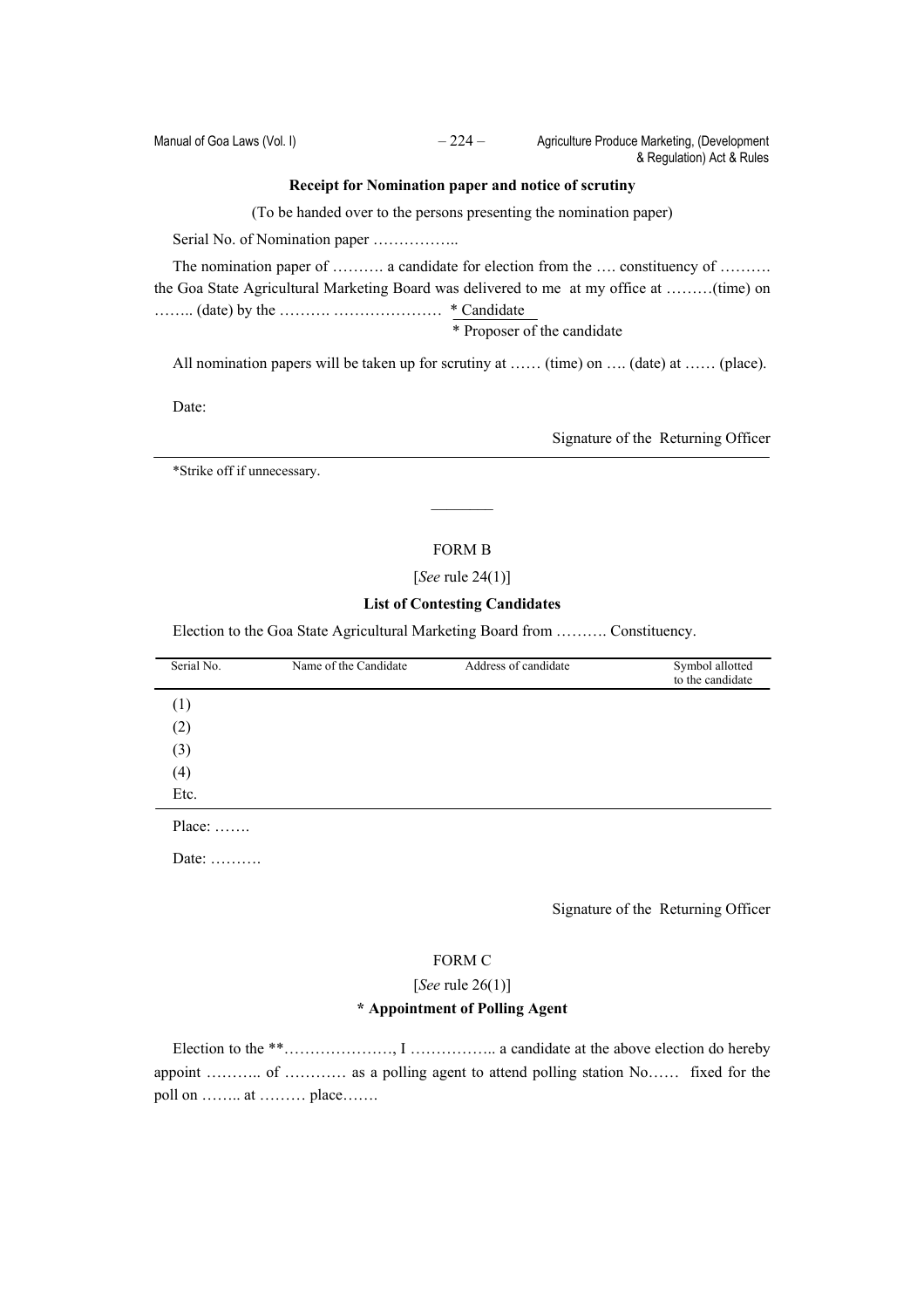Manual of Goa Laws (Vol. I) – 225 – Agriculture Produce Marketing, (Development & Regulation) Act & Rules

Signature of Candidate

Date:

I agree to act as such polling agent.

Place:

Date: Signature of Polling Agent

### **Declaration of Polling Agent to be signed before Presiding Officer**

I hereby declare that at the above election, I will not do anything forbidden by the Act and Rules made thereunder, which I have read/has been read over to me.

| Signed before me. |                   |
|-------------------|-------------------|
| Date:             | Presiding Officer |

\* To be handed over to the polling agent for production at the polling station or at the place fixed for poll.

Here insert one of the following alternatives as may be appropriate:-(1) Agriculturist Constituency.

(2) Trader's Constituency.

# FORM D

[*See* rule 32(1)]

### **Form of Voting/Ballot Paper**

Counterfoil

|              |            |                  | Foil               |                  |  |  |
|--------------|------------|------------------|--------------------|------------------|--|--|
|              |            |                  |                    | Voting paper No. |  |  |
| Voting paper | Serial No. | Candidate's Name | Candidate's Symbol | Voters mark      |  |  |
| Voter's No.  | (1)        |                  |                    |                  |  |  |
| on the list  | (2)        |                  |                    |                  |  |  |
| of voters    | (3)        |                  |                    |                  |  |  |
|              | (4)        |                  |                    |                  |  |  |
|              | (5)        |                  |                    |                  |  |  |

Please read this carefully before recording your vote(s).

- $(1)$  You have  $\ldots$  vote(s).
- (2) Each vote is to be shown by cross mark "X".
- (3) You are not to give more than one vote to any one candidate.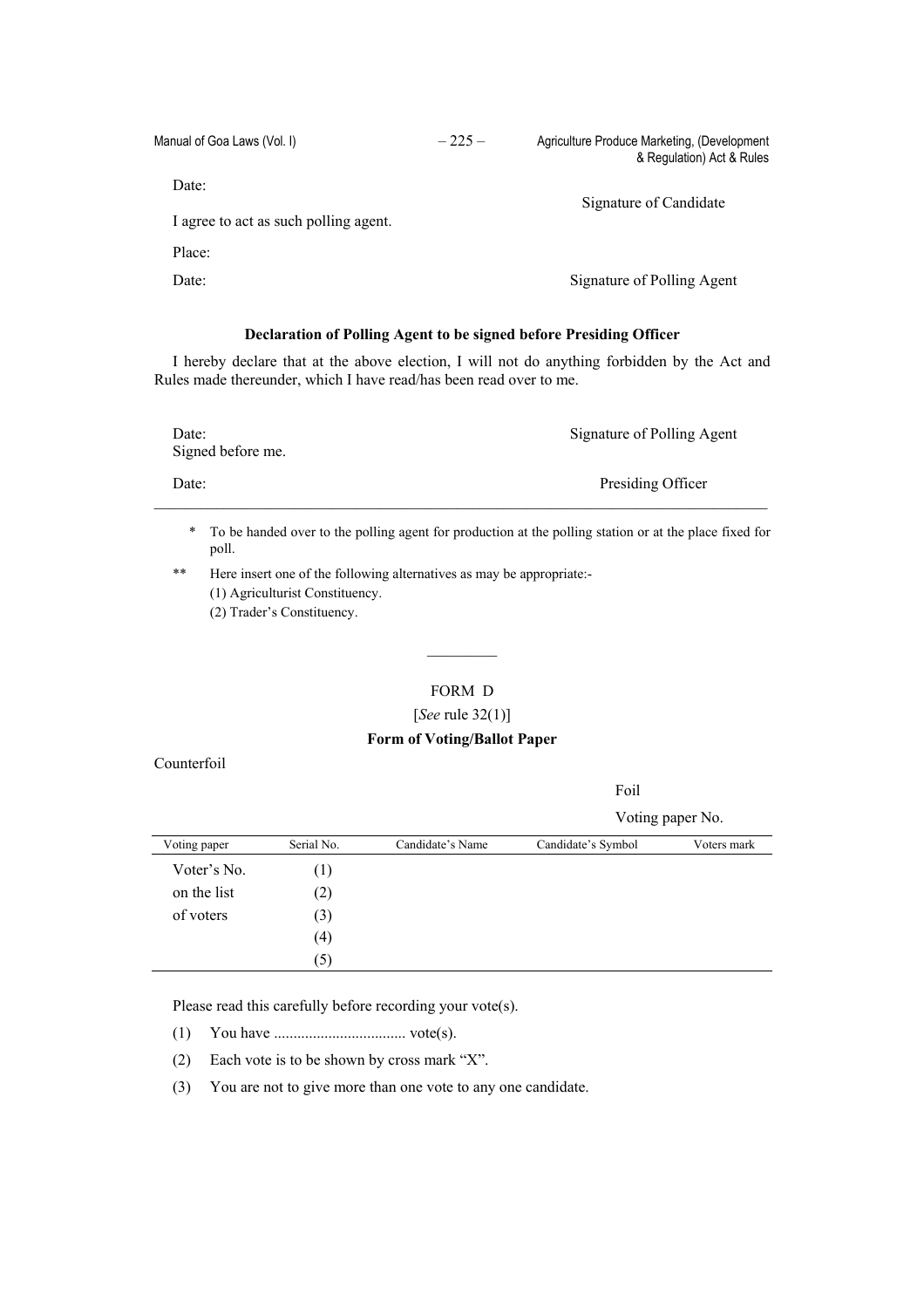### Manual of Goa Laws (Vol. I) – 226 - Agriculture Produce Marketing, (Development & Regulation) Act & Rules

# FORM E

## [*See* rule 38 (2)]

# **Tendered Votes List**

Election to the Goa State Agricultural Marketing Board ……….. Constituency.

Polling Station ………… Number of Polling Station, if any …………..

| Serial No.<br>of the entry | Name of the<br>voter | Serial No.<br>of the voter<br>in the list<br>of voters | Address<br>of the voter | Serial No.<br>of tendered<br>ballot paper | Serial No. of ballot<br>paper issued to the<br>person who<br>has already voted | Signature<br>or thumb<br>impression<br>of the voter |
|----------------------------|----------------------|--------------------------------------------------------|-------------------------|-------------------------------------------|--------------------------------------------------------------------------------|-----------------------------------------------------|
|                            | (2)                  | (3)                                                    | (4)                     | (5)                                       | (6)                                                                            |                                                     |

Date: Signature of the Presiding Officer

#### FORM F

 $\frac{1}{2}$ 

## [*See* rule 41]

### **Ballot Paper Account**

Election to the Goa State Agricultural Marketing Board for ………….. Constituency.

Polling Station …………..

|     |                                                                                                                                                           | Serial No. | Total No. |
|-----|-----------------------------------------------------------------------------------------------------------------------------------------------------------|------------|-----------|
| (1) | Number of ballot papers received by the<br>Presiding Officer at the Polling Station or<br>if the Polling Station has more than one<br>booth at each booth |            |           |
| (2) | Number of ballot papers issued to voters                                                                                                                  |            |           |
| (3) | Number of unused ballot papers returned                                                                                                                   |            |           |
| (4) | Number of ballot papers cancelled                                                                                                                         |            |           |
| (5) | Number of tendered ballot papers used                                                                                                                     |            |           |
| (6) | Number of ballot papers in ballot boxes                                                                                                                   |            |           |

Date:

# Signature of the Presiding Officer

 $\mathcal{L}_\text{max}$ 

*Note*: If a Polling station has more than one polling booth, separate account in this form shall be attached to this account in respect of each such polling booth.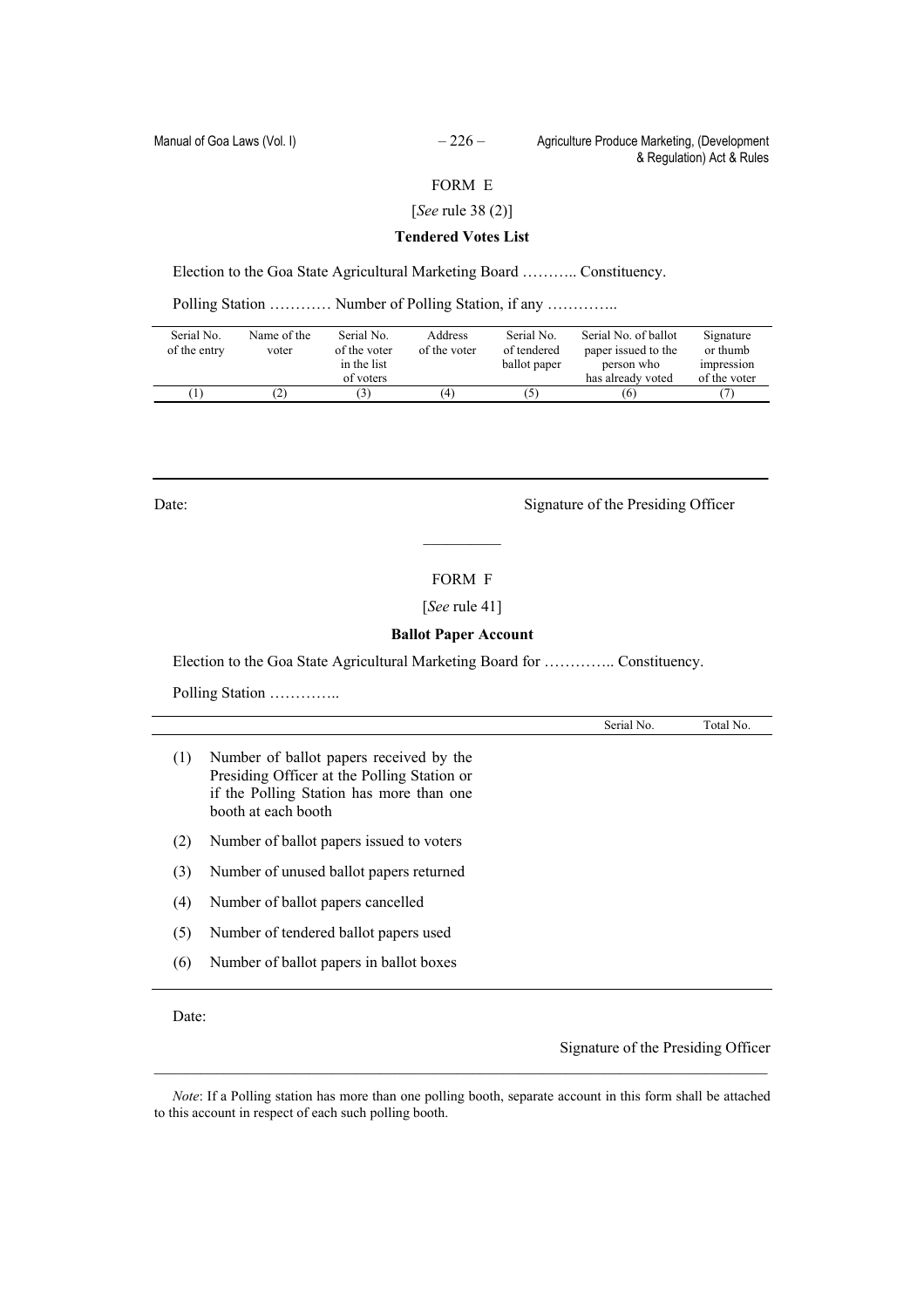## Manual of Goa Laws (Vol. I) – 227 - Agriculture Produce Marketing, (Development & Regulation) Act & Rules

### FORM G

### [*See* rule 48 (3) and 51]

### **Result Sheet**

Election to the Goa State Agricultural Marketing Board……………. from the ……………Constituency.

| Polling Station   |   |  | Number of valid votes casted in favour |                |       | Number of |           | Number of | <b>Remarks</b> |
|-------------------|---|--|----------------------------------------|----------------|-------|-----------|-----------|-----------|----------------|
| Serial No. Name A | B |  | Etc.                                   | Valid Rejected |       | Total     | tendered  |           |                |
|                   |   |  |                                        |                | Votes | Votes     | votes for | Votes     |                |
|                   |   |  |                                        |                |       |           | Polling   |           |                |
|                   |   |  |                                        |                |       |           | Station   |           |                |

Total Number of Votes Recorded at Polling Station………........

Place:

Date:

Returning Officer

#### FORM H

[*See* rule 53]

### **Form of Return of Election**

The Goa State Agricultural Marketing Board. Election for …………………. Constituency.

| Serial No. | Name of Candidate | Number of valid votes given for the candidate |
|------------|-------------------|-----------------------------------------------|
| (1)        |                   |                                               |
| (2)        |                   |                                               |
| (3)        |                   |                                               |
| (4)        |                   |                                               |
| Etc.       |                   |                                               |

 Total number of valid votes………... Total number of invalid votes……….... Total number of tendered votes……….

Declare that Name : Address: has been duly elected. Dated ………….. day of ……..20….

Signature of Returning Officer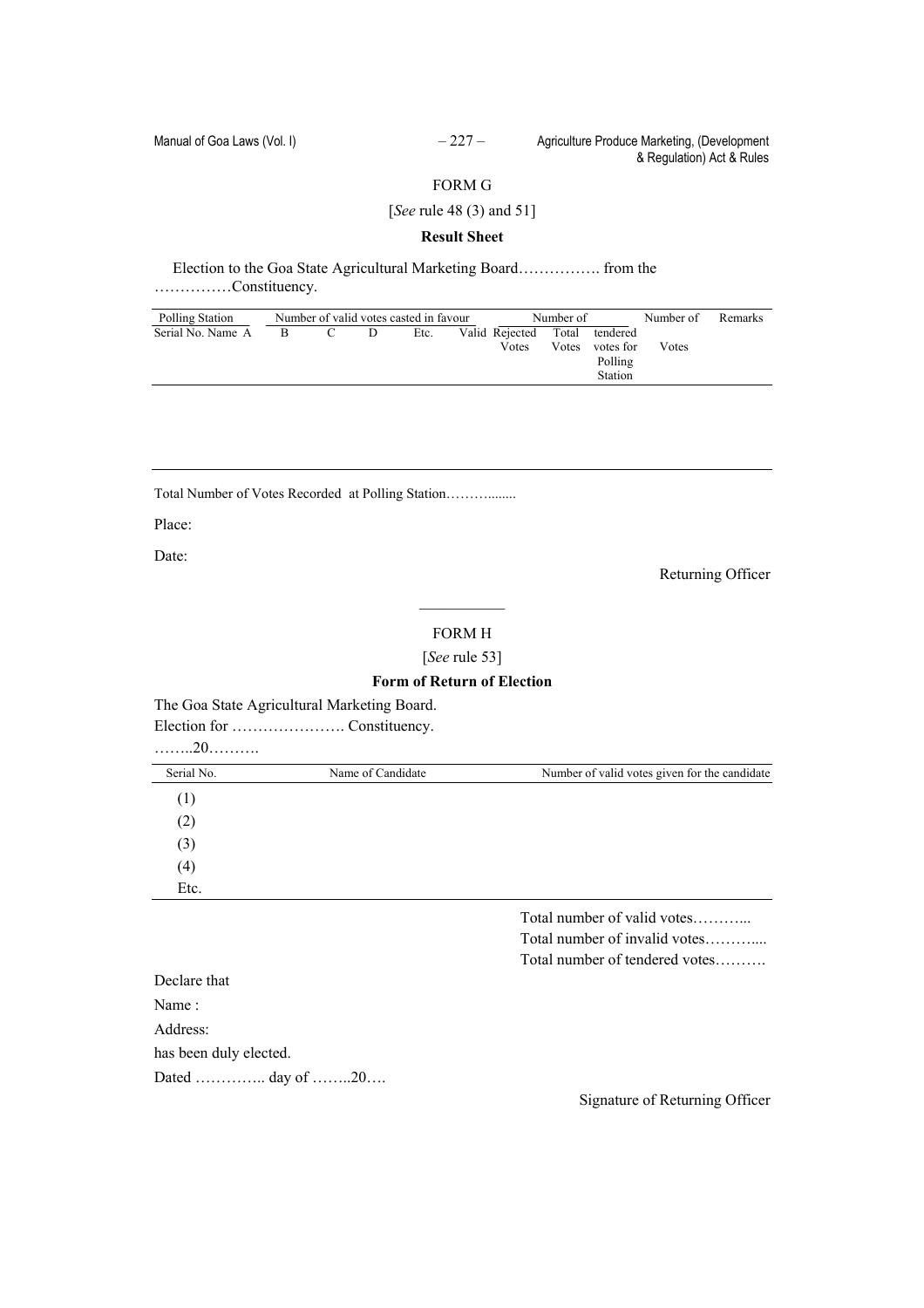### Manual of Goa Laws (Vol. I) – 228 - Agriculture Produce Marketing, (Development & Regulation) Act & Rules

# FORM I

### [*See* rule 67(1)]

### **Application for Registration as Contract Farming Sponsor**

To,

The Goa State Agricultural Marketing Board, Margao Main Yard, Arlem, Raia, Salcete-Goa. 403720.

Sir,

| I/We |  |  |  |  |  |  |  |  |  |
|------|--|--|--|--|--|--|--|--|--|
|      |  |  |  |  |  |  |  |  |  |
|      |  |  |  |  |  |  |  |  |  |
|      |  |  |  |  |  |  |  |  |  |
|      |  |  |  |  |  |  |  |  |  |

Alongwith this application I am enclosing the following documents:

- (I) Solvency certificate.
- (II) Bank Guarantee.
- (III) Details of Registration Documents of Company/Partnership Firm/Non-Governmental Organizations/Co-operative Society/Governmental Organization etc. and names and addresses of directors and partners etc.
- (IV) Details of agricultural produce coming under the contract.
- (V) Copy of challan by which fees of rupees five hundred per year per district has been paid in Government Treasury.
- (VI) Income tax returns.

Signature of the Applicant

## FORM J

[*See* rule 67(2)]

#### **Register of Contract Farming Sponsor**

| for which<br>No.<br>fee $(Rs)$ .<br>of issue of<br>which<br>Address of<br>Receipt of<br>Registration<br>Application<br>Registration<br>Applicant<br>the<br>Registration<br>is granted<br>is granted | Serial | Name and | Date of | Registration | Distribt(s) | Period for | No. and Date | Signature | Remarks |
|-----------------------------------------------------------------------------------------------------------------------------------------------------------------------------------------------------|--------|----------|---------|--------------|-------------|------------|--------------|-----------|---------|
|-----------------------------------------------------------------------------------------------------------------------------------------------------------------------------------------------------|--------|----------|---------|--------------|-------------|------------|--------------|-----------|---------|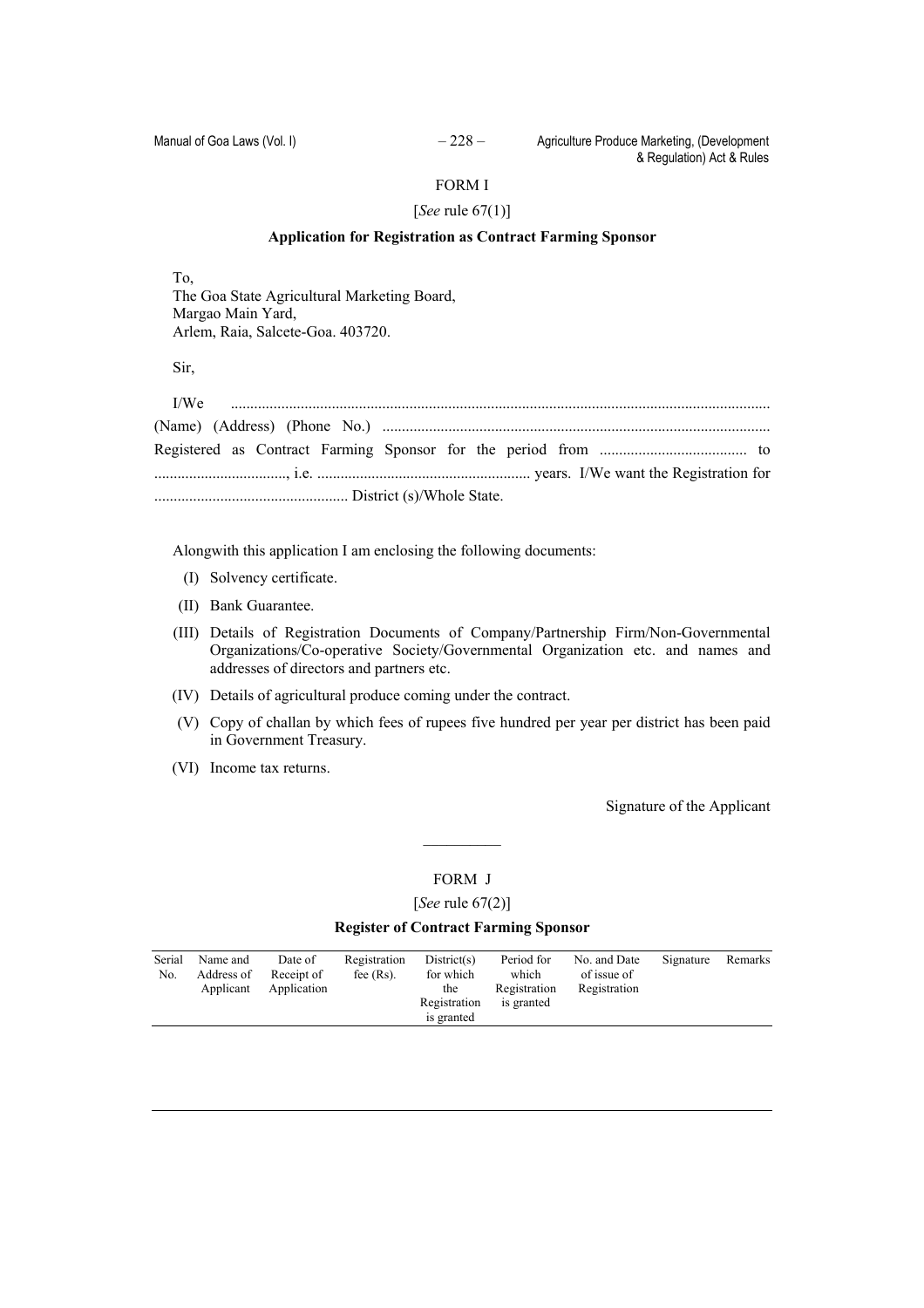#### FORM K

#### [*See* rule 67(2)]

#### **CERTIFICATE**

#### **Registration of Contract Farming Sponsor**

To,

The Applicant

Sub.:- **Registration as Contract farming sponsor in the District(s)/Whole State.**  Sir,

 With reference to your application No. .................... dated ........................ on above cited subject, it is informed that your application for Registration has been accepted and registered with Registration No. ............................. and ................................ .

 The Registration is for the period ............................... to .................. for operating in the following District of the State: ...................................

The condition of Registration is given below.

(1) The Registration holder shall comply with the provision of the Act, Rules and instructions issued in this behalf.

(2) The Registration holder shall comply with the terms and conditions given in the contract.

Signature of the Registering Authority.

Date:

Place:

#### FORM L

#### [*See* rule 68]

### **Agreement for Contract Farming**

This AGREEMENT is made and entered into at ................................, on this .......................... day of ........................., 2010, between ......................., aged ........................ years, residing at .......................................................................................,

(hereinafter called as the "Party of the First Part" which expression shall unless repugnant to the context or meaning thereof mean and include his heirs, executors, administrators and assigns) of the One Part, and M/s. ....................................................................... a Company incorporated under the provisions of the Companies Act, 1956 (Act 1 of 1956) and having its registered office at .................................................... hereinafter called "Party of the Second Part" (which expression shall unless repugnant to the context or meaning thereof mean and include it's successors and assigns) of the Other Part.

WHEREAS, the Party of the First Part is the owner/cultivator of the below mentioned agricultural land.

| $   -$<br>.1189e | <b>WAV</b><br>N <sub>0</sub><br>3.3.95<br>sw | <br>antar/<br>-пестан<br>чтеа<br>. | --<br>∍յսкշ<br>. | strici | State |  |
|------------------|----------------------------------------------|------------------------------------|------------------|--------|-------|--|
|                  |                                              |                                    |                  |        |       |  |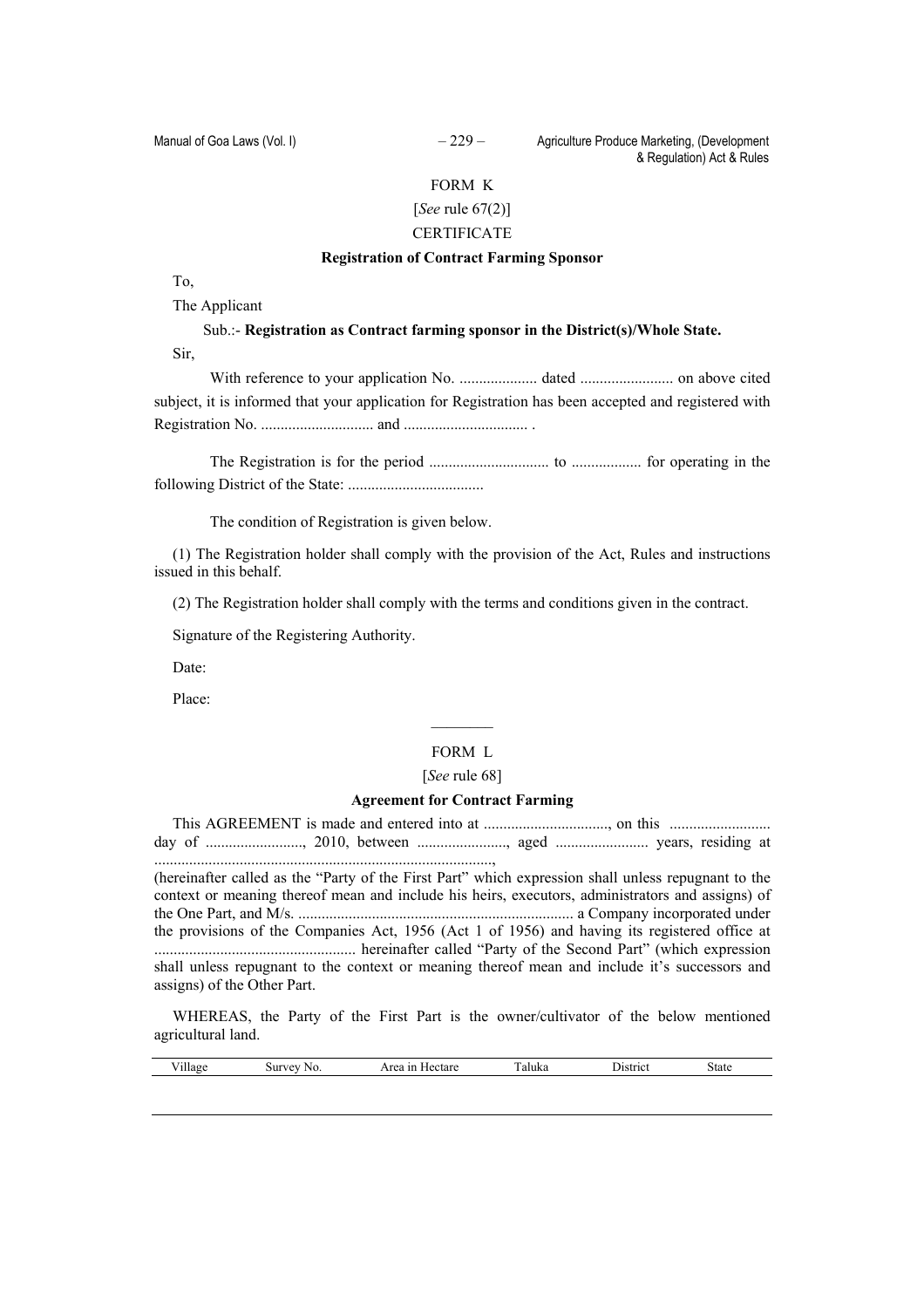AND WHEREAS, the Party of the Second Part is trading agricultural produce and also providing technical know-how in respect of land preparation, nursery, fertilization, pest management, irrigation, harvesting and alike things;

AND WHEREAS the Party of the Second Part is interested in the agricultural produce more particularly mentioned in Schedule-I hereinafter mentioned;

 AND WHEREAS at the request of the Party of the Second Part, Party of the First Part hereby agrees to cultivate and produce the items of agricultural produce mentioned in the Schedule hereinafter mentioned on the terms and conditions hereinafter seat forth.

 NOW, THEREFORE THESE PRESENTS WITHNESSTH AND IT IS HEREBY MUTUALLY AGREED BY AND BETWEEN THE PARTIES HERETO AS FOLLOWS:–

(1) The Party of the First Part agrees to cultivate, produce and deliver to the Party of the Second Part and the Party of the Second Part agrees to buy from the Party of the First Part the agricultural produce more particularly described in the Schedule hereinafter mentioned.

(2) The agricultural produce mentioned in the Schedule shall be supplied by the Party of the First Part to the Party of the Second Part within the period of ....................... months/years from the date of execution of this Agreement.

(3) It is expressly agreed between the parties hereto that this Agreement shall remain in force for a period of ..................... months/years and after the expiration of said period, this agreement shall automatically come to an end.

(4) The Party of the First Part agrees to cultivate, produce and supply quantity mentioned in the Schedule hereto annexed to the Party of the Second Part.

(5) The Party of the First Part agrees to supply the quantity contracted according to quality specifications stipulated in Schedule. However, if the agricultural produce is not as per the agreed quality standards, the Party of the Second Part may refuse to take the delivery of such agricultural produce.

(6) In the event of Party of the Second Part refuses/fails to take the delivery of the agricultural produce for his own reasons then the Party of the First Part shall be free to sell the same in the market and if the price received is lower than the contracted price, the Party of the Second Part shall pay the said difference in price to the Party of the First Part within a period of ........................... days.

(7) The Party of the first part agrees to adopt instructions/practices in respect of Land preparation, fertilizati, pest management, irrigation, harvesting and any other, as suggested by the Party of the Second Part from time to time and cultivate and produce the items as per specification mentioned in the Schedule hereto. The Party to the Second Part agrees to impart training/skill up gradation to the Party of the First part, provide written materials in local language indicating methods and practices required to produce the commodity as per contracted quality and norm and provide quality extension service through trained and qualified personnel and other services as provided in clause (9) to enable the Party of the First Part to carry out production of agricultural produce efficiently and as specified in the Schedule hereto.

(8) It is expressly agreed by and between the parties hereto that buying will be as per the following terms and buying slips will be issued immediately after the purchase.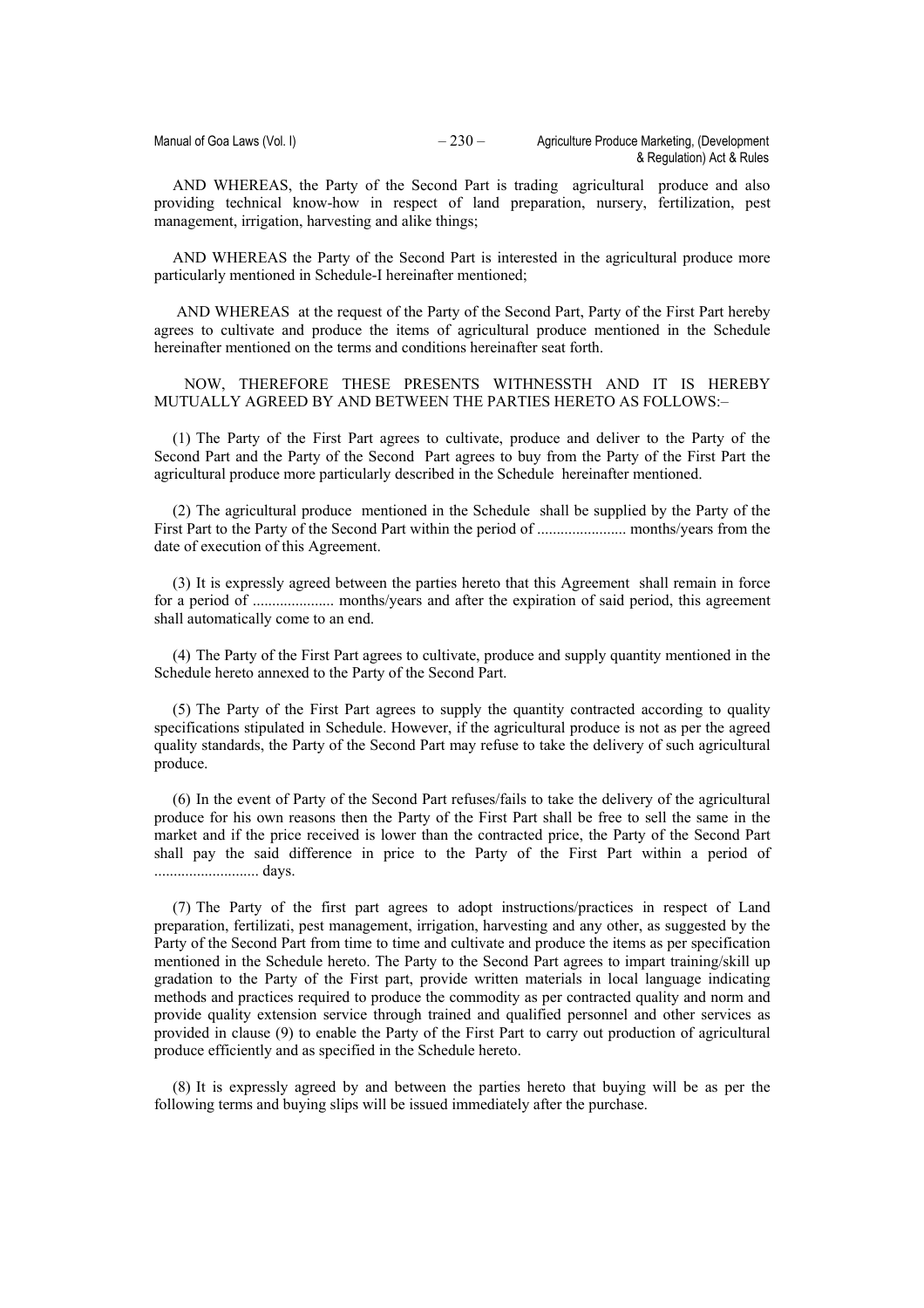| Manual of Goa Laws (Vol. I) |                | $-231-$ | Agriculture Produce Marketing, (Development<br>& Regulation) Act & Rules |
|-----------------------------|----------------|---------|--------------------------------------------------------------------------|
| Date                        | Delivery Point |         | Cost of Delivery                                                         |

It is further agreed that it will be the responsibility of the Party of the Second Part to take into possession agricultural produce at the delivery point agreed hereinafter it is offered for delivery and if he fails to take delivery within ............................ time/period then the Party of the First Part shall be free to sell the agricultural produce,—

(a) in the open market (bulk buyer viz. exporter/processor/manufacturer/etc.), and if he gets a price less than the price contracted, he will pay to the Party of the Second Part for his investment proportionately less.

 (b) in the market yard and if the price obtain is less than the contracted price then he will return proportionately less to the party of the Second part for his investment.

It is further agreed that the quality maintenance in transit will be the responsibility of the Party of the Second Part and the Party of the First Part shall not be responsible or liable for the same.

(9) The Party of the Second Part shall pay to the Party of the First Part the price/rate mentioned in Schedule when his crop has been harvested and delivered to the Party of the Second Part after deducting all outstanding advances given to the Party of the First Part by the Party of the Second Part. The payment shall be made in the following manner:–

| Date | Mode of payment | Place of payment |  |
|------|-----------------|------------------|--|
|------|-----------------|------------------|--|

(10) The Party of the Second Part shall provide necessary information and facilitate insurance to the Party of the First Part of the agricultural produce mentioned in Schedule hereto, for the period of against the risk of loss due to acts of God, destructions of specified assets, loan default, production and income loss and all other acts or events beyond the control of the parties, such as, very low production caused by the serious outbreak of a disease, epidemic or by abnormal weather condition, floods, drought, hailstorm, cyclone, earthquake, fire or other catastrophes, war, acts of Government, action existing on or after the effective date of this agreement which prevent totally or partially the fulfillment of the obligation of the Party. Upon request, the Party of the First Part invoking such acts shall provide to the other Party confirmation of the existence of facts. Such evidence shall consist of a statement of certificate of the appropriate Government Department. Alternatively, subject to the mutual agreement between the two Parties, the Party of the First Part may fill his quota of the agricultural produce through other sources and the loss suffered by him thereby due to price difference, shall be shared equally between the Parties, after taking into account the amount recovered from the insurance company. The insurance premium shall be shared equally by both the Parties.

(11) The Party of the Second Part hereby agrees to provide following services to the Party of the First Part during the period of cultivation and post harvest management, particulars of which services are as follows:

- (1)
- (2)
- (3)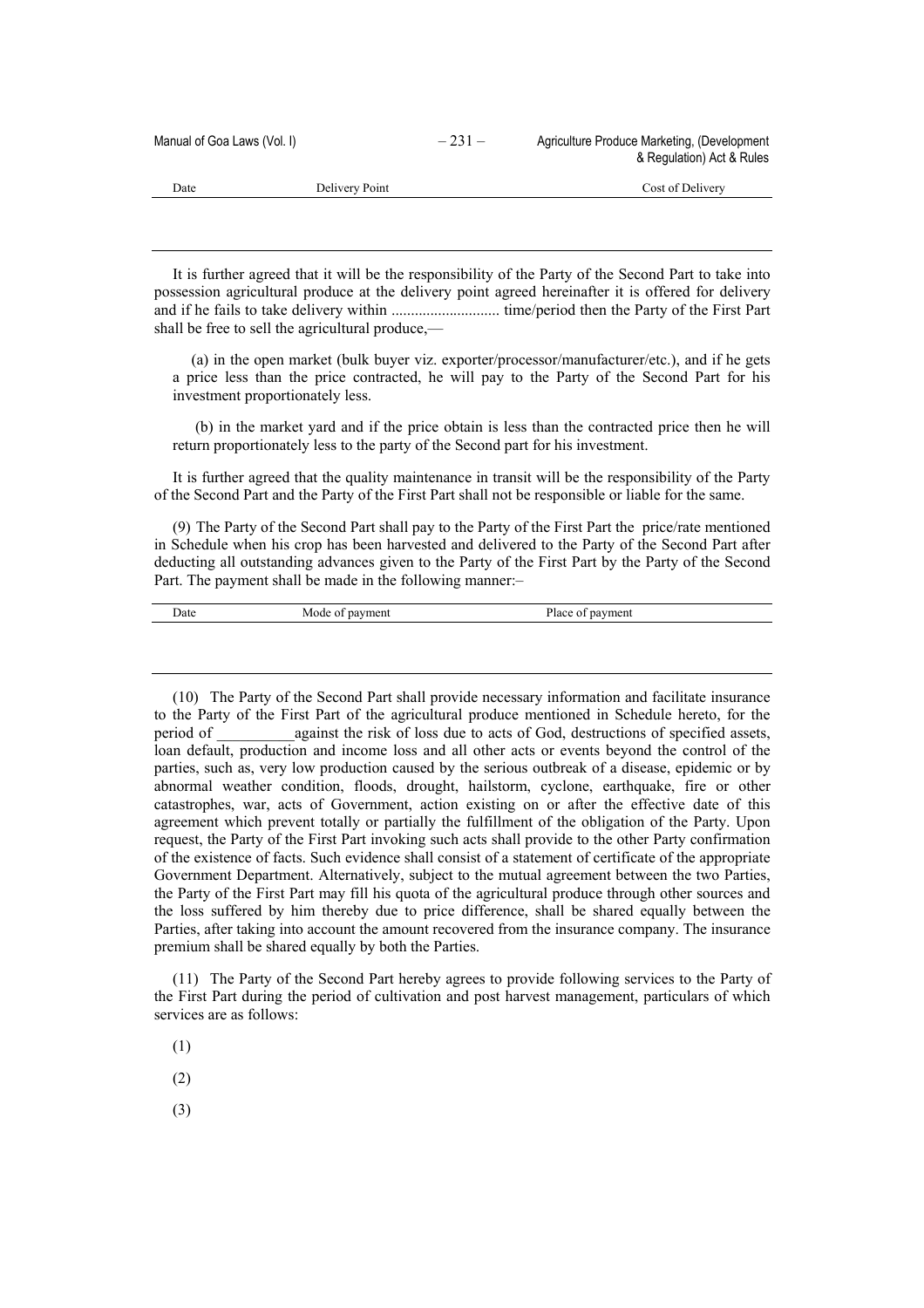(12) The Party of the Second Part or it's representatives agrees to have regular interactions with the farmers forum set up/named by the Party of the First Part during the period of contract.

(13) The Party of the Second Part or it's representative at their costs shall have the right to enter the premises/field of the party of the First Part to monitor farming practices adopted and the quality of the produce from time to time.

(14) The Party of the Second Part confirms that he has registered himself with the Sponsor Registering Authority ....................................... on ......................... and shall pay the fees in accordance with the law prevailing in this regard to the Sponsor Registered Authority which has jurisdiction to regulate the marketing of agriculture produce which is cultivated on the land described .................................

(15) The Party of the Second Part will have no rights whatsoever as to the title, ownership, possession of the land/property of the Party of the First Part nor will it in any way alienate the party of the First Part from the land property particularly mortgage, lease, sub-lease or transfer the land property of the Party of the First Part in any way to any other person/institution.

(16) The Party of the Second Part shall submit true copy of this Agreement signed by both the parties, within a period of 15 days from the date of execution hereof, to the ................................ authority prescribed for the purpose.

(17) In the event of breach of the terms and conditions of this Agreement by either party, the aggrieved party may send a notice to the other party to rectify the breach. If breach is not rectified within a period of fifteen days from the date of receipt of notice, the aggrieved party may terminate this Agreement.

(18) Exact the provision as contained under clause (17) Termination/Cancellation of the Agreement will be with consent of both the parties. Such termination/cancellation deed will be communicated to the registering authority within 15 days of such termination/cancellation.

(19) In the event of dispute or difference arising between the parties hereto or as to the rights and obligations under this Agreement or as to any claim, monetary or otherwise of one party against the other or as to the interpretation and effect of any terms and conditions of this Agreement, such dispute or difference shall be referred to Dispute Settlement Authority appointed under rule 69 of the Goa Agricultural Produce Marketing (Development and Regulation) Rules, 2010.

(20) In case of change of address of any party to this Agreement, it should be intimated to the other party and also to the Agreement Registering Authority.

(21) Each party hereto will act in good faith diligently and honestly with the other in the performance of his responsibilities under this Agreement and nothing will be done to jeopardize the interest of the other.

#### **SCHEDULE**

 $\mathcal{L}_\text{max}$ 

Grade, Specification, Quantity and Price Chart

| Grade        | Specification            | Ouantity | Price/Rate |
|--------------|--------------------------|----------|------------|
| Grade 1 or A | Size, Colour, Aroma etc. |          |            |
| Grade 2 or B |                          |          |            |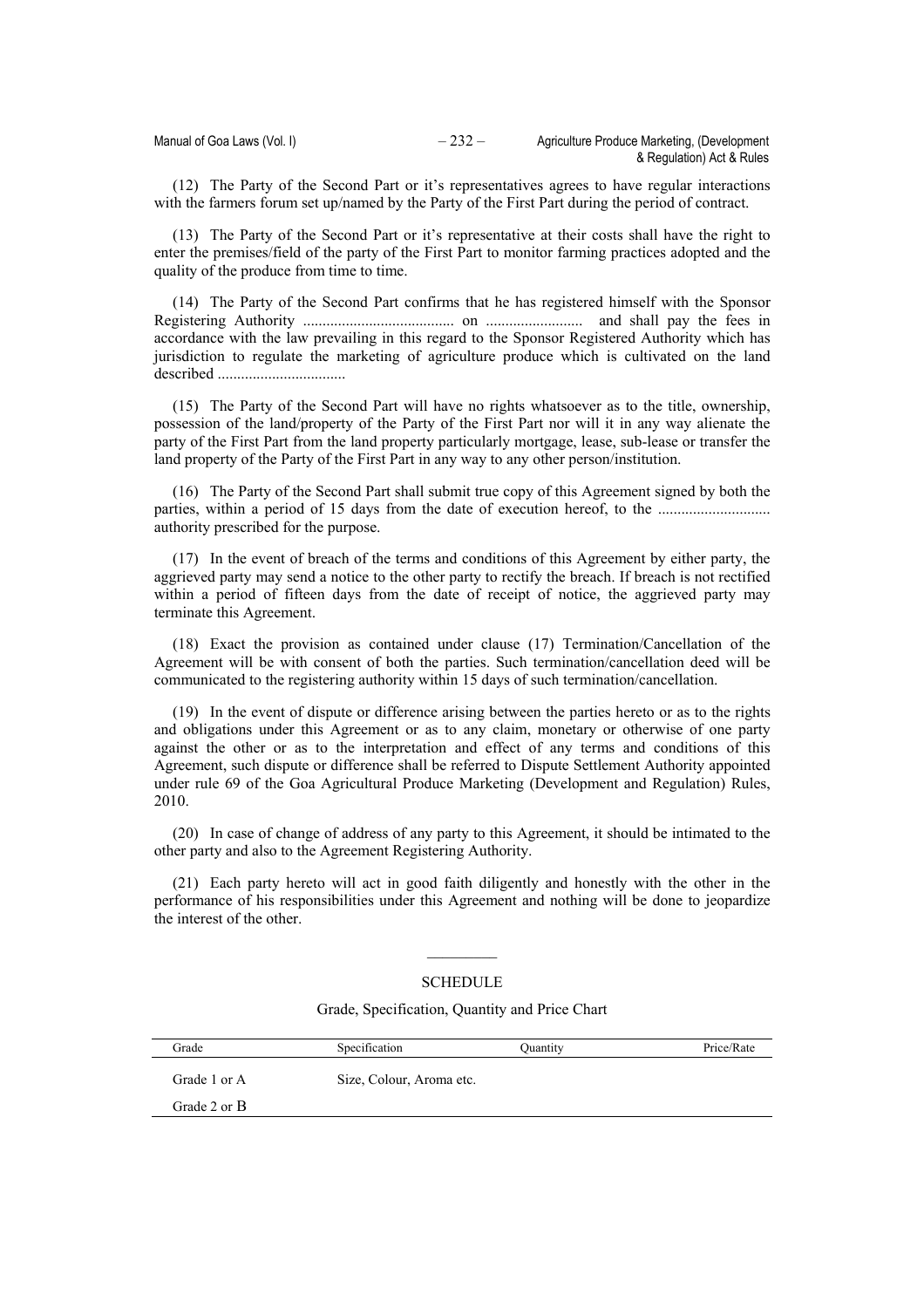In witness whereof the parties hereto have signed this Agreement on the day, month and year first above mentioned.

SIGNED, SEALED AND DELIVERED by the within named 'PARTY OF THE FIRST PART' in the presence of ………………..

1…………………………………

2………………………………..

SIGNED, SEALED AND DELIVERED by the within named 'PARTY OF THE SECOND PART' in the presence of ………………..

1………………………………… 2………………………………..

# $\frac{1}{2}$ FORM M

#### [*See* rule 71(1) and 71(7)]

#### **Form of Application for Registration/Renewal of Registration of Market Functionaries**

To,

The Secretary, The Goa State Agricultural Marketing Board, Margao Main yard, Raia-Salcete, Margao–Goa.

Sir,

| firm/HUF/Private/Public limited company/Government undertaking/Co-operative Society/NGO, |  |  |  |  |  |
|------------------------------------------------------------------------------------------|--|--|--|--|--|
|                                                                                          |  |  |  |  |  |
|                                                                                          |  |  |  |  |  |
|                                                                                          |  |  |  |  |  |

I/We am/are submitting the following documents with this application.

- (i) Copy of receipt in support of having paid the requisite fee of Rs….......................
- (ii) Copy of Registration of partnership/private/public limited company etc.
- (iii) Copy of memorandum of association/Bye-laws.
- (iv) Last annual audited balance sheet.
- (v) Copy of the Registration granted for the previous period.
- (vi) Bank guarantee/security bond for Rs. .................................

# **UNDERTAKING**

I/We undertake that I/We are not the defaulters of any of the provisions under Agricultural Produce Marketing (Regulation and Development) Act, 2007 and the Rules, 2010 and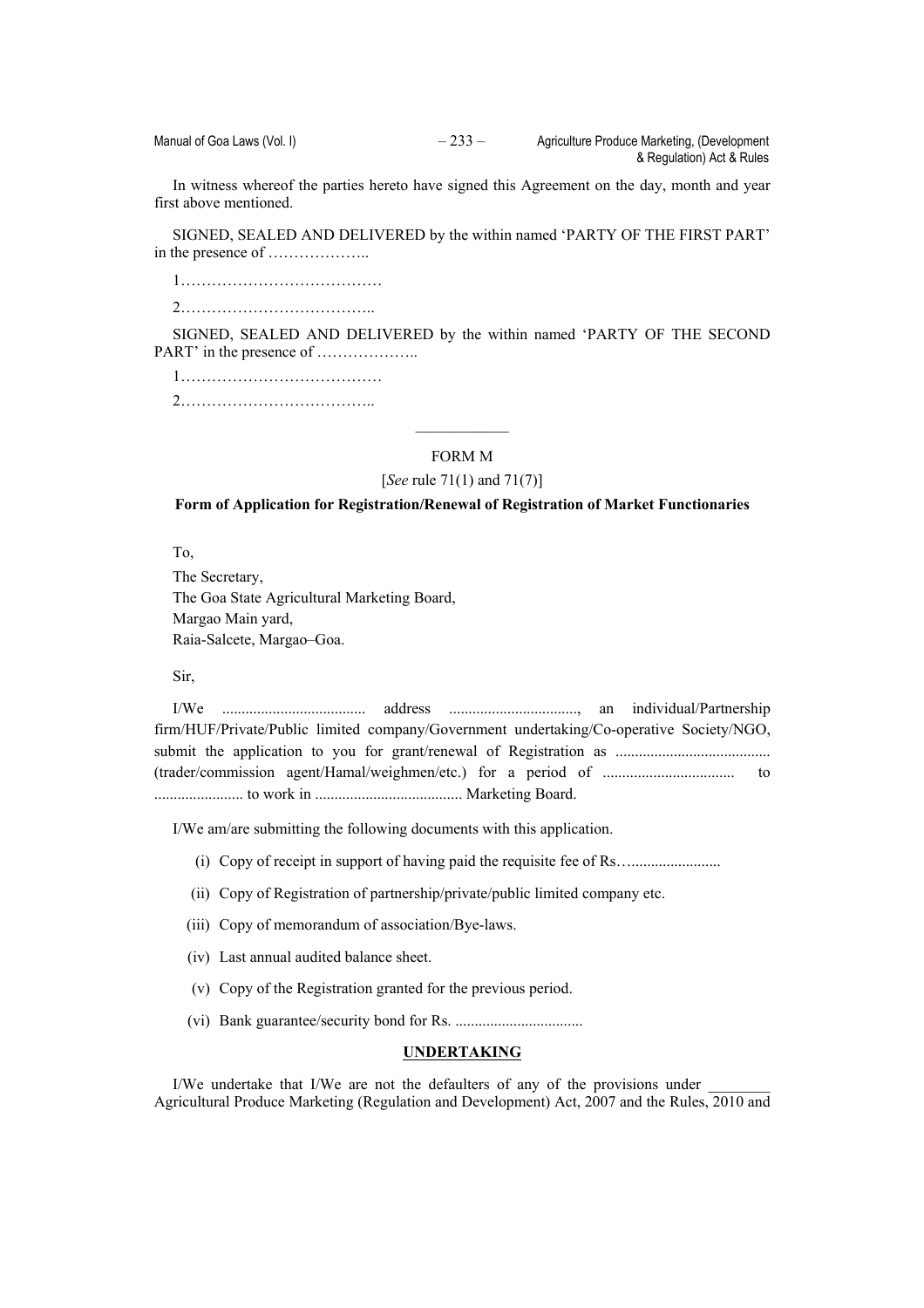further undertake that I/We have not been convicted or held guilty for violation of the said Act and Rules and I/We also abide by the provisions of the said Act, Rules and Bye-laws and the conditions of Registration.

You are requested to grant Registration to me/us to function as \_\_\_\_\_\_\_\_ in \_\_\_\_\_

Place:

Date:

Yours faithfully,

Signature of applicant

## FORM N

 $\frac{1}{2}$ 

[*See* rule 71(5)]

#### **Application for Obtaining Registration for Operating More than One Market Area as a Trader**

Date:

To, The Secretary, The Goa State Agricultural Marketing Board, Margao Main Yard, Arlem, Raia, Salcete-Goa.

Sir,

 I/We ………………………………………………… (Name) …………… (Address) ……………………………. (Phone No.) …………………….. am/are making an application for Registration as a trader for operating in more than one **Agricultural Produce Marketing Board** in the below market areas. I am ready and willing to pay the necessary Registration fee of

Rs.................................. as per the Rules.

- (1) ……………………………………..
- (2) …………………………………….
- (3) ……………………………………..
- (4) ……………………………………..

Alongwith this application, I am enclosing the following documents:

- (i) Solvency Certificate.
- (ii) Bank Guarantee.
- (iii) Income Tax return of last 3 years.
- (iv) Copy of Registration already granted, if any.

#### **Declaration**

(1) I/We agree to abide the ............................................. Agricultural Produce Marketing (Development and Regulation) Act, 2007 and the Rules made thereunder and amendments made to it from time to time and the directions and orders issued by the State Marketing Officer, from time to time.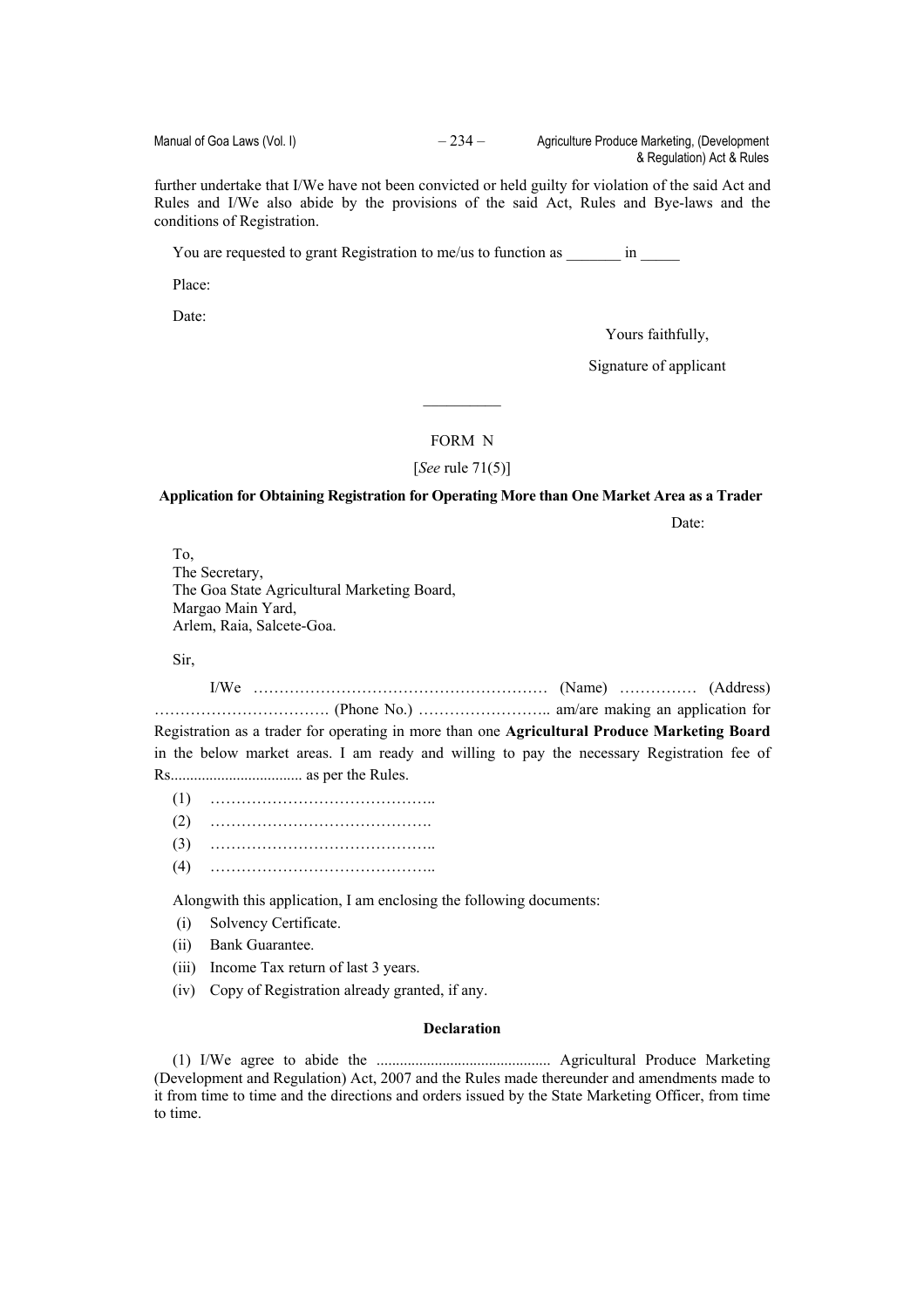(2) I/We agree to keep all the necessary records and information about the functioning of our business and to co-operate to produce whatever information and documents will be asked for inspection by appropriate authority.

(3) I/We agree to pay whatever charges or fees or amounts liable and due from me legally.

(4) I/We agree to avoid business with person doing illegal business and will co-operate in taking legal action against such persons.

Signature of Applicant

1. Name : Address: Signature:

2. Name : Address:

## FORM O

#### [*See* rule 71(5)]

#### **Registration for Operating in More Than One Market Area As A Trader**

Registration is hereby granted to …………………………… (Name) …………………………. (Address) ……………………………….. (Phone No.) ………………… (hereinafter referred to as the registration holder) on payment of fees of Rs. …………… for operating in the market areas of:

…………………………… ………………………. ………………………..

(1) The Registration holder shall abide by the provisions of the said Act and the Rules and the conditions of Agreement entered into by the Registration holder ................... with the State Marketing Officer.

(2) The Registration is not transferable.

(3) This Registration may be suspended or cancelled in accordance with the provisions of the said Act and the Rules made thereunder.

(4) In the event of suspension or cancellation of this Registration, it shall be surrendered to the State Marketing Officer.

(5) The Registration holder shall carry on business as a Trader only and at such places for which the Registration is issued and as long as Registration holder carries on any of their business under a Registration granted under the said Rules, he shall not carry on any other business functionary in the market area or in any market therein.

(6) The Registration holder shall pay market fees and supervision charges prescribed to the concerned Agricultural Produce Market Committee.

(7) The Registration holder should not adulterate or cause any declared agricultural produce to be adulterated.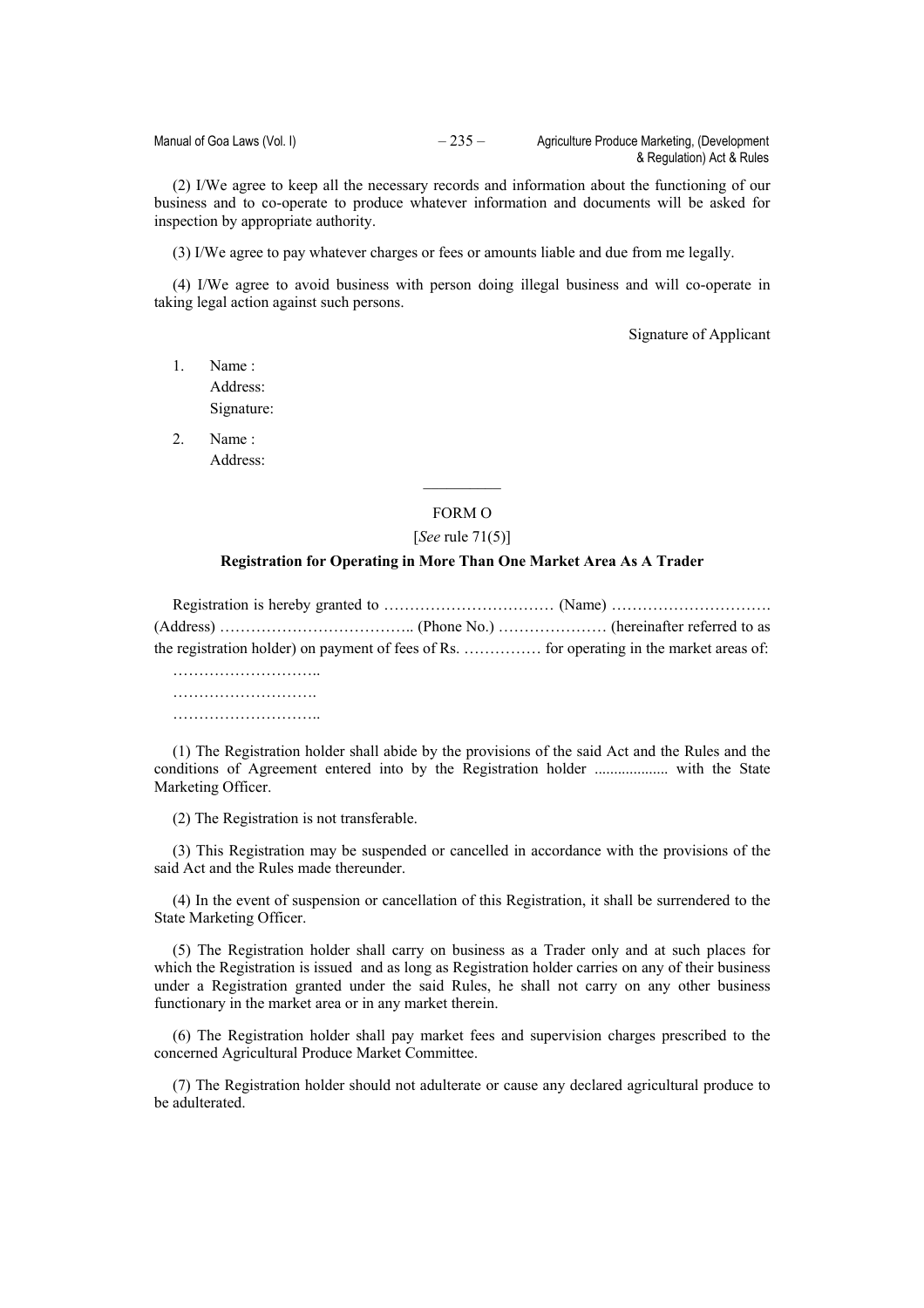(8) The Registration holder shall help the State Marketing Officer in preventing evasion of market fees.

(9) The Registration holder after grant of Registration by the State Marketing Officer shall within a period of fifteen days inform about the authorized representative of the Registration who shall be responsible on his behalf.

(10) The Registration holder shall maintain books, registers and records in the manner, required by the State Marketing Officer and shall make them available for inspection to the State Marketing Officer or person authorized by him.

(11) The Registration holder shall furnish information and return to the State Marketing Officer as may required by him from time to time.

(12) The Registration holder shall settle the prices of agricultural produce according to the manner provided for under the bye-laws of the Marketing Board.

(13) The Registration holder shall, if the declared agricultural produce is sold through his agency or by him, pay to the seller the price of the agricultural produce so sold on the same day.

(14) The Registration holder shall not solicit or receive any fees or recover any charges other than those which he is entitled to receive or recover in accordance with the provisions of the Act, the Rules and the Bye-laws thereunder.

(15) The Registration holder shall not make or recover any trade allowance.

(16) The Registration holder shall provide for authorized weights and measures.

(17) The Registration holder shall pay to the registered weighman or measures and hamals only at the rates approved by the State Marketing Officer and shall not employ them for any household or private work.

(18) The Registration holder shall inform the State Marketing Officer of any change in constitution of the Registration holder.

(19) The Registration holder shall refer all his dispute in relation to the marketing of the declared notified Agricultural Produce in the manner provided under rule 22 of Agricultural Produce Marketing (Development and Regulation) Rules, 2010.

Place:

Date:

 (Secretary) The Goa State Agricultural Marketing Board

Renewal of Registration.

Date of Renewal Period for which Renewal Signature of Director and date

 (Secretary) The Goa State Agricultural Marketing Board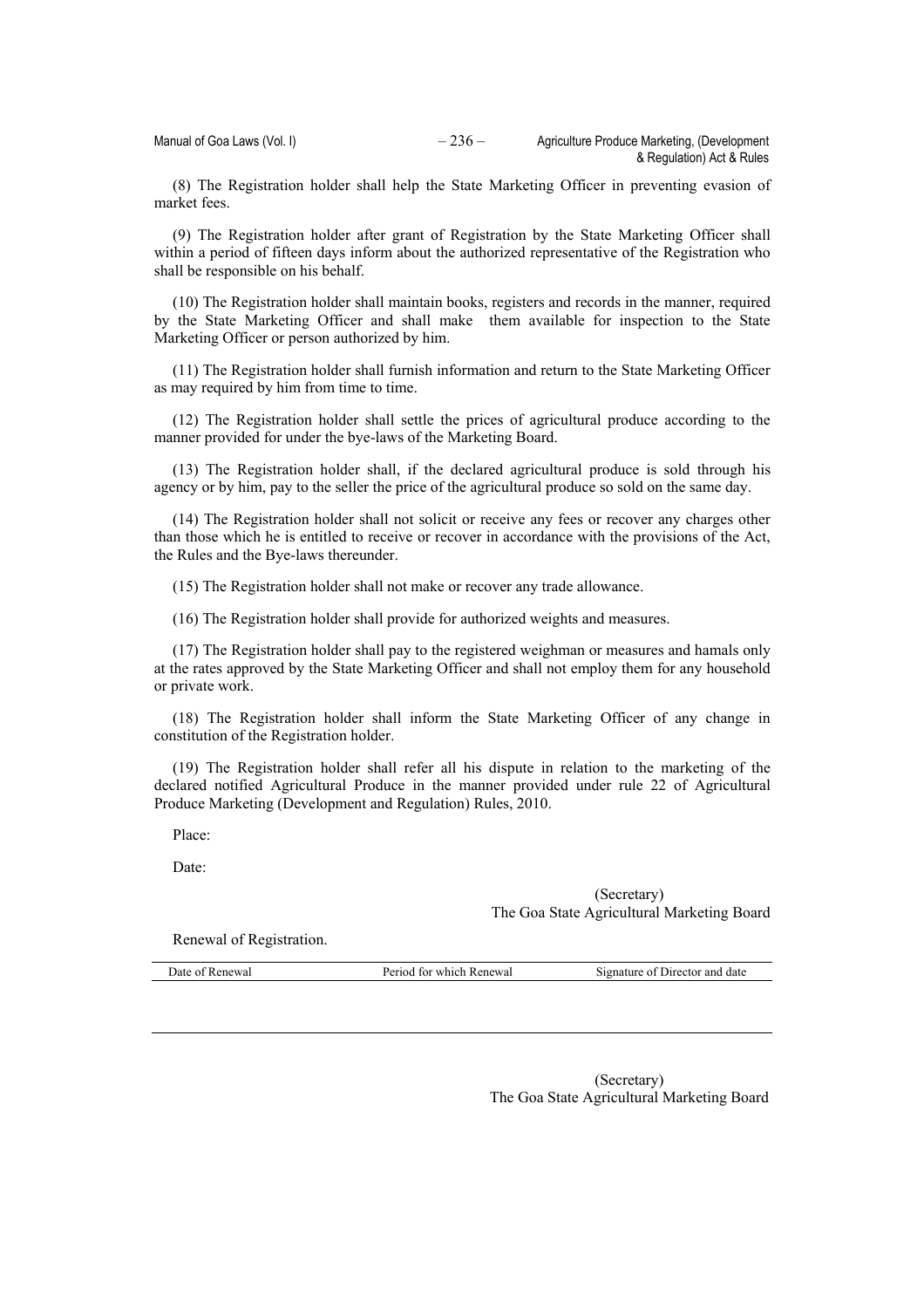Manual of Goa Laws (Vol. I)  $-237 -$  Agriculture Produce Marketing, (Development & Regulation) Act & Rules

# FORM P

#### [*See* rule 86]

# **Form of Register Showing the Market Fee and Other Charges**

# **Collected by the Marketing Board**

| Serial | Date | Total       | Value of the | Market fee |           | Market fee Licence fee | Charges      | Total |
|--------|------|-------------|--------------|------------|-----------|------------------------|--------------|-------|
| No.    |      | arrivals in | agricultural | assessed   | collected | collected              | collected    |       |
|        |      | tones       | produce sold | in Rs.     | (Rs).     |                        | from sources |       |

#### FORM Q

## [*See* rule 90]

### **Application for Grant of Licence for Private Market and Consumer/Farmer Market**

Date:

To, The State Marketing Officer, Government of Goa, Panaji – Goa.

| application for the grant of licence for establishing Private Market/Consumer/Farmer Market. The  |  |  |  |
|---------------------------------------------------------------------------------------------------|--|--|--|
| necessary documents as required are enclosed. I am ready and willing to pay the necessary licence |  |  |  |
| fee of Rs.  as per rules for obtaining the above mentioned licence. You are requested             |  |  |  |
| to grant me the licence.                                                                          |  |  |  |

Yours faithfully,

(Signature of Applicant)

The following documents are submitted with this application:–

(i) Certificate of Incorporation or Registration in respect of Company, Co-operative Society, Trust, Corporation, Partnership, etc.

(ii) Memorandum of Association or Articles of Association.

(iii) Names and Address and Telephone Number of all the Directors and Owners and Partners, etc.

(iv) Details of infrastructure created with the break up of the cost of the land in following table (proof in support of cost should also be enclosed):

| Sl. No. | Type of Infrastructure | Estimated cost (Rs.) |
|---------|------------------------|----------------------|
| . .     |                        |                      |
| ـ ت     |                        |                      |
|         |                        |                      |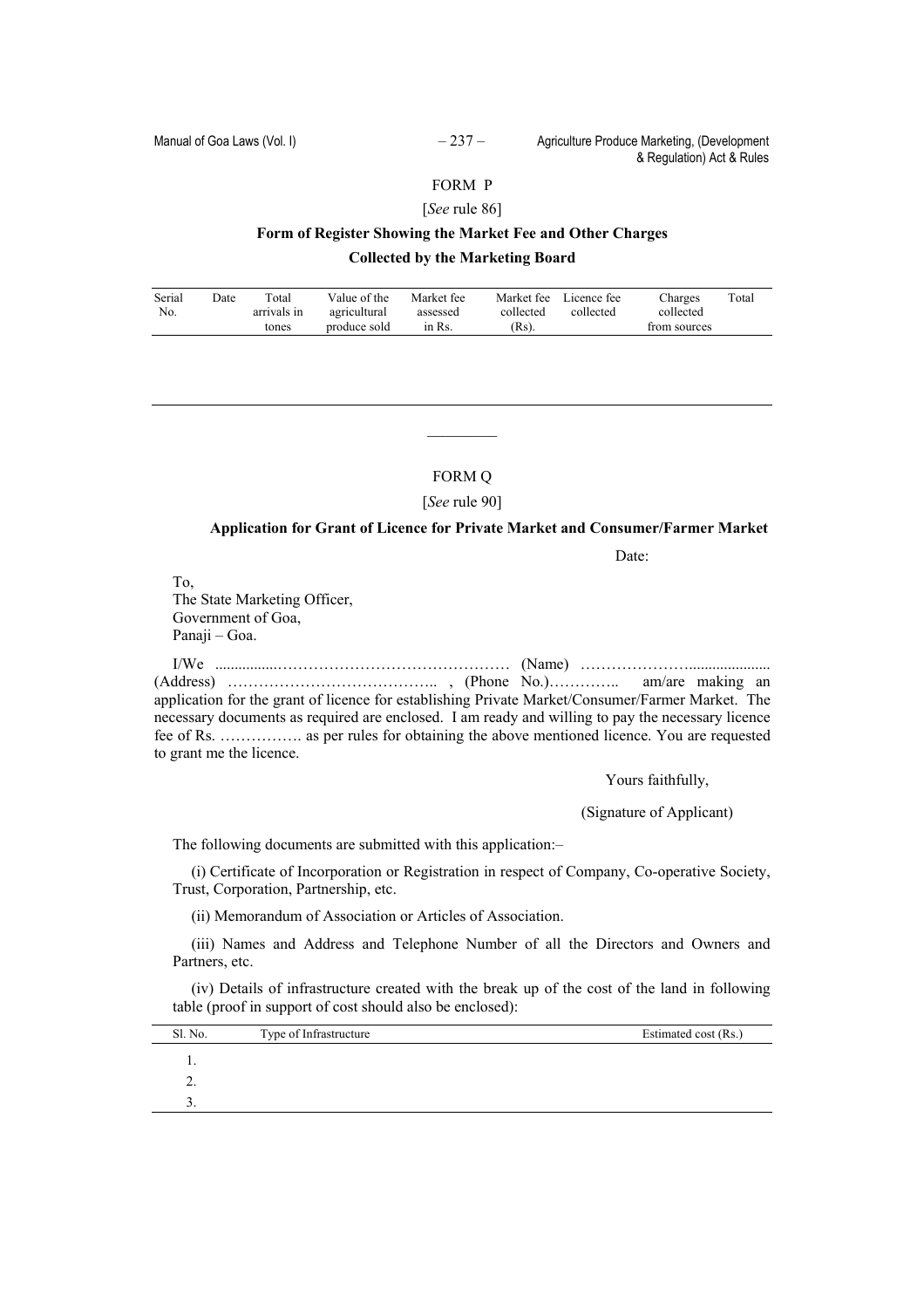Manual of Goa Laws (Vol. I) – 238 – Agriculture Produce Marketing, (Development & Regulation) Act & Rules

(v) Treasury Challan in support of having paid the licence fee.

(vi) Operational and working guidelines as to how Private Market shall be conducted or operated.

(vii) Undertaking or Affidavit that applicant shall abide by all the provisions of the Act and Rules made thereunder and in case of violation he shall be liable for action including cancellation of licence.

(viii) A Bank Guarantee as provided in Rule……… and ………

(ix) Income tax return.

(x) Layout plan of the proposed market.

Date:

Place: Signature of the Applicant

#### FORM R

#### [*See* rule 91(2) and rule 92(3)]

# **Register of Licence Holders for Direct Marketing of Agricultural Produce and Establishing Private Markets and Consumer/Farmer Markets**

| Serial<br>No. | Name and<br>Address of<br>the Applicant | Date of<br>Receipt of<br>Application<br>for licence | Type of<br>Licence<br>and Date<br>of issuance | Market<br>area(s) | Licence<br>Fee Rs.<br>(Challan No.) | Licence<br>No.<br>and Date | Validity of<br>Licence | Remarks<br>and<br>Signature |
|---------------|-----------------------------------------|-----------------------------------------------------|-----------------------------------------------|-------------------|-------------------------------------|----------------------------|------------------------|-----------------------------|
| (1)           |                                         |                                                     |                                               |                   |                                     |                            |                        |                             |
| (2)           |                                         |                                                     |                                               |                   |                                     |                            |                        |                             |
| (3)           |                                         |                                                     |                                               |                   |                                     |                            |                        |                             |
| (4)           |                                         |                                                     |                                               |                   |                                     |                            |                        |                             |
| (5)           |                                         |                                                     |                                               |                   |                                     |                            |                        |                             |
| (6)           |                                         |                                                     |                                               |                   |                                     |                            |                        |                             |
| (7)           |                                         |                                                     |                                               |                   |                                     |                            |                        |                             |
| (8)           |                                         |                                                     |                                               |                   |                                     |                            |                        |                             |

# $\frac{1}{2}$ FORM S

### [*See* rule 91(5) and rule 92(3)]

#### **Licence for Direct Marketing of Agricultural Produce, Establishing Private Market and Consumer/Farmer Market**

Licence is hereby granted to………………………………………………(Name) ……………………….(Address) ……………… (Phone No.) …….. hereinafter referred to as the Licensee on payment of fee of Rs…………... for direct marketing of agricultural produce/establishment and operating private market/consumer/farmer market in …. market area,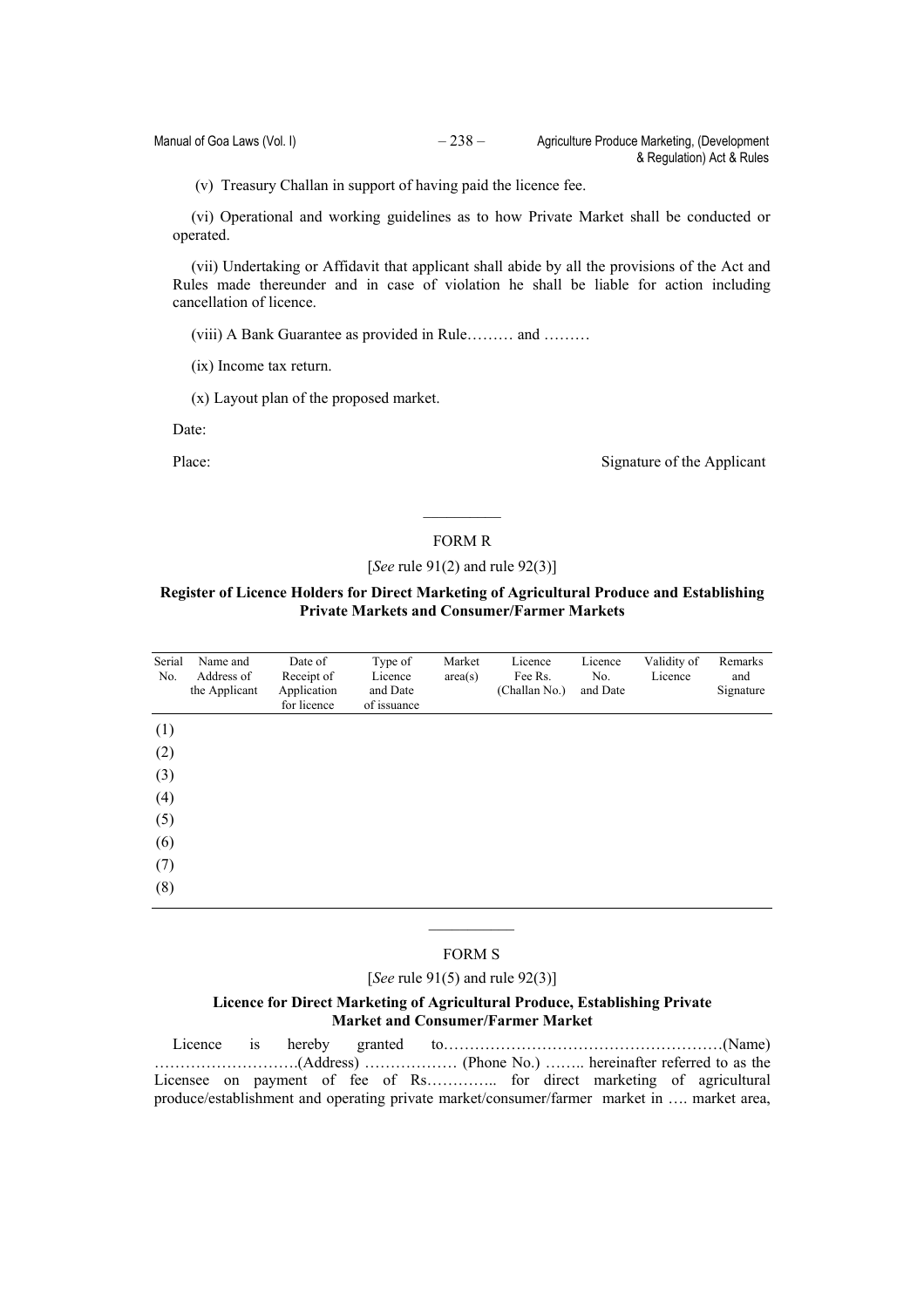subject to the provisions of the Goa Agricultural Produce Marketing (Development and Regulation) Act, 2007 and the Goa Agricultural Produce Marketing (Development and Regulation) Rules, 2010 on the following conditions:-

(1) The licensee shall abide by the provisions of the said Act and the Rules and the conditions of Agreement entered into by the licence on …………….. with the State Marketing Officer.

(2) This Licence is not transferable.

(3) This Licence may be suspended or cancelled in accordance with the provisions of the said Act and the Rules made thereunder and if the Licence holder commits any Act or abstains from carrying out his normal business in the market with the intension of willfully obstructing, suspending or stopping the marketing of agricultural produce in the market area, the Licence may be suspended or cancelled.

(4) In the event of suspension or cancellation of this Licence, it shall be surrendered to the State Marketing Officer.

(5) The Licensee shall not adulterate or cause any declared agricultural produce to be adulterated.

(6) The Licensee shall help the State Marketing Officer in preventing evasion of market fees.

(7) The Licensee after grant of Licence by the State Marketing Officer shall within a period of fifteen days inform about the authorized representative of the Licensee who shall be responsible on his behalf.

(8) The Licensee shall maintain books, registers and records in the manner, required by State Marketing Officer and shall make them available for inspection to the State Marketing Officer or person authorized by him.

(9) The Licensee shall furnish information and return to the State Marketing Officer as may be required by him from time to time.

(a) Agriculture produce shall be sold by way of open auction in Private Markets.

(b) Direct Marketing Licence holder will put up the notice of price of commodity ……………… at which he will purchase on a particular or date.

(c) Private market or direct purchaser shall not purchase or allow to purchase any agricultural produce below minimum support price announced by the Government for the particular commodities.

(10) The Licensee shall, if the declared agricultural produce is sold through his agency or by him, pay to the seller the price of the agricultural produce so sold on the same day.

(11) The Licensee shall not solicit or receive any fees or recover any charges other than those which he is entitled to receive or recover in accordance with the provisions of the Act and the Rules made by the concerned market, approved by the State Marketing Officer.

(12) The Licensee shall not make or recover any trade allowance.

(13) Licensee shall provide for authorized weights and measures.

(14) The Licensee shall pay to the licensed weighman or measure and hamals only at the rates approved by the State Marketing Officer and shall not employ them for any household or private work.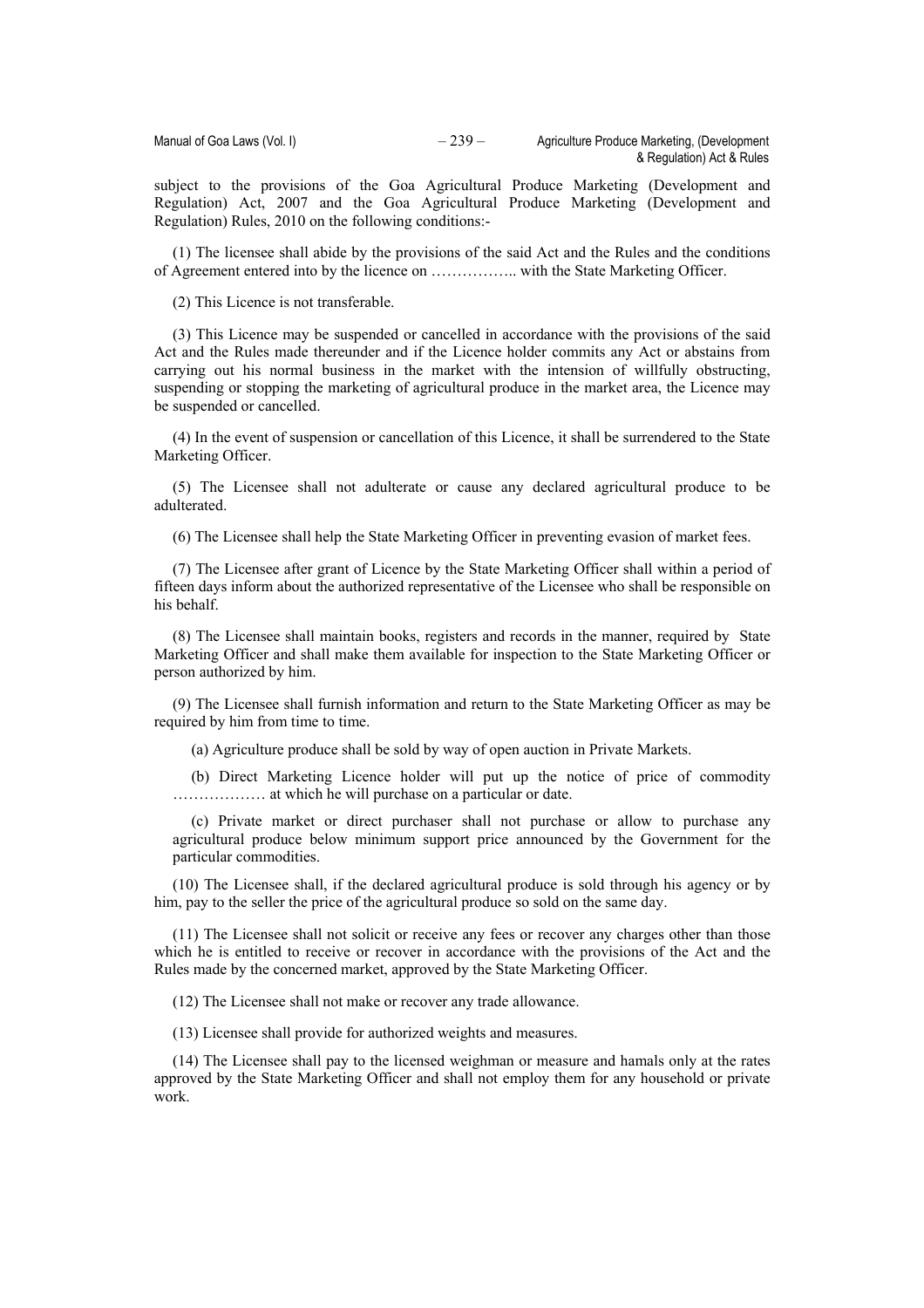(15) The Licensee shall inform the State Marketing Officer of any change in the constitution of the Licensee.

(16) The Licensee shall refer all his disputes in relation to the marketing of the notified agricultural produce in the manner provided under the Goa Agricultural Produce Marketing (Development and Regulation) Rules, 2010.

Place:

Date:

Renewal of Licence

State Marketing Officer

Date of Renewal Period for which renewed Signature of State Marketing Officer

# $\frac{1}{2}$ FORM T

[*See* rule 93(1)]

#### **Application Form for The Renewal of Licence Under Section 54**

To,

The Licensing Authority, Goa State Agricultural Marketing Board, Raia, Salcete-Goa.

#### Sir,

I hereby request for the renewal of my licence. The necessary particulars are given below:-

 (1) Particulars of the private/consumer market, yard/other marketing infrastructure for which the Licence has been issued ..................................................................................................

(2) Name of the applicant (with full particulars of the place of market yard) ............................

(3) Number of Licence ................................................................................................................

- (4) Date on which the licence expires .........................................................................................
- (5) Period for which renewal is required ....................................................................................

(6) Fee paid Rs. ...........................................................................................................................

- (7) Penalty paid, if any, Rs. ...........................................................................................
- (8) Has the applicant (s) or where the applicant is a firm, has any member thereof singly or in collaboration with any body else, been,—
	- (a) granted any Licence in any other market area and his Licence has been suspended or cancelled. If so, when, where, for what period and for what reasons; ……………... or
	- (b) convicted of any offence involving moral turpitude. If so the date of conviction; …………………….. or
	- (c) declared as an undischarged insolvent ………………………….
	- (d) defaulter of not paying the dues to the Marketing Board………